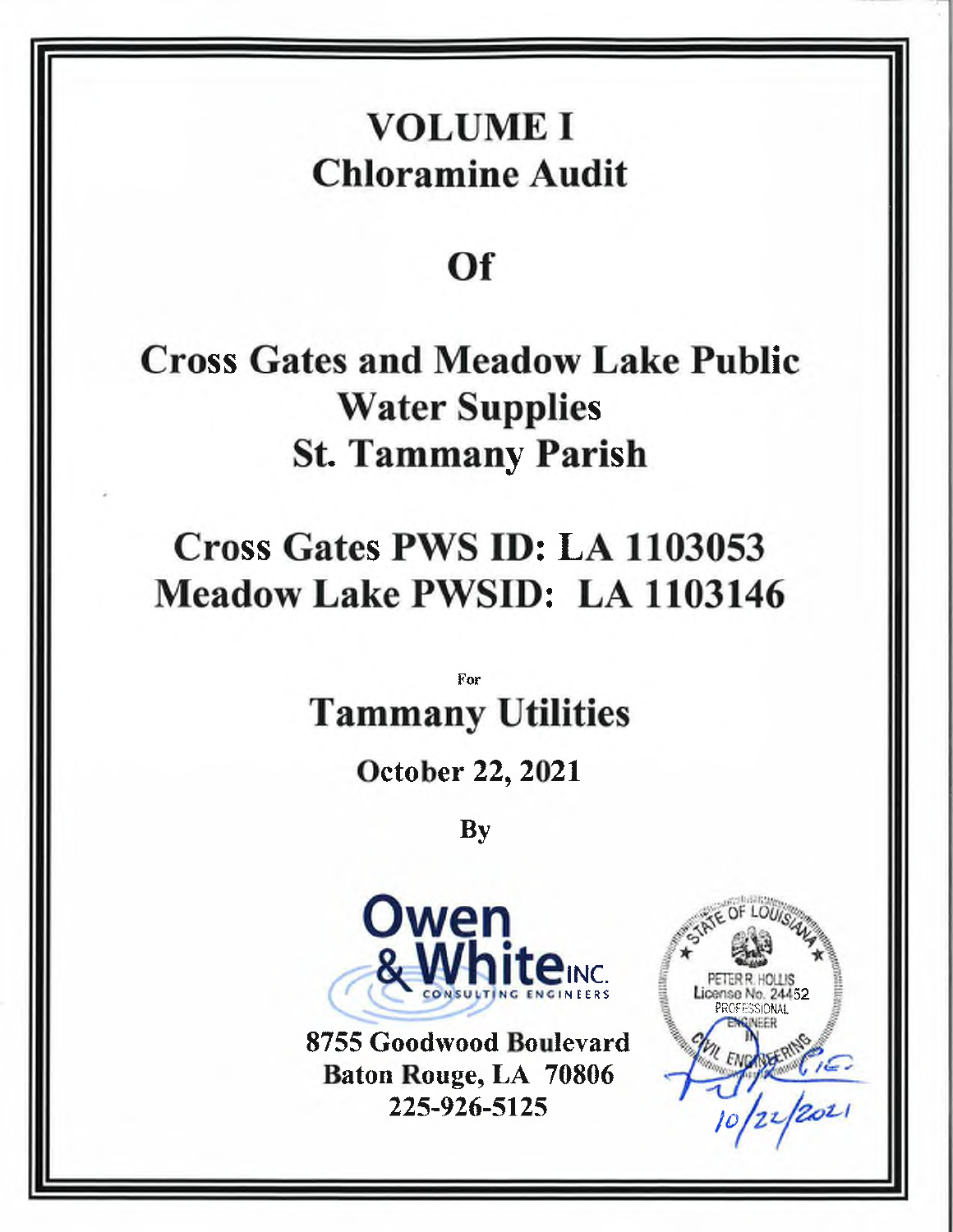#### **FORWARD**

Proper analysis, proactive adjustments, and consistency are three key elements to getting the Cross Gates and Meadow Lake water systems in order. While this study found no reportable water quality violations (during the time frame of this work) this does not mean that improvements can be postponed. Several changes to the testing, chemical feed, and operations are paramount to avoid possible infractions in the future. These will be explained in detail.

The recommendations in this report are solely from Owen and White, Inc. based on experience with numerous water system throughout the southeastern United States. No person or persons influenced the recommendations in this report. This report represents our independent review and analysis of the Cross Gates and Meadow Lake potable water systems located in St Tammany Parish, Louisiana.

Information for this report was obtained from site visits and from data provided by Tammany Utilities. Interviews were conducted with the operators of the water system, St Tammany public officials, Tammany Utility officials, Mr. Bill Travis of Thornton Musso and Bellemin (TMB), Mr. David Binder, a private citizen who receives water from the Cross Gates water system, and with operators from other potable water systems. I especially want to thank Aaron Davis, the operator who assisted me during each visit. Aaron was extremely helpful and exhibited a sincere desire to do what is best for each person served by the water system. Aaron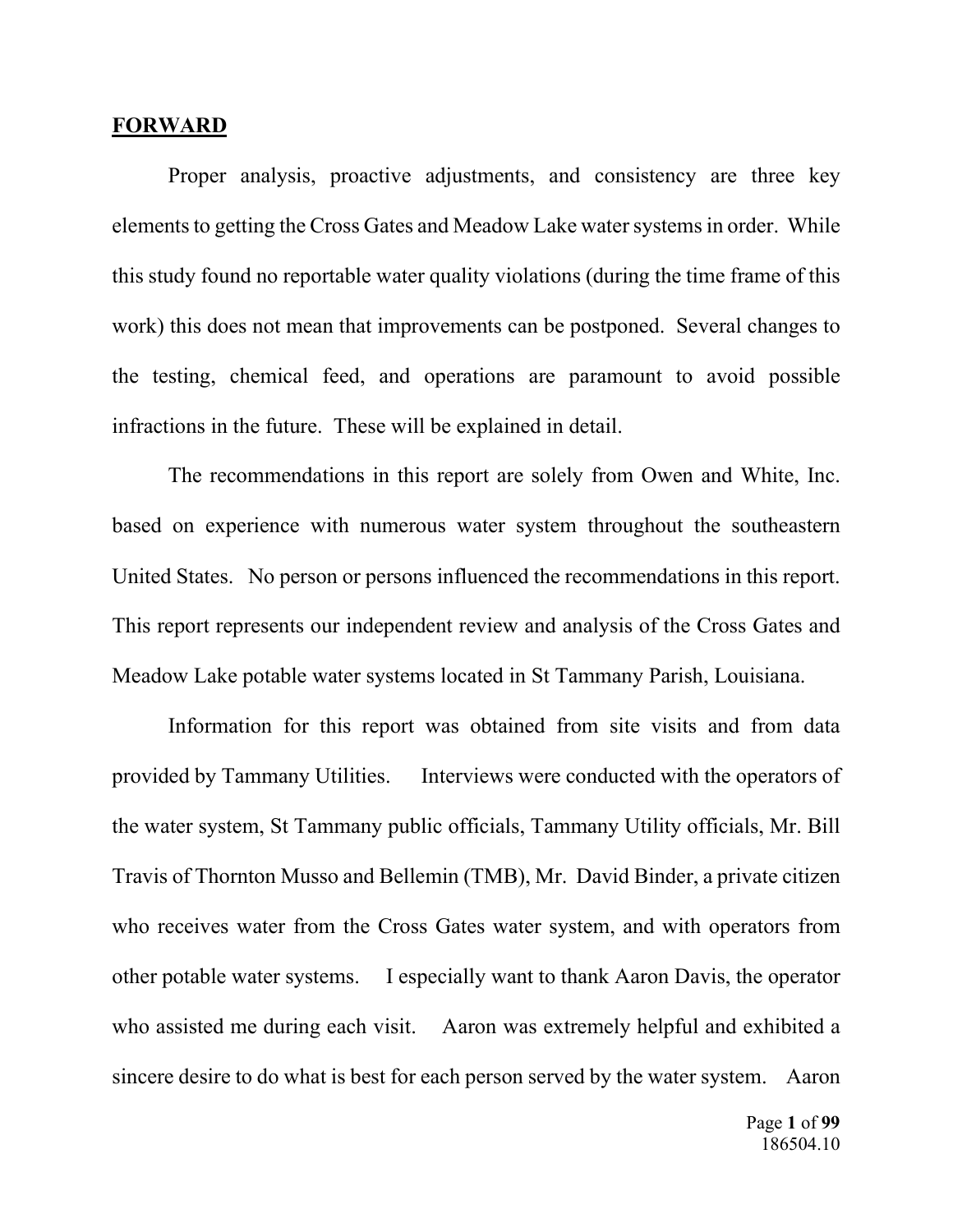did not influence my report in any way but was a shining example of a hard-working employee wanting to do what is right for everyone.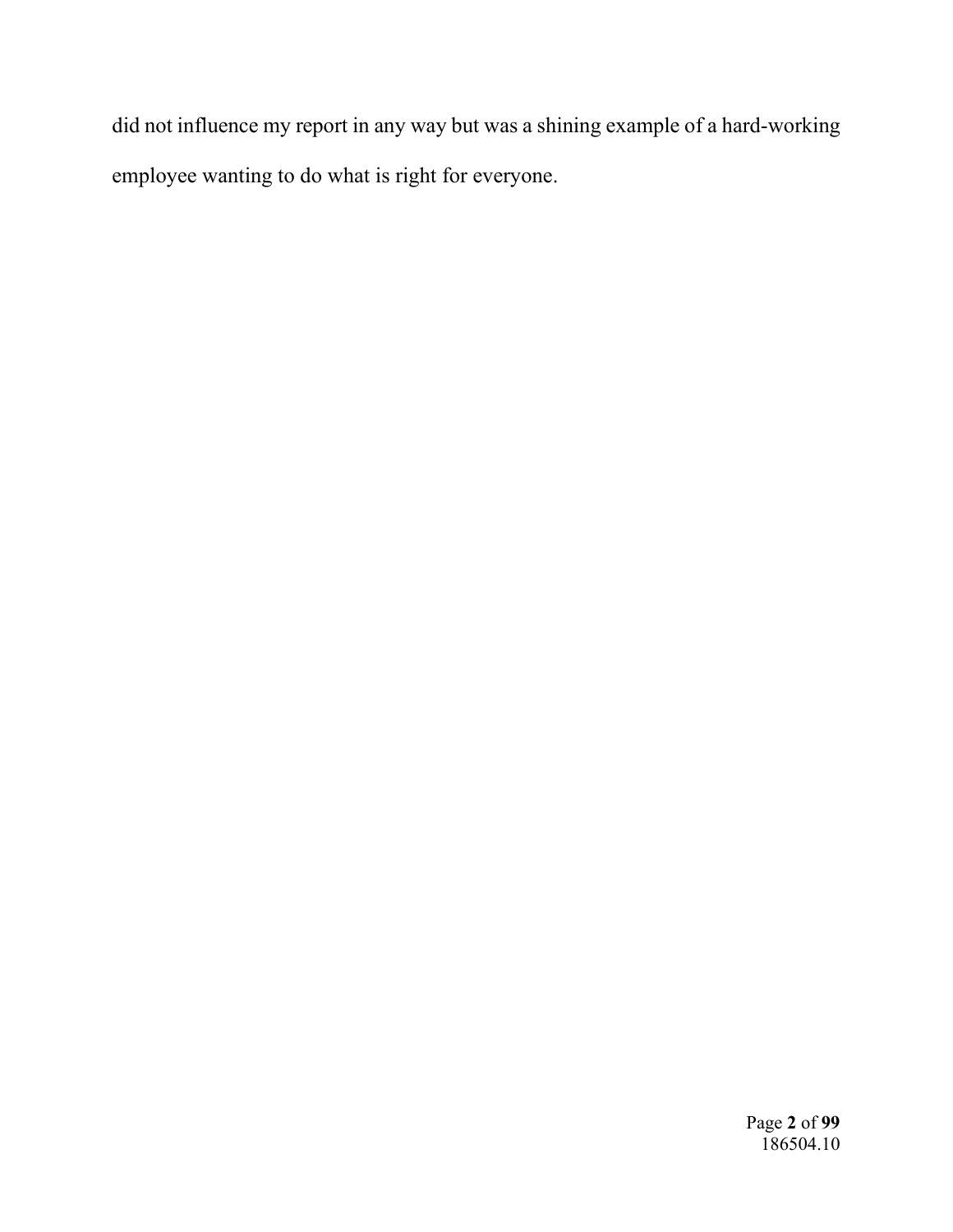### **INDEX**

|                                            | Page           |
|--------------------------------------------|----------------|
| <b>VOLUME 1</b>                            |                |
| Scope of Work / Executive Summary          | $\overline{4}$ |
| <b>Water Quality Review</b>                | 8              |
| <b>Site Visits</b>                         | 14             |
| <b>Chemical Feed</b>                       | 23             |
| <b>Chlorine Demand and Dosage Rates</b>    | 34             |
| Burn Out (Free Chlorine Disinfectant)      | 38             |
| <b>Bulk Storage Tanks</b>                  | 45             |
| Maps, Pipelines, Valves and Dead Ends      | 51             |
| Free Chlorine as an Alternate Disinfectant | 54             |
| <b>Emergency Generators</b>                | 57             |
| Adjustments to the Nitrification Plan      | 58             |
| Bulk Storage of Sodium Hypochlorite        | 60             |
| <b>Chemical Feed Pumps</b>                 | 64             |
| <b>Elevated Storage</b>                    | 65             |
| <b>Customer Participation</b>              | 70             |
| Water Bowls – Pets                         | 73             |
| How to Improve Operations                  | 74             |
| PFOS, PFOA & Free Chlorine                 | 77             |

Page **3** of **99**  186504.10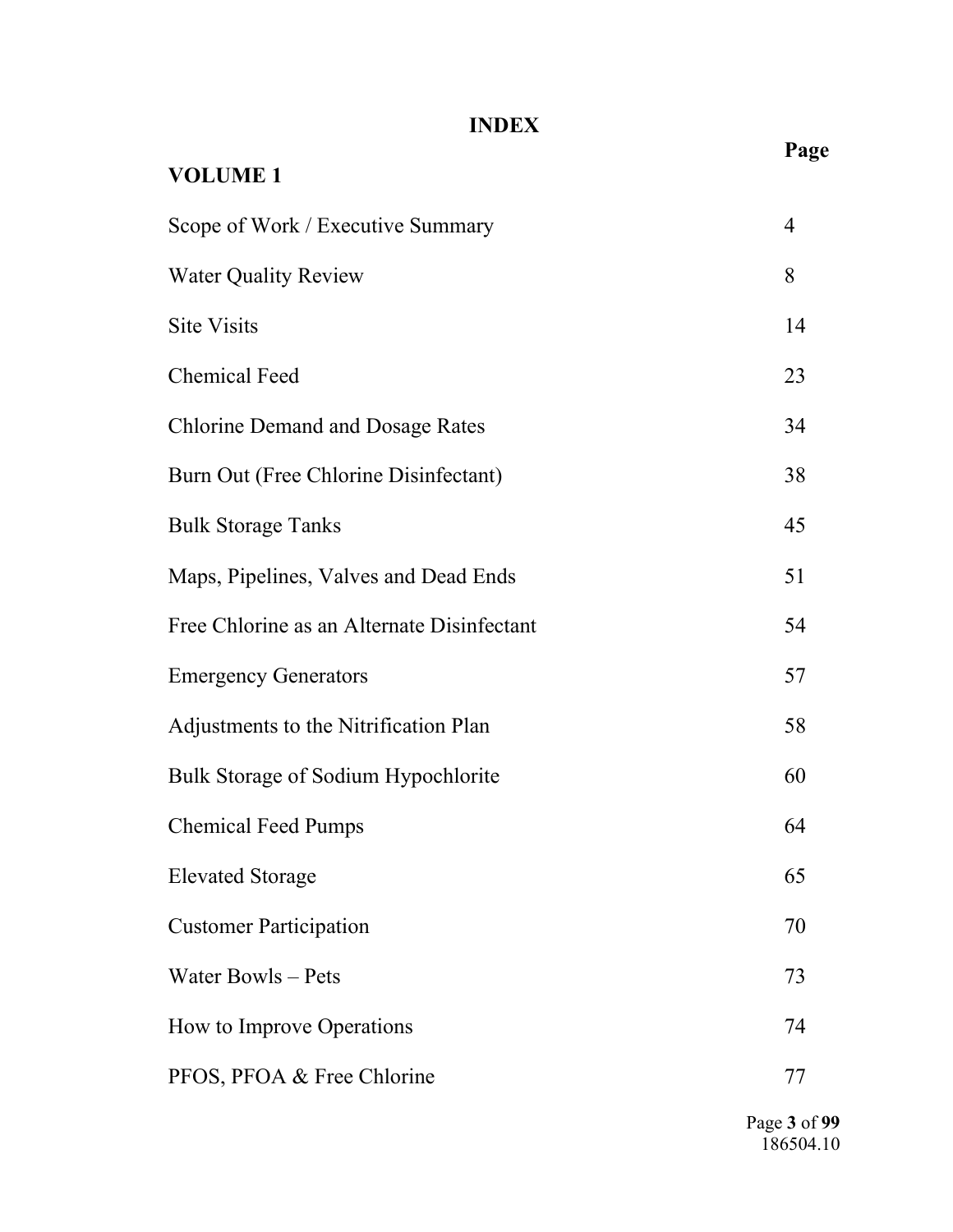| Summary                                                   |           |                     |  |  |  |  |  |
|-----------------------------------------------------------|-----------|---------------------|--|--|--|--|--|
| Recommendations<br>85                                     |           |                     |  |  |  |  |  |
| 89<br><b>System Deficiencies Recommended Modification</b> |           |                     |  |  |  |  |  |
| <b>VOLUME 2</b>                                           |           |                     |  |  |  |  |  |
| 1)<br>Water System Maps                                   |           |                     |  |  |  |  |  |
|                                                           | A.        | Consolidated Map    |  |  |  |  |  |
|                                                           | <b>B.</b> | <b>Section Maps</b> |  |  |  |  |  |
|                                                           |           |                     |  |  |  |  |  |

- 2) Valve Location Map to be Verified by Tammany Utilities
- 3) Flushing Stations, Existing and Proposed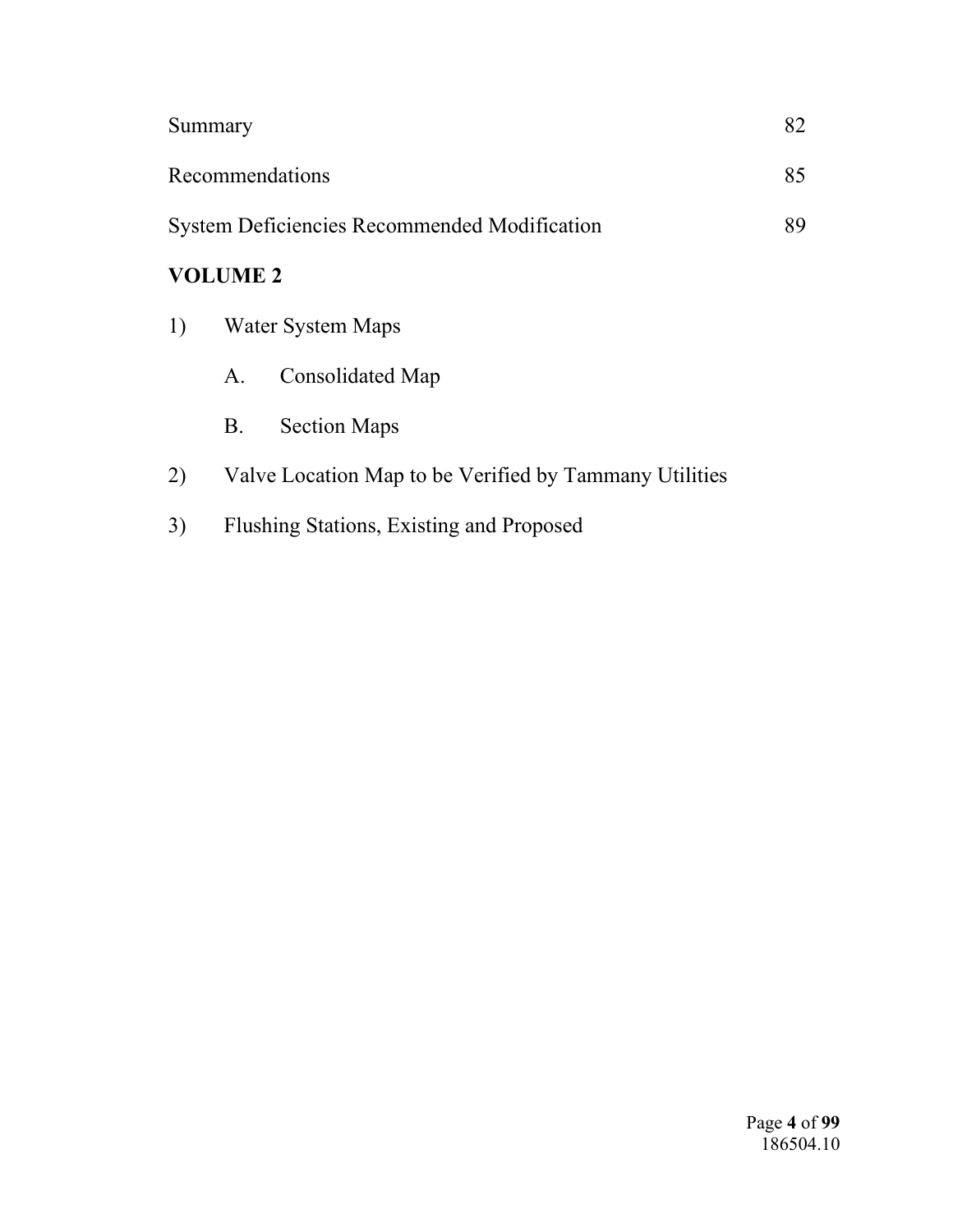#### **SCOPE OF WORK/EXECUTIVE SUMMARY**

This investigation included a review of the operations, physical features, and limited water quality data of the Cross Gates Potable Water Supply (PWSID LA 1103053) and the Meadow Lake Potable Water Supply (PWSID LA 1103146).

The Cross Gates potable water system is supplied by two wells, the Steele Road well and the Willow Wood well. The Meadow Lake potable water system is supplied by only one well. Recent information shows that the Cross Gates water system has 2,114 customers with an average usage of 210 gallons per day per customer. The Meadow Lake water system has 464 customers with the average usage as computed for the overall system of 210 gallons per day. Cross Gates highest usage in a single day was recorded at 784,168 gallons which is equal to 371 gallons per customer per day. Meadow Lakes highest usage in a single day was recorded at 170,000 gallons which calculates to 366 gallons per customer per day. All of these usage values are well within the normal usage values for typical potable water systems in this geographical area.

This report is broken down into the key aspects of this investigation.

1. Site visits were made to inspect each facility to review the condition of the equipment and to ascertain if certain key issues were contributing to any poor water quality problems.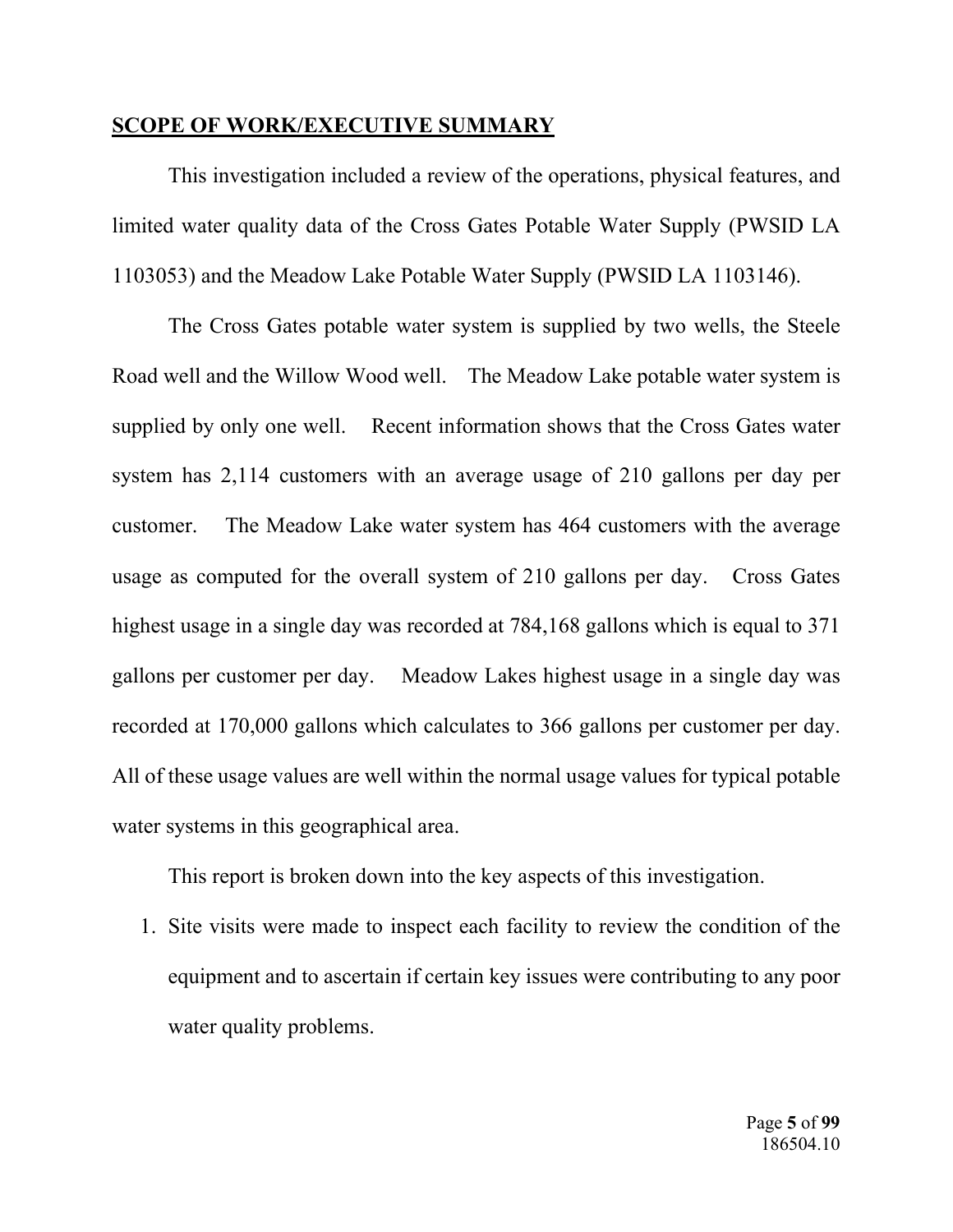- 2. A water quality analysis was performed to determine if existing feed rates of sodium hypochlorite were close to the optimum feed rates for monochloramine formation since the systems are being operated to utilize raw water ammonia to form chloramines as the primary disinfectant.
- 3. Chemical feed pumps were analyzed to determine if the existing pumps could provide adequate chemical dosing for monochloramine formation and for dosing to achieve free chlorine throughout each water system in the event that a "burn out" is required.
- 4. Critical aspects of chemical storage were reviewed with recommendations developed to improve the storage and feeding of sodium hypochlorite.
- 5. Auxiliary generator sizing for each well site was investigated by a professional engineer with recommendations provided.
- 6. Operational procedures were reviewed and compared to the current industry standards for water treatment in this geographical area, and with state and federal guidelines.

Based on the factors evaluated in this report, a list of recommendations is included to improve operations significantly. The first and foremost recommendation is to submit an application to the Louisiana Department of Health to convert the system to free chlorine for 60 days. We feel that this conversion is paramount to restore consumer confidence in the water system and to set the system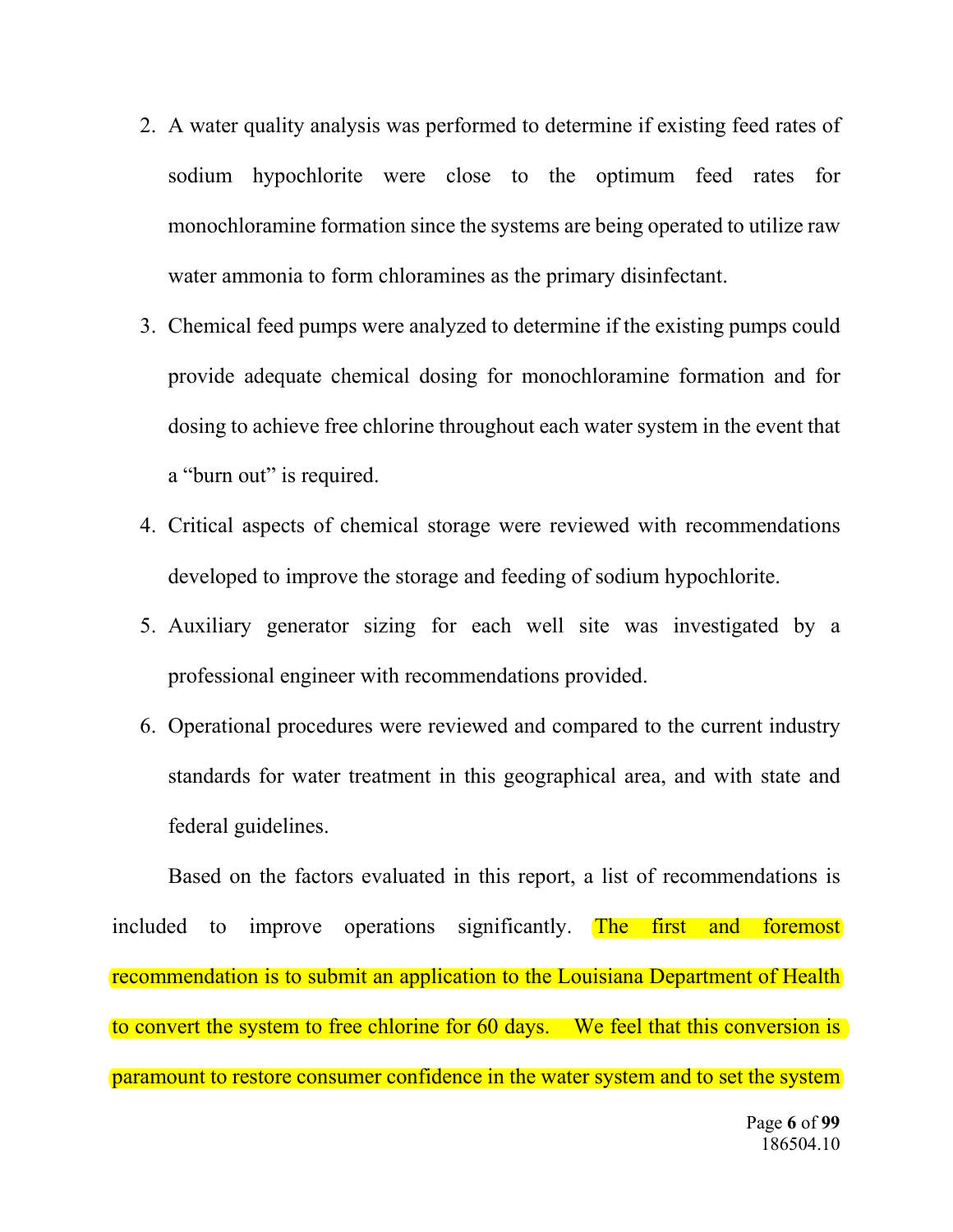up for optimum chloramine operations. This is our recommendation. There are no water quality issues that make the conversion to free chlorine mandatory, but we feel that the conversion to free chlorine will help to resolve some of the issues that are dividing the residents, water system managers, and public officials.

Free chlorine is a highly acceptable method of providing disinfection of a potable water system and we strongly believe that a short term conversion to free chlorine (60 days) would be beneficial to everyone.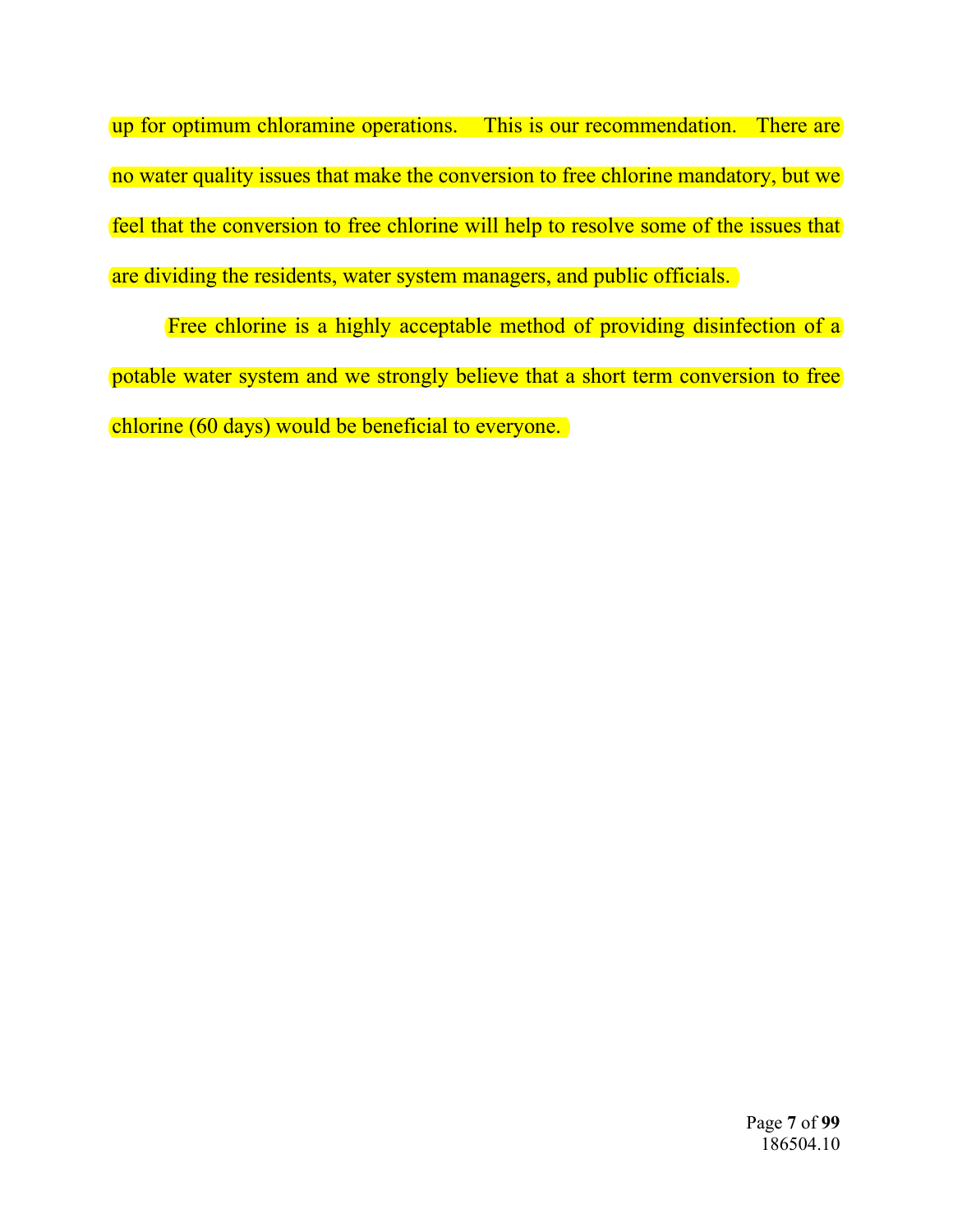#### **WATER QUALITY REVIEW**

Limited water quality data was provided for the months of May, June and July 2021. For the Cross Gates system the data included the point of entry (POE) sampling at the Steele Road well, Willow Wood well and sampling data from the MRT site. For the Meadow Lake system the data included the point of entry (POE) sampling at the Meadow Lake well plus the sampling data from the MRT for the Meadow Lake system.

The data was compared to the values in the approved Tammy Utilities nitrification plan that include targets for specific parameters plus alarm levels and trigger levels that require specific action to be taken if trigger levels are reached. First, we would recommend the reduction in the level of free ammonia that is stated in the nitrification plan. The nitrification plan requires a target level of free ammonia at the POE of between 0.03 and 0.1 mg/l. Any level in excess of 0.1 mg/l is listed as an alarm level and any concentration recorded in excess of 0.15 is considered a trigger. It is our opinion that the lower limit of 0.03 mg/l should be eliminated or at least reduced to 0.01 mg/l. Many exceedances were listed in the data due to the free ammonia concentration being reported as less than 0.03 mg/l. We do not believe that a minimum level of free ammonia is required and that it is best, in our opinion, to operate the system with as little free ammonia as possible. The discussion below will therefore not address issues where the free ammonia was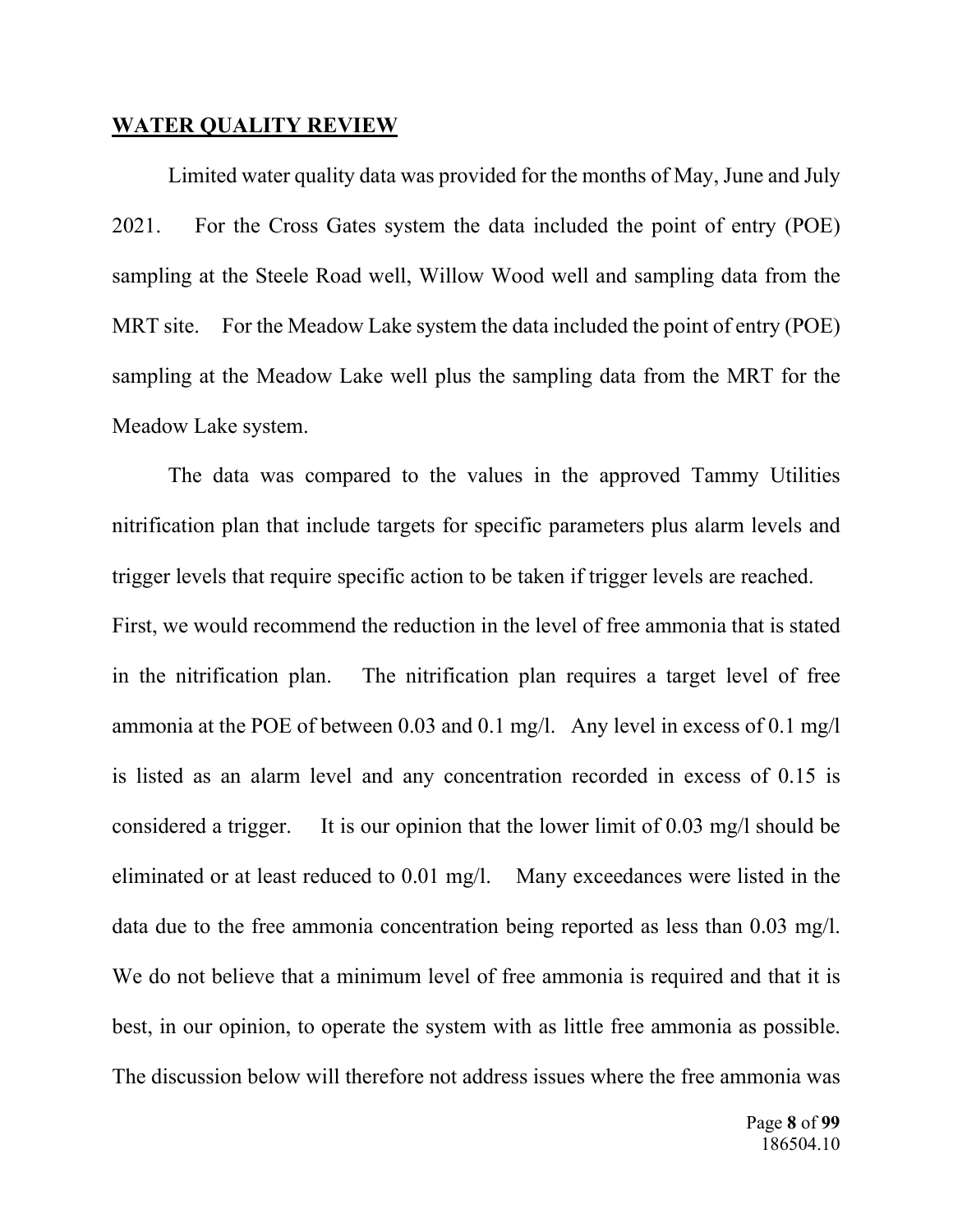recorded as less than 0.03 mg/l. Including those exceedances will overshadow the more important parameters in our opinion. In addition, the accuracy and repeatability of some tests at the extreme lower ranges can vary; hence, we recommend that lowering of the lower limit for free ammonia to 0.01 mg/l. We prefer not to have any free ammonia at the POE, but the accuracy and repeatability of some tests many indicate the presence of free ammonia regardless.

 First, a review of data for the presence of coliform bacteria during the three months of data shows that there were no positive indicators of coliform for all samples collected and reported by LDH.

 Second, a review of disinfection byproduct samples reveals that all samples collected from Cross Gates and Meadow Lake for TTHM and HAA5 are well below the limits for each composite compound. Levels of TTHM were reported from a low of 1.2 ug/l to a high of 2.8 ug/l. The MCL for TTHM is 80 ug/l. Levels of HAA5 were reported from a low of 1.2 ug/l to a high of 3.2 ug/l with a MCL of 60 ug/l. Clearly the concentrations of these disinfection byproducts in the water systems are well below limits set by EPA.

TMB has performed a number of both field and laboratory bench tests. Numerous studies and correspondence with LDH have included recommended total chlorine residual target levels of 2.7 mg/l for Steele Road, 3.0 mg/l for Willow Wood, and 2.7 mg/l for Meadow Lake. A review of the total chlorine residual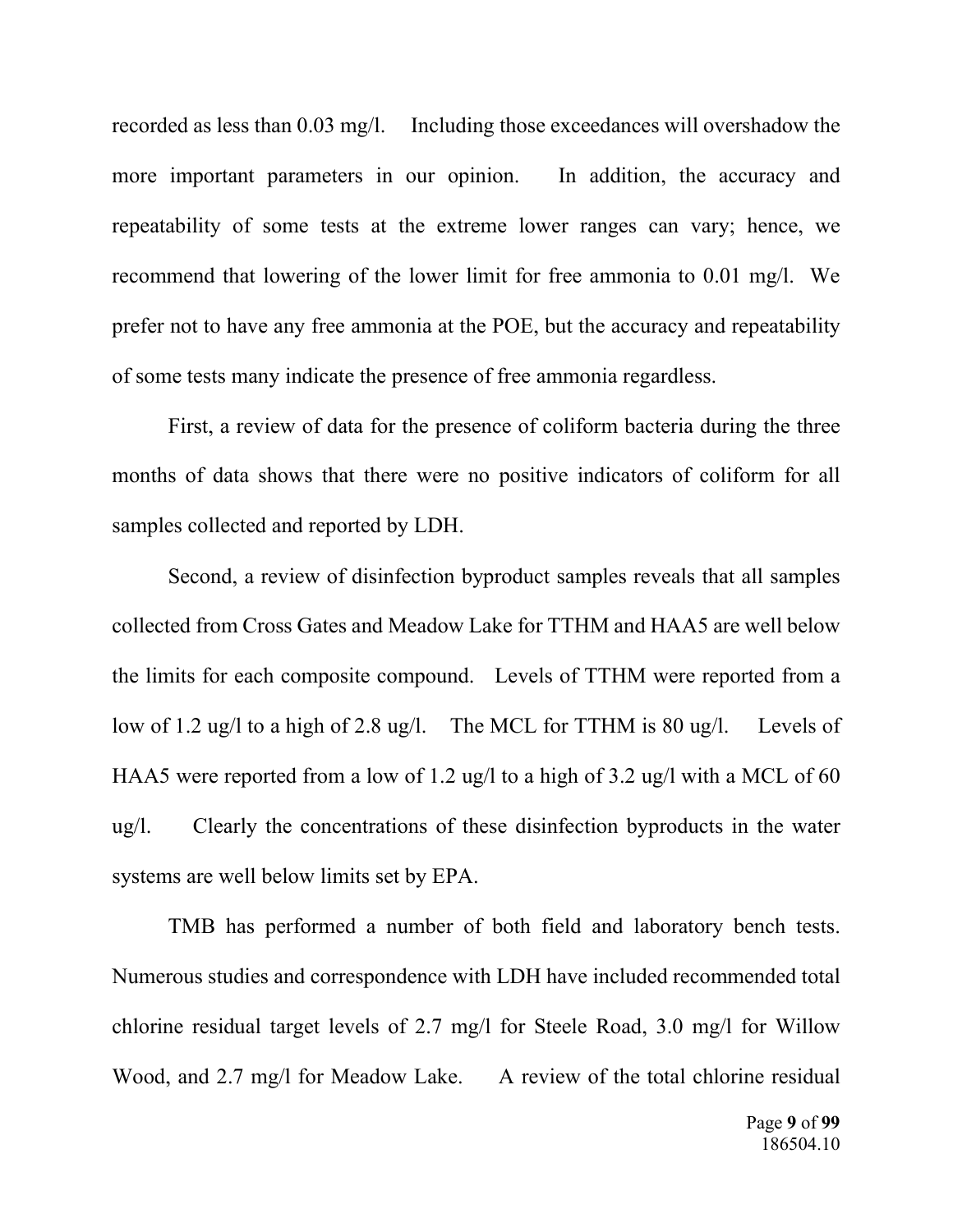levels at the POE for each well site for the months of May, June and July 2021 revealed the following adherence to the target levels of total chlorine residual.

Steele Road well  $-25$  of 114 samples met the recommended total chlorine residual level of 2.7 mg/l, an adherence rate of only 22%.

Willow Wood well  $-1$  of 113 samples met the recommended total chlorine residual target level of 3.0 mg/l, an adherence rate of less than 1%.

Meadow Lake well – None of the total chlorine residual samples met the recommended target level of 2.7 mg/l.

For the Steele Road well the following overall observations were made concerning water quality

- Free chlorine residuals were below the target level of 0.1 mg/l for  $35\%$ of the samples collected and above the maximum target level of 0.3 mg/l 19% of the time.
- Total chlorine met the minimum target requirement of 1.75 mg/l as listed in the Nitrification Plan in 89% of the samples collected.
- Samples failed to meet 1.75 mg/l in 7% of the samples recorded and failed to meet the trigger level of 1.2 mg/l 4% of the time.
- On June  $6<sup>th</sup>$ , 2021 a level of 0.00 mg/l total chlorine was recorded at this site. Monochloramine levels were also reported as 0.00 mg/l at this same site.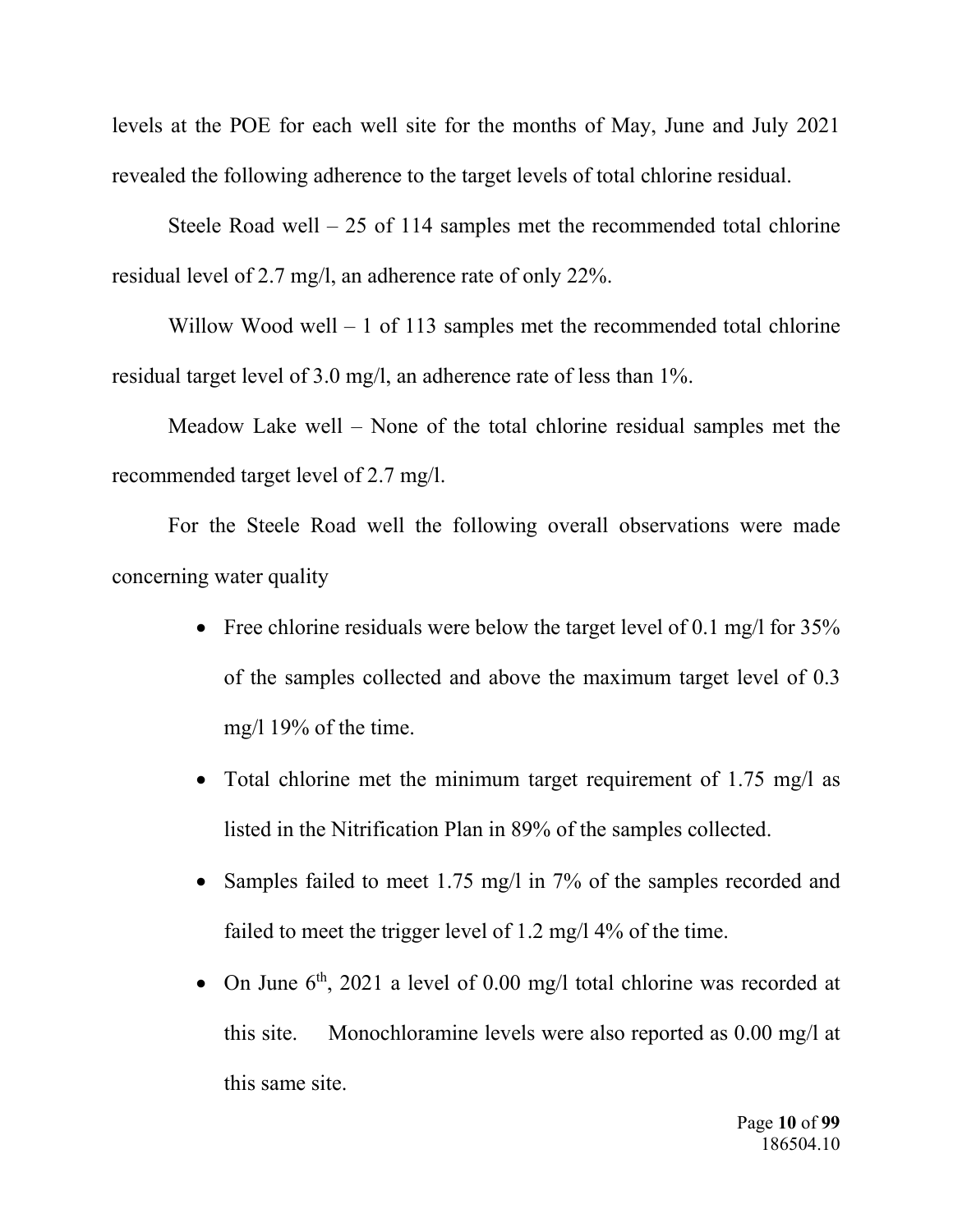For the Willow Wood well the following observations were made -

- Free chlorine residuals were below the target level of 0.1 mg/l for  $42\%$ of the samples collected and above the maximum target level of 0.3 mg/l 11% of the time.
- Total chlorine met the minimum target requirement of 1.75 mg/l in 91% of the samples collected.
- Samples failed to meet 1.75 mg/l in 9% of the samples recorded and failed to meet the trigger level of 1.2 mg/l 2% of the time.

For the Cross Gate MRT site, the following observations were made:

- Target levels of Free Chlorine fell below the minimum target level 19% of the time. Free chlorine levels exceeded the maximum alarm target level 15% of the time and the trigger level 3% of the time.
- Total chlorine residuals were met 99% of the time. On one occasion, June 6, 2020 the chlorine residual failed to meet the target level and was recorded as 0.0 mg/l. Monochloramines also were recorded as 0.0 mg/l on this same date.
- Nitrites exceeded the alarm level 11% of the time at the MRT site and the trigger level on one sample.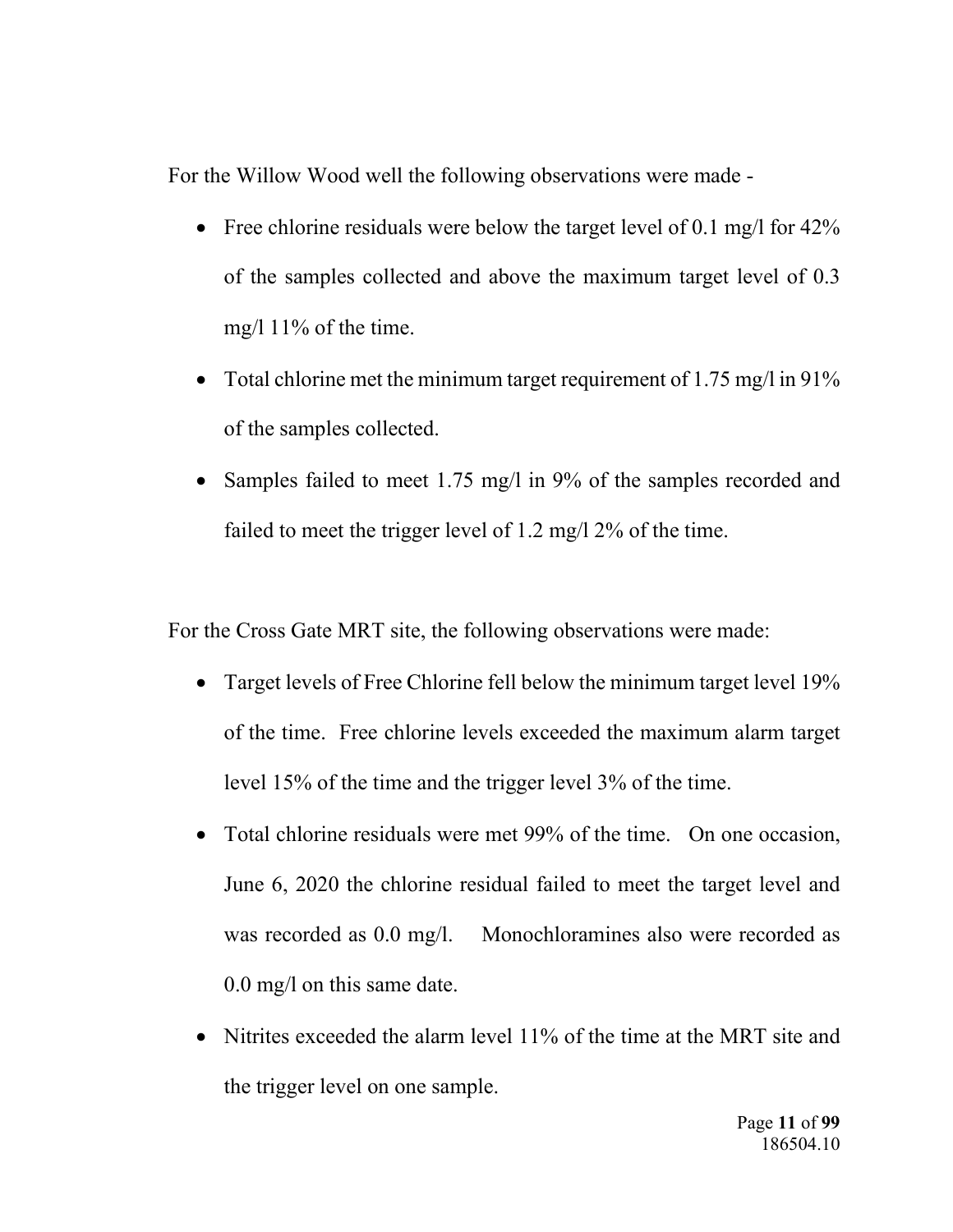The Meadow Lake well POE and MRT were more consistent and provided better results overall. However, as stated earlier, no total chlorine residual samples met the target level of 2.7 mg/l.

- Free chlorine fell below the minimum target level of 0.1 mg/l  $32\%$  of the time and exceeded 0.3 mg/l 7% of the time.
- Total chlorine met the minimum requirement of the nitrification plan 88% of the time, but fell to the alarm level 12% of the time.

The MRT at Meadow Lake revealed compliance with total chlorine of greater than 1.0 mg/l 99% of the time. Free chlorine failed to meet the level of 0.04 18% of the time and exceeded the level of 0.15 mg/l once. Nitrites were higher in this MRT site than in any other site with levels greater than 0.05 mg/l 30% of the time and trigger levels greater than 0.1 mg/l 30% of the time. This assumes a raw water nitrite level of 0.01 mg/l or less.

Overall the data from this system shows that while concentration of chemical levels fluctuate, we do not believe that there was any significant water quality issue other than on June 6<sup>th</sup>, 2020. On this date both the Steele Road well site POE and the MRT for Cross Gates reported chlorine residuals for total chlorine and monochloramines as 0.00 mg/l. This information is very concerning and in our opinion a Boil Water Advisory (BWA) should have been issued for the entire Cross Gates system if this data is correct. While the Willow Wood well did not record a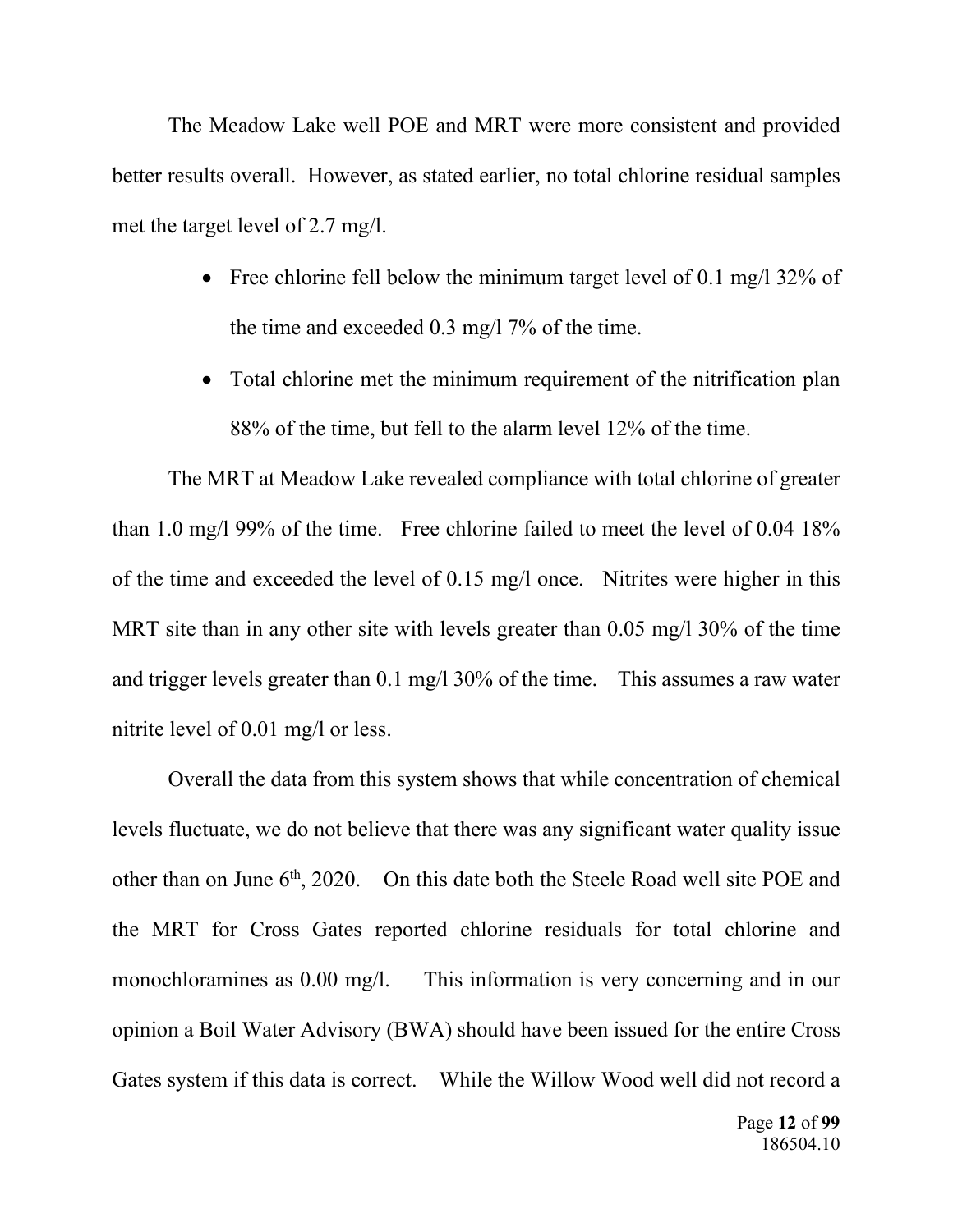low chlorine residual, water from the Steele Road well could have traveled to the distribution system close to the Willow Wood well site if the Willow Wood well was out of service or if the Steele Road well was acting as the primary well for that day. We can find no explanations offered for this issue. A review of the data for the POE at the Steele Road Well and the Honey Island MRT sites on the St. Tammany Website does not reflect any low chlorine residuals on June 6, 2021. This should be investigated and corrections made as necessary.

The variances in the testing parameters are in our opinion linked to poor bulk storage of sodium hypochlorite, the failure to make chemical feed adjustments routinely, and the failure to be able to test the water immediately after chemical injection and before the hydropneumatics tanks. We cannot state that the water quality was so poor as to cause any health issues. Overall chlorine levels were good, just not optimum, during most of this time frame. We certainly hope that the recommendations in this report will be useful in producing a more consistent and better water quality for all concerned.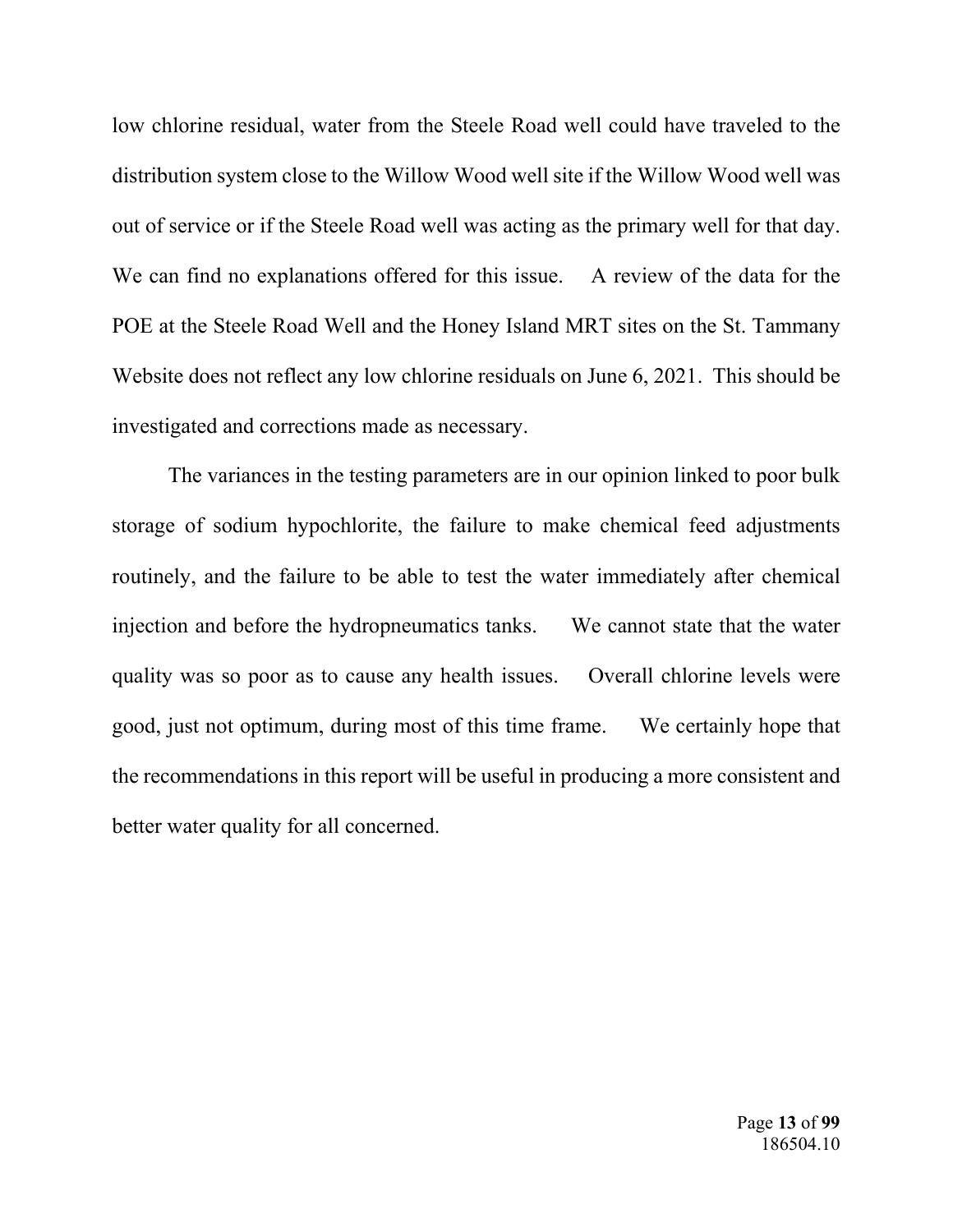#### **SITE VISITS**

During the initial site visits a number of concerning issues were noted with the water systems. A review of correspondence with the Louisiana Department of Health (LDH) reveals that some of these issues have been brought to the attention of the water system before. It is encouraging that during this study some of the issues were being addressed. One example is the implementation of a Supervisory Control and Data Acquisition (SCADA) System. However, while the implementation of this system is a great step forward, additional modifications to this system are needed to allow the operators to "Control" each station remotely. The current system is monitoring only and has no remote control features. Any modifications to the recently installed SCADA system must continue to have full local control capabilities such that if communication to the central monitoring and operations center is lost, the well sites will continue to operate normally until communication is restored. Many potable water centralized SCADA systems have successfully used encryption and other technics to protect against intrusion into the control network such that remote control of facilities is absolutely possible. But, if the Parish does not want to implement a system of remote control from a central location, then other alternatives are available. For example, PLC's can be installed at each well site that can be programmed such that one well is designated as the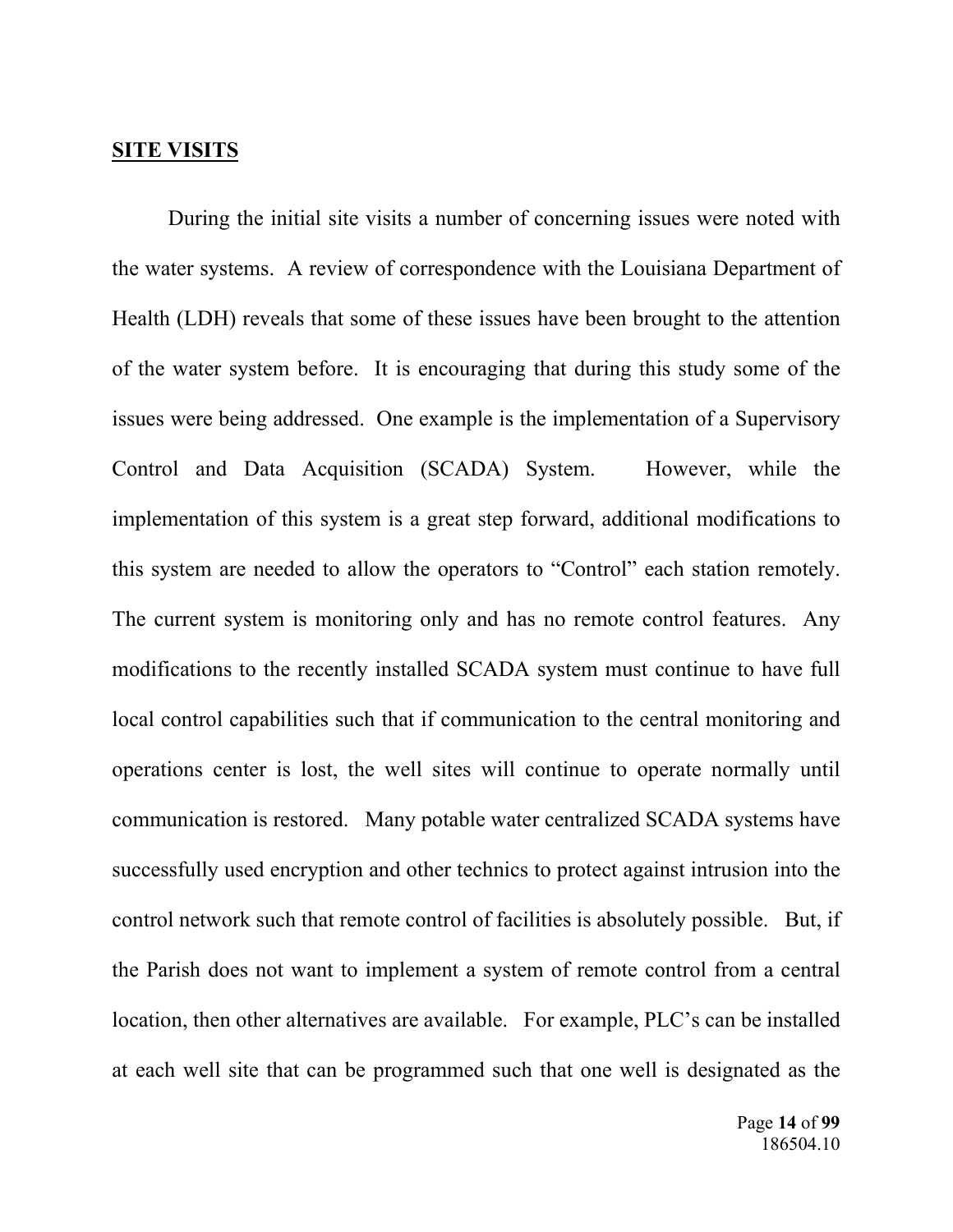primary well for that date. The other wells would be designated as the secondary well to start and then the last well to start. The primary site would be programmed to start first and operate as the primary site for that day. The other sites would monitor system pressures and would only be called to run should system pressures drop to specific set points, or should the primary well be removed from service. This could occur should the primary well site fail to run for any reason, should demands in the system increase such that a second well is required, such as a fire event, or should the primary well be removed from service by the automated controls for reasons such as a low level in the sodium hypochlorite day tank. After 24 hours of operation each PLC would automatically change the order of operation such that the second well site becomes the primary site. Other well sites would then become the second and last wells to run. Likewise, if all three wells are connected hydraulically, then on the third day the last well would become the primary site. If spacing the well sequencing run times to 24 hours is too long, then the PLC's can be reprogrammed to run for any selected time frame as the primary site, such as 12 hours instead of 24. The implementation of programable PLC's is just one example. There are ways to ensure that wells are run routinely without worry of stagnant water in the hydro tanks because one well is overpowering the others. We strongly recommend some method of control to ensure tank turnover at each well site.

The following concerns were noted at each site during the site visits: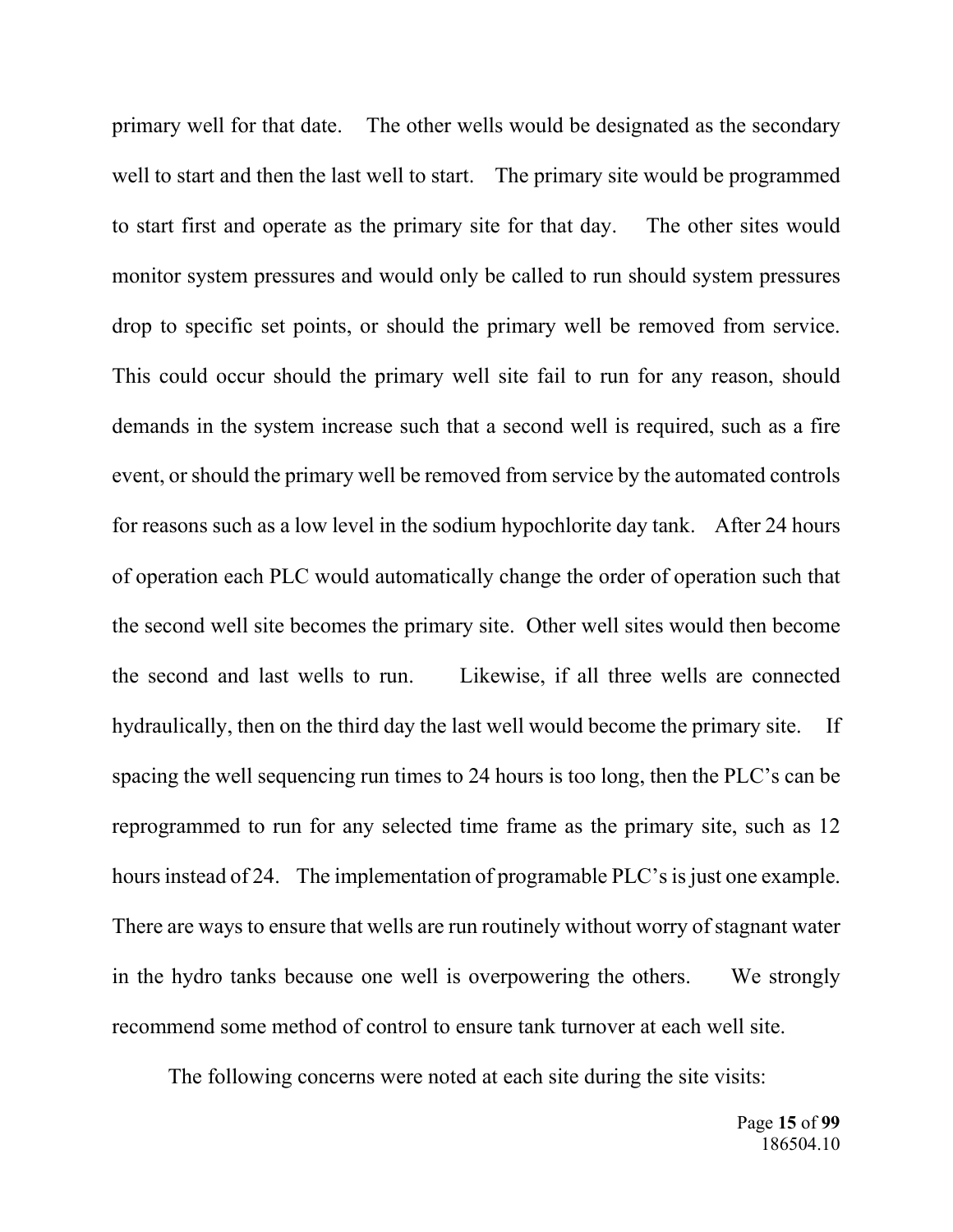- 1) Well flowmeters are not working. The flow measurement from each well is critical to be able to dose chemicals properly. Flow meters were being replaced as this study progressed.
- 2) Chemical feed is not flow paced. The output of the Steele Road well varied more than 15% from starting until the time that it turned off. When the well turns on the system pressure is low. The well output is higher at this lower discharge pressure. Just prior to the well turning off the output decreases significantly due to the higher system pressure. Higher discharge pressures on a pump will force the pump to run "back on its curve", thereby decreasing the pump output. While this variation in flow can be handled within the well's normal operating range, the dosage of chemicals will not be uniform when constant speed chemical feed pumps are utilized. The utilization of an output signal from the flow meter to a flow proportioning chemical feed pump will resolve this issue.
- 3) Chlorine residuals were not being collected immediately after the chemical feed. Chlorine samples are required at the POE (Point of entry) into the system for recordation and reporting. But, with a large hydropneumatic tank, and if the well is not cycling, the chlorine residual collected after the tank could represent water that was treated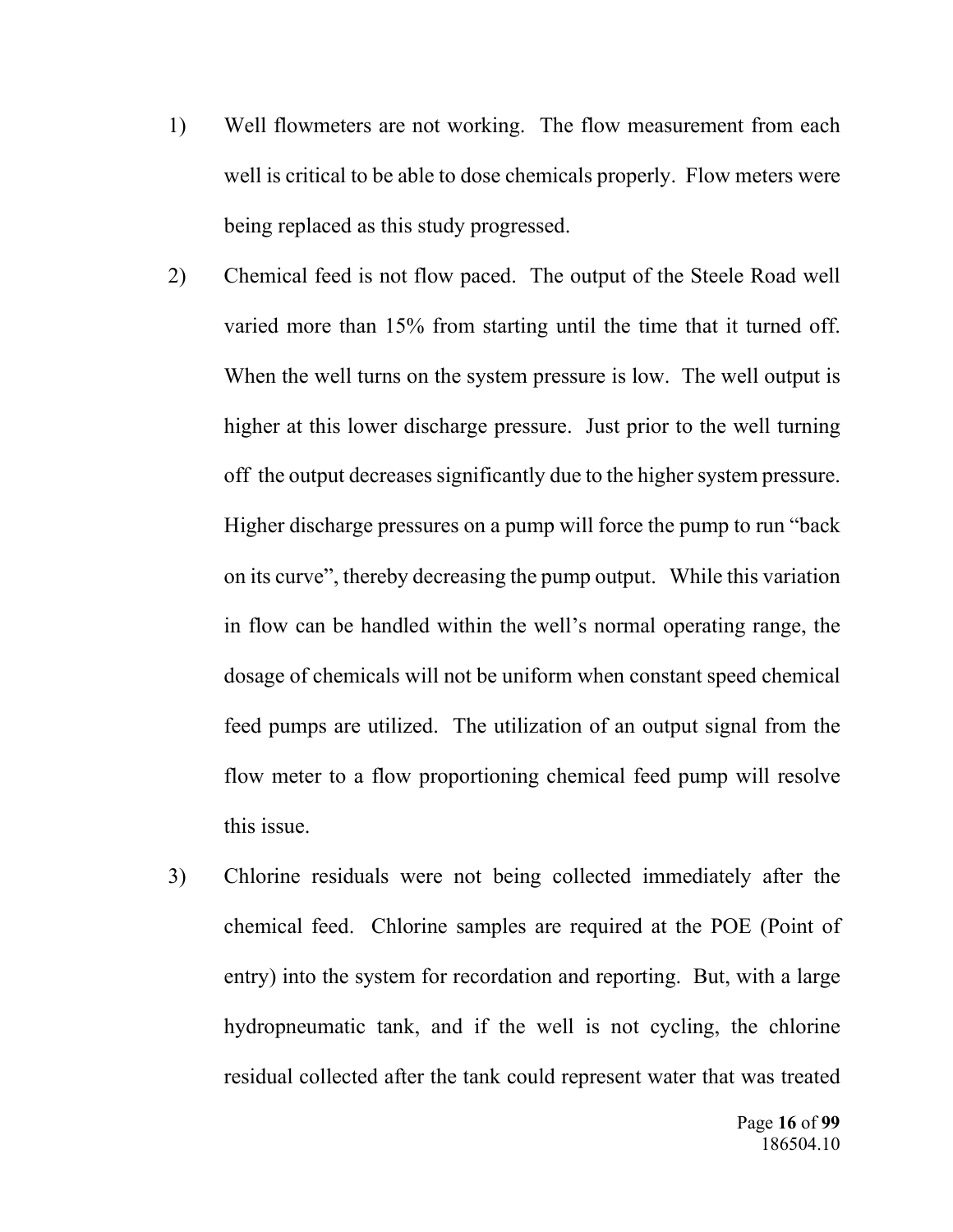many hours or days before. To properly adjust chemical feed, samples must be collected downstream from the chemical injection point but prior to the hydropneumatic tank. The sampling point should be downstream from the check valves since these valves will enhance the mixing of the chlorine with the raw water. Due to the short piping distances from the wells to the hydropneumatic tanks, injection points for the sodium hypochlorite and sample ports for analysis may have to be moved until consistent results are obtained. Injectors that incorporate a diffuser may also be necessary to achieve good uniform dispersion of the sodium hypochlorite throughout the flow stream. To reiterate, sampling of the water for control and adjustment must be made prior to the storage tanks. The need for sampling points immediately before the hydropneumatic tanks was recognized by Tammany Utilities and previously considered critical. This need was expressed in a letter dated December 17, 2017 written from Tammy Utilities to LDH by Jay Watson, PE, Lead Development Engineer, St Tammany Parish.

4) Piping into the hydropneumatic tanks appeared to be set up to achieve a good flow path through each tank. The Steele Road tank is properly set up such that water enters one end of the tank and exits at the opposite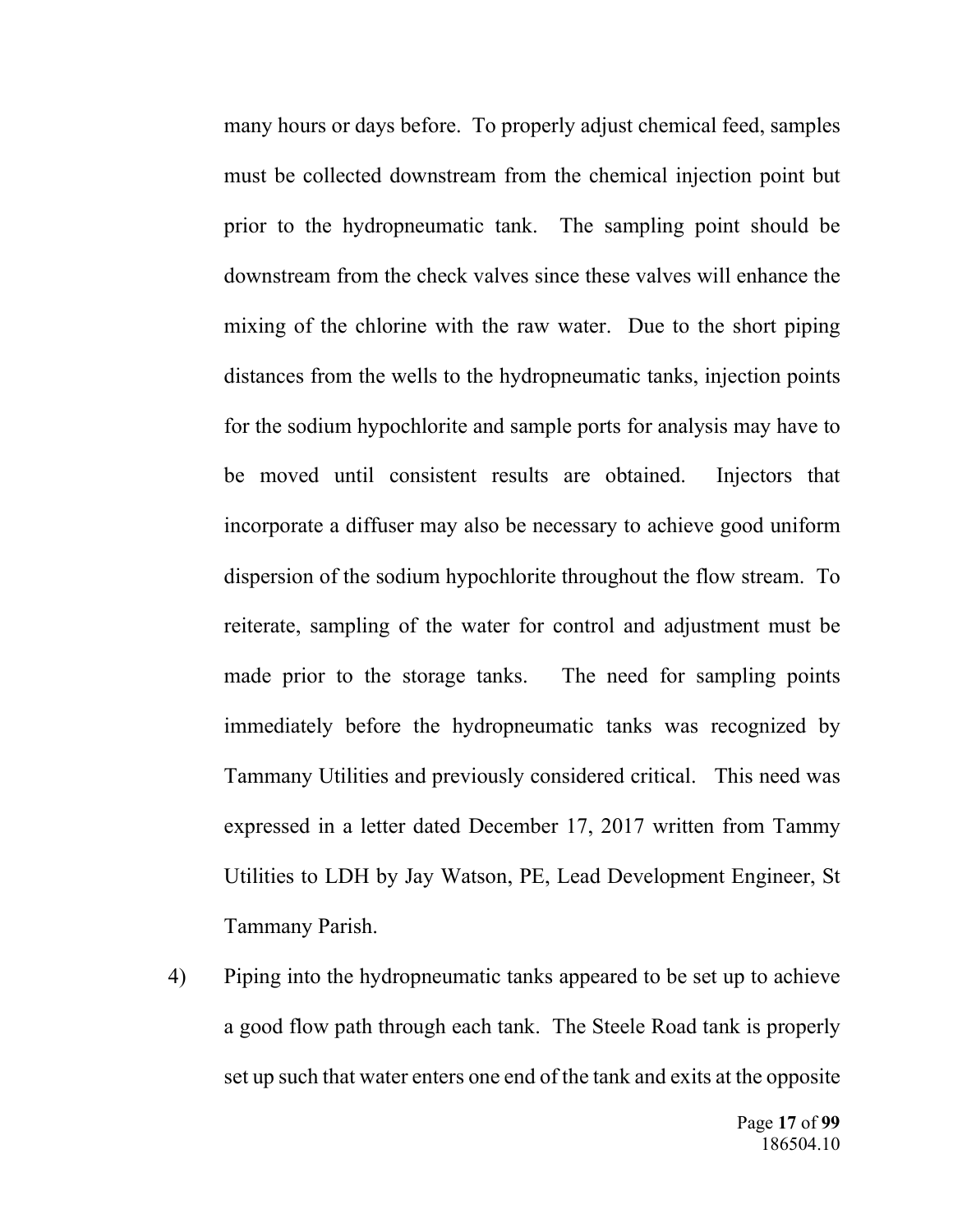end. Piping into the Willow Wood and Meadow Lake hydropneumatic tanks also appears to be set up correctly. Theoretically, one of the two pipes that enters the same end of the tank will run to the opposite end of the tank and discharge there. The water must then travel the length of the tank before it exits providing as much contact time with the chlorine as possible before the water enters the distribution system.

 Discussions with the operations and maintenance staff reveal that no pipe extends to the opposite end of the tanks at both Willow Wood and Meadow Lake. This must be confirmed. Both pipes placed adjacent to each other create a number of problems. First, water short circuits the tank which reduces the contact time with the disinfectant to provide little to no contact time at all. Second, water levels do not fluctuate that much in hydropneumatic tanks. Hence, water that is stored in the far reaches of the tank could become stagnant and could lose chlorine residual. A disruption of the water held in the tank could occur when the well is off, pulling some of the less than desirable water quality toward the outlet before the wells starts again.

In the near future each hydro tank should be taken out of service and inspected. Inspections of tanks are required every 5 years so this inspection can be utilized to fulfill that requirement. If it is found that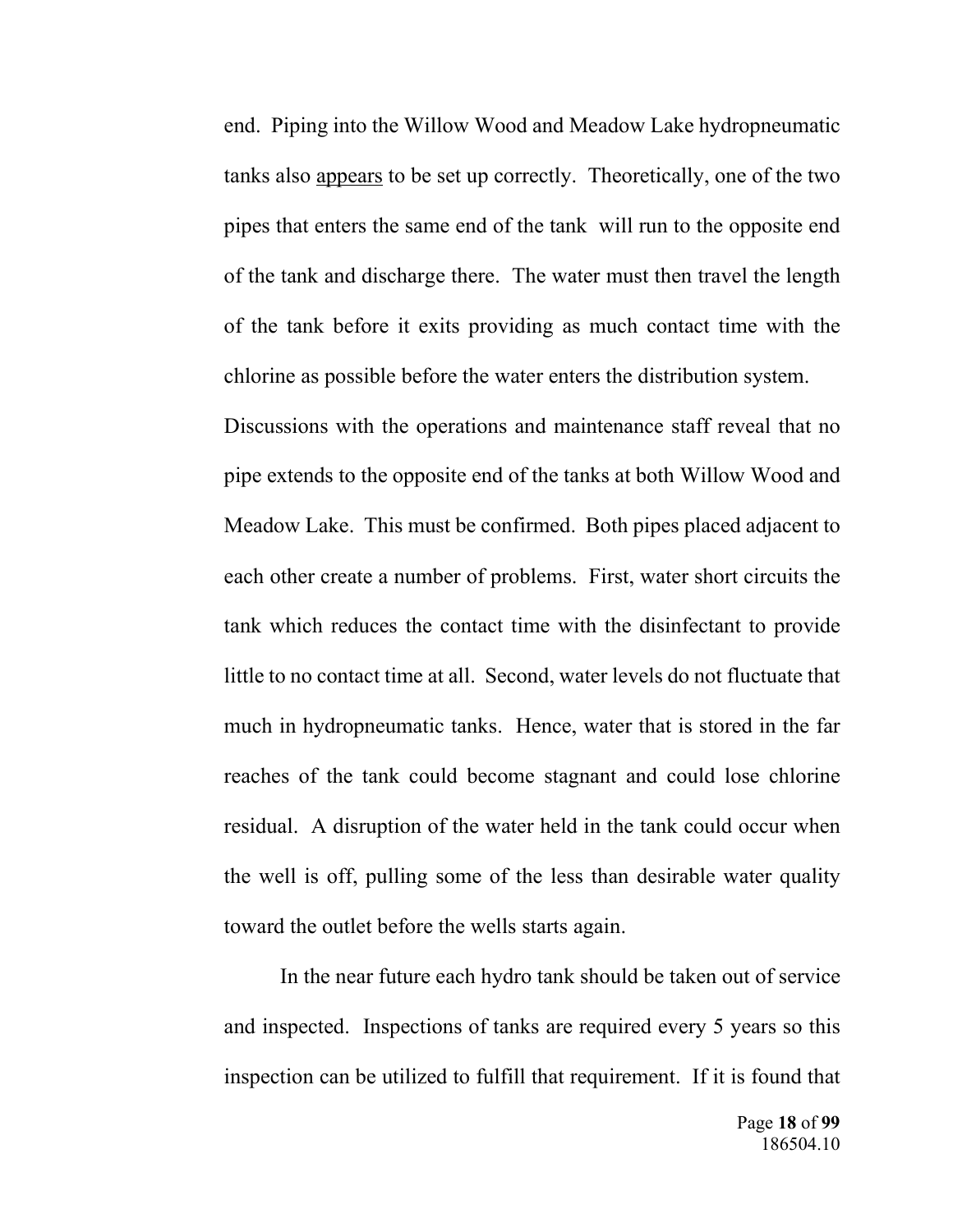one of the pipes does not extend to the far reaches of the hydropneumatic tank, then modifications to the piping should be made. Since the Willow Wood well is hydraulically connected to the Steele Road well, then taking the Willow Wood hydropneumatic tank out of service should not pose a problem as long as the Steele Road well is in normal operation. Recent pressure recorders placed around the system show very little differential pressures across the system indicating that either well should be capable of supplying the system from their site.

The Meadow Lake hydropneumatic tank is piped identical to the other wells and may also suffer from short circuiting and stagnant water. Unfortunately, the Meadow Lake well and hydropneumatic tank are the single source of water for those customers. In order to inspect the Meadow Lake hydropneumatic tank, several options must be explored. First, investigate the closest connection to either the Cross Gates system or to the City of Slidell system to supply water. The distinct advantage to this is that this connection could remain as an emergency backup, something that is desperately needed and is strongly recommended. Second, a temporary hydropneumatic tank can be rented and piped to the well to provide service until the existing tank is returned to service. Third, pressure relief valves can be installed on hydrants. The well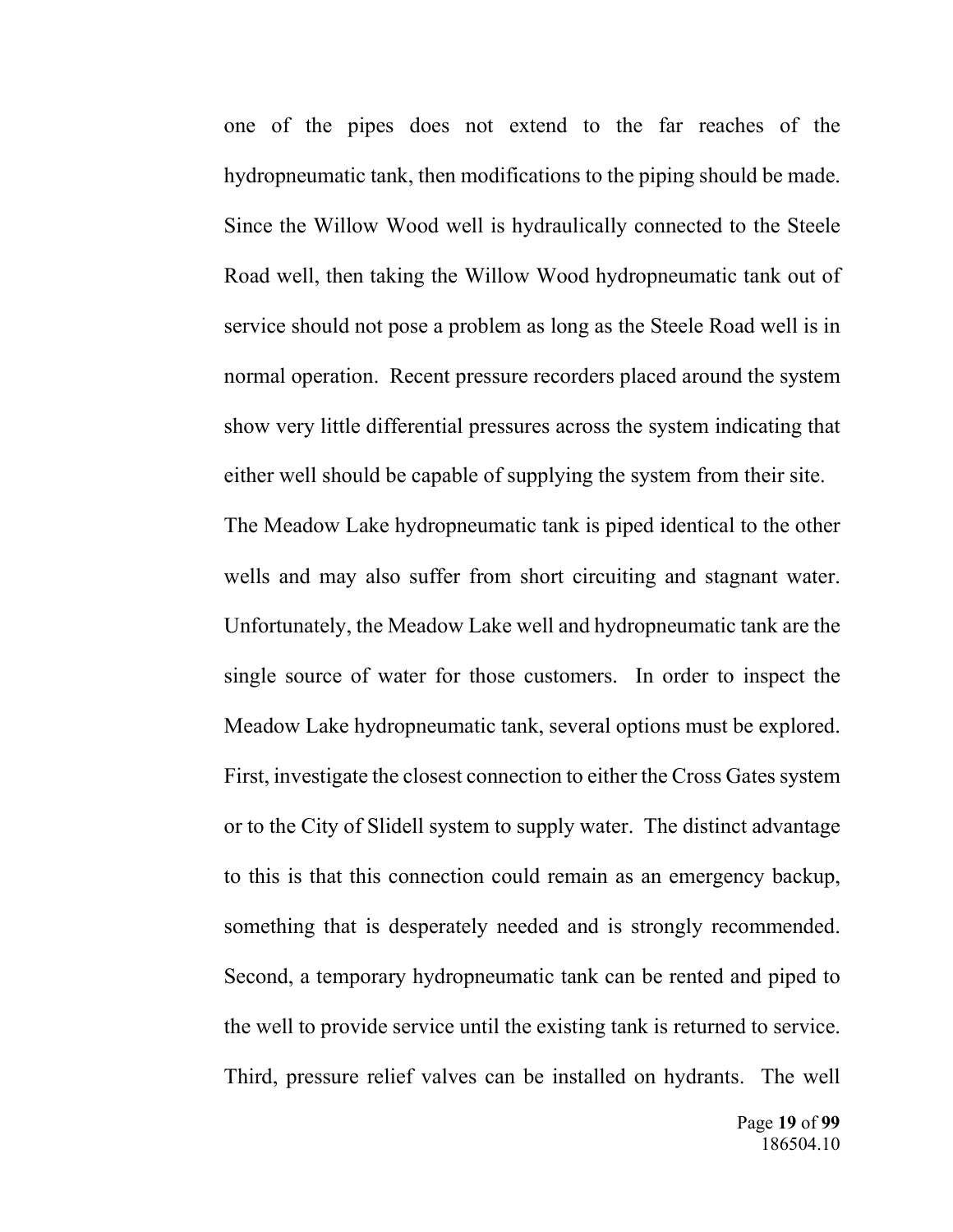would be placed on manual and forced to run continuously until the tank is returned to service. This is the least desirable option because any disruption in the well operation, even momentarily, will cause the water system to lose pressure and result in the issuance of a Boil Water Advisory (BWA).

5) Lack of communication between the Steele Road and Willow Wood well sites results in one well site becoming the primary site with the second site off for extended periods of time. This is a significant problem.

The Steele Road and Willow Wood sites are hydraulically connected, but their controls are independent. Attempts had been made to set the controls such that the wells would operate in tandem. However, with good hydraulic connectivity, any attempt at getting the pressure switches to allow the wells to run in tandem has been and will be extremely difficult. Only during high peak usage events would this be possible. During the first site visit the Willow Wood well was cycling normally. Observations at the Steel Road well revealed that just before the pressure could drop low enough to call for the well to run, the Willow Wood well would turn on and start driving the pressures higher. After several cycles waiting for the Steele Road well to start, operations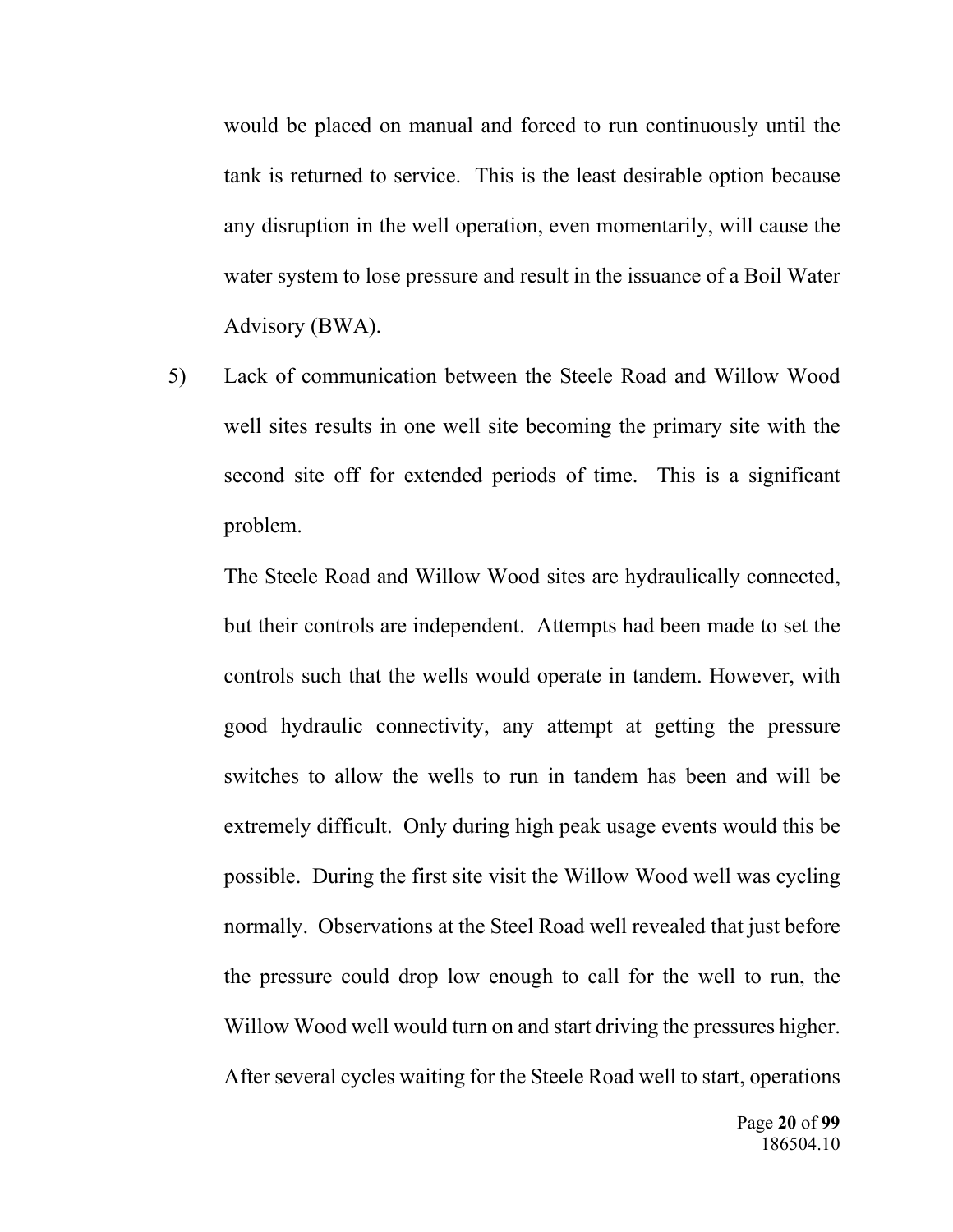staff turned off the Willow Wood well. Pressure in the hydropneumatic tank at Steele Road finally fell to the point that the well started and ran normally. After observing the operation, the Willow Wood well was returned to service and began to carry the system again. This set up can result in one well acting as the primary well with the second well idle for extended time frames.

 Fine tuning the pressure switch settings to get both wells to run in tandem will be extremely difficult. In the current operation, the primary well is essentially filling both hydropneumatic tanks. The run time for the primary well is already extremely short. Attempting to get both wells to run in tandem will reduce the run times and increase the cycles per hour for each well site, which is not recommended.

 We strongly recommend modifications to the SCADA system such that either the Willow Wood or the Steele Road well sites can be selected as the primary well site for 24 hours. After 24 hours of operation, the control will switch, and the second well site will become the primary site. Water age at each site will be reduced to no more than 24 hours. The controls should also call for the backup well should the primary well fail to run for any reason, or should pressures drop such that the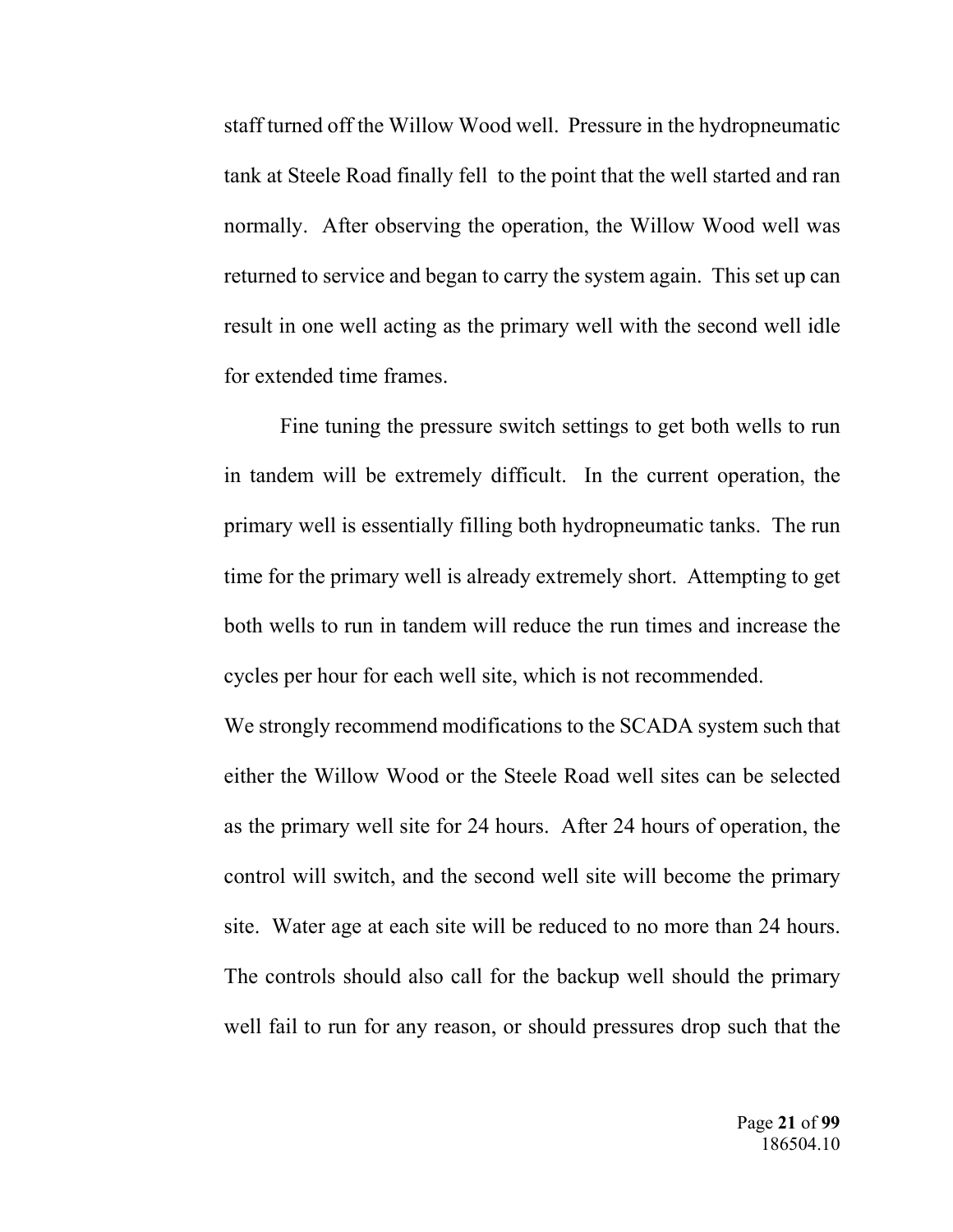second well is required. We strongly recommend these SCADA modifications be implemented immediately.

6) Observations showed that the hydropneumatic tank differential pressure between starting and stopping a well is 10 psi. This is a tight pressure difference that can lead to well short cycling. We recommend a 15 psi differential pressure to help reduce short cycling of the well and pump motor. Short cycling can cause damage to an electric motor. In addition, each time the well starts the aquifer is stressed to provide the water demanded. Wells typically operate and produce better water quality the longer they run. This recommendation will also be discussed later with the benefit of adding an elevated tank to the system.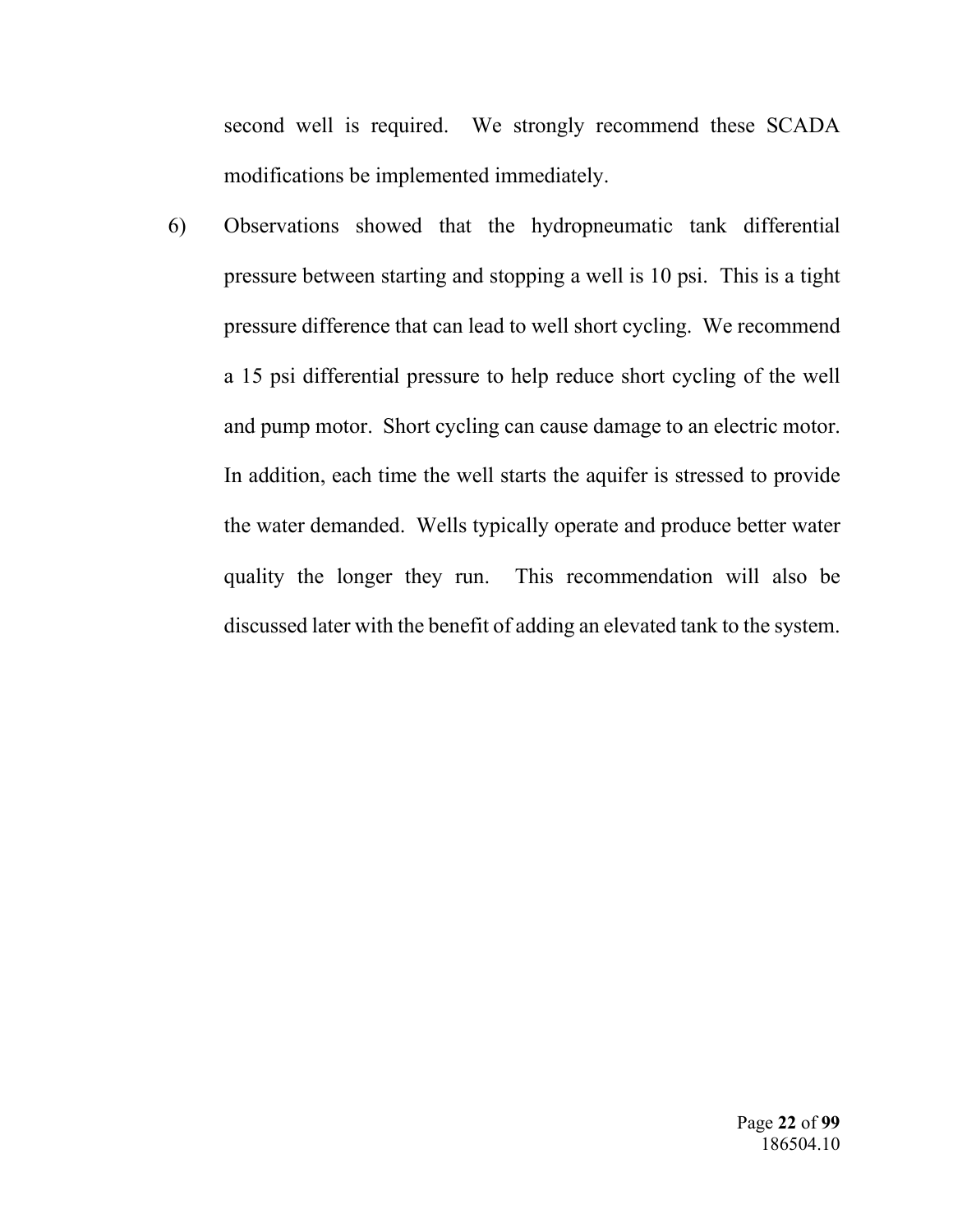#### **CHEMICAL FEED**

 The raw water that supplies the Cross Gates and Meadow Lake systems includes naturally occurring ammonia. This raw water ammonia can be oxidized such that it no longer reacts with chlorine, or otherwise it can be utilized as part of the disinfectant. When the ammonia is fully oxidized and there is no ammonia left to react or combine with the chlorine, the system operates as a free chlorine system. The presence of chlorine in the finished water can readily be detected by the familiar "swimming pool" chlorine odor. Free chlorine has strong disinfecting ability but can dissipate rapidly depending on local conditions such as temperature and water age. Some systems elect to utilize the natural ammonia with the chlorine to form chloramines. This combined chemical will also disinfect the raw water. Two advantages of chloramines are that the smell of chlorine is usually non-detectable, and the combined chlorine-ammonia compound will stay in a water system much longer than free chlorine providing long term disinfection capabilities. One of the disadvantages to chloramines is that ammonia remains in the water. Any imbalance in the chlorine to ammonia ratio can lead to free ammonia in the water system. Bacteria in the water system can then utilize this free ammonia to thrive. An out of control growth of bacteria can exert extreme pressure on the remaining chlorine causing residuals to plummet. Hence, if chloramines are utilized, the proper ratio of chlorine to ammonia must be utilized at all times to maintain a consistent water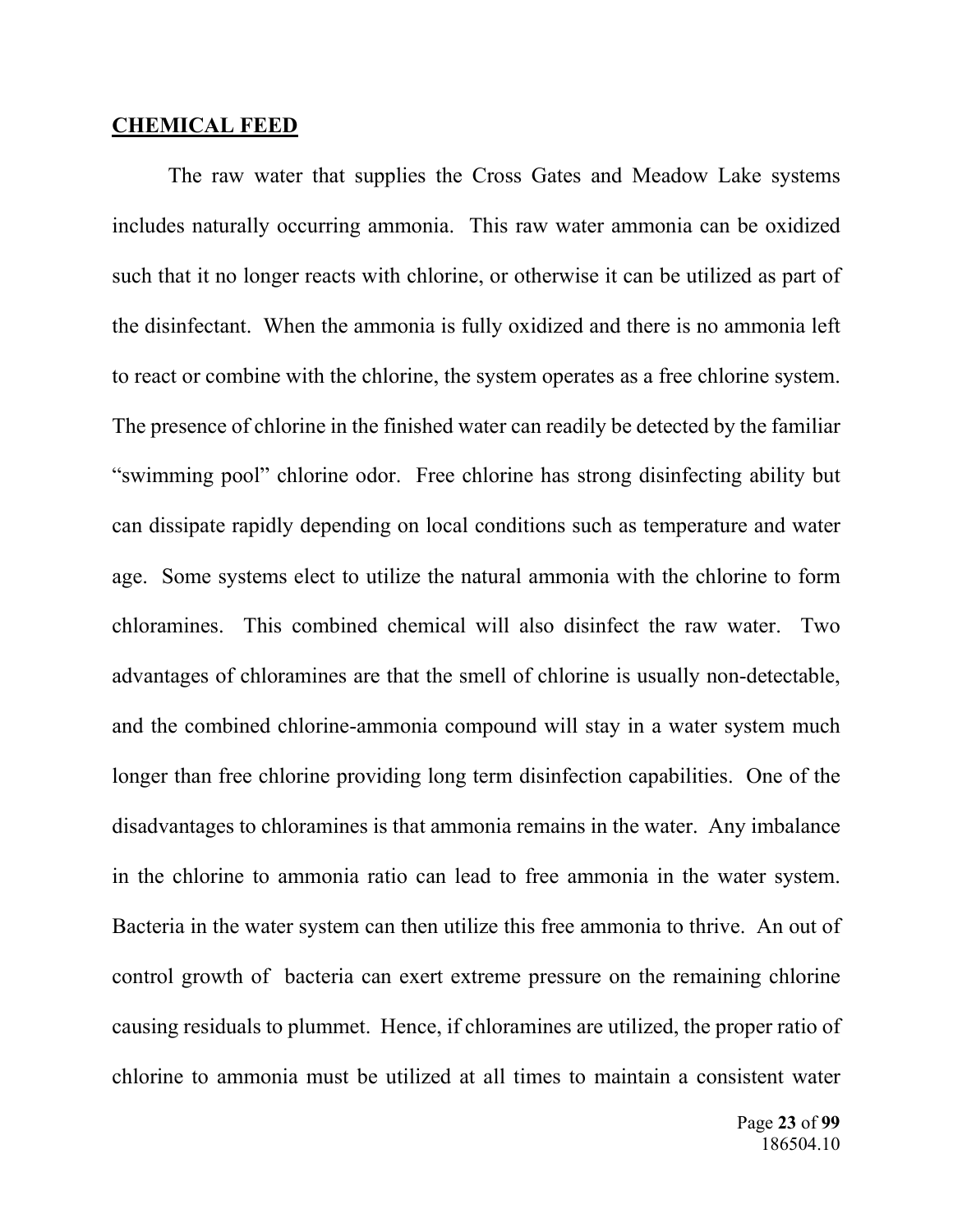quality throughout the system. To aid in this effort, flushing stations placed strategically around the system can and should be used to reduce water age. Testing for nitrites, nitrates, HPC, and ATP can also be utilized to ensure that the chlorine to ammonia ratio is being maintained and that the growth of bacteria is limited. Should test results show non-compliance with established target levels, then steps can be taken to return the water system to acceptable levels. Tammany Utilities has a Nitrification plan that addresses these issues in detail and sets specific concentrations where specific action must be taken (Triggers). The Nitrification Plan is acceptable and has been approved by the Louisiana Department of Health and Hospitals. We discovered that the transfer of the target levels to the daily field sheets was not done correctly in that the daily sheets do not match the Nitrification Plan. These sheets should be reviewed and corrected to match the Nitrification Plan. While some of the differences are minor, the Plan and the field sheets should match.

 If the Cross Gates or Meadow Lake chloramine system exceeds specific target limits the current nitrification plan calls for a burn out of the system using free chlorine. The target, alarm and trigger parameters are listed in the nitrification plan and state that "if trigger points are hit on two or more parameters at four or more locations in the same sampling event system wide remediation should be implemented. This would consist of a conversion to free chlorine at all points of entry." The conversion to free chlorine is commonly referred to as a burn out. The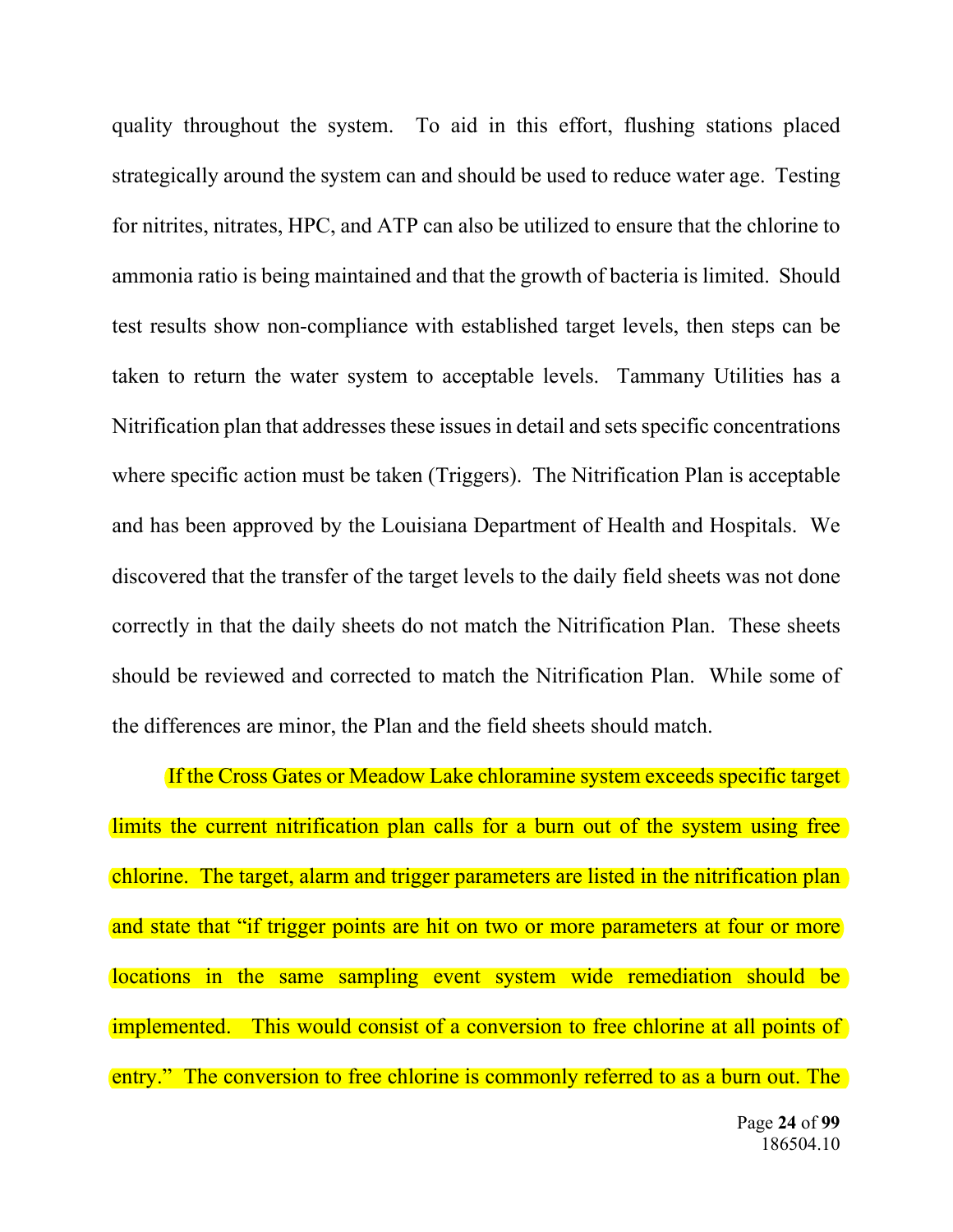nitrification plan continues with stipulations that the distribution system should be unidirectionally flushed until free chlorine is reached at all points and that a residual of at least 0.75 ppm (free chlorine) should be a goal. While the duration of the "burn out" is not specified in the current Tammany Utilities nitrification plan, recent events with Louisiana chloramine water systems dealing with Naigleria fowleri were required to achieve 1 ppm free chlorine for 60 days at all points in the distribution system. While nitrification issues are not nearly as severe as a water system dealing with Naigleria fowleri, this duration and concentration of free chlorine are good goals to begin with. LDH should be consulted given their experience with other water systems dealing with nitrification events, but we agree with the duration of 60 days and the free chlorine residual goal of 1.0 ppm throughout the entire distribution system.

Because free chlorine dissipates faster than chloramines, flushing at key points may be required to lower the age of the water (the time the water is retained in the system after disinfection). In addition, the level of chlorine will have to be raised at the point of entry possibly up to the maximum allowable concentration limit of  $4.0 \text{ mg/l}$ .

Both free chlorine and chloramines are approved as disinfectants in potable water systems in Louisiana. We know of no detrimental consequence nor detrimental health effects for using either disinfectant as long as each disinfectant is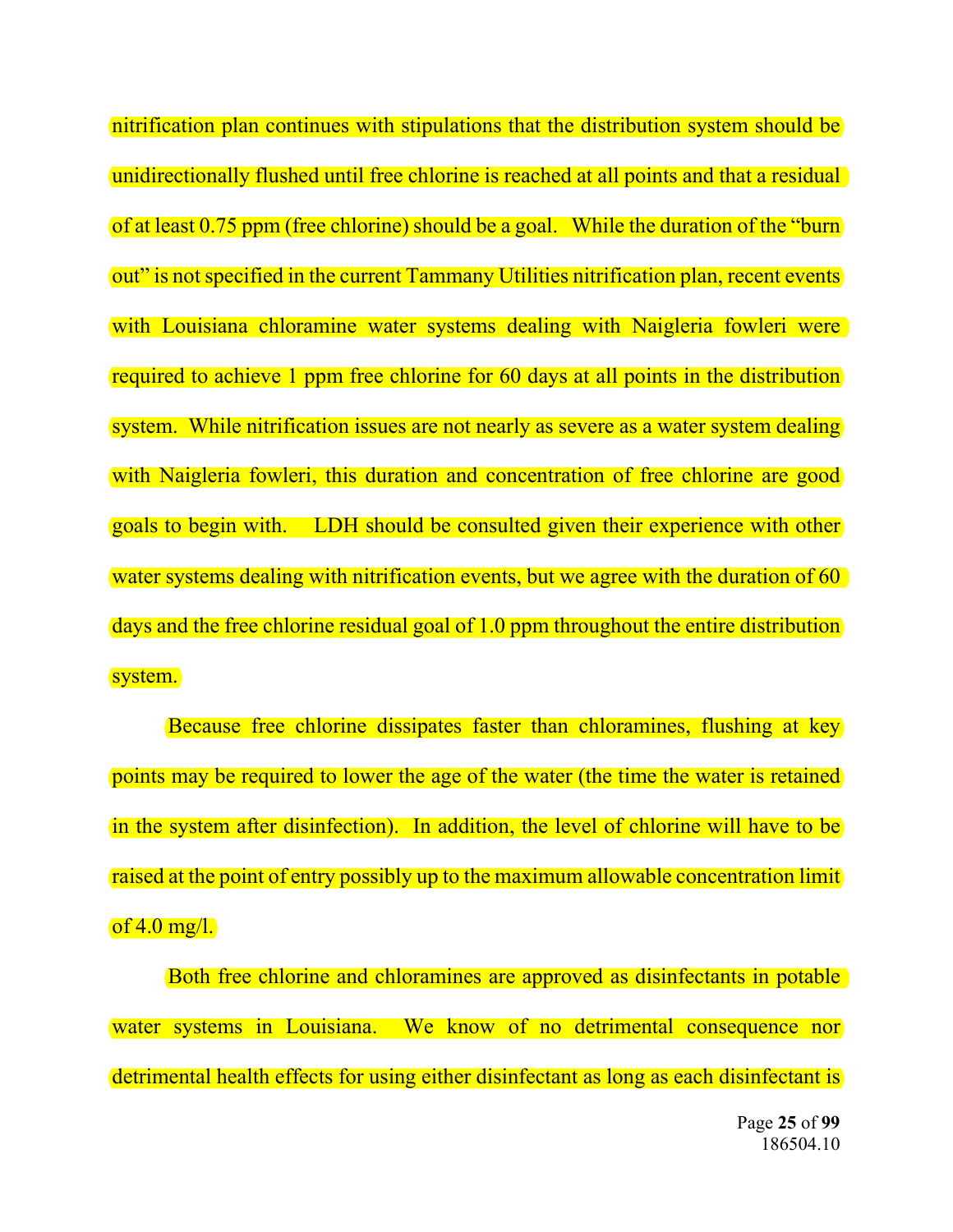applied correctly and as long as the water system is maintained properly within specific parameters as called for in the approved Tammany Utilities nitrification plan. However, customers, hospitals, dialysis units, aquaculture business, and other compromised individuals must be notified in advance of any changes in the method of disinfection both when going to a "Burn Out" with free chlorine and especially when returning to chloramines. A change in water chemistry can affect the end users especially individuals on dialysis and medical facilities and those customers with aquariums or aquaculture businesses. Free chlorine can dissipate using open containers and long holding times. Chloramines may not be removed by carbon filters and will not dissipate quickly by boiling nor holding water in open standing containers. Hence, it is important to notify customers of the change in disinfectant so that appropriate precautions can be taken in advance. Normally, a 14 day notification time frame is used to allow customers to prepare for the change.

 Many systems operate successfully as Cross Gates and Meadow Lake do with chloramines as the primary disinfectant. The key to successful operations is **consistency** and taking action when needed.

 The deep well water that provides the raw water to Cross Gates and Meadow Lakes contains ammonia. Rarely, if ever, have we witnessed any significant changes in the quality of water in deep wells. Normally the constituents found in the water stay the same for years, including ammonia. Consequently, if there is anything that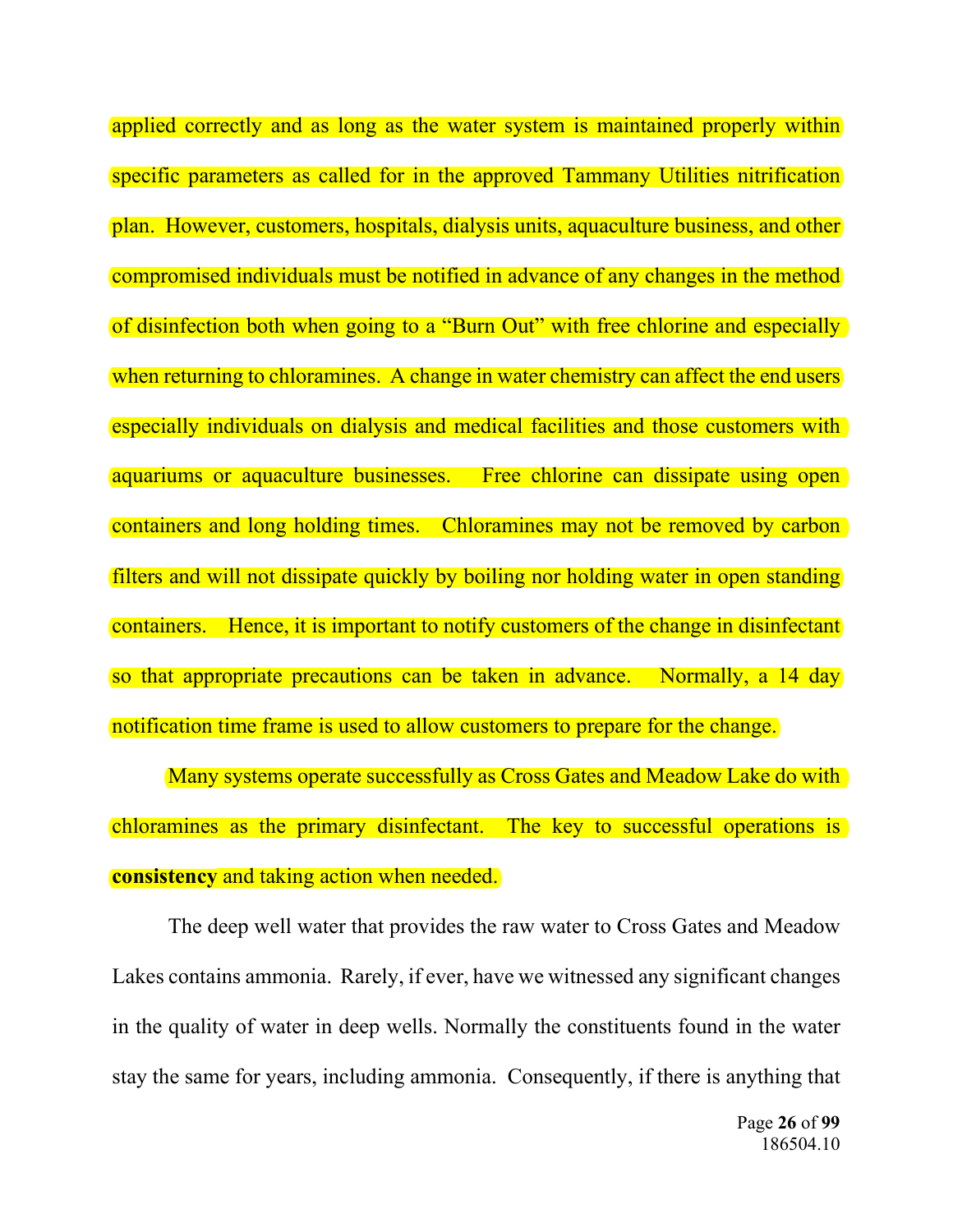will change the chlorine to ammonia ratio, it is not feeding chlorine in a consistent manner.

 Unfortunately, that is exactly what was found as this investigation unfolded. First, no adjustments were being made to chemical feed rates for extended periods of time even though finished chlorine residuals varied considerably. Chemical feed pumps were being checked to ensure they were feeding sodium hypochlorite, but no adjustments to the feed rate were being made even though the POE chlorine residual fluctuated greatly. The daily data sheets for the month of May, 2021 are included in the Appendix. The Steele Road well photograph shown on picture 17 of the Steele Road section shows that the total chlorine residual varied from a low of 1.31 ppm to a high of 3.01 ppm. Two data points show total chlorine residuals of 0.30 and 0.34 ppm but these numbers may have been transposed incorrectly on the form with the values for free chlorine. However, a high value of 5.75 ppm is listed which we understand is correct and was the result of an overfeed from the chemical feed pump. Even if these outliers are discarded, the change from a low of 1.31 ppm to a high of 3.01 ppm shows that the total chlorine residual was not consistent. Unfortunately, even after these readings were recorded, no change to the chemical feed rate was made.

 The monthly data sheet for the Willow Wood well can be found in the Appendix under the Willow Wood well section on picture 18. A low of 1.50 ppm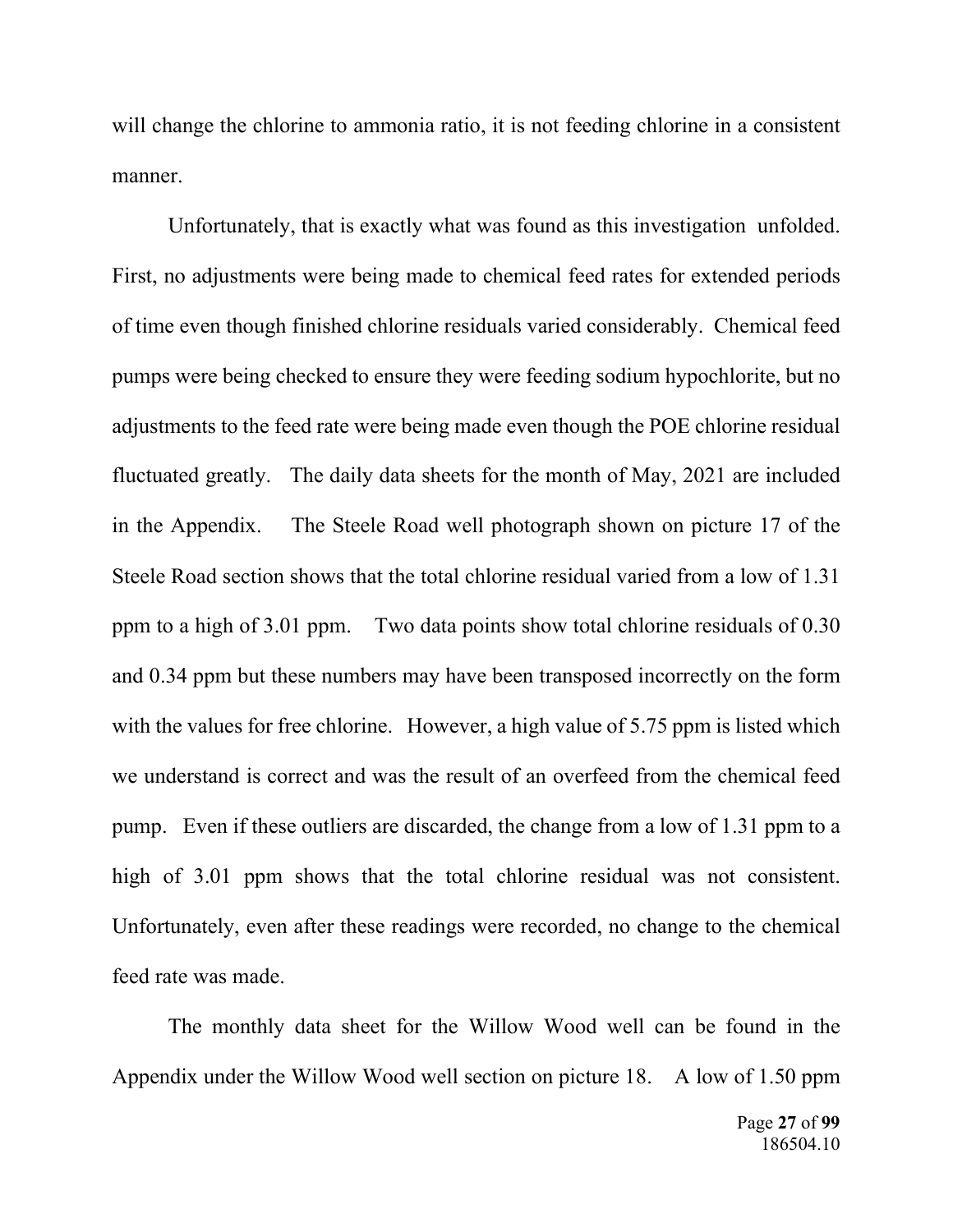can be seen with a high reading of 2.61 ppm, a difference of 1.11 ppm. Again, no change in the chemical feed rate was made for the entire month.

 The monthly data sheet for the Meadow Lake well can be found in the Appendix on picture 18 of the Meadow Lake well section. The data appears to be slightly more consistent but with a low reading of 1.76 ppm and a high of 2.42 ppm only several days later. The more consistent results are more than likely due to the single well and single hydropneumatic tank for the Meadow Lake system such that the well and tank have no backup and are used daily.

 One explanation could be that residuals taken after the hydropneumatic tanks would reflect the time that the water was retained in the tank. Tanks that sat stagnant due to the well acting as the secondary well could have lower residuals due to higher water age and non-use. Piping configurations in the tanks that promoted short circuiting and stagnant water could also affect the chlorine residuals depending on when the samples were collected. Samples collected after the tanks rather than immediately after chemical injection could also show fluctuating results unless the tanks are in fact short circuiting which would then result in very similar inlet and outlet values.

 But, all of these possibilities pale in comparison, in our opinion, to the poor management of the bulk sodium hypochlorite at all three well sites. The current bulk storage of sodium hypochlorite uses a single tank at each site that is topped off each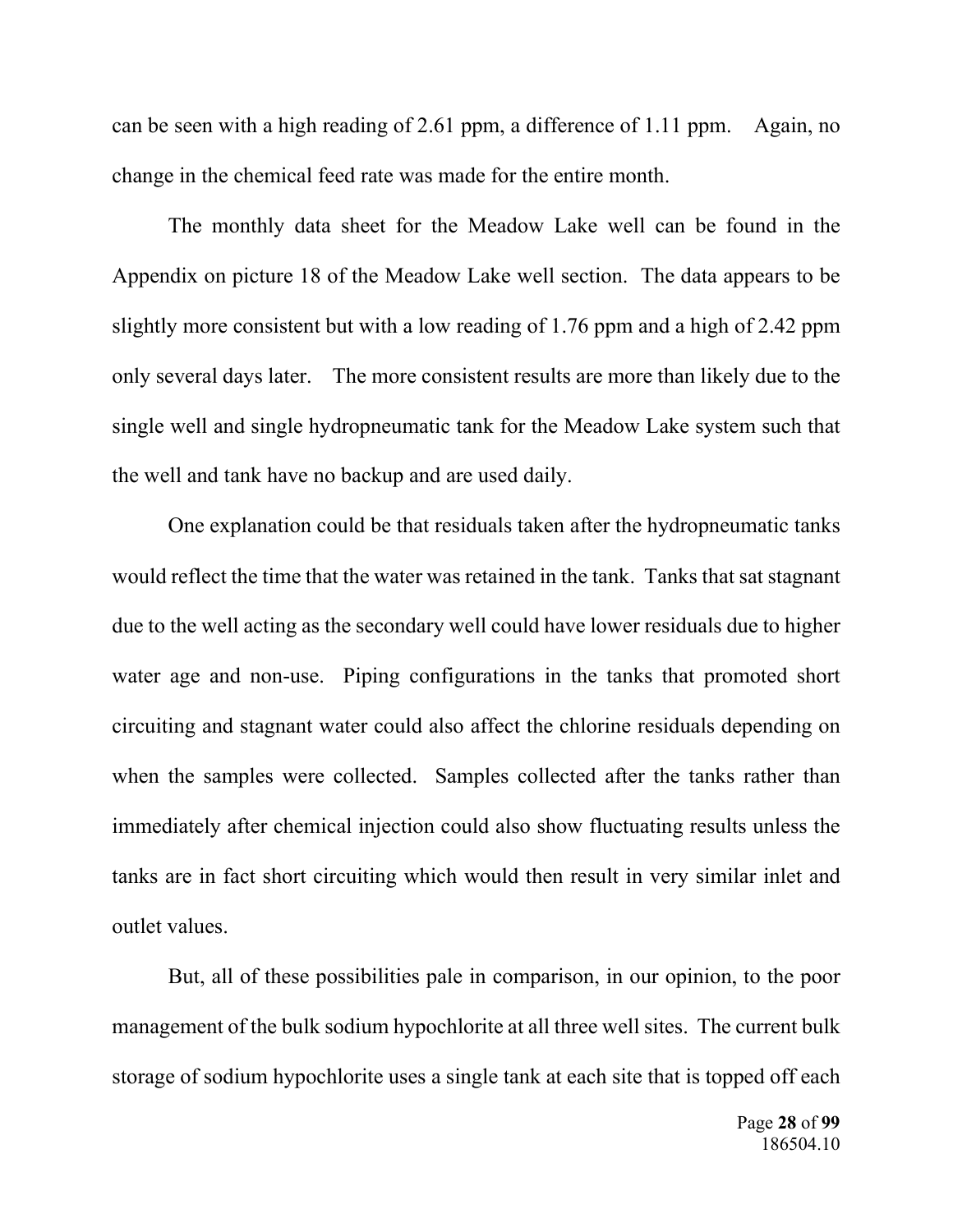week. While this may be common practice at other systems, we do not agree with this procedure. We strongly recommend two bulk storage tanks at each site so that the contents of one tank are fully consumed and the tank rinsed out before it is refilled. This is our recommendation.

It is well known that sodium hypochlorite will degrade rapidly with increasing temperature and excessive age. Therefore, testing of the bulk storage tanks was conducted to investigate field concentrations. The results of this testing revealed that the concentration of sodium hypochlorite was 9% at Steele Road, 10.5% at Willow Wood, and almost 13% at Meadow Lake. Delivery concentrations were reported to be 12.5%. Clearly degradation of the sodium hypochlorite was occurring, but little explanation could be found for the 13%. There is no doubt that better QA/QC should be conducted on the bulk deliveries and the storage of the sodium hypochlorite.

 New wood frame buildings were built for the sodium hypochlorite bulk tank storage and feed systems. Small window type air conditioning units were installed in each building although one was found to be out of service. The building walls were constructed of plywood with no insulation. Vents located near the roof of each building might have allowed hot air to exit but also greatly reduce the effectiveness and efficiency of the window air conditioning units. The temperature inside one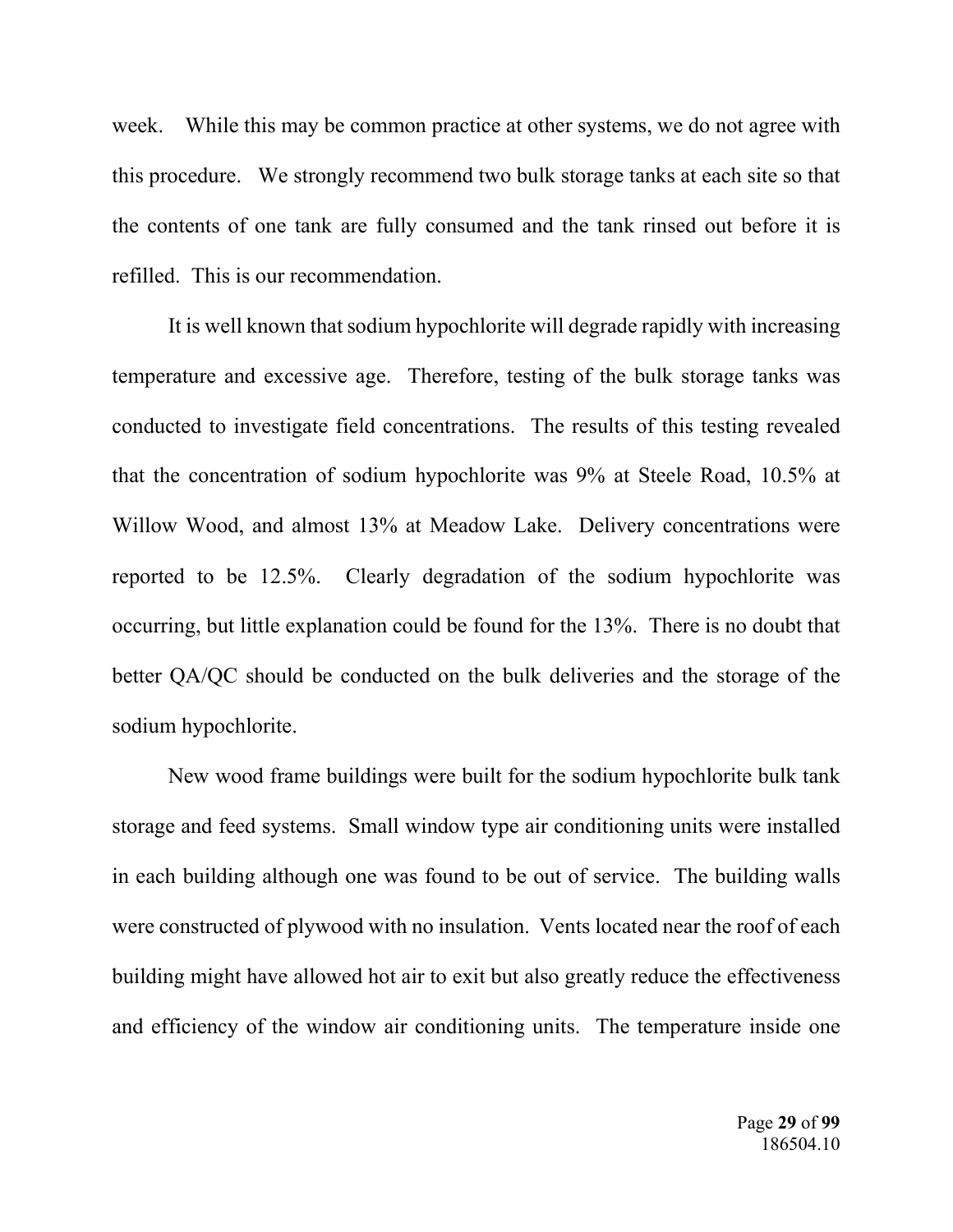building was recorded at 104°F, well above any recommended storage temperature for sodium hypochlorite.

 New controls had been installed along with diaphragm chemical feed pumps. A day tank is installed at each site and is manually filled by the operators from the bulk tanks each day. Bulk tanks are "topped off" weekly as the chemical supplier makes his rounds. Only one bulk tank is available at each site so fresh sodium hypochlorite is added to the old sodium hypochlorite from previous loads. The combined new and old sodium hypochlorite is not mixed. Consequently, there could be significant stratification of the chemical with varying strengths as it is transferred to the day tank.

 The operators vigilantly check chemical feed rates using the equipment they have been provided. Unfortunately, the graduated cylinders utilized for calibrating the pumps are too small and the calibration is a guess, in our opinion, at best. Much larger calibration chambers should be provided to achieve a good result so that a good measurement of the drawdown in the cylinder over time can be recorded.

 The existing chemical feed pumps are diaphragm pumps that can work well in many applications. We would recommend larger chemical feed pumps as outlined in the following sections to provide better accuracy and reliability of chemical feed rates. The diaphragm chemical feed pumps are impacted by the discharge pressure they are pumping against. The higher the discharge pressure, the less they will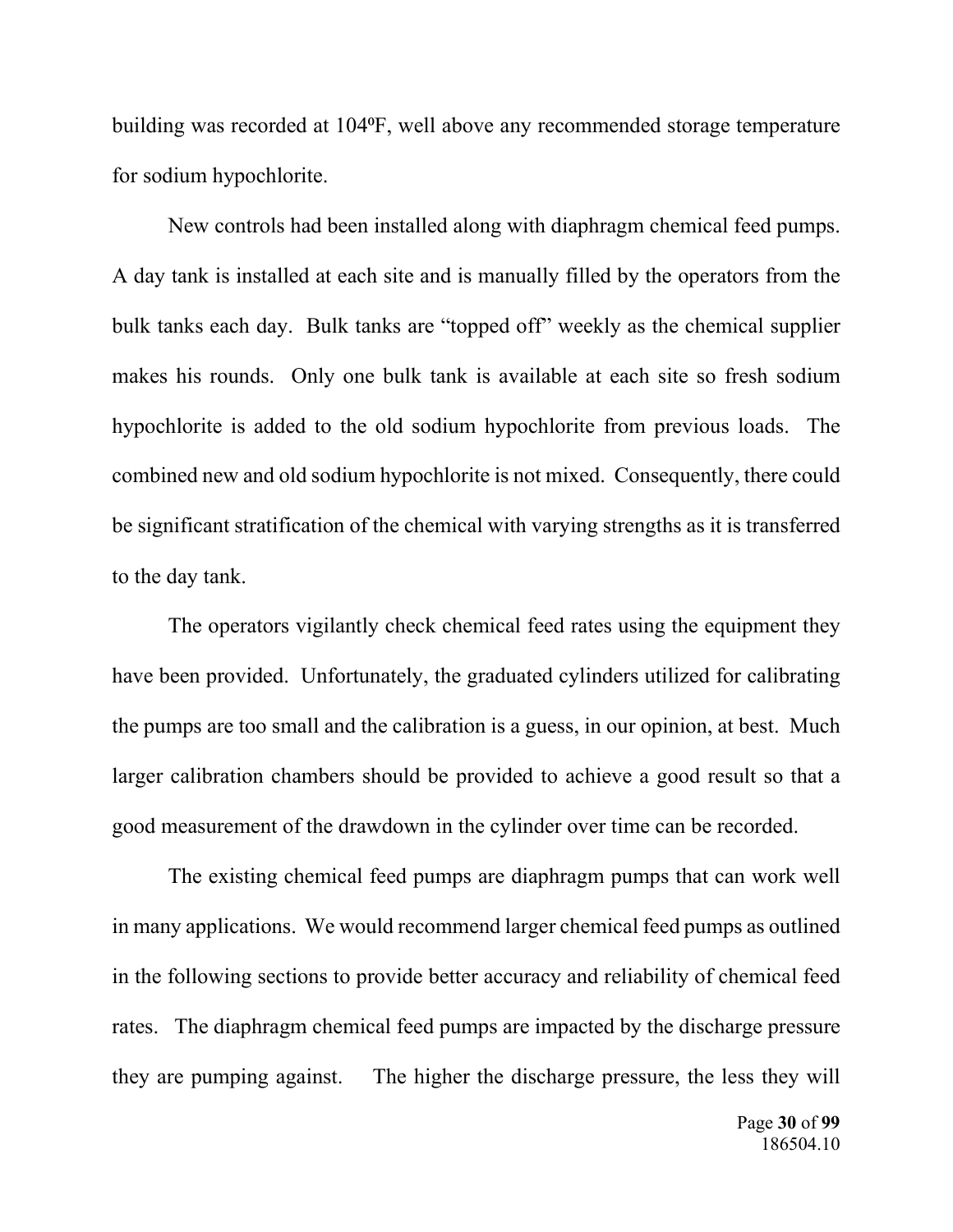pump. Checking the feed rate using properly sized calibration chambers is critical to ensure that the pumps are continuing to pump the feed rate required and they are not losing capacity as they become worn. Some of the pumps have digital readouts that indicate the feed rate electronically. The feed rate displayed can be very misleading in that the feed rate is based on the speed of the pump and does not reflect any decrease due to a higher discharge pressure where the sodium hypochlorite is being injected. The pump curves for the pumps show the impact on the pumps at higher discharge pressures. Adjustments to the pumps should be made based on the total and free chlorine readings just prior to the hydropneumatic tanks and on the feed rate from the calibration chambers. The electronic feed rate shown on the display is good to record, but the reading displayed may not truly reflect the actual pumping capacity of the pump. Please see the additional explanation below concerning the chemical feed pump capacities.

 Duplication of chemical feed pumps is paramount, especially at the Meadow Lake well site with only one source for that system.

 The Steele Road site was found to have a single chemical feed pump with a maximum capacity of 5.34 gallons per hour. (337 mls/min). This capacity is with a discharge pressure up to 145 psi.

 The Willow Wood site was found to have two chemical feed pumps with each one having a maximum capacity of 2.65 gallons per hour (167 mls/min) according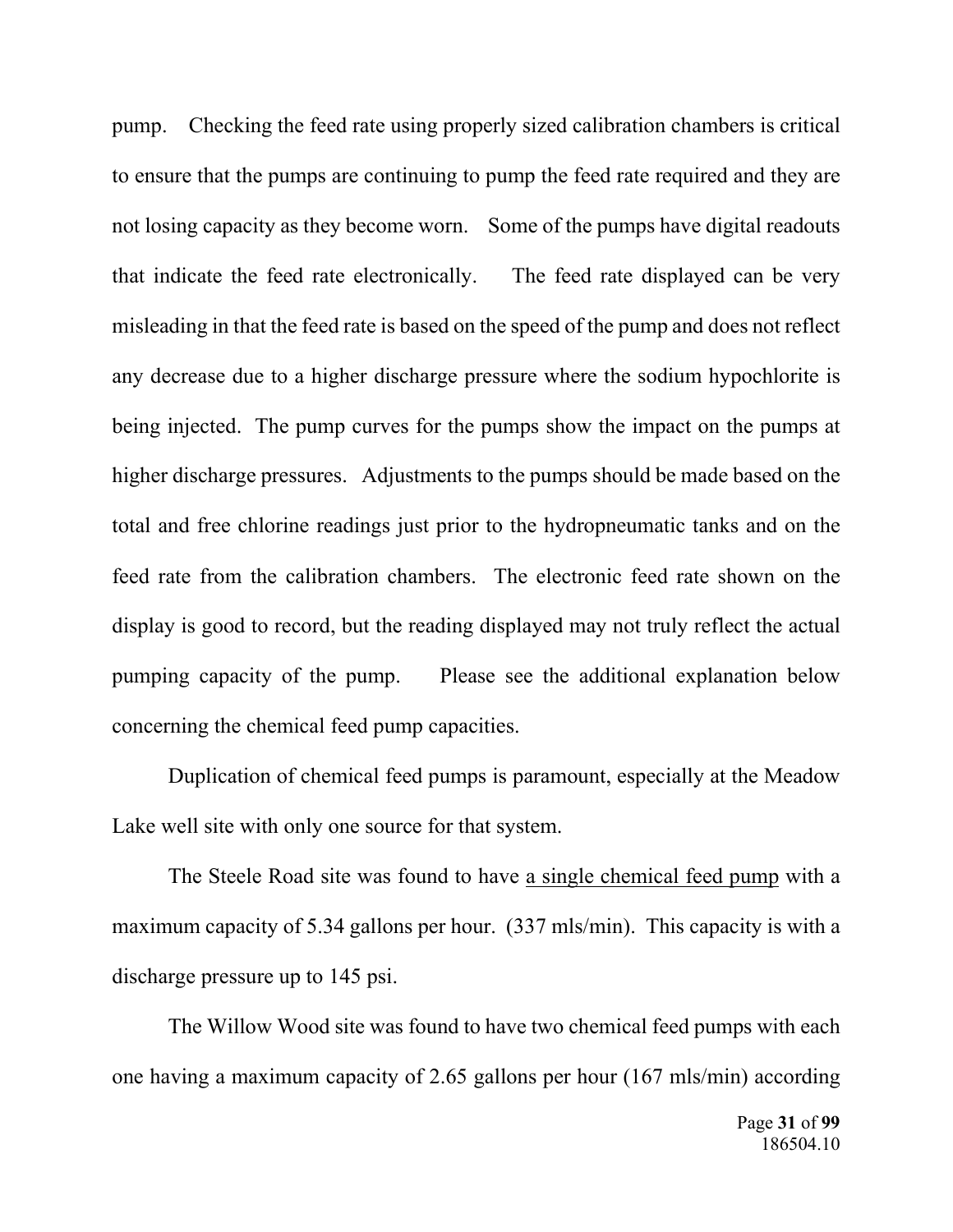to the electronic readout on the pump. A review of the manufacturers literature confirms the maximum pump output of 167 ml/min, but at an average discharge pressure of 43 psi. At a discharge pressure of 58 psi the maximum output decreased to 114 ml/min. At a discharge pressure of 116 psi the maximum output decreased to only 63 ml/min, only 38% of the pumps maximum output rating. Since the Cross Gates and Meadow Lake systems operate between 60 and 70 psi, the maximum output that can be expected from these pumps is only 114 ml/min, not the electronic reading of 167 ml/min. The discharge just prior to the well turning off at 70 psi will be less than the 114 ml/min and if the decrease in capacity is linear would be approximately 103 ml/min. The average pump capacity between a discharge pressure of 58 psi to 70 psi would therefore be 109 ml/min for the existing Magdos LK pumps.

 The Meadow Lake well site was found to have two chemical feed pumps with each one having a maximum capacity of 2.65 gallons per hour (167 mls/min). Since these chemical feed pumps are identical to the chemical feed pumps at Willow Wood, then the same reduction in capacity with increased discharge pressure will hold true. Hence, the output of the existing Meadow Lake chemical feed pump is also calculated to be 109 ml/min.

 The Steele Road chemical feed pump was found to be problematic in that one of the adjustment knobs would not stay in position. The daily record from May of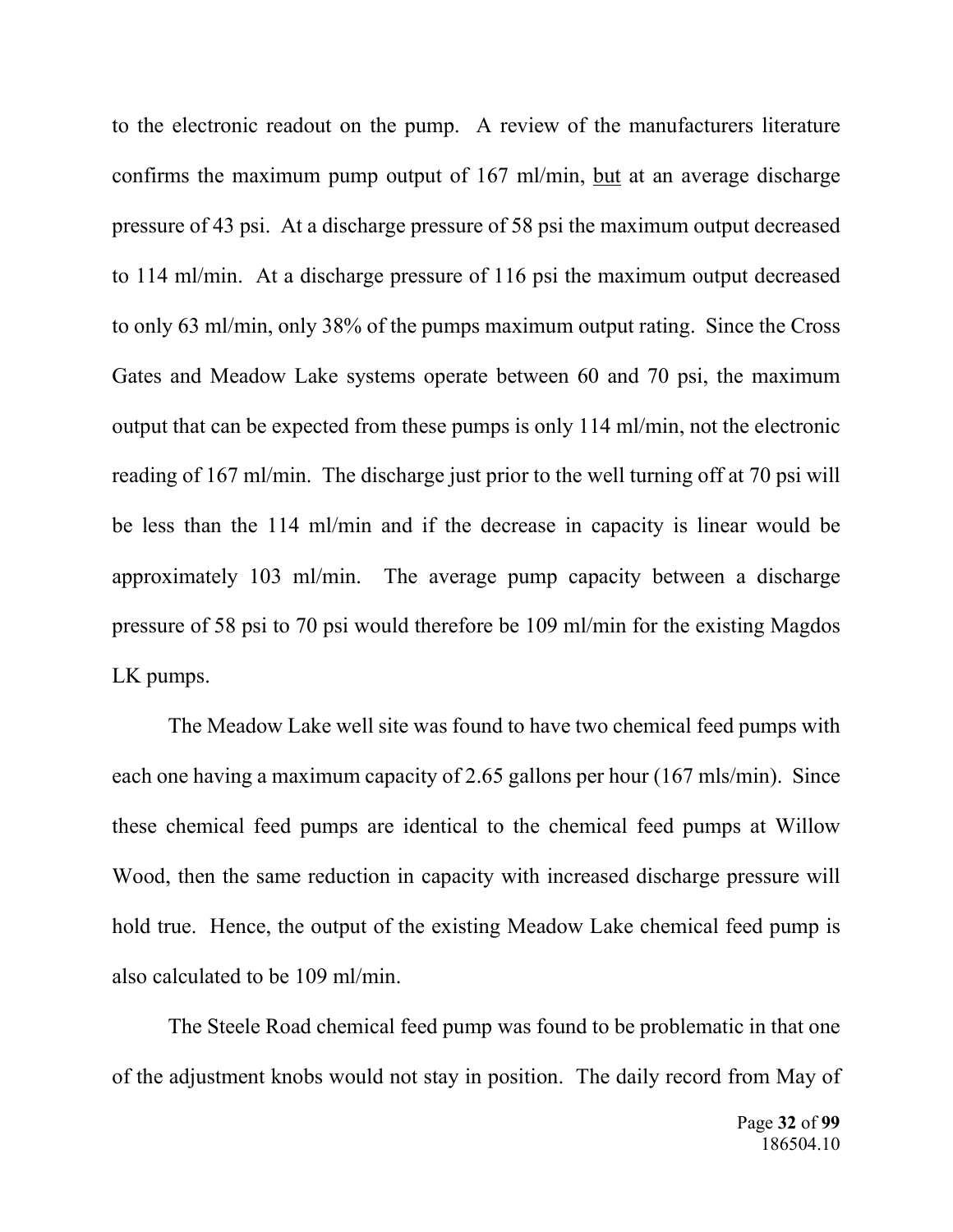2021 reveals that at one time the chlorine feed pump ramped up to its maximum level due to a loose control knob causing the chlorine residual to reach a level of 5.75 mg/l, well above the MCL of 4.0 mg/l (May 12, 2021). A temporary fix by the operators securing the knob with a "zip tie" was implemented.

 Calibration chambers of only 100 ml capacity have been installed at each site. A typical feed rate of (4 of 10/4 of 10) calculates to a feed rate that is 16% of the maximum pump capacity at the Steele Road site. This calculates to a feed rate of 54 mls/minute. Attempting to time a drawdown to accurately check the feed pump at this rate with a 100 ml chamber is very difficult.

 This problem was even more exaggerated at the Willow Wood and Meadow Lake sites where higher pump speeds were recorded.

 Clearly, larger calibration tubes are needed to check the actual feed rates accurately.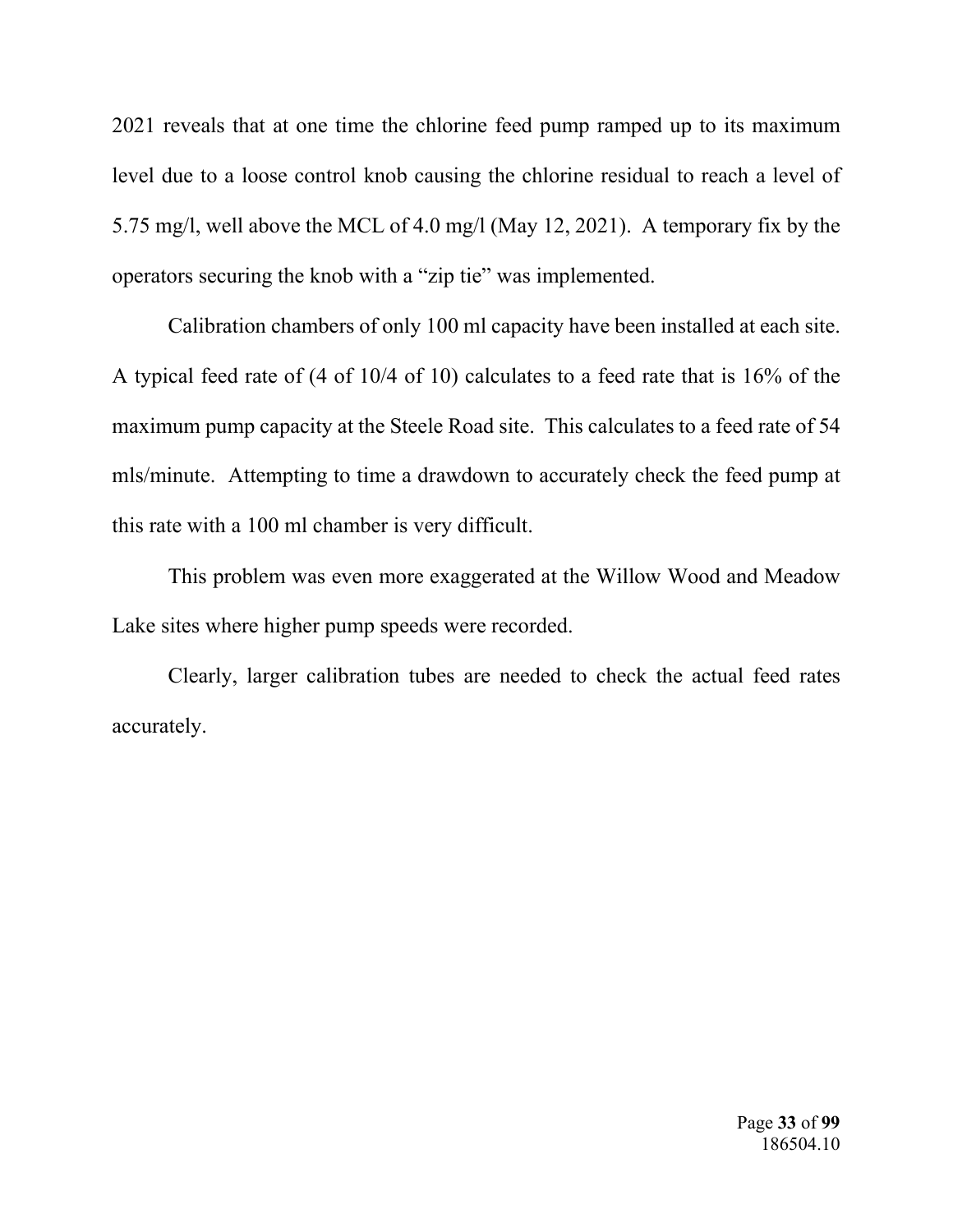#### **CHLORINE DEMAND AND DOSAGE RATES**

 Testing by TMB, the current water quality consultant to the parish, was conducted to provide the optimum dosage of chlorine to obtain the best level of monochloramines. For the Steele Road site, a dosage of 3.0 mg/l was recommended to produce an optimum monochloramine of 2.91 mg/l. Using the bulk chlorine concentration of 9%, and a feed rate of 54 mls/minute, and a well flow rate of 1,050 gpm the actual dosage observed during the site visit calculates to 1.22 mg/l, approximately 41% of the optimum dosage of 3.00 mg/l as determined from the TMB study. At a dosage of 1.22 mg/l, the data from TMB shows that the water could still have free ammonia concentrations of around 0.3 mg/l, a level that is much higher than the allowed level listed in the approved nitrification plan. Clearly, in our opinion, the water was being under dosed for this raw water thereby leaving an excess of ammonia in the final product.

 The optimum dosage for the Willow Wood site was established by TMB to be 3.5 mg/l. For a well flow rate of 850 gpm and a sodium hypochlorite concentration of 10.5% and a feed rate of 109 mls/minute, the actual dosage of chlorine calculates to be 3.56 mg/l. This is much better than the Steele Road operation.

 The calculations performed above will be affected by the actual bulk chlorine concentration and the actual water well pumpage rates.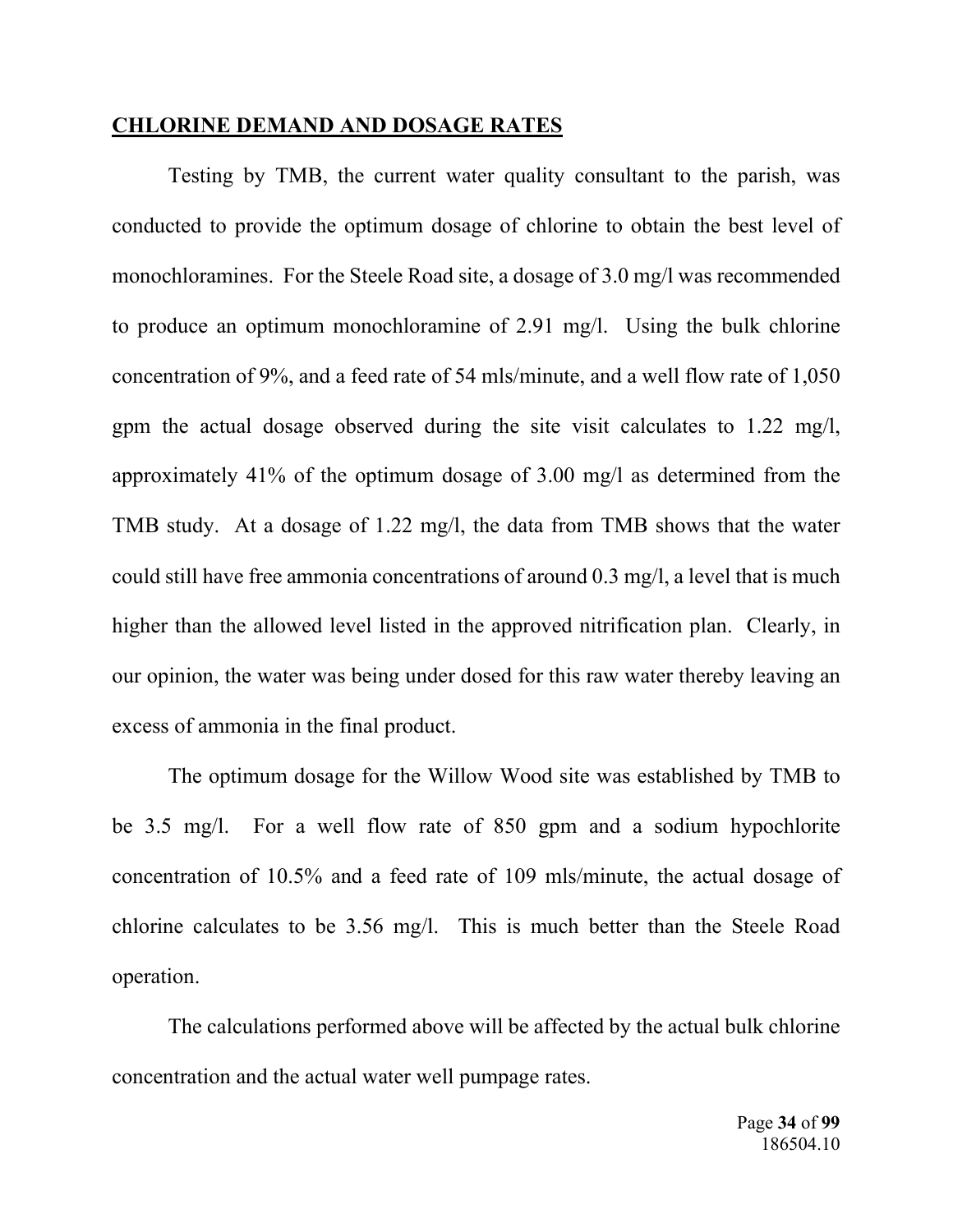The optimum dosage curves developed by TMB, are in the following table:

### **Steele Road**

| <b>Well Flow Rate</b>                                                |     | $1,050$ gpm          |  |  |  |  |
|----------------------------------------------------------------------|-----|----------------------|--|--|--|--|
| Optimum Dosage                                                       | $=$ | $3.0 \text{ mg}/l$   |  |  |  |  |
| Target Chemical Concentrations Prior to the Steele Road<br>Hydrotank |     |                      |  |  |  |  |
|                                                                      |     | <b>Target Levels</b> |  |  |  |  |
| Free Chlorine                                                        | $=$ | $0.3$ mg/l           |  |  |  |  |
| <b>Total Chlorine</b>                                                | $=$ | $3.2 \text{ mg/l}$   |  |  |  |  |
| Monochloramine                                                       | $=$ | $2.91 \text{ mg}/1$  |  |  |  |  |
| Free Ammonia                                                         | $=$ | $0.00$ mg/l          |  |  |  |  |
| Total Ammonia                                                        | $=$ | $0.54 \text{ mg}/1$  |  |  |  |  |

Test results will vary somewhat, depending on the test methods.

 With fresh sodium hypochlorite of 12%, the feed rate at the Steele Road well site to achieve a dosage of 3.0 mg/l with a well flow rate of 1,050 gpm should be 99.37 mls/min.

Should the utility consider 6% sodium hypochlorite, this feed rate would double to 198.73 mls/min.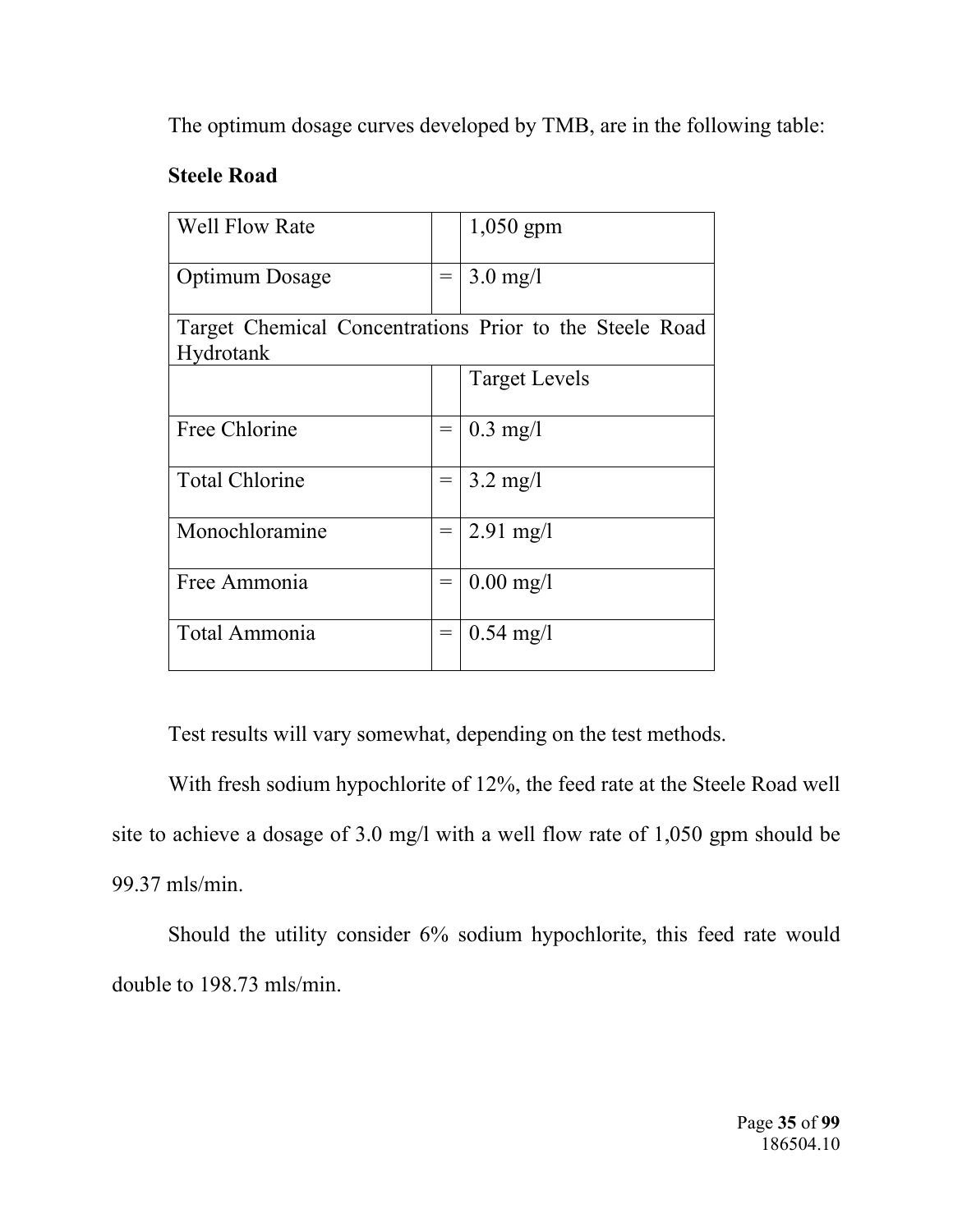# **Willow Wood**

The optimum dosage curves were also developed by TMB for the Willow Wood well.

| <b>Well Flow Rate</b>                                                   |                 | 850 gpm                |
|-------------------------------------------------------------------------|-----------------|------------------------|
| Optimum Dosage                                                          | $\!\!\!=\!\!\!$ | $3.5 \text{ mg}/l$     |
| Resulting Chemical Concentrations Prior to the Willow<br>Wood Hydrotank |                 |                        |
|                                                                         |                 | <b>Target Levels</b>   |
| Free Chlorine                                                           | $\!\!\!=\!\!\!$ | $0.2 \text{ mg}/l$     |
| <b>Total Chlorine</b>                                                   | $=$             | $2.63 \text{ mg}/l$    |
| Monochloramine                                                          | $\!\!\!=\!\!\!$ | $2.53 \text{ mg}/1$    |
| Free Ammonia                                                            | $=$             | $0.00 \,\mathrm{mg}/l$ |
| Total Ammonia                                                           | $=$             | $0.45 \text{ mg}/l$    |

 With fresh sodium hypochlorite of 12%, the feed rate at the Willow Wood well site to achieve a dosage of 3.5 mg/l with a well flow rate of 850 gpm should be 93.85 mls/min.

 Should the utility consider 6% sodium hypochlorite, this feed rate would double to 187.70 mls/min.

Page **36** of **99**  186504.10 The target concentration listed above are based on the Bench Study performed by TMB. Field testing should be conducted to verify actual results. The data above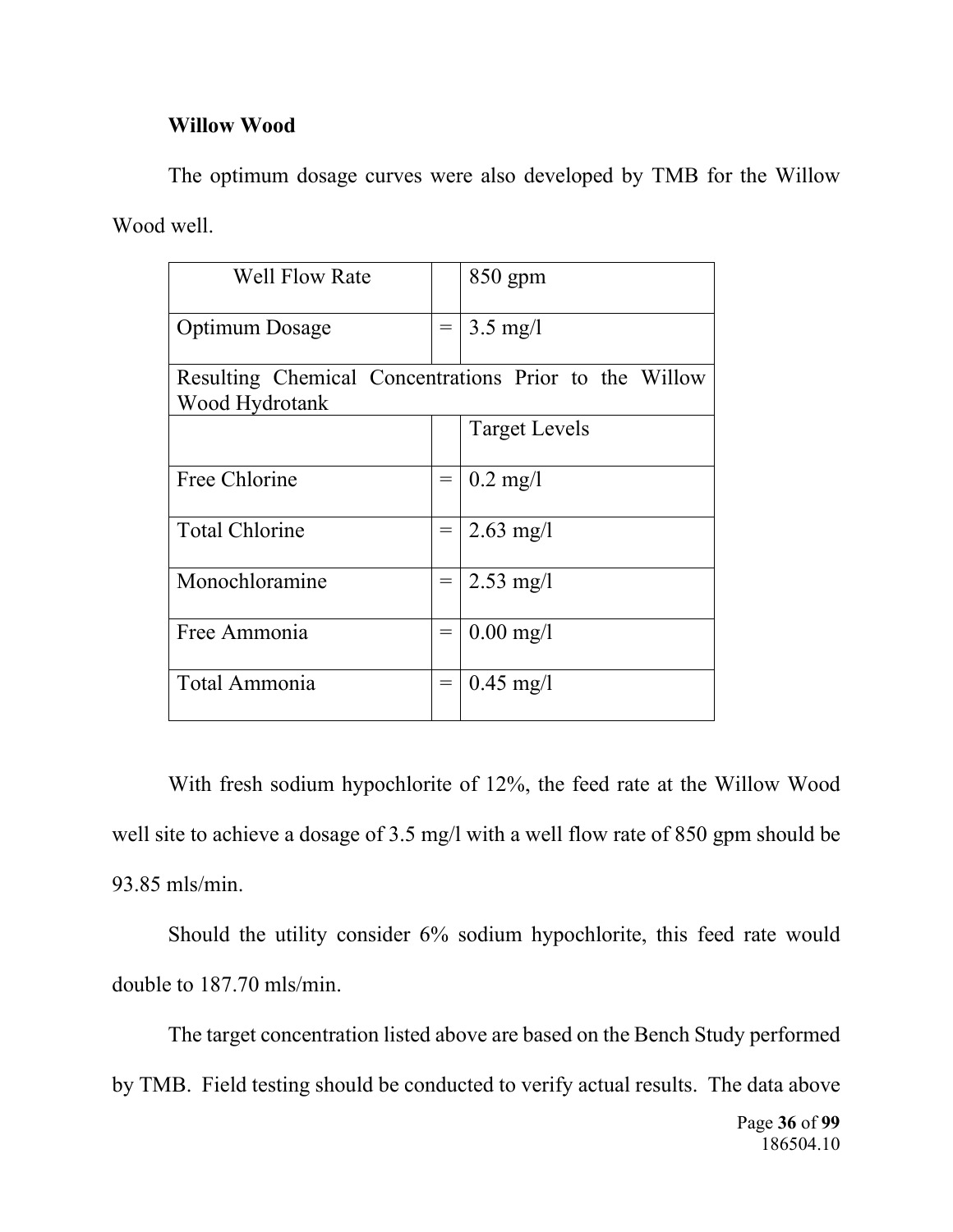also assumes 12% sodium hypochlorite. The poor management of the bulk chemical storage, with the resulting degradation of the chemical concentration, can affect the feed rates shown significantly. In addition, field verification of optimum feed rates for the sodium hypochlorite must be conducted to verify the laboratory demands reported by TMB. While some water systems may operate with single bulk storage tanks, it is our recommendation based on numerous studies that two bulk storage tanks be utilized, that the sodium hypochlorite be kept cool, and that a bulk storage concentration of 6% be used.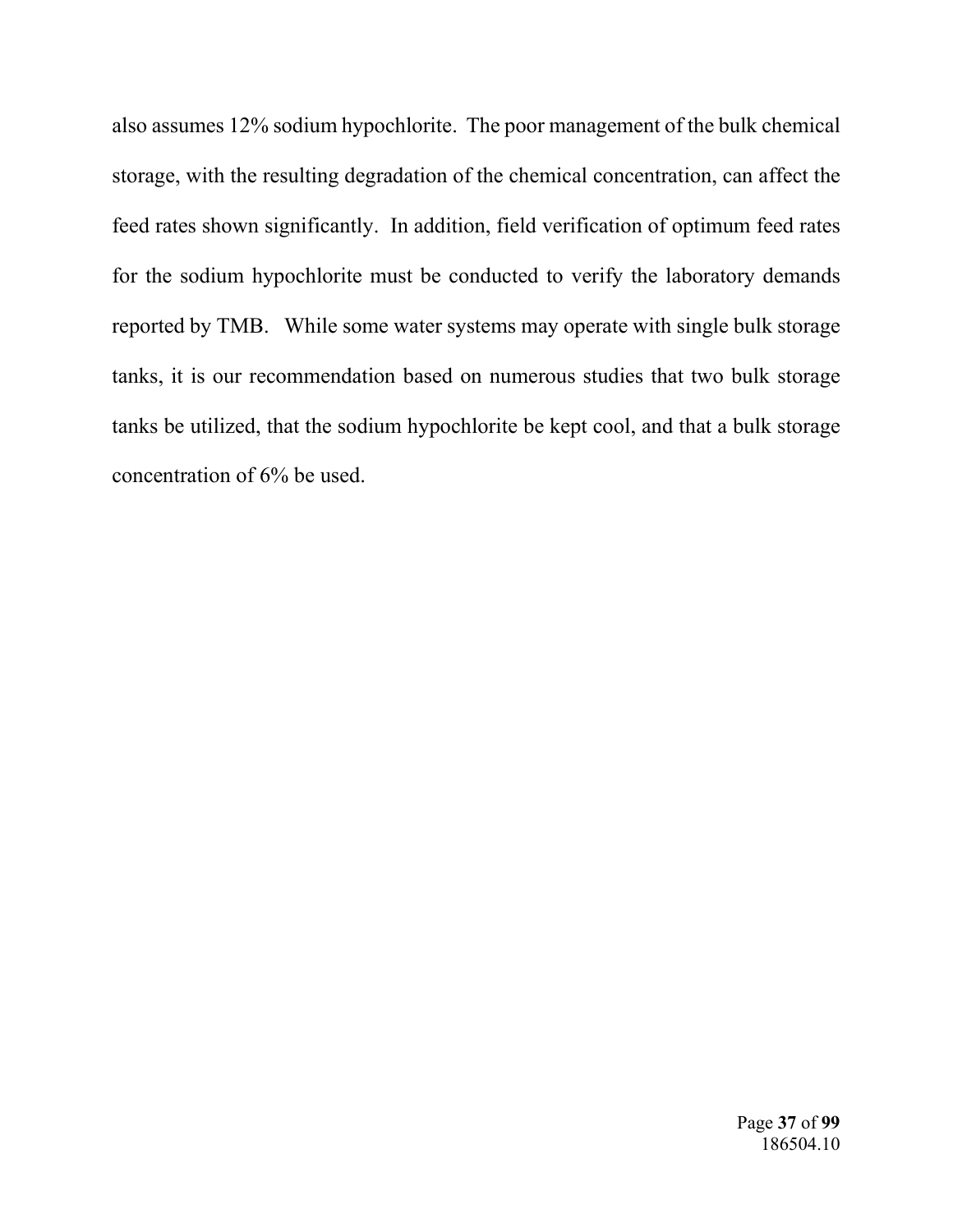### **BURN OUT (Free chlorine disinfectant)**

The need for a "burn out" of the water system was discussed in the previous sections including the section titled Chemical Feed. We will not repeat the need for a burn out in this section, but rather what it may take to achieve a burn out when necessary by applying enough disinfectant to achieve a free chlorine residual throughout the entire distribution system. The conversion to a free chlorine system will require significantly more disinfectant daily. Before the system is converted to free chlorine, sufficient bulk quantities should be confirmed as well as supply chain quantities to ensure that the conversion to free chlorine can continue for as long as needed.

To achieve a finished water with little to no free or combined ammonia, the study by TMB determined that a dosage of approximately 7 mg/l of chlorine will be required at the Willow Wood well leaving a finished water free chlorine residual of 1.65 mg/l with a total chlorine residual of 1.9 mg/l. Increasing dosages of chlorine should result in higher levels of free and total chlorine if needed to maintain greater than 0.5 mg/l of total chlorine throughout the system, or up to 1.0 mg/l if desired. This must be determined in the field with active and frequent testing at the POE and MRT sites. All calculations below reflect the feed rate to achieve up to a 7.0 mg/l dosing rate based on the TMB study.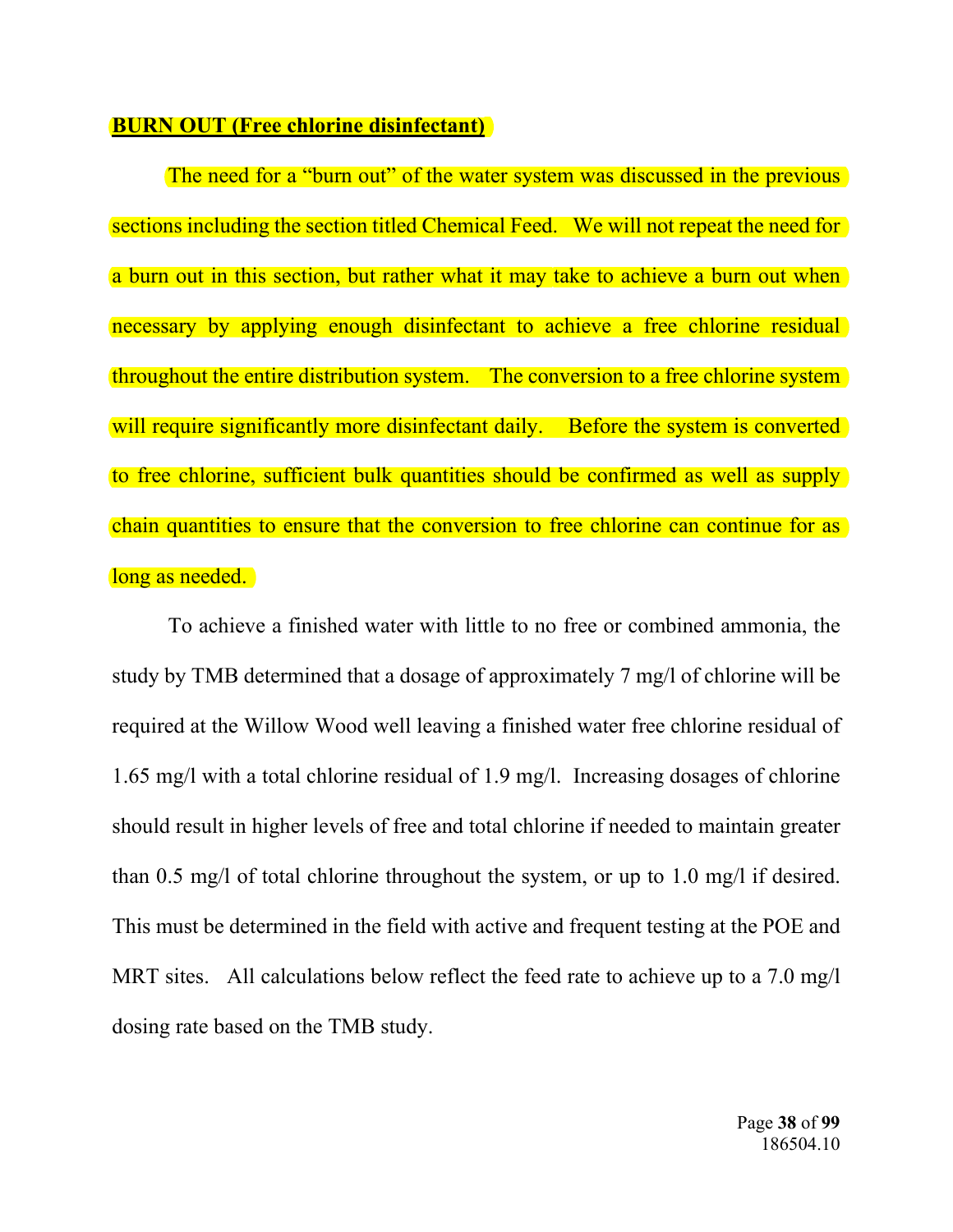The feed rate for 12% sodium hypochlorite to achieve a free chlorine residual of 1.65 mg/l with a well flow rate of 850 gpm at the Willow Wood well would be 187.7 mls/min.

 The feed rate of 6% sodium hypochlorite to achieve a free chlorine residual of 1.65 mg/l with a well flow rate of 850 gpm would be 375.4 mls/min at Willow Wood.

The feed rate for 12% sodium hypochlorite to achieve a free chlorine residual of 2.21 mg/l at the Steele Road well site with a well flow rate of 1,050 gpm would be 225.24 mls/min.

 The feed rate using 6% sodium hypochlorite would be approximately 451 mls/min at Steele Road.

 The existing Steele Road chemical feed pump has a maximum capacity of 337 mls/minute. To achieve a dosage of 3.0 mg/l for monochloramines with a fresh sodium hypochlorite solution with 12% concentration, the pump would be set to run at 29% speed. At 6% concentration the pump would be set to run at 59% speed. To achieve a free chlorine residual with 12% fresh sodium hypochlorite, the pump would have to be set to run at 67% speed. Unfortunately, the existing pump cannot produce 451 mls/min to achieve burn out with 6% bulk sodium hypochlorite.

 The existing Willow Wood pumps are limited to 109 mls/minute. To achieve optimum monochloramine the pumps should be set for 86% speed with fresh 12%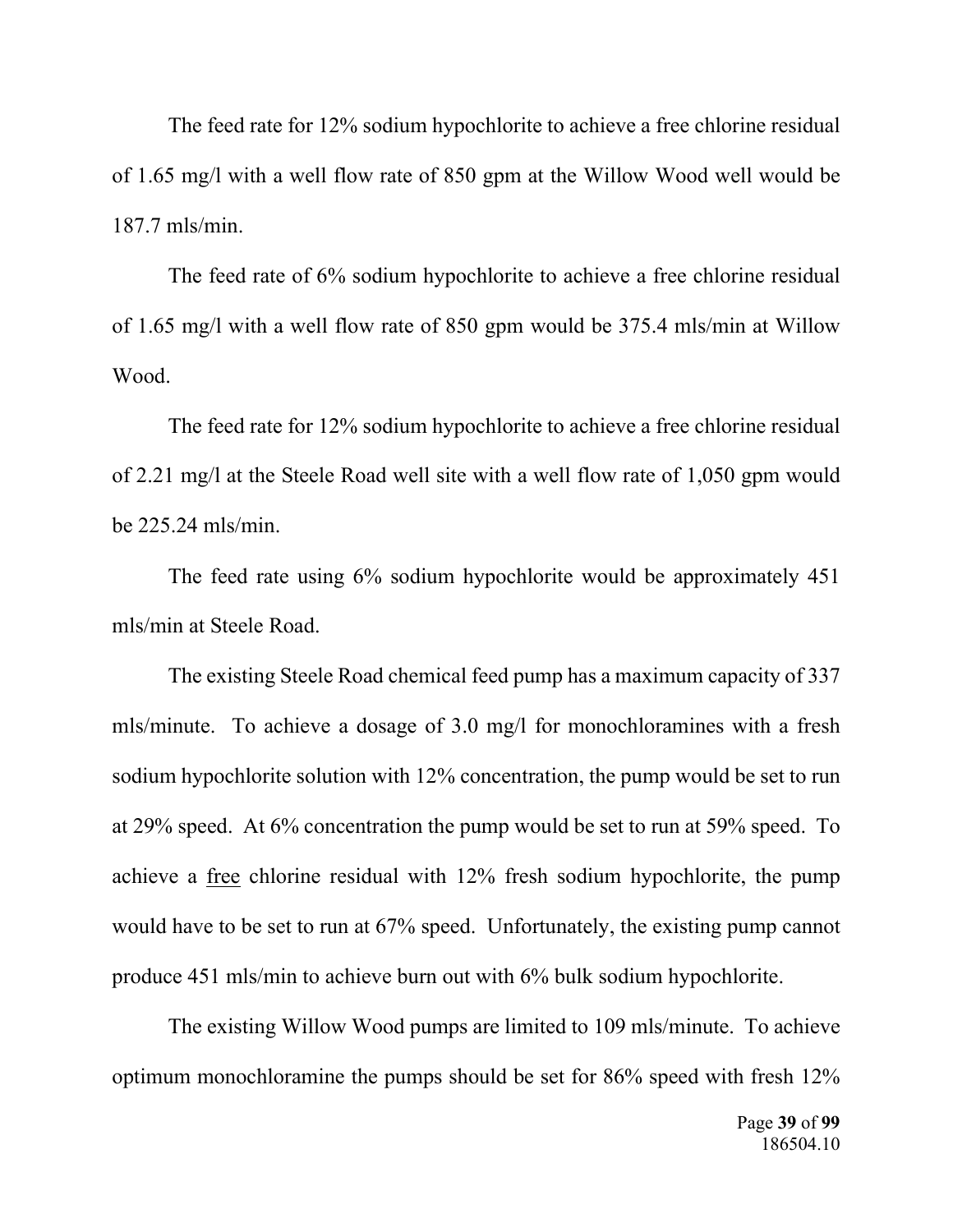bulk sodium hypochlorite. These pumps cannot pump enough sodium hypochlorite into the system if 6% sodium hypochlorite is utilized nor if a burn out of the system is desired even with 12% bulk sodium hypochlorite.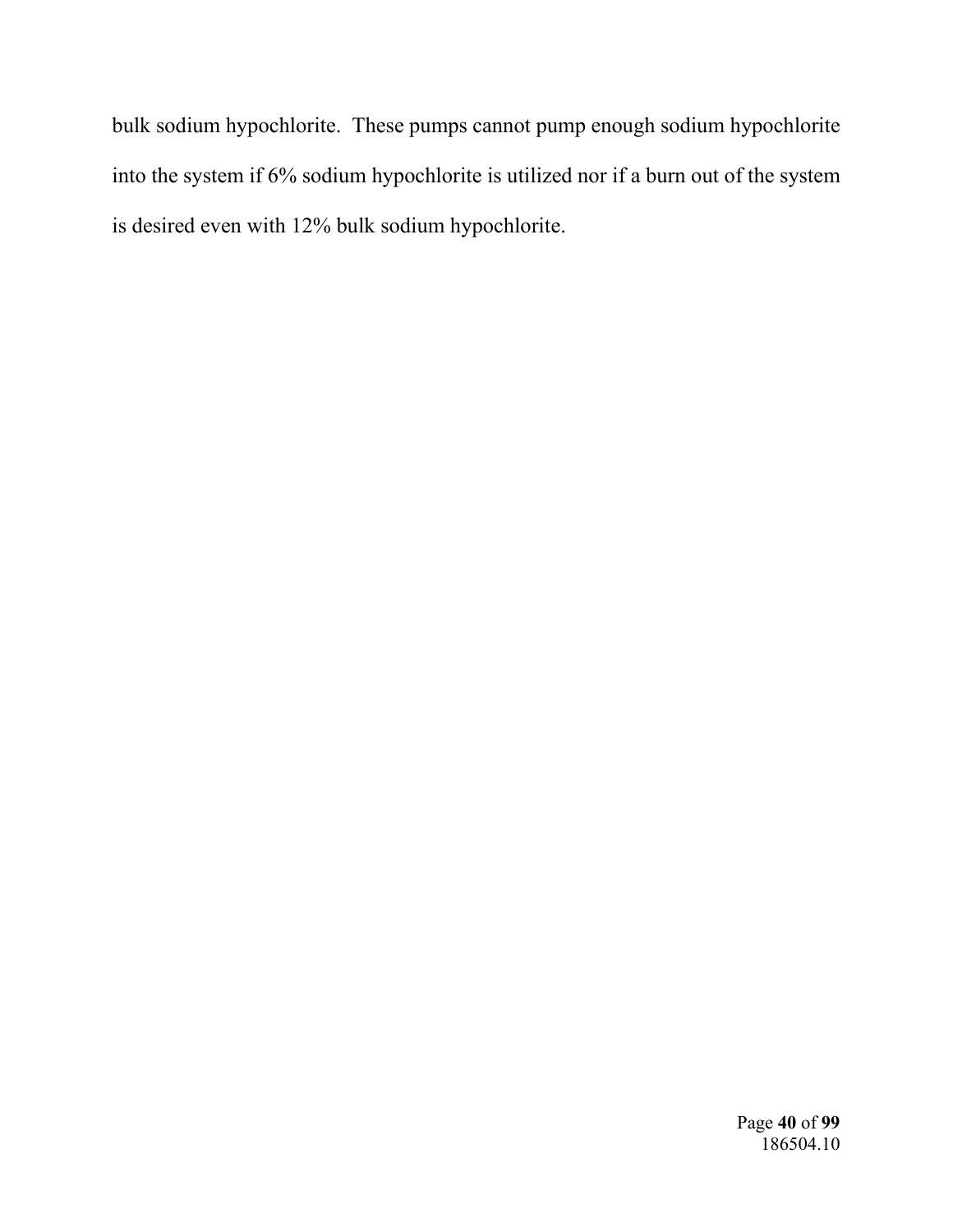| (<br>F<br>$\sim$<br>í<br>d |  |
|----------------------------|--|
| -<br>?<br>?<br>ı           |  |
| 5<br>して                    |  |

| <b>SITE</b>                          | <b>EXISTING PUMPING</b> | 12% NaOCl Feed Rate for   12% NaOCl Feed Rate for |                     |
|--------------------------------------|-------------------------|---------------------------------------------------|---------------------|
|                                      | <b>CAPACITY</b>         | <b>Monochloramines</b>                            | Free Chlorine       |
| <b>Steele Road</b>                   | 337 mls/min             | 99 mls/min                                        | 225 mls/min         |
| $\bullet$ 3.0 mg/l dosage for        |                         | $(29\%)$                                          | (6796)              |
| monochloramine                       |                         |                                                   |                     |
| 7.0 mg/l dosage for free             |                         |                                                   |                     |
| chlorine                             |                         |                                                   |                     |
| Willow Wood                          | $109$ mls/min**         | 94 mls/min                                        | $188 \text{ m/s/m}$ |
| 3.5 mg/l dosage<br>IOI               |                         | (869)                                             | (OCOP)              |
| monochloramine                       |                         |                                                   |                     |
| 7.0 mg/l dosage for free<br>chlorine |                         |                                                   |                     |
|                                      |                         |                                                   |                     |
| Meadow Lake*                         | $109$ mls/min**         | 62 mls/min                                        | $124$ mls/min       |
| $\cdot$ 3.5 $mg/1$ dosage<br>for     |                         | (579)                                             | (OCOP)              |
| monochloramine                       |                         |                                                   |                     |
| $\bullet$ 7.0 mg/l dosage for free   |                         |                                                   |                     |
| chlorine                             |                         |                                                   |                     |

 $\ast$  from daily data sheets. \* No detailed testing was conducted to establish a chlorine dosage. 3.5 mg/l assumed. Well flow rate of 560 gpm from daily data sheets. No detailed testing was conducted to establish a chlorine dosage. 3.5 mg/l assumed. Well flow rate of 560 gpm

 $*$  70 psi. \*\* Existing pump capacity from manufacturers litera Existing pump capacity from manufacturers literature and reflects a reduced output at discharge pressures of 58 to<br>70 psi. ture and reflects a reduced output at discharge pressures of 58 to

 OCOP – Over Capacity of Pump OCOP - Over Capacity of Pump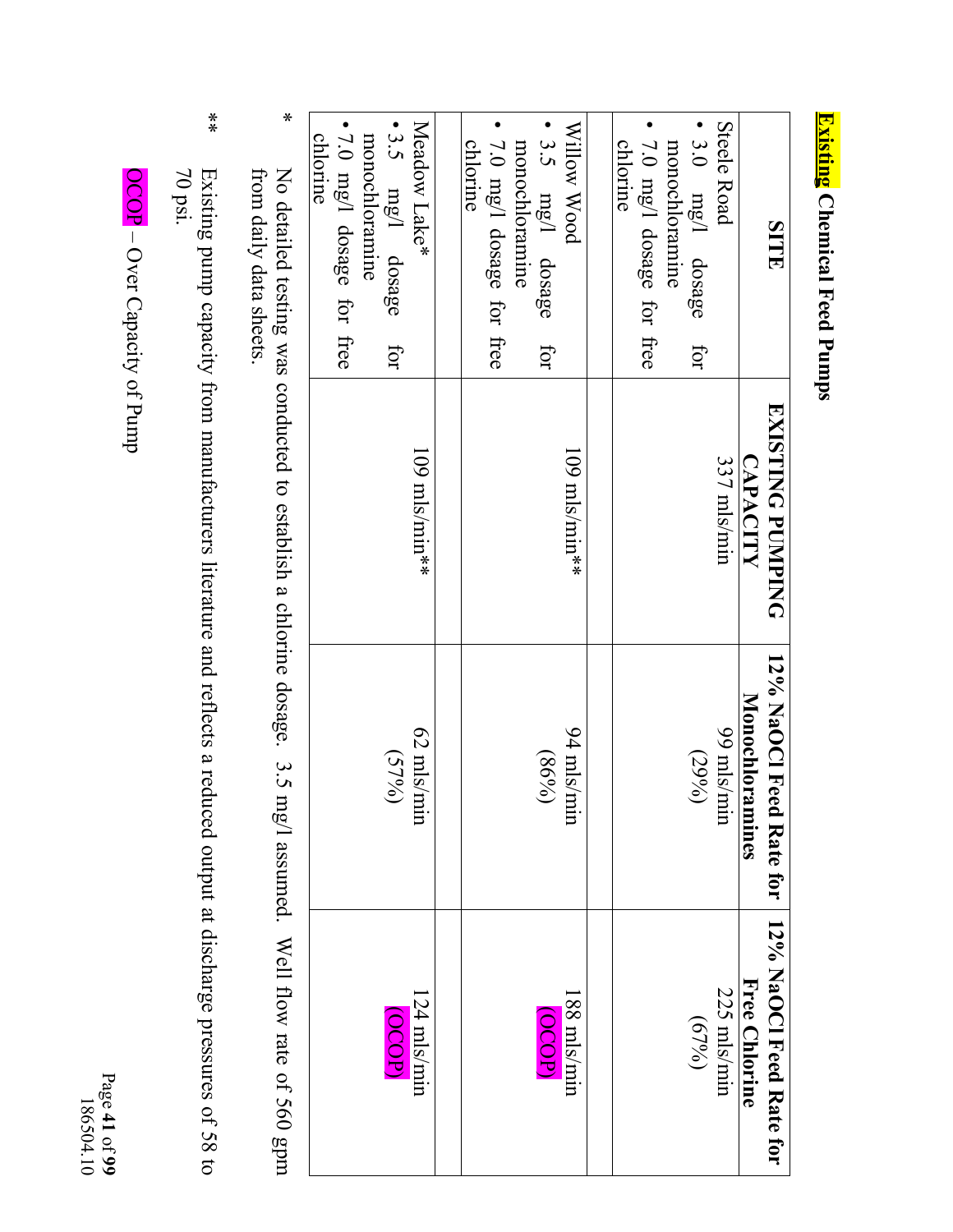<mark>Existing</mark> Chemical Feed Pumps **Existing Chemical Feed Pumps** 

| (dOOO)          | (OCOP)                                          | (QCOP)          | (689)               |             |
|-----------------|-------------------------------------------------|-----------------|---------------------|-------------|
| 248 mls/min     | $124$ mls/min                                   | 148 mls/min     | 74 mls/min          | Meadow Lake |
| <b>OCOPI</b>    | $\overline{\text{O}}\text{O} \text{D}$          | (OCOP)          | <b>OCOP)</b>        |             |
| $375$ mls/mir   | 188 mls/min                                     | 226mls/mir      | 113 mls/min         | Millow Wood |
|                 |                                                 |                 |                     |             |
| (OCOP)          | (5906)                                          | (8008)          | (35%)               |             |
| 451 mls/mir     | 198 mls/mir                                     | 270 mls/min     | 119 mls/mir         | Steele Road |
| <b>Chlorine</b> |                                                 | <b>Chlorine</b> |                     |             |
| Rate for Free   | for M<br><u>lonochloramines</u>                 | Rate for Free   | for Monochloramines |             |
| 6% NaOCI Feed   | $\sqrt{9/9}$<br>$\lambda$ a $\rm OCI$ Feed Rate | 10% NaOCI Feed  | 10% NaOCl Feed Rate | Site        |

OCOP - Over Capacity of Pump (OCOP)– Over Capacity of Pump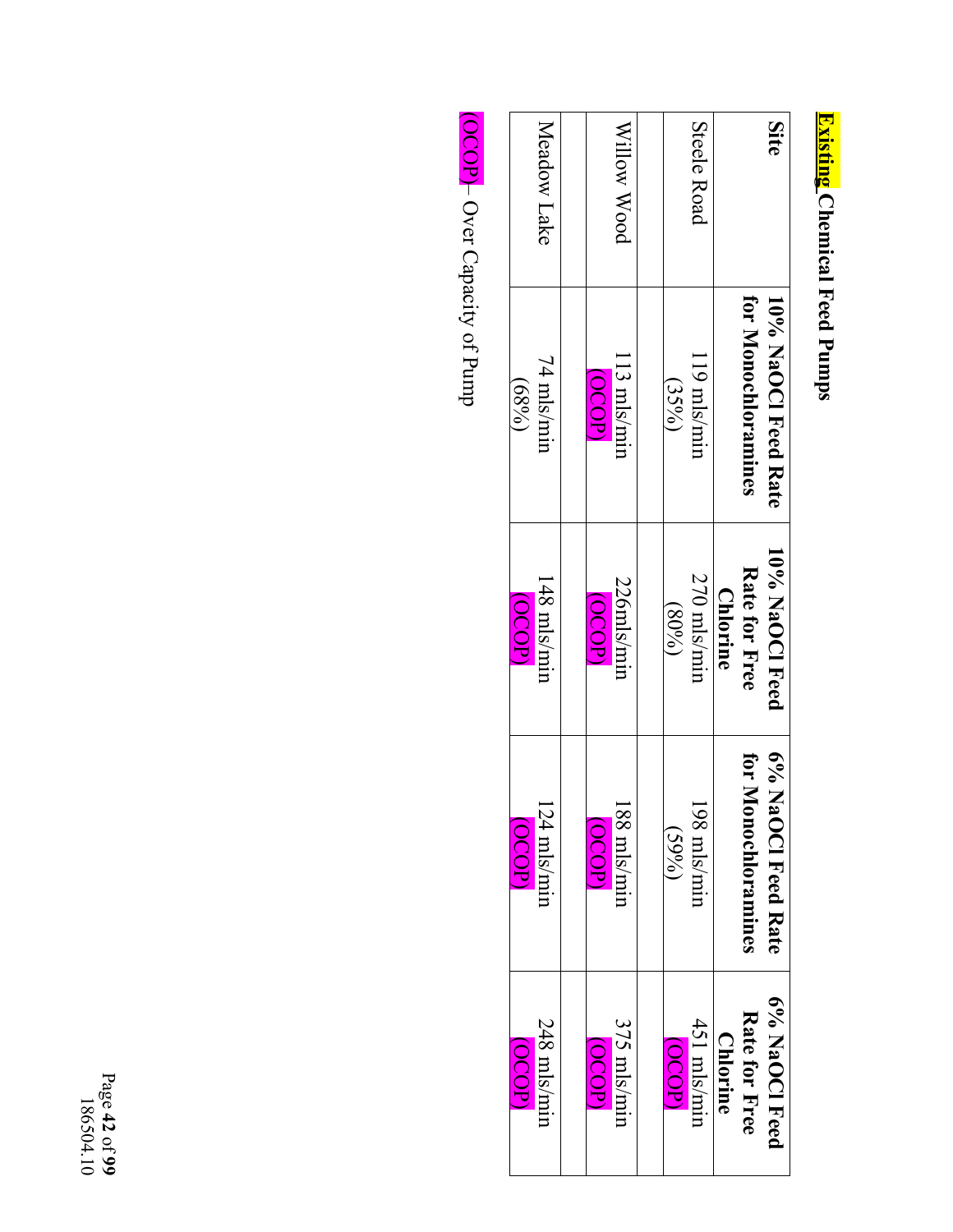| <b>Proposed Chemical Feed Pumps</b> |                     |                                                   |               |
|-------------------------------------|---------------------|---------------------------------------------------|---------------|
| <b>SITE</b>                         | PROPOSED PUNIPING   | 12% NaOCl Feed Rate tor   12% NaOCl Feed Rate for |               |
|                                     | <b>CAPACITY</b>     | <b>Monochloramines</b>                            | Free Chlorine |
| Steele Road                         | $337$ mls/min - max | mis/am 66                                         | 225 mls/mir   |
|                                     |                     | $(29\%)$                                          | (679)         |
| Willow Wood (1)                     | 337 mls/min         | $94$ mls/m                                        | 188 mls/mir   |
|                                     |                     | $(28\%)$                                          | (569)         |
|                                     |                     |                                                   |               |
| Meadow Lake (1), (2)                | 337 mls/min         | 62 mls/m                                          | 124 mls/min   |
|                                     |                     | (9681)                                            | (37%)         |
|                                     |                     |                                                   |               |

- $\bigoplus$ (1) Identical chemical feed pumps to the existing Steele Road pumps recommended for Willow Wood and Meadow before purchase. Identical chemical feed pumps to the existing Steele Road pumps recommended for Willow Wood and Meadow Lake with a firm pumping capacity of 337 ml/min with a discharge pressure of 55 to 70 psi. Verify with manufacturer before purchase. Lake with a firm pumping capacity of 337 ml/min with a discharge pressure of 55 to 70 psi. Verify with manufacturer
- $\widetilde{a}$ (2) No detailed testing was conducted to establish a chlorine dosage. 3.5 mg/l assumed. Well flow rate of 560 gpm from daily data sheets. No detailed testing was conducted to establish a chlorine dosage. 3.5 mg/l assumed. Well flow rate of 560 gpm from daily data sheets.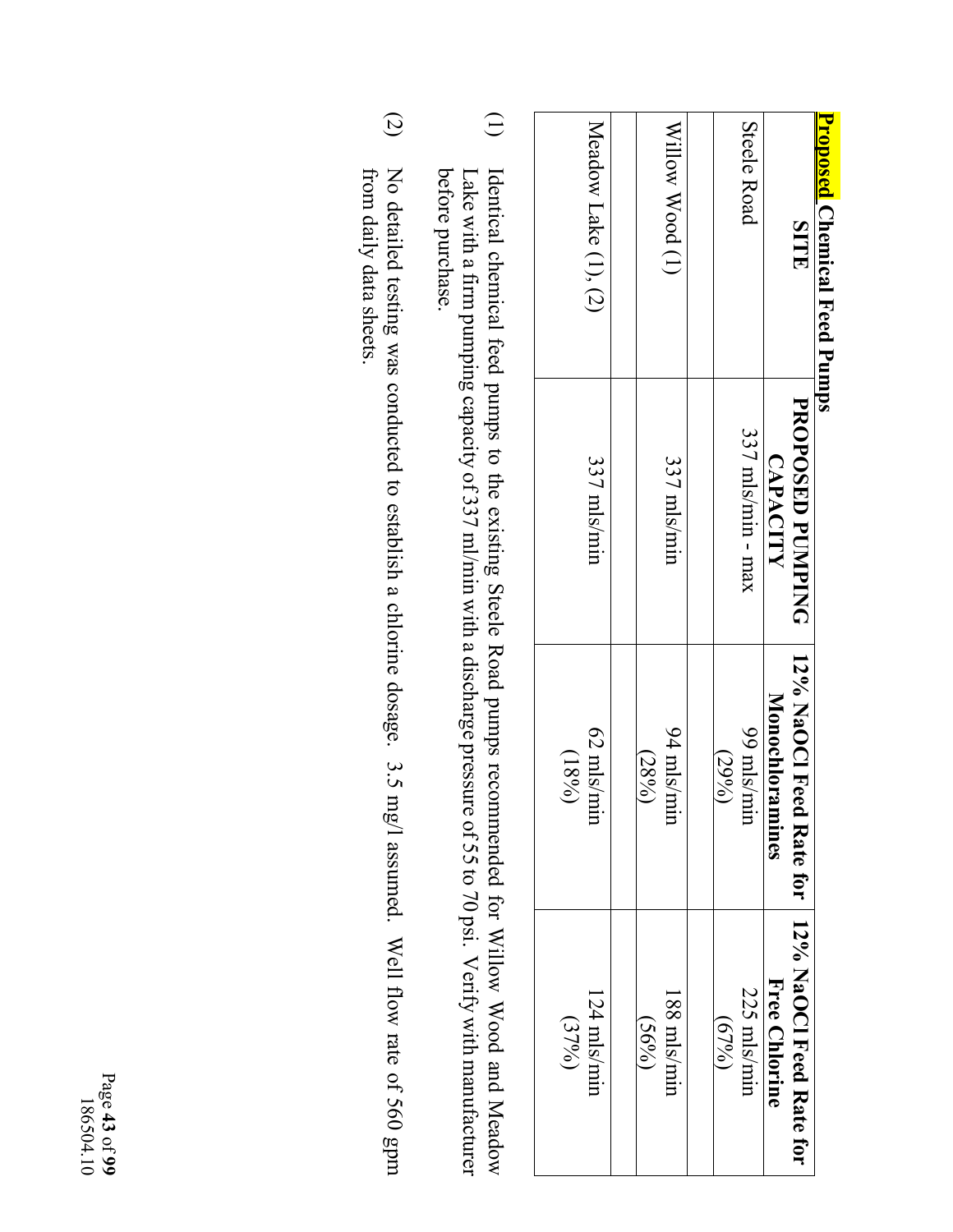10% and 6% Sodium Hypochlorite **10% and 6% Sodium Hypochlorite**  <mark>Proposed</mark> Chemical Feed Pumps **Proposed Chemical Feed Pumps** 

| Site                 | 10% NaOCI Feed<br>Rate for | 10% NaOCI Feed<br>Rate for Free | 6% NaOCl Feed Rate<br>for M<br>lonochloramines | 6% NaOCl Feed<br>Rate for Free |
|----------------------|----------------------------|---------------------------------|------------------------------------------------|--------------------------------|
|                      | <b>Monochloramines</b>     | <b>Chlorine</b>                 |                                                | <b>Chlorine</b>                |
| Steele Road          | 119 mls/mir                | 270 mls/mir                     | 198 mls/mir                                    | $451$ mls/min $(3)$            |
|                      | (35%)                      | (800)()                         | (5996)                                         | (OCOP)                         |
|                      |                            |                                 |                                                |                                |
| Willow Wood (1)      | 113 mls/mir                | 226 mls/min                     | 188 mls/mir                                    | $375$ mls/min $(3)$            |
|                      | (3406)                     | (679)                           | $(56\%)$                                       | (OCO)                          |
|                      |                            |                                 |                                                |                                |
| Meadow Lake (1), (2) | 74 mls/mir                 | 148 mls/min                     | $124$ mls/mir                                  | 248 mls/min                    |
|                      | (22%)                      | (44%)                           | (3796)                                         | (7496)                         |

- $\bigoplus$ (1) Identical chemical feed pumps to the existing Steele Road pumps recommended for Willow Wood and Meadow before purchase. before purchase. Identical chemical feed pumps to the existing Steele Road pumps recommended for Willow Wood and Meadow Lake with a firm pumping capacity of 337 ml/min with a discharge pressure of 55 to 70 psi. Verify with manufacturer Lake with a firm pumping capacity of  $337$  ml/min with a discharge pressure of  $55$  to  $70$  psi. Verify with manufacturer
- $\odot$ (2) No detailed testing was conducted to establish a chlorine dosage. 3.5 mg/l assumed. Well flow rate of 560 gpm No detailed testing was conducted to establish a chlorine dosage. 3.5 mg/l assumed. Well flow rate of 560 gpm from daily data sheets from daily data sheets.
- $\odot$ (3) To conduct a free chlorine burn out with a dosage of 7 mg/l, 12% or 10% sodium hypochlorite will have to be To conduct a free chlorine burn out with a dosage of 7 mg/l, 12% or 10% sodium hypochlorite will have to be utilized, or a larger chemical feed pump employed. utilized, or a larger chemical feed pump employed.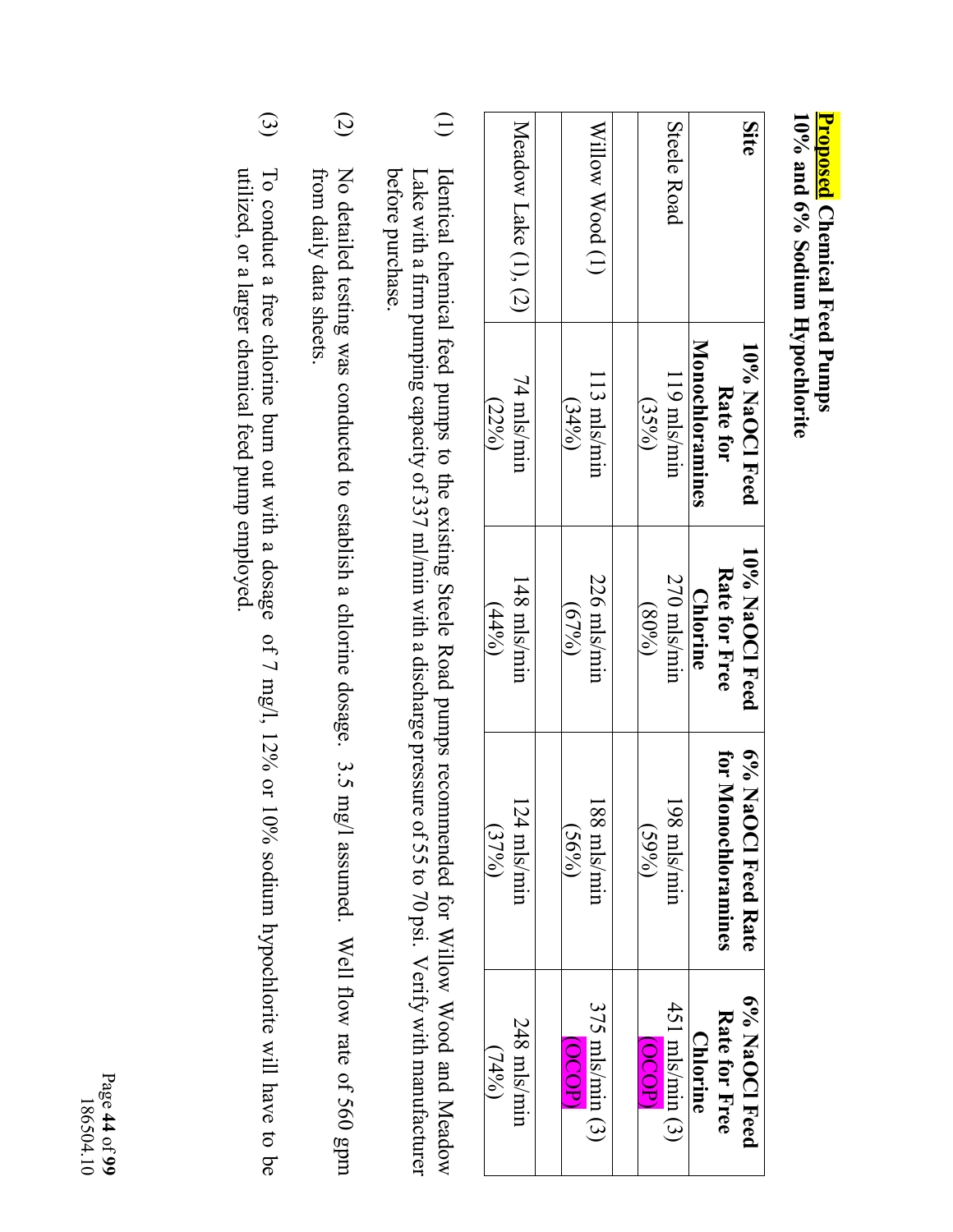# **BULK STORAGE TANKS**

It is strongly recommended that two bulk storage tanks are placed at each well site. All sodium hypochlorite in one bulk storage tank should be used before the tank is rinsed and refilled. The empty tanks should be refilled when the in-service tank reaches a level of 10 days of stored chemical. This will result in up to 22 days of storage when the tank is refilled which will drop to 10 days of storage when the empty tank is refilled.

 The size of the bulk storage tanks depends mostly on the concentration of sodium hypochlorite to be utilized. A 6% concentration is strongly recommended to reduce chemical degradation. However, this will result in larger bulk storage tanks.

The sizing of bulk storage tanks for each site is as follows: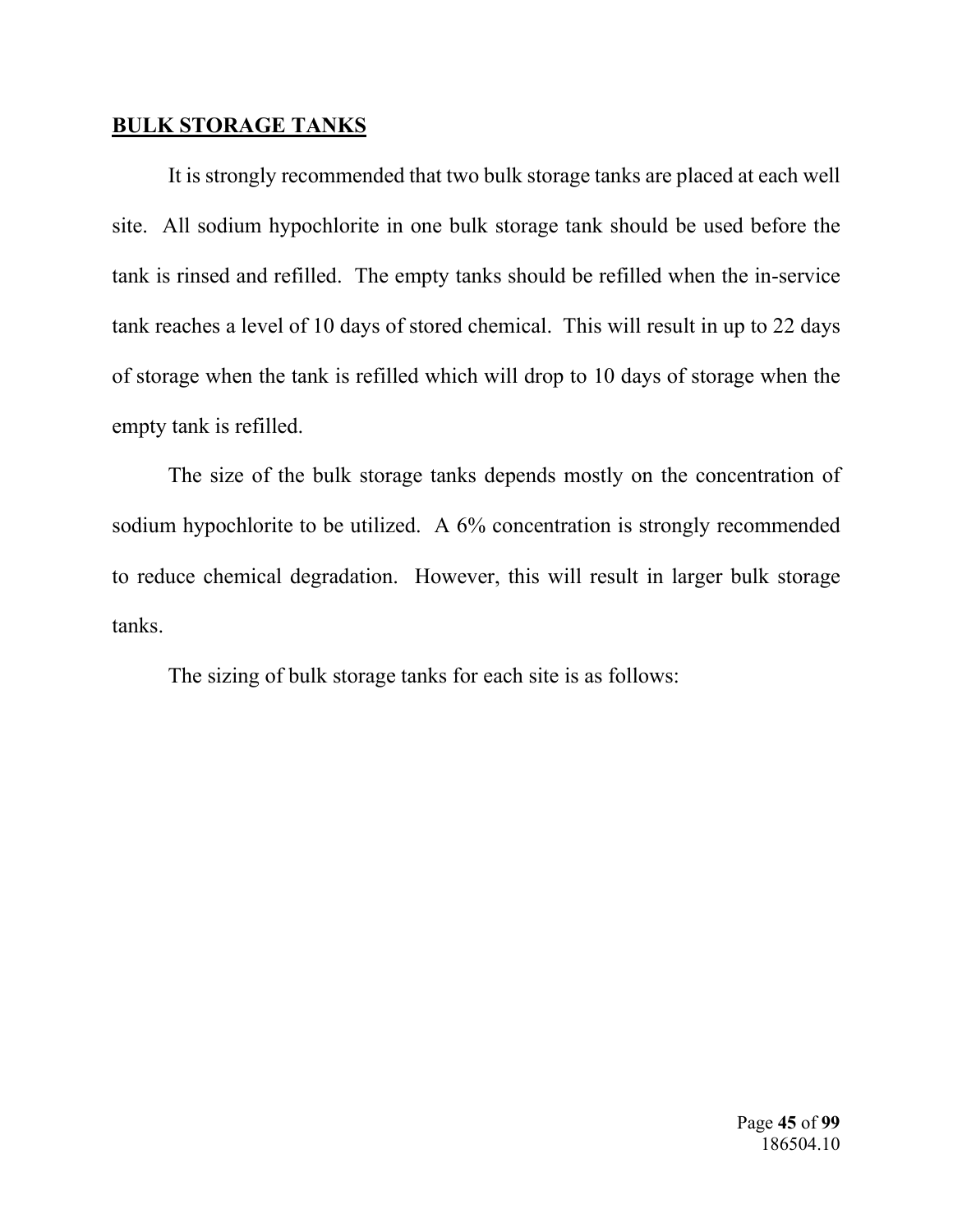|                        |                   |                   |                |           |               |          |               |                   |                |              |                          | 1,050 gpm pumping rate |          | $3.0 \text{ mg}/1$ | <b>Steele Road</b> |                 |                                        | <b>Cross Gates</b>          |
|------------------------|-------------------|-------------------|----------------|-----------|---------------|----------|---------------|-------------------|----------------|--------------|--------------------------|------------------------|----------|--------------------|--------------------|-----------------|----------------------------------------|-----------------------------|
|                        |                   |                   | 12 Days        |           |               |          |               |                   |                | 12 Days      |                          | 747 minutes/day        |          |                    |                    |                 |                                        | $784,168$ Gallons/Day       |
|                        | $2 - 500$ Gal Tks | 533 Gallons/Tk    | 2,016 Liters   | 168 L/Day | $225$ mls/min | 12% Bulk | Free Chlorine | $2 - 250$ Gal Tks | 245 Gallons/Tk | 888 Liters   | 74 L/Day                 | 99 mls/min             | 12% Bulk |                    |                    | Monochloramines | 2 days for delivery<br>10 days per LDH | Assume 12 days st<br>orage. |
| Or $2 - 1,000$ Gal Tks | $3 - 500$ Gal Tks | 1,068 Gallons/ Tk | $4,043$ Liters | 337 L/Day | 451 mls/min   | 6% Bulk  |               | $2 - 500$ Gal Tks | 469 Gallons/Tk | 1,776 Liters | $148$ $\overline{10}$ ay | 198 mls/min            | 6% Bulk  |                    |                    |                 |                                        |                             |

Page **46** of **99**  186504.10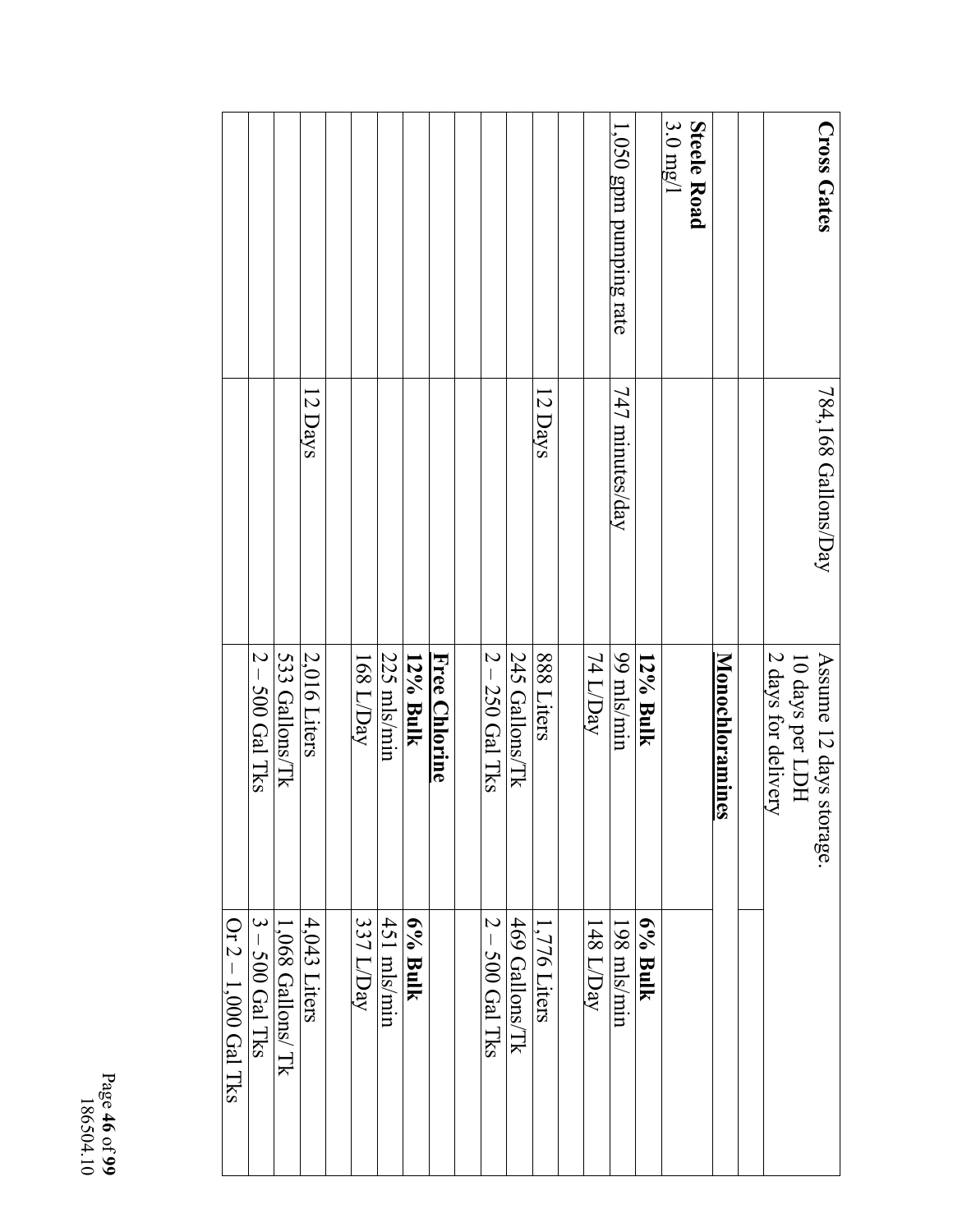|                    |                   |                   |                |           |               |          |                      |                   |                |                |           | 1,050 gpm pumping rate |          |                        | 850 gpm pumping rate |                     |                 | Willow Wood                 |
|--------------------|-------------------|-------------------|----------------|-----------|---------------|----------|----------------------|-------------------|----------------|----------------|-----------|------------------------|----------|------------------------|----------------------|---------------------|-----------------|-----------------------------|
|                    |                   |                   | 12 Days        |           |               |          |                      |                   |                | 12 Days        |           | 747 minutes/day        |          |                        | 923 minutes/day      |                     |                 | $784,168$ Gallons/Day       |
|                    | $2 - 500$ Gal Tks | 552 Gallons/Tk    | 2,088 Liters   | 174 L/Day | $188$ mls/min | 12% Bulk | <b>Free Chlorine</b> | $2 - 250$ Gal Tks | 276 Gallons/Tk | 1,044 Liters   | 87 L/Day  | 94 mls/min             | 12% Bulk | <b>Monochloramines</b> |                      | 2 days for delivery | 10 days per LDH | Assume 12 days s<br>torage. |
| Or 2-1,000 Gal Tks | $3 - 500$ Gal Tks | 1,097 Gallons/ Tk | $4,154$ Liters | 346 L/Day | 375 mls/min   | 6% Bulk  |                      | $2 - 500$ Gal Tks | 552 Gallons/Tk | $2.088$ Liters | 174 L/Day | 188 mls/min            | 6% Bulk  |                        |                      |                     |                 |                             |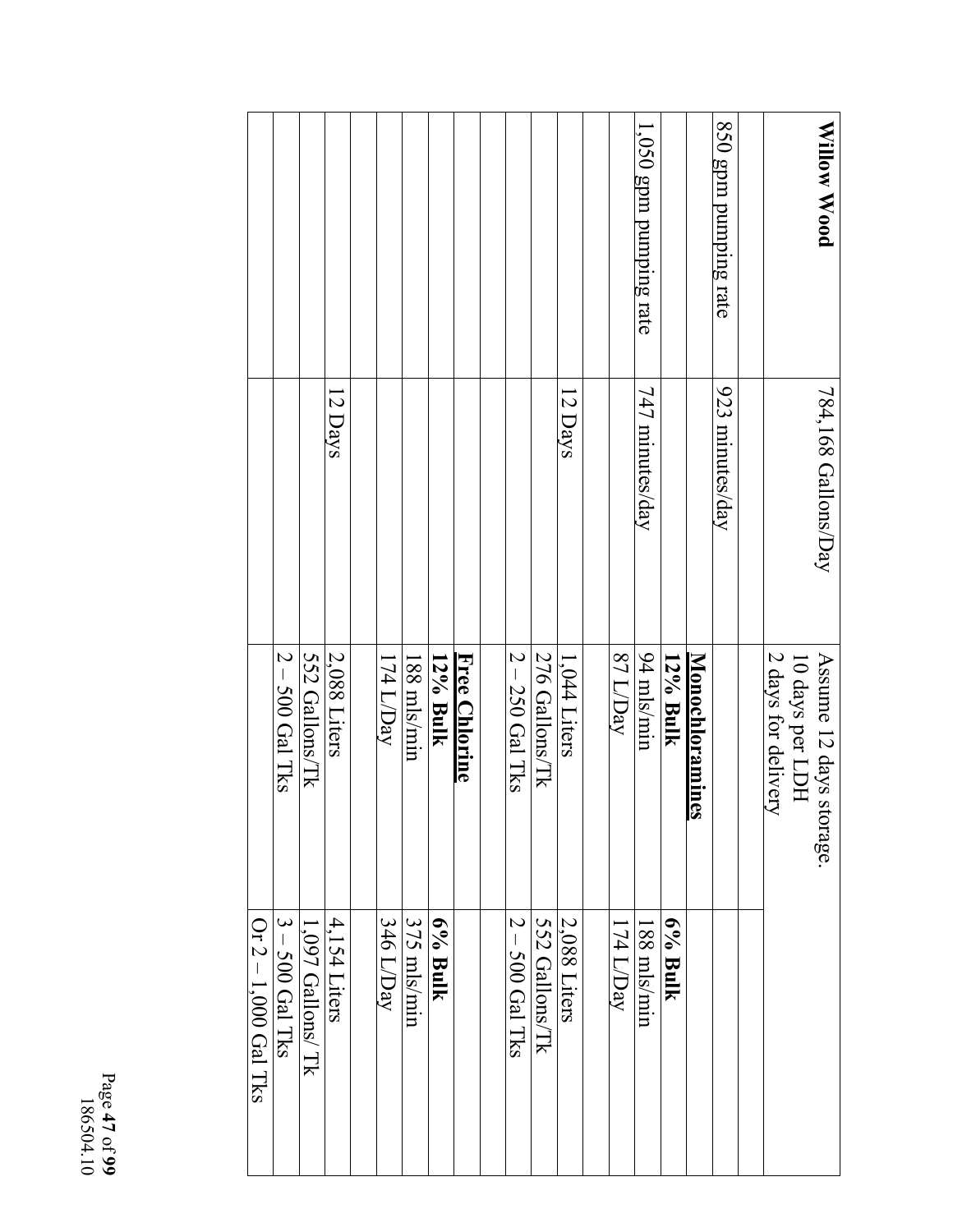| Meadow Lake                    | 170,000 Gallons/Day |                        |                   |
|--------------------------------|---------------------|------------------------|-------------------|
|                                |                     |                        |                   |
| $Well = 560$ gpm               |                     |                        |                   |
|                                |                     |                        |                   |
| Running time = 304 Minutes/Day |                     |                        |                   |
|                                |                     |                        |                   |
|                                |                     | <b>Monochloramines</b> |                   |
|                                |                     | $12\%$                 | $6\%$             |
|                                |                     | 62 mls/min             | $124$ mls/min     |
|                                |                     | 19 L/Day               | 38 L/Day          |
|                                |                     |                        |                   |
|                                | 12 Days             | 226 Liters             | 452 Liters        |
|                                |                     | 60 Gallons/Tk          | 119 Gallons/Tk    |
|                                |                     | $2 - 60$ Gal Tks       | $2 - 100$ Gal Tks |
|                                |                     |                        |                   |
|                                |                     | Free Chlorine          |                   |
|                                |                     | $12\%$                 | $6\%$             |
|                                |                     | 124 mls/min            | 248 mls/min       |
|                                |                     | 38 L/Day               | 75 L/Day          |
|                                |                     |                        |                   |
|                                | 12 Days             | 452 Liters             | 905 Liters        |
|                                |                     | 119 Gallons/Tk         | 239 Gallons/ Tk   |
|                                |                     | $2 - 100$ Gal Tks      | $2 - 250$ Gal Tks |
|                                |                     |                        |                   |
|                                |                     |                        |                   |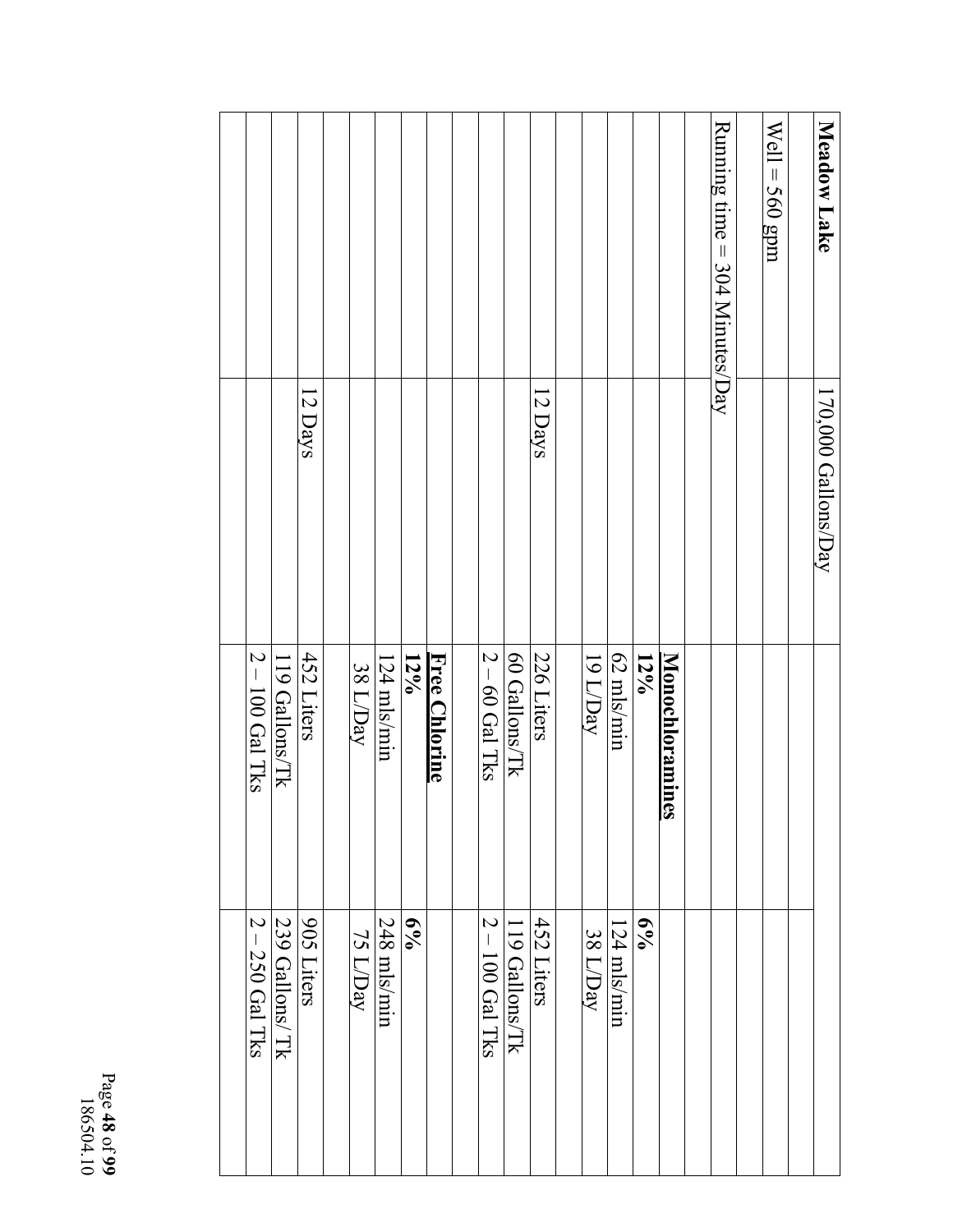|                    | <b>Tank Size Summary</b> |                     |
|--------------------|--------------------------|---------------------|
|                    | 12% Bulk                 | 6% Bulk             |
|                    |                          |                     |
|                    | <b>Monochloramines</b>   |                     |
| <b>Steele Road</b> | 2 - 250 Gal Tks          | $2 - 500$ Gal Tks   |
|                    |                          |                     |
|                    | Free Chlorine            |                     |
|                    | $2 - 500$ Gal Tks        | $2 - 1,000$ Gal Tks |
|                    |                          |                     |
| Willow Wood        | <b>Monochloramines</b>   |                     |
|                    | $2 - 250$ Gal Tks        | $2 - 500$ Gal Tks   |
|                    |                          |                     |
|                    | <b>Free Chlorine</b>     |                     |
|                    | $2 - 500$ Gal Tks        | $2 - 1,000$ Gal Tks |
|                    |                          |                     |
| Meadow Lake        | <b>Monochloramines</b>   |                     |
|                    | $2 - 60$ Gal Tks         | $2 - 100$ Gal Tks   |
|                    |                          |                     |
|                    | <b>Free Chlorine</b>     |                     |
|                    | $2 - 100$ Gal Tks        | $2 - 250$ Gal Tks   |
|                    |                          |                     |

the volume of sodium hypochlorite stored may vary seasonally as more disinfectant will normally be used in the hot summer Tanks purchased and sized for 6% bulk can be filled to 50% level if 12% bulk sodium hypochlorite is purchased. Plus, the volume of sodium hypochlorite stored may vary seasonally as more disinfectant will normally be used in the hot summer Tanks purchased and sized for 6% bulk can be filled to 50% level if 12% bulk sodium hypochlorite is purchased. Plus,

months with less during the colder fall, winter and spring months. months with less during the colder fall, winter and spring months.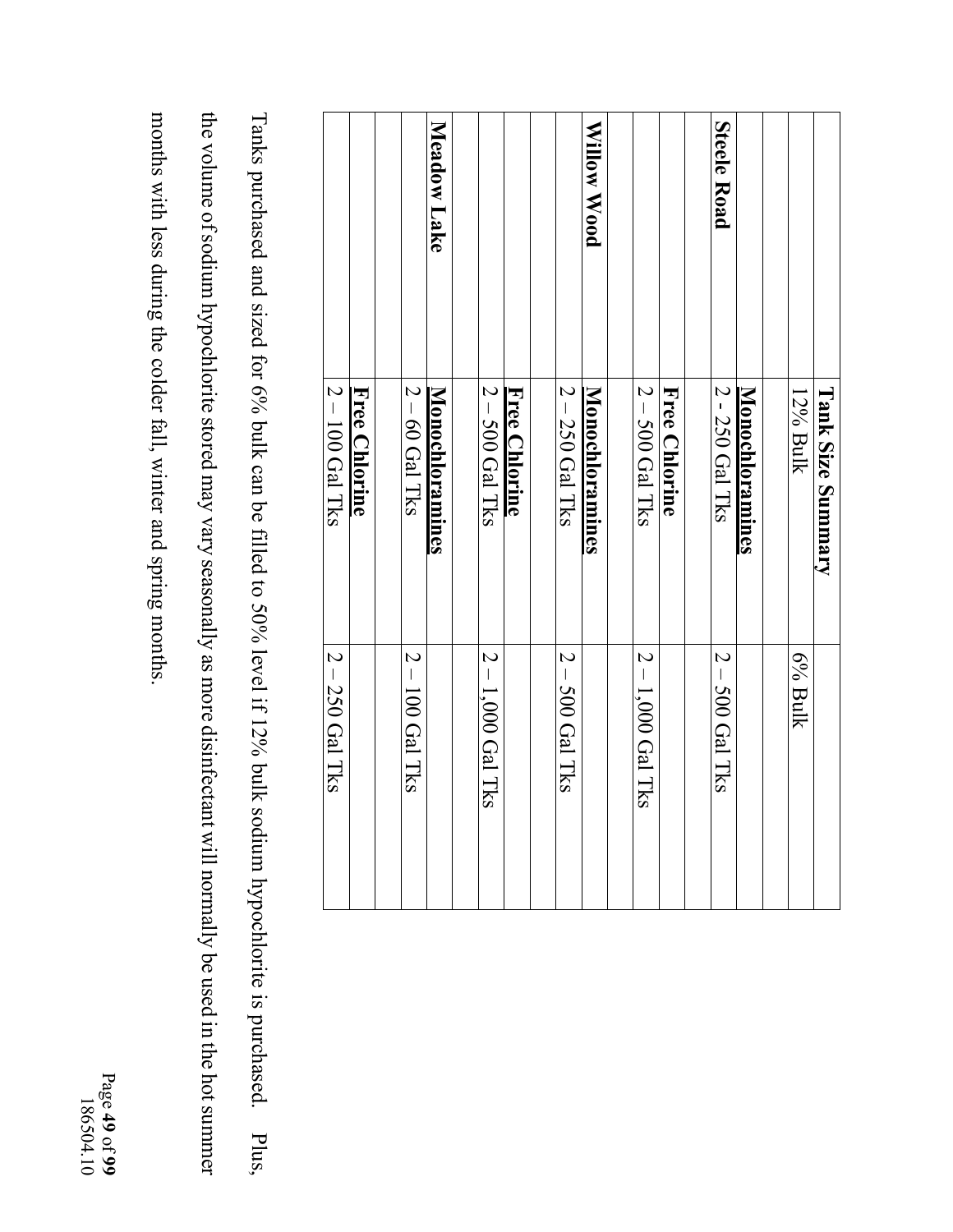To reduce the size of the bulk storage tanks at all sites, it may be possible to set up a central bulk storage facility within St. Tammany parish such that bulk storage tanks can be filled as needed. Two bulk storage tanks are still required at each site with complete emptying and rinsing of each tank between refilling. This would also hold true for the central bulk storage facility. The utilization of a central bulk storage facility would need to be approved by LDH since each individual well site will not have the (10) days storage.

 In addition, gas chlorine can be considered that will reduce the large air conditioned space required for sodium hypochlorite. Plus, chemical deliveries will be reduced significantly due to the large quantities of chlorine that can be stored. The implementation of secondary containment for the gas cylinders provides an elevated level of safety and security if gas chlorine is considered.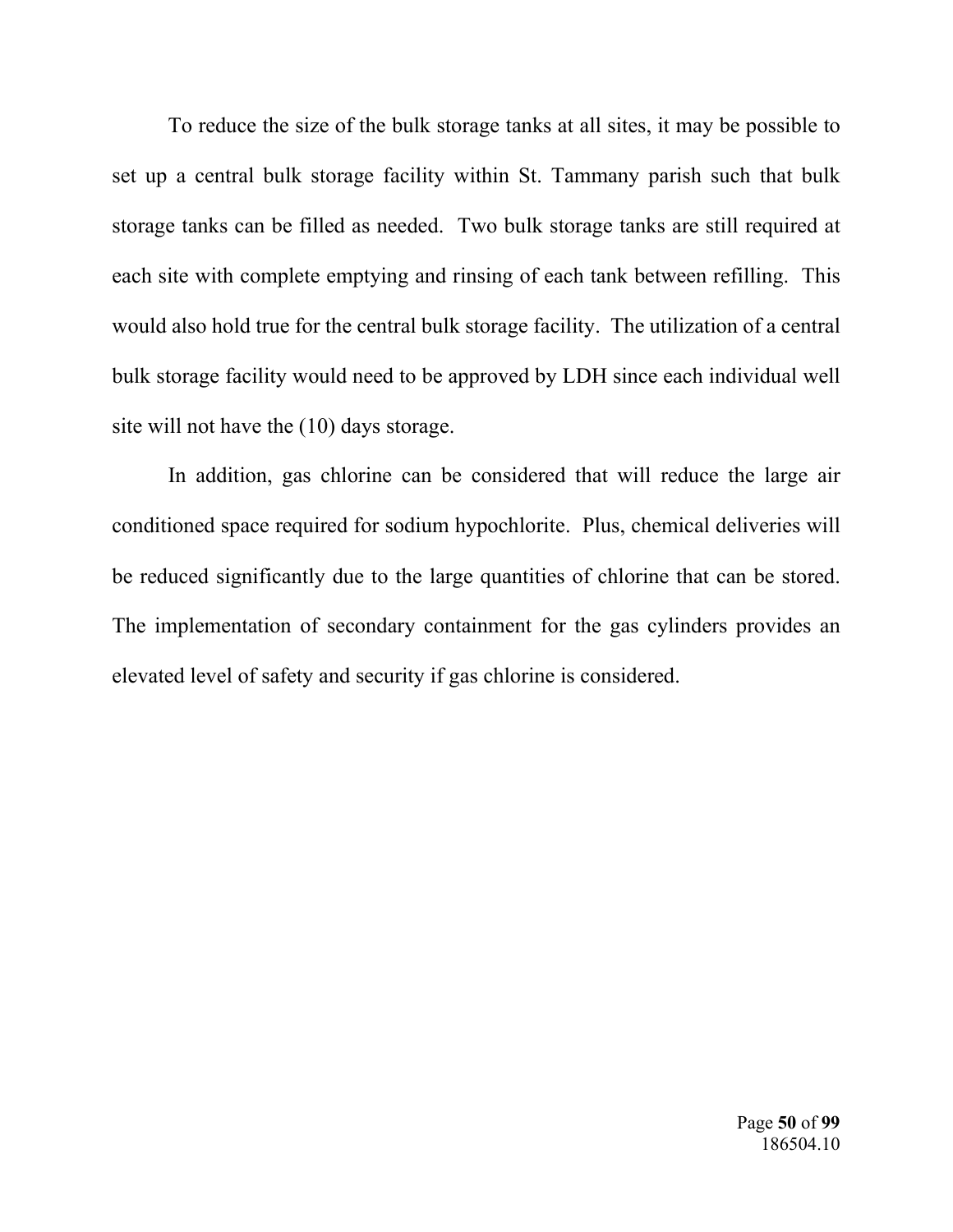# **MAPS, PIPELINES, VALVES AND DEAD ENDS**

Existing plans of the multiple phases were reviewed with all waterlines combined into a consolidated map. Water valves were located based on these maps. The consolidated map references each detailed phase map. Valves have been shown in their approximate location based on these maps. No precise nor detailed measurements to monuments are shown on any of these drawings. In addition, it is obvious that not all detailed maps were provided due to the lack of connection from the wells to several service areas.

Recommendations include:

- 1) Researching files to find the missing maps so that all pipelines are shown.
- 2) Locating all valves in the field as depicted on these maps.
- 3) Preparing valve details sheets showing measurements from each valve to permanent monuments so that valves can be located in the future. Permanent monuments can be manhole lids, storm drain inlets, power poles, right of way markers, etc. Water valves can easily become buried under asphalt, grass, or landscaping making it very difficult to locate the valve in the future, especially in an emergency. While some systems have used GPS equipment to locate valves, the valve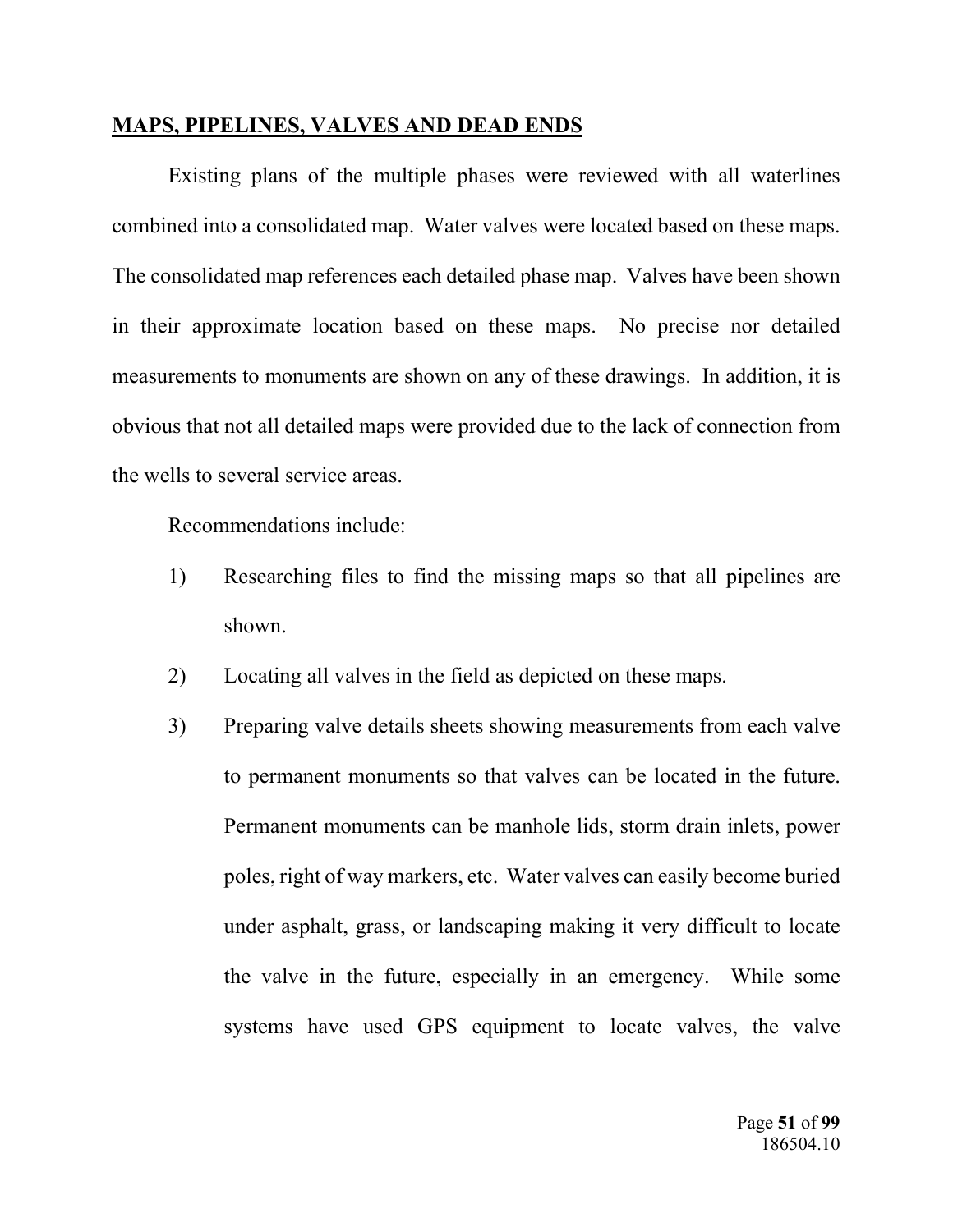coordinates must be well documented in order to locate the valves in the future.

- 4) Valves should be exercised at least annually, in our opinion. Valves that remain in open position for many years can become inoperable due to corrosion, debris trapped in the guides of the valve, or deposits of minerals on the working parts. Exercising the valves annually helps to ensure that valves will operate when needed, especially during an emergency, and helps to ensure that the valves can be located easily.
- 5) Valves that are found to be damaged or inoperable should be scheduled for repairs. In many cases valve boxes can shift making it very difficult if not impossible to operate the valve, Valves or the components such as valve boxes, that are found damaged or inoperable should be noted and flagged for repairs. The listing of valves that are inoperable should be published so that during an emergency time is not wasted on valves that do not work. The list of valves that are inoperable should be reviewed monthly with repairs scheduled timely. Valves are a critical component of every water system, and their proper operation is important.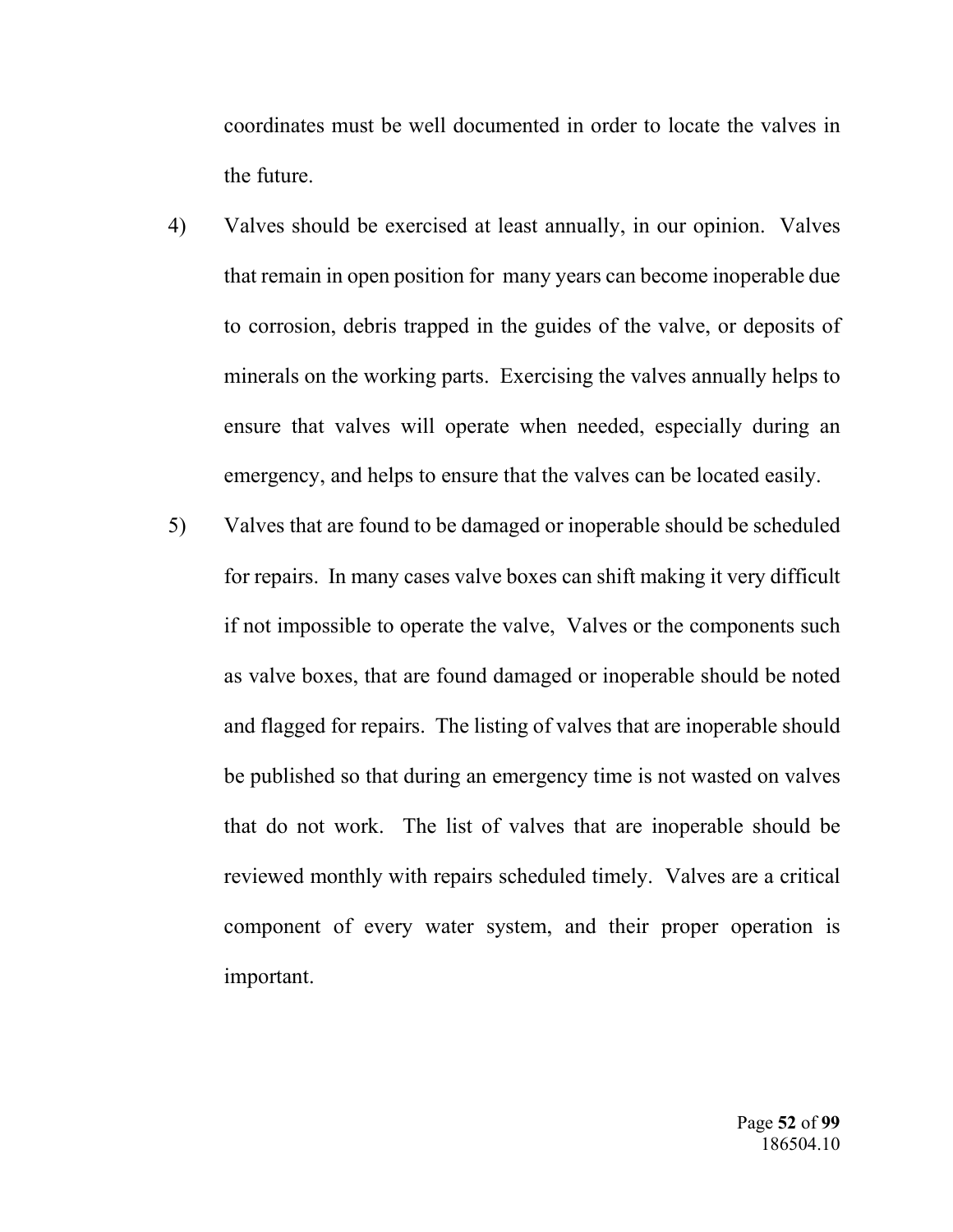# 6) Tracking Closed Valves.

 Valves must be closed from time to time during emergencies and during some routine maintenance activities. It is critical that the operators maintain a list of every valve that is closed for any reason. During an emergency, operators can close numerous valves, especially if critical valves cannot be found or if they are inoperable. It is paramount that once the event is over and all pipelines have been cleared, disinfected, tested, and approved that all valves are reopened. Tracking every valve closed during the event is critical to ensure that each and every valve is reopened after the event. There are many ways to track valves that are closed, but tracking must be written documentation and not mentally in the operator's brain. Too many times valves are not reopened due to the failure to "Remember" all valves that were closed. Documentation of valves closed can be as complex as identifying the valves in a GIS electronic data base, or as simple as writing the valve number on a clothespin and attaching the clothespin to the sun visor of the operator's truck. Using either technique a written list of valves closed will be readily available after the event to ensure that all valves closed "in the heat of the moment" are reopened.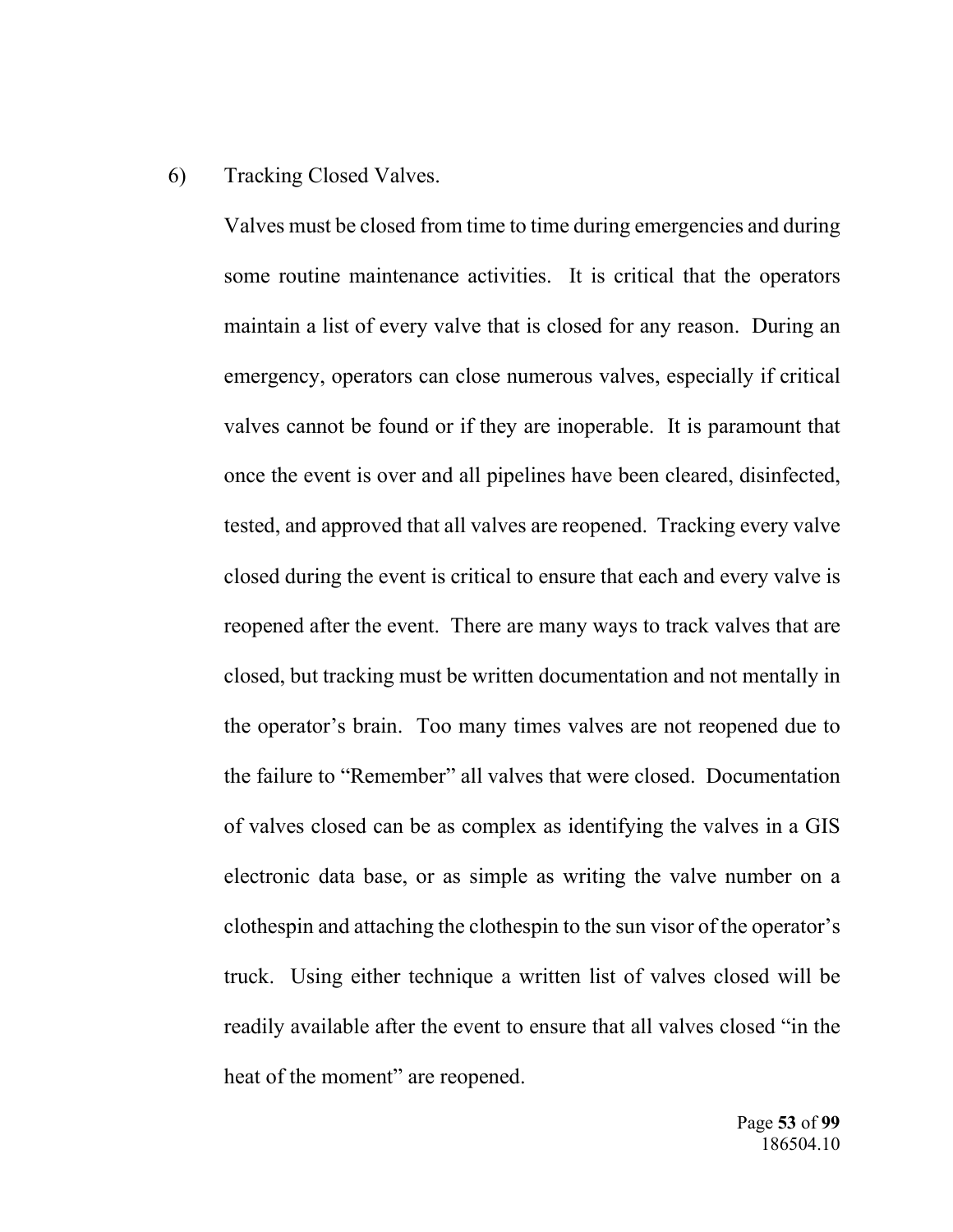# **FREE CHLORINE as an ALTERNATE DISINFECTANT**

A concern was raised that utilizing free chlorine might cause elevated levels of disinfection byproducts in the Cross Gates system. Mr. Bill Travis treated samples of the water until he reached a free chlorine residual of 3.0 mg/l. Mr. Travis held the samples for three days and then had the samples analyzed for both TTHM and HAA5. The results are as follows:

|                    |                  | <b>TTHM</b> | HAA5           |               |  |  |  |  |
|--------------------|------------------|-------------|----------------|---------------|--|--|--|--|
|                    | EPA/MCL   RESULT |             | <b>EPA/MCL</b> | <b>RESULT</b> |  |  |  |  |
| <b>Steele Road</b> | 80               | 49.7        | 60             | 27.4          |  |  |  |  |
| Willow Wood        | 80               | 50.1        | 60             | 29.8          |  |  |  |  |

All results are shown as ug/l.

 The testing, although a single data point for each well, shows that the utilization of free chlorine will not cause disinfection byproduct concentrations to exceed the MCL as established by EPA. The formation under these conditions is approximately 63% of the maximum allowable concentration for TTHM and 50% for HAA5.

These samples were run utilizing a free chlorine residual of 3.0 mg/l. This level may be higher than what is necessary in the distribution network. A holding time of three days was utilized to simulate the water age in the system. This water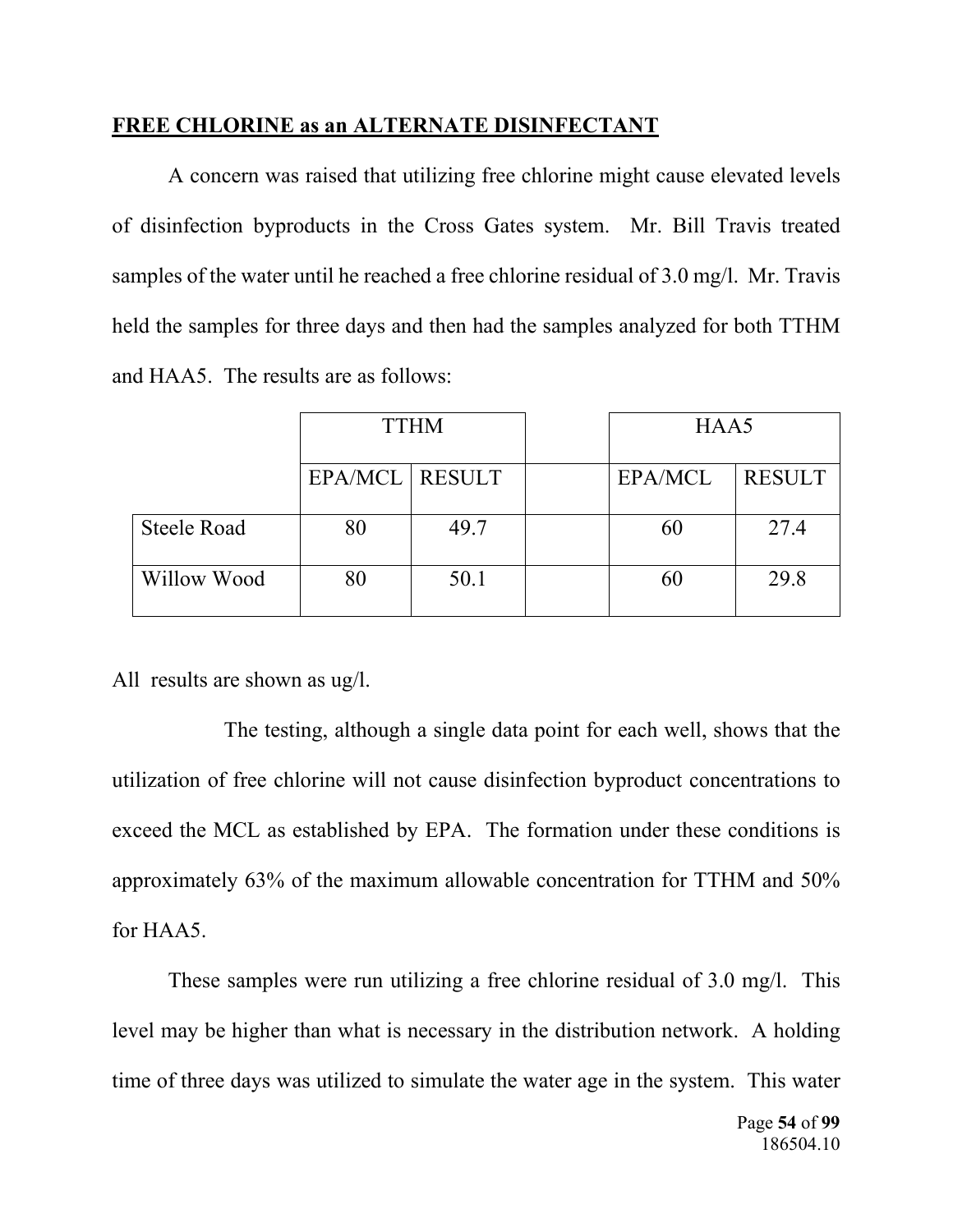age is possible with close monitoring of the flushing. Computer modeling of the system or the utilization of a tracer such as sodium fluoride could be used to verify water age and to help make adjustments.

Previous correspondence with the Louisiana Department of Health and Hospitals shows that a move to free chlorine was disapproved. A close examination of the correspondence will show that the disapproval was not due to water quality concerns including disinfection byproducts. The reason for the disapproval was the failure to submit details plans and specifications for the proper chemical feed equipment to reach a free chlorine residual and because the existing chemical feed pumps lacked the capacity to feed enough sodium hypochlorite.

Should Tammany Utilities switch to free chlorine to accomplish a burn out, it is our opinion that with the proper feed equipment and with proper flushing and with proper system operation approval from LDH can be obtained. Many other systems in the same geographical area utilize free chlorine with similar groundwater quality.

Furthermore, if a decision is made to switch to free chlorine permanently, then the utilization of chlorine gas in lieu of sodium hypochlorite should be investigated.

Finally, the effectiveness of chlorine as a disinfectant varies with the pH of water. This disassociation is important when the form of chlorine is taken into consideration. Since the raw water has a high pH  $(>8.0)$ , and no pH adjustment is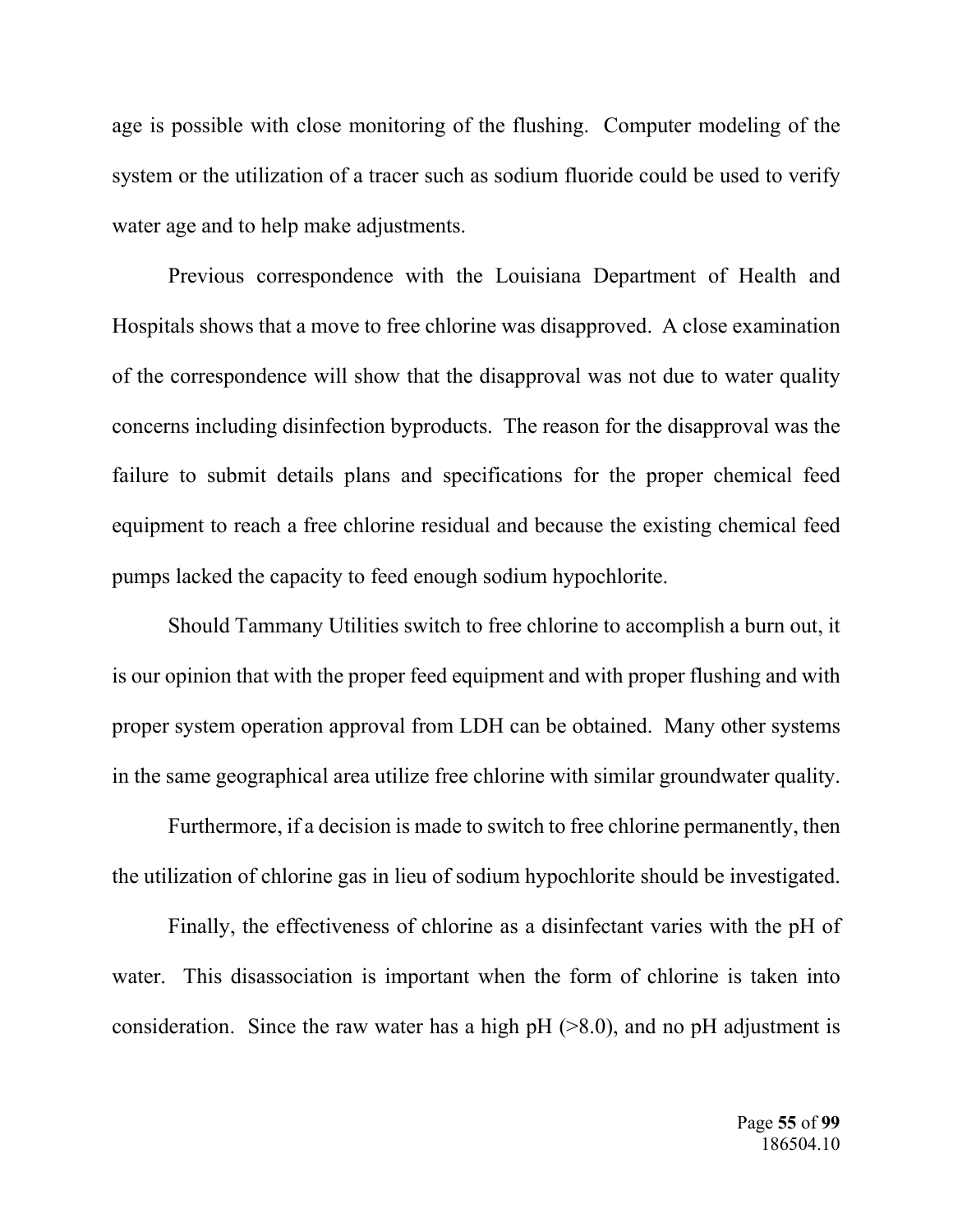made, remaining with chloramines may allow better overall disinfecting capabilities in the finished water with better stable operations than utilizing free chlorine.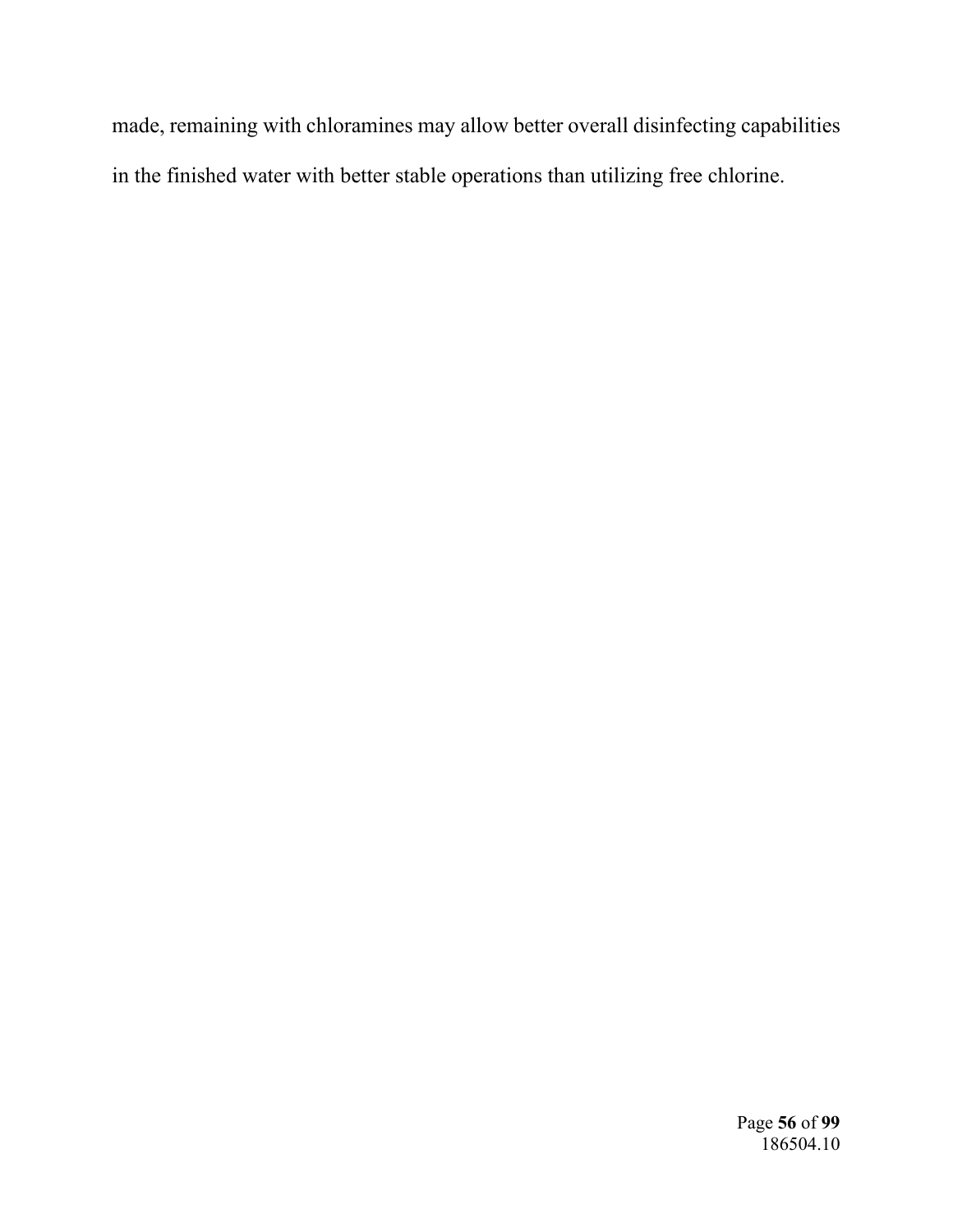### **EMERGENCY GENERATORS**

During the site visits it was noted that several of the sites had emergency generators. Based on our experience with water operations, we speculated that the generators might be undersized. To substantiate this concern, St. Tammany Utilities contracted with Nesbit and Associated, LLC to visit each site, to obtain all loads that would be placed on the generators, to determine if the existing generators are adequate, and if found deficient, to make calculations to determine proper sizing.

Nesbit visited each site and found that generators at each site are undersized, and they would not recommend attempting to run any of the wells on any generator. Attempting to run the wells on the generators could damage the well motors, controls, or the generators. Larger generators at each site will be required.

In addition to new generators, Nesbit based their recommendations on the assumption that all existing "across the line" starters will be replaced with "soft start" type starters. "Soft start" type starters lower the initial load on a generator substantially such that a smaller generator can be utilized. Hence, the replacement of the motor starters with "soft start" type starters is paramount to utilize the generator sizes recommended. Attempting to utilize the existing "across the line" starters should not be attempted unless the calculations are reworked, and larger generators are installed than those proposed by Nesbit.

Mr. Nesbit's recommendation can be found in the Appendix to this report.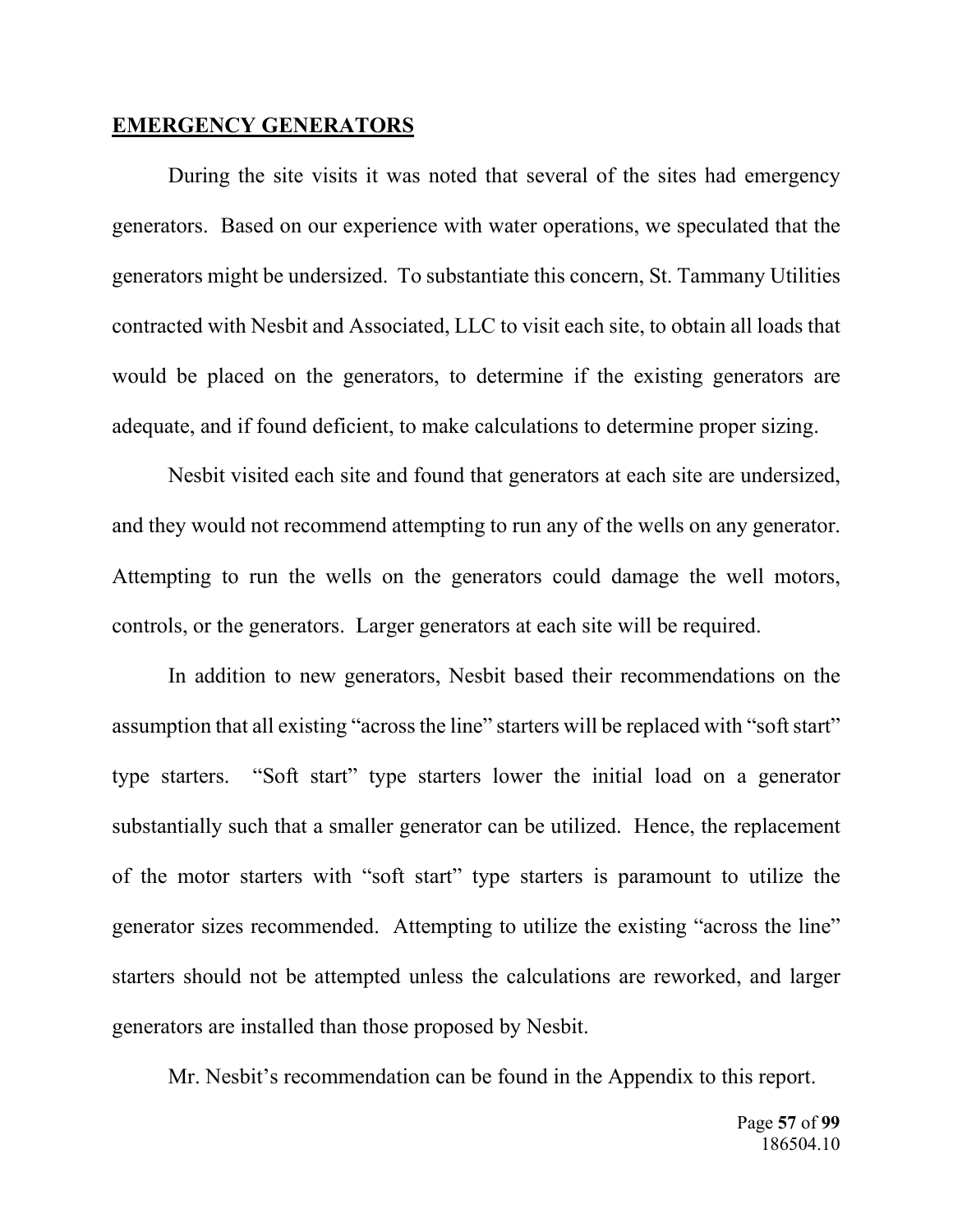### **ADJUSTMENTS TO THE NITRIFICATION PLAN**

The drafted and approved Nitrification Plan included specific target, alarm, and trigger concentrations. When specific actions are to be taken, overall, we agree with many of the levels that are listed. However, we do believe that an adjustment to the plan should be made based on compliance data collected from the system. Each water system is unique given many variables including raw water pH, temperature, storage retention time, water age, and system demands. At this time the data collected continues to show wide swings in the residuals although no violations of water quality were noted during the time frame of this study, except for the date of June 6, 2021 where no chlorine residual was recorded at the Steele Well POE or the MRT for Cross Gates. We relate the significant fluctuations to the bulk sodium hypochlorite, lack of sampling following chemical addition, excessive storage time in the hydrotanks due to poor cycling and short circulating, and the failure to make daily adjustments to the chemical feed rates. Hence, attempting to "fine tune" the Nitrification Plan with the significant fluctuations that are currently being experienced is premature until actions are taken to correct the deficiencies outlined above. Once corrective actions are taken and stable data is recorded for an extended period of time, adjustments to the plan can be recommended. We do recommend reducing or removing the free ammonia limits as stated. Requiring no less than 0.03 mg/l free ammonia is not our recommendation. We would prefer to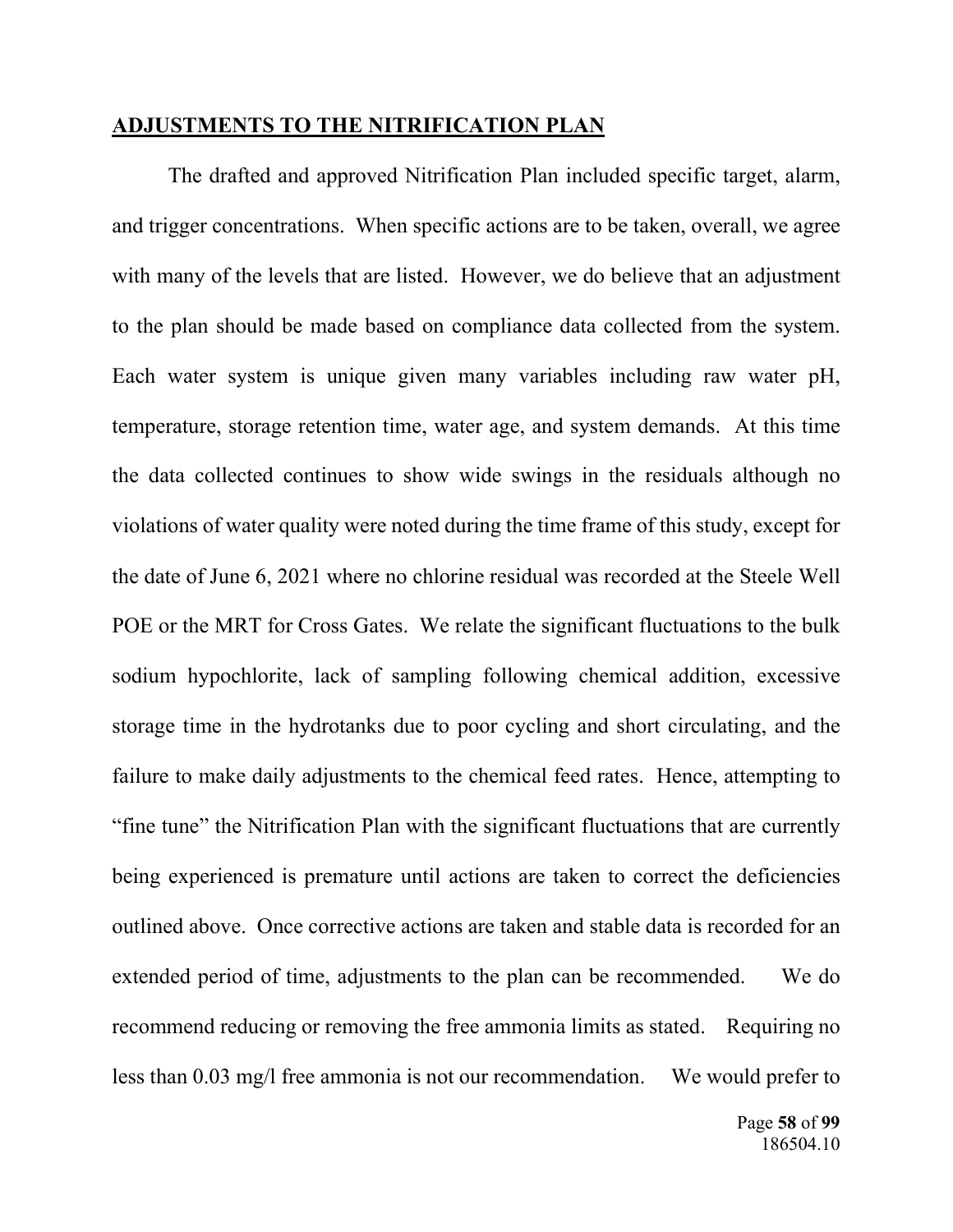see no free ammonia in the system as long as all other parameters are within specifications. This is our opinion and discussions with LDH must be held to change the limits in the approved nitrification plan. Countless exceedances were recorded because the free ammonia was less than 0.03 mg/l. We recommend removing this limit from the action plan, or lowering the level to as low as 0.01 mg/l.

Mr. Bill Travis with TMB has done an outstanding job of assisting the parish with the chemical feed systems. We strongly recommend that the parish continue to utilize Mr. Travis after all physical modifications are made to fine tune the chlorine feed to achieve the optimum monochloramines at each site.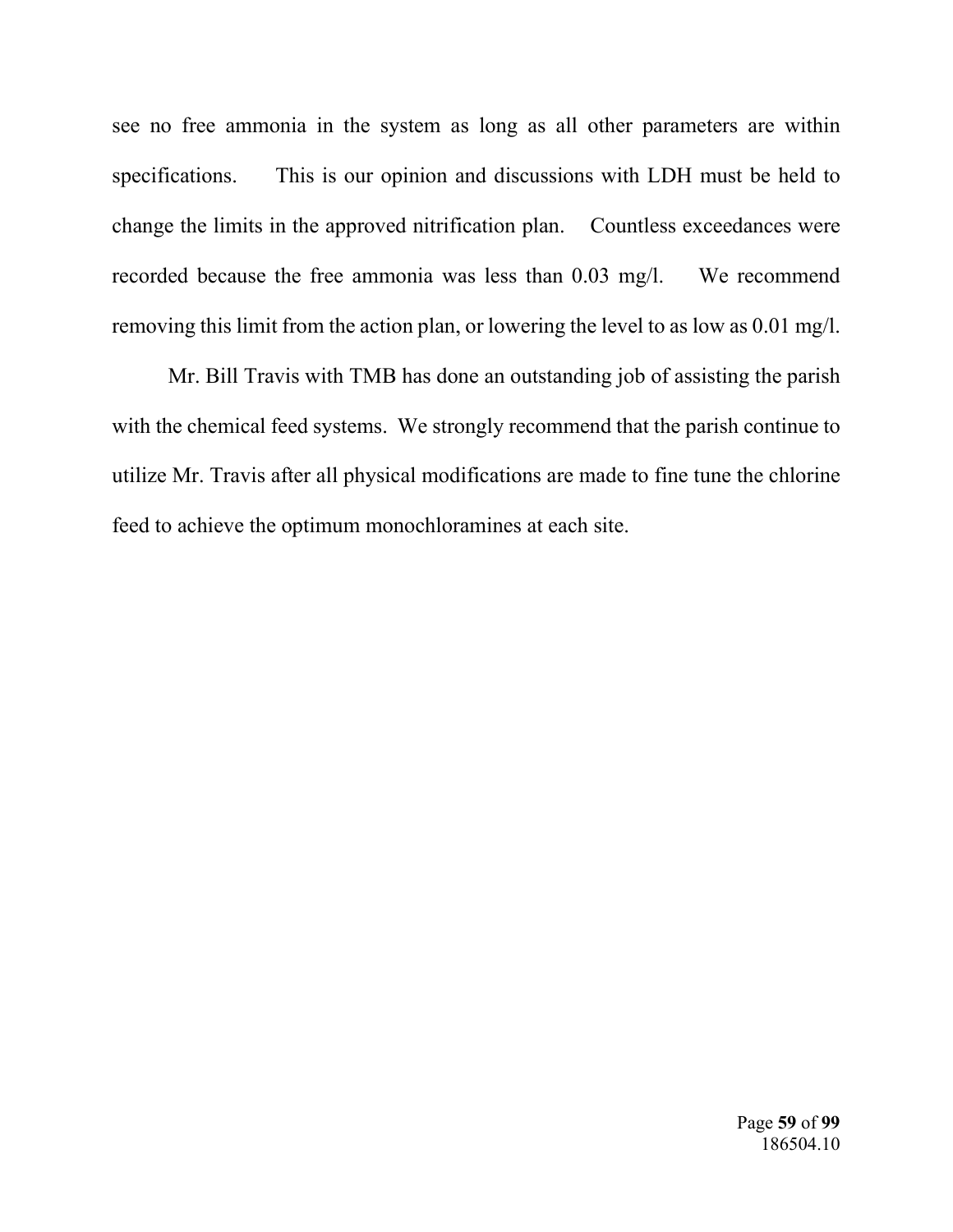# **BULK STORAGE OF SODIUM HYPOCHLORITE**

The degradation of bulk sodium hypochlorite is well documented. Elevated temperatures, long storage times, and higher concentrations are all factors that will cause sodium hypochlorite to lose its strength rapidly and to form byproducts that are undesirable. Given these conditions, storing sodium hypochlorite at lower temperatures (60 $\textdegree$ F), diluted strengths (6%) and reducing the time the liquid is stored until used with all help in maintaining a fresh and stable disinfectant.

Another key factor in maintaining a good quality supply is to consume 100% of the sodium hypochlorite held in the bulk storage tank and rinsing the tank out before refilling with new sodium hypochlorite. Mixing new sodium hypochlorite with old sodium hypochlorite, as is done when the bulk tanks are "topped off", is like mixing fresh milk with tainted old milk. The mixture created is still tainted milk and is undesirable. The same holds true for sodium hypochlorite.

Following this procedure will require the use of two bulk tanks at each site with each tank piped to the single day tank. While the single day tank will be refilled each day, refilling the tank to just over the amount estimated to be consumed will help to prevent excessive age. The newly installed SCADA system, with controls added or other control schemes such as PLC's at each site as discussed under the previous section titled SITE VISITS, will allow the operator, or an automated control, to switch from the Steele Road site to the Willow Wood site, or vice-versa,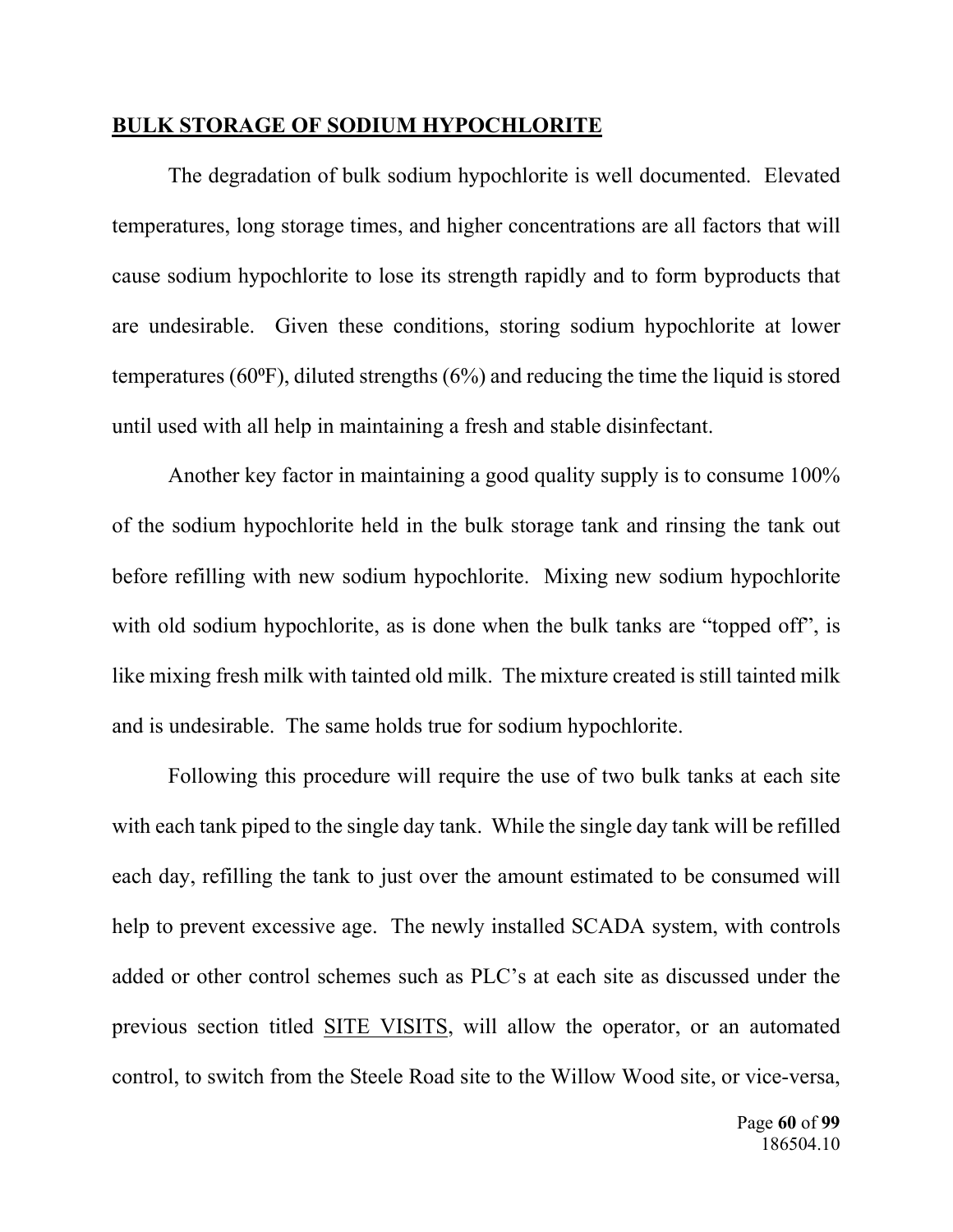should one of the day tanks drop to an unsafe level due to higher than anticipated production levels. Unfortunately, because Meadow Lake has no backup well, a low level in the sodium hypochlorite day tank would require an immediate response by an operator to manually refill the day tank. Or a remote control valve could be installed such that the operator could refill the day tank remotely. Again, this will only be possible with modifications to the SCADA system to add remote control or other control methods.

While the concept of day tanks is favored by some operators, the use of day tanks is no longer a requirement by the Louisiana Health and Hospitals. Hence, chemical feed pumps could be piped directly to the bulk tanks, thereby greatly reducing the likelihood of running out of sodium hypochlorite in any one day. The issue of running out of chemical would still remain when the bulk tank gets low. Automated valves on two bulk tanks would allow the operator to switch tanks in the event one tank gets too low for comfort.

Rinsing a bulk tank before refilling is also strongly recommended to prevent contamination of the fresh sodium hypochlorite by old stale low strength disinfectant.

The State requires a maximum of 10 days storage on site of disinfectant. Therefore, when the online bulk tank reaches a level of 10 days plus delivery time, an order should be placed to fill the second tank. Deliveries should be halted to "top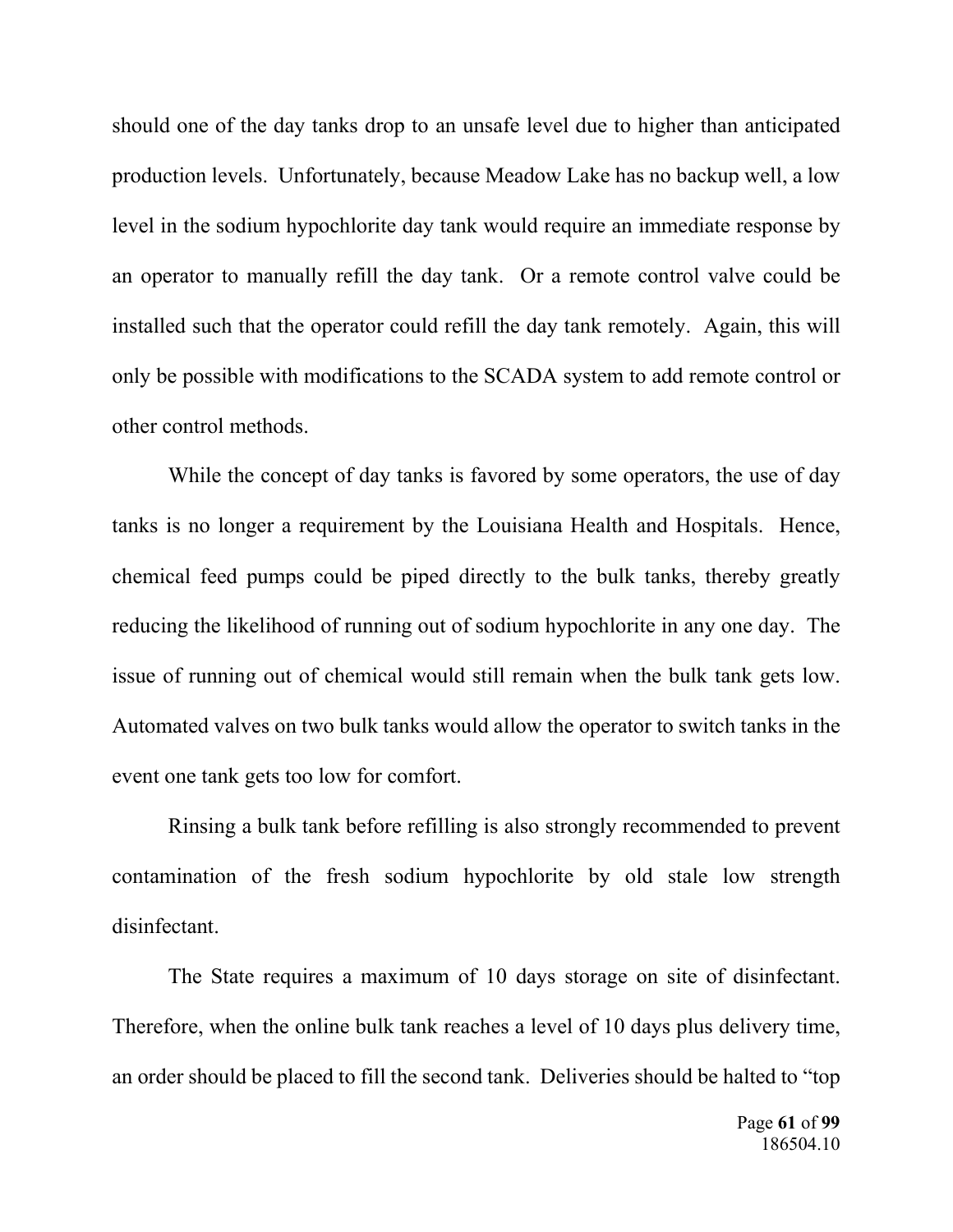off" bulk tanks following a certain time schedule. While this may not be the most economical solution, it will help to ensure that the chemicals are only replenished when required.

The current deliveries are for 12.5% sodium hypochlorite. Testing on site revealed bulk storage concentrations of 9%, 10.5%, and 13%. The low concentrations of 10.5% and especially the 9.0% reveal that degradation of the sodium hypochlorite is occurring. The highest reading of 13% is odd in that this reading was taken from the storage room with the highest ambient temperature (104⁰F) and according to the operators had the longest storage life of all three sites. Stratification of the sodium hypochlorite may have caused the high results since some crystallization was noted and because the day tank is refilled from the bottom of the bulk tank. The concentration was checked twice.

Given the high degree of differences found in the bulk samples and the elevated room temperatures, we strongly recommend that the utility consider 6% sodium hypochlorite. Insulating the buildings and getting all air conditioner units functional will help as well. The 6% solution should be obtained from a certified commercially available manufacturer with NSF approval. We do not recommend purchasing 12% and attempting to dilute the concentration to 6%. Dilution water should be carefully prepared with no metals (Fe, Mn, Co, etc.). in the water what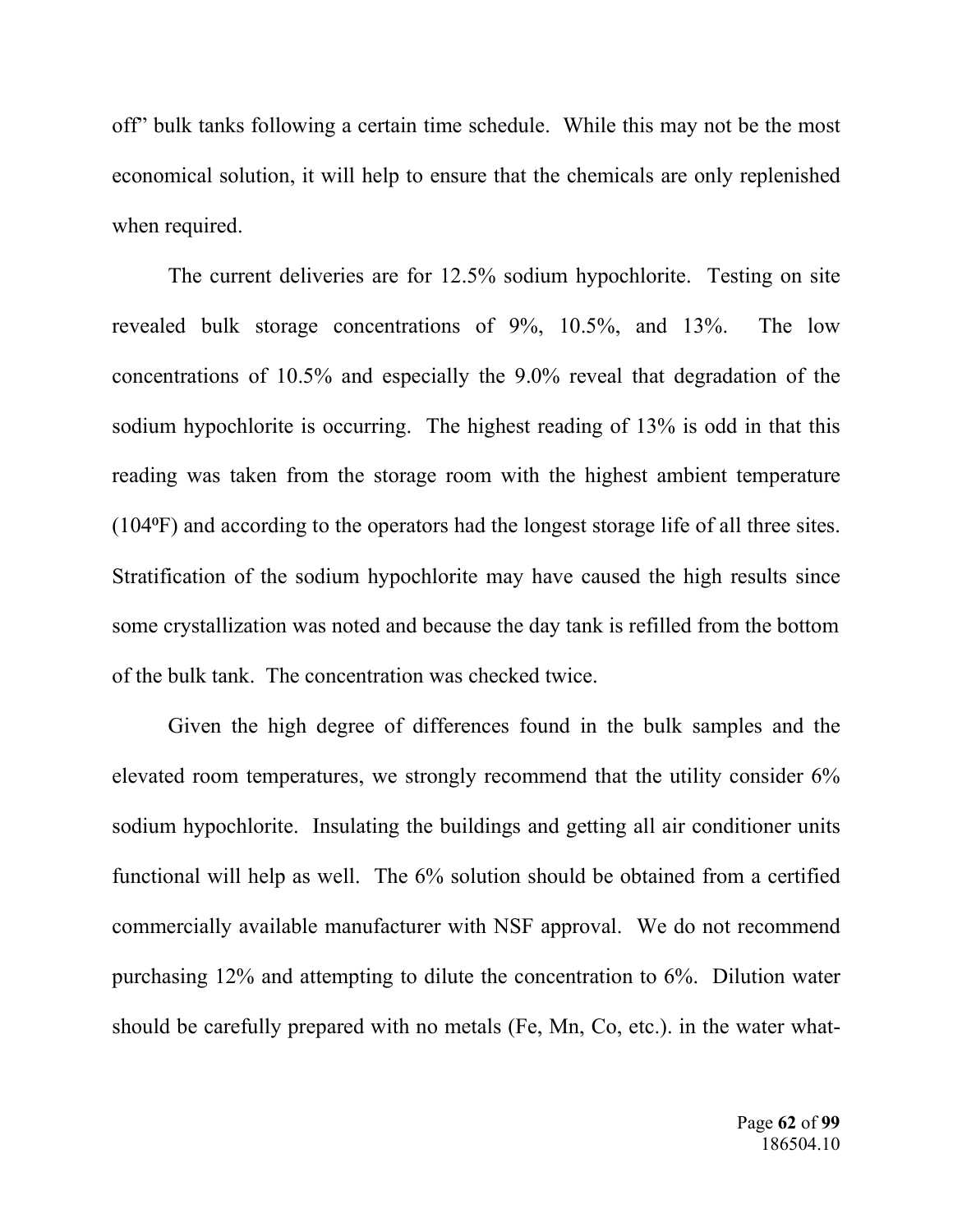so-ever. The introduction of metals as part of the dilution water, even very slight amounts, could begin the rapid degradation of the stored sodium hypochlorite.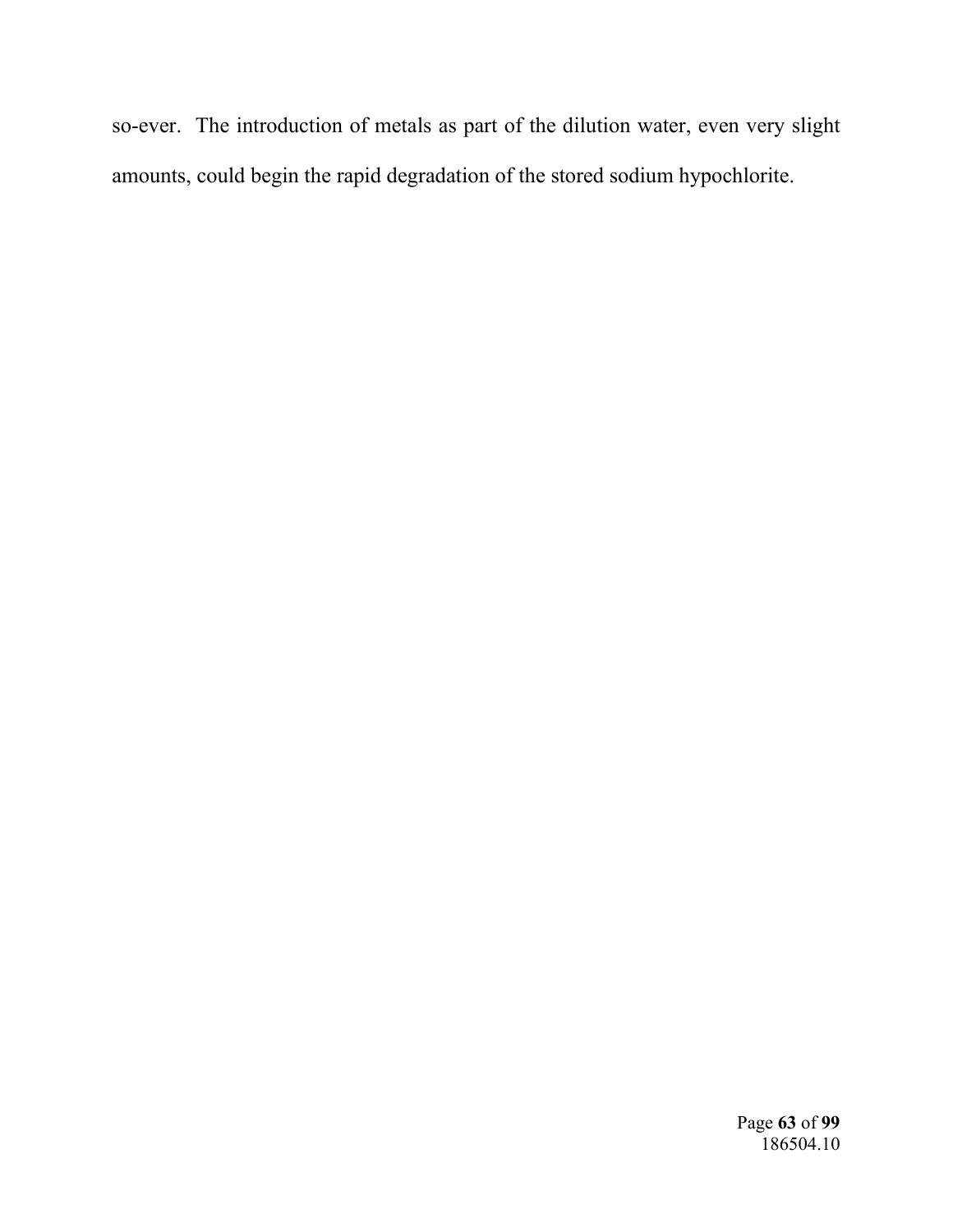## **CHEMICAL FEED PUMPS**

Chemical Feed pumps for 6% sodium hypochlorite will have to be able to pump twice the rate of sodium hypochlorite as currently being used. The recommended chemical feed pumps as outlined previously in this report for chloramines as well as free chlorine can pump up to 337 mls/min in continuous operation. Pump speed for 6% NaOCl at Steele Road to produce chloramines will be approximately 59%. To achieve free chlorine for a burn out or for permanent operation 12% or 10% sodium hypochlorite will have to be purchased or larger chemical feed pumps purchased.

The same pump can be utilized for the Willow Wood and Meadow Lake sites with the pump seeing a range of 37% up to 56%, all acceptable levels of operation utilizing 6% sodium hypochlorite and chloramines.

The size of the bulk tanks will depend on the running time for each well at each site. As recommended earlier, the Steele Road and Willow Wood sites will share the demands of the system with each well supplying water to the system for 24 hours before switching control over to the other well for 24 hours. The Meadow Lake well will have sole responsibility since it is the only source of water for those customers.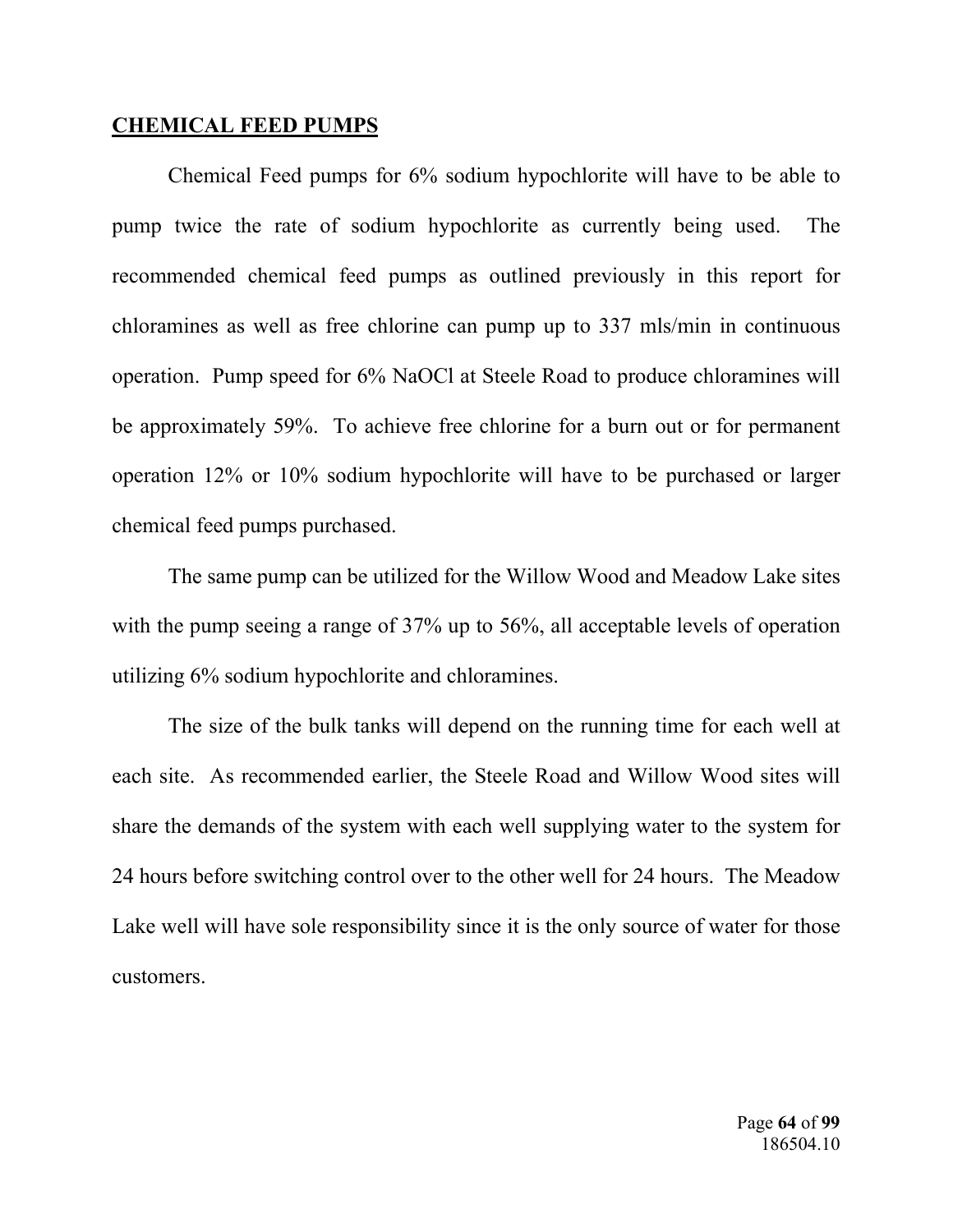#### **ELEVATED STORAGE**

The existing hydropneumatic tanks allow the wells to cycle as needed to provide water to the utility. Unfortunately, the size of the tanks limits the water available during a power outage and causes significant fluctuations in the distribution system pressure. Currently no generator is sized properly for any well site. Damage could be done to the well motor, controls, and generator if the existing generators are pressed into service during an emergency. The actual water stored in each hydropneumatic tank is approximately 50% of its volume. For the 20,000 gallon tank approximately 10,000 gallons is stored water. A fire flow of 1,500 gallons per minute to a commercial business would exhaust the entire supply from one of the tanks in just over 6 minutes if the well were out of service. A house fire of only 500 gallons per minute would empty the tank in exactly 20 minutes. Given the history of hurricanes and related tornadoes, there is a very strong possibility that an event such as a fire could occur with utility power lost during a major event. Hydrotanks are acceptable for domestic demands but do little to assist with major demands such as a fire flow, especially during the loss of utility power.

Hydropneumatic tanks also cause wells to cycle frequently due to the small volume of water stored in the tank. Wells providing water to hydropneumatic tanks can fill the storage volume rapidly and will then idle until low pressures call for the well to start again. Wells can start and stop up to six times per hour, each time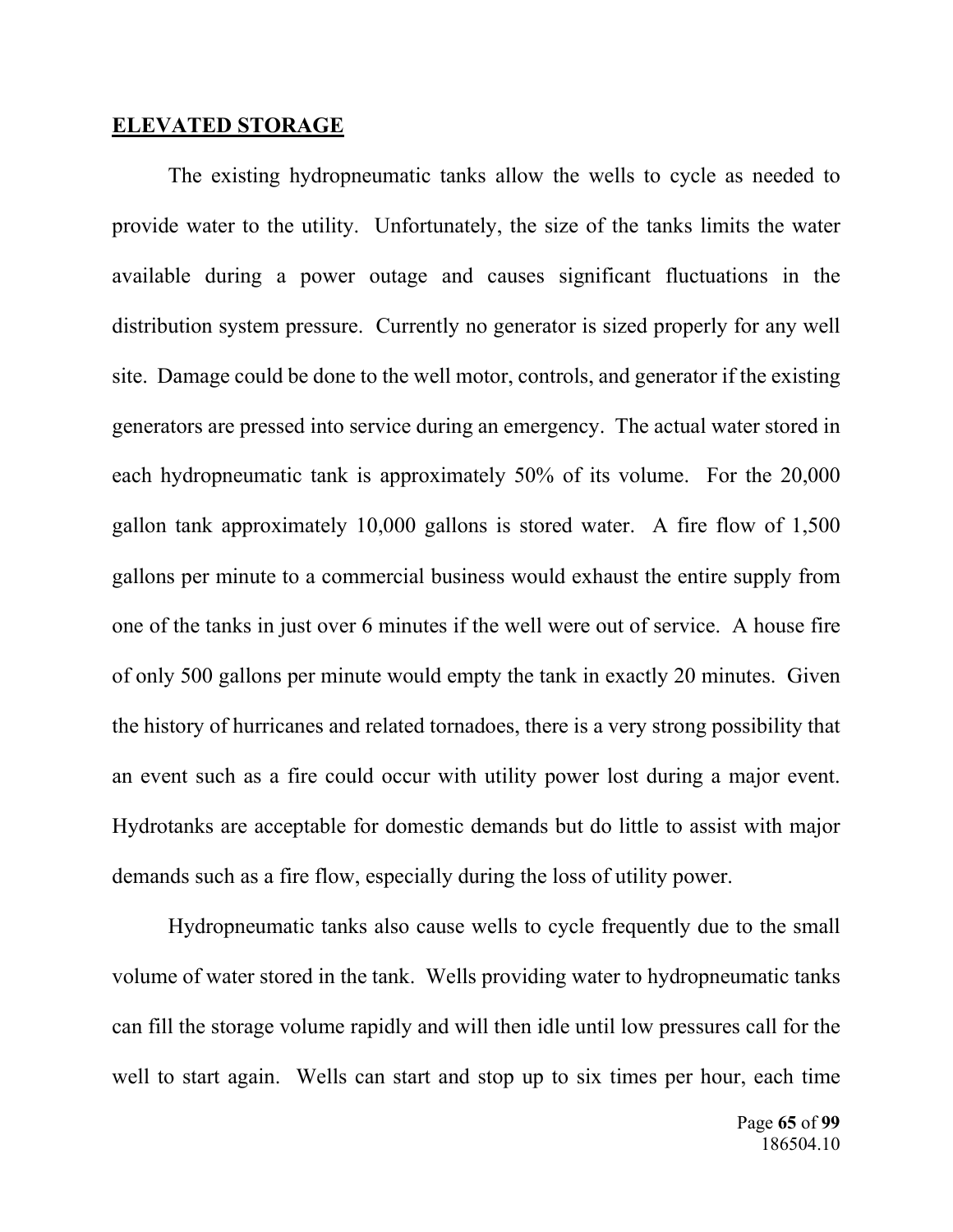slamming the aquifer as water is rapidly pulled into the screen. This slamming of the aquifer can cause fine sand and silt particles to be pulled from the water bearing sands only to be deposited in the bottom of the hydropneumatic tanks and distribution pipelines. When high demands in the system occur, these deposits can become dislodged and move toward and into customers services and homes. Flushing of the mains and in the residential services can remove this particular matter, if done properly.

Hydropneumatic tanks are designed to operate based on a low pressure to start a well and a high pressure to stop the well. The current settings in the Cross Gates systems provides for a 10 psi pressure differential from a low pressure of 60 psi to a high pressure of 70 psi. This 10 psi differential can result in a high amount of cycling of the well starting and stopping the motor more often than recommended and slamming the aquifer each time. A pressure differential of 15 psi is typical, and it is recommended that the current settings be changed to turn the well on at 55 psi and off at 70 psi.

Unfortunately, this pressure fluctuation of 15 psi will affect each customer systemwide, although it is doubtful that many people will notice the change. Pressure monitoring conducted by TMB showed little pressure variation across the system, consequently it does not appear that this change will create any problems. Computer modeling or additional field monitoring at remote sites in the system can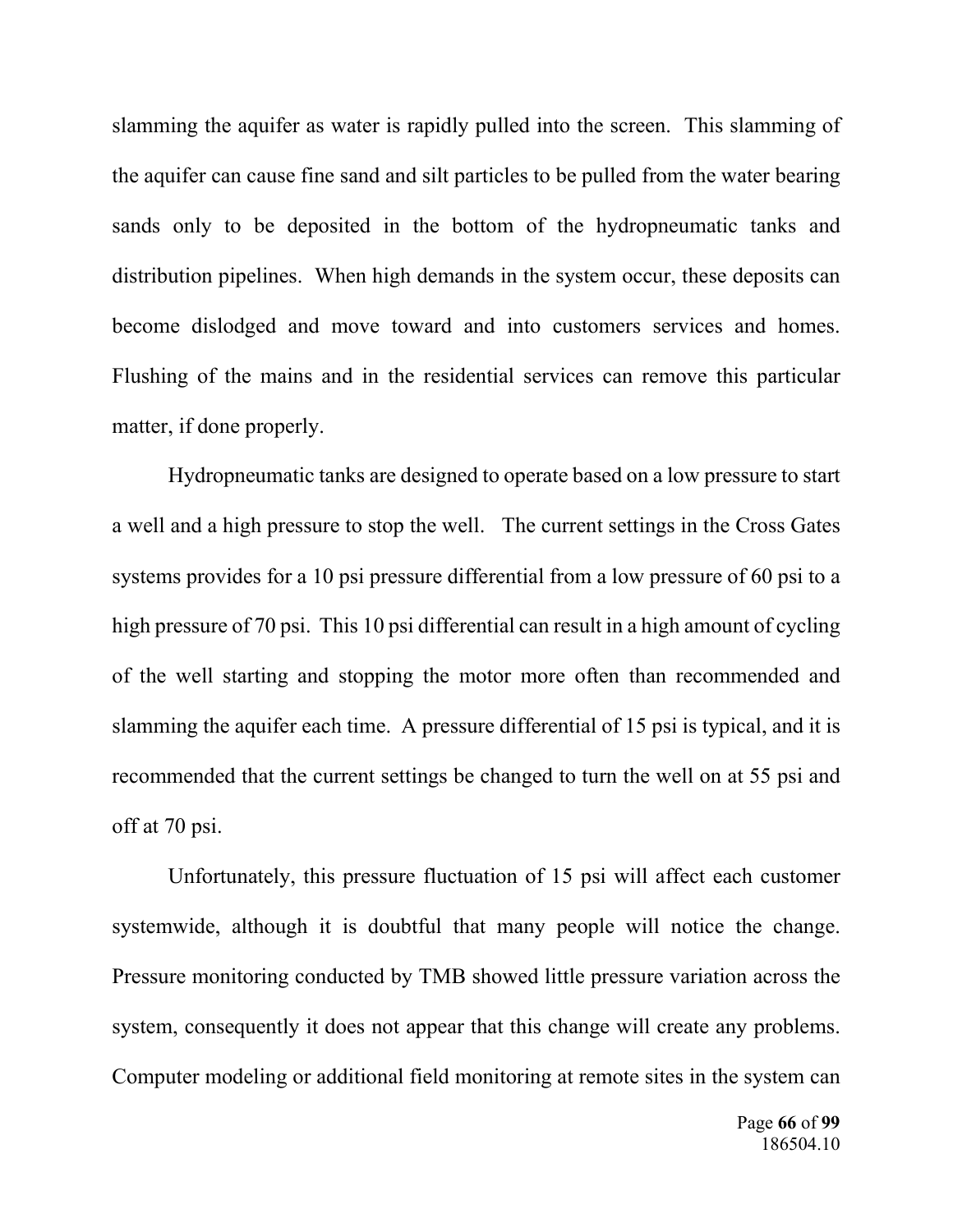be used to confirm any concerns of low pressure created by this 5 psi pressure setting change.

The concept of an elevated tank to serve the Cross Gates (and Meadow Lake system) was presented in meetings with parish officials. An elevated tank of 500,000 gallons would resolve numerous issues. First, the tank would provide between 375,000 and 500,000 gallons of stored water when operated between 75% and 100% full. A normal fluctuation of 10 feet in the elevated tank would result in a pressure differential of only 4.3 psi instead of the recommended 15 psi differential. Well operation would change dramatically. Filling of elevated tanks during night time hours is ideal. Typically, we recommend a window of six (6) hours to refill 125,000 gallons with some night time usage. A fill rate of approximately 850 gallons per minute is estimated. Consequently, a well would run for no less than 3 hours continuously when refilling the tank. This run time would increase significantly when the tank was refilled during the day. This changes the well operation from cycling several times per hour, slamming the aquifer each time, to running for many hours per cycle with only a couple of cycles per day during normal demands. Alternating the Steele Road and Willow Wood wells will help to reduce the cycle time per well to as low as one cycle per day and possibly only three cycles per day during peak demands. There is no doubt water quality from this change in operations would improve.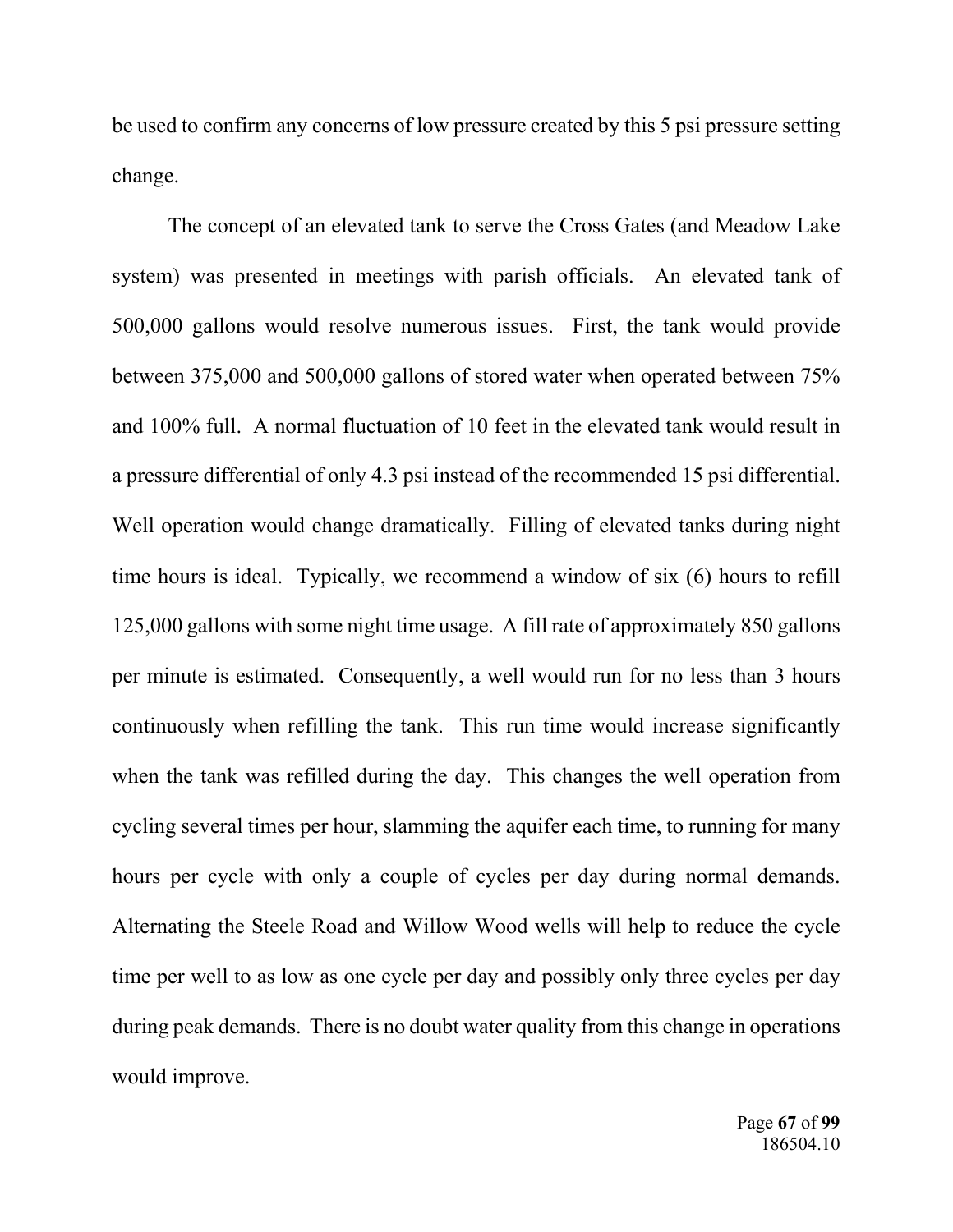Fire protection from an elevated tank would improve dramatically with fire flows in excess of 3,000 gallons per minute close to the tank. One of the main benefits is the duration that fire flows could be sustained even if both wells were out of service. For a commercial fire flow of 1,500 gpm and the tank at 75% fill, a fire flow could be sustained for almost 3 hours with 25% of the tank reserved for domestic consumption. A house fire of 500 gpm could be sustained for up to 9 hours under the same conditions.

It is unusual to see such a large population base served by no elevated storage. We strongly recommend pursuing funds to erect an elevated tank for the Cross Gates and Meadow Lake systems.

Funding provided under the American Recovery Plan and the State of Louisiana may allow for up to \$5MM per system for consolidation. To consolidate the Cross Gates and Meadow Lake systems up to \$10MM might be available. This would be more than adequate to construct pipelines to connect those two systems and to construct an elevated tank to supply water to the consolidated network. We strongly encourage Tammany Parish to submit an application for funds to accomplish this goal.

SCADA from the elevated tank to each well site would be required such that the wells would be called to run and stop based on the level of water in the elevated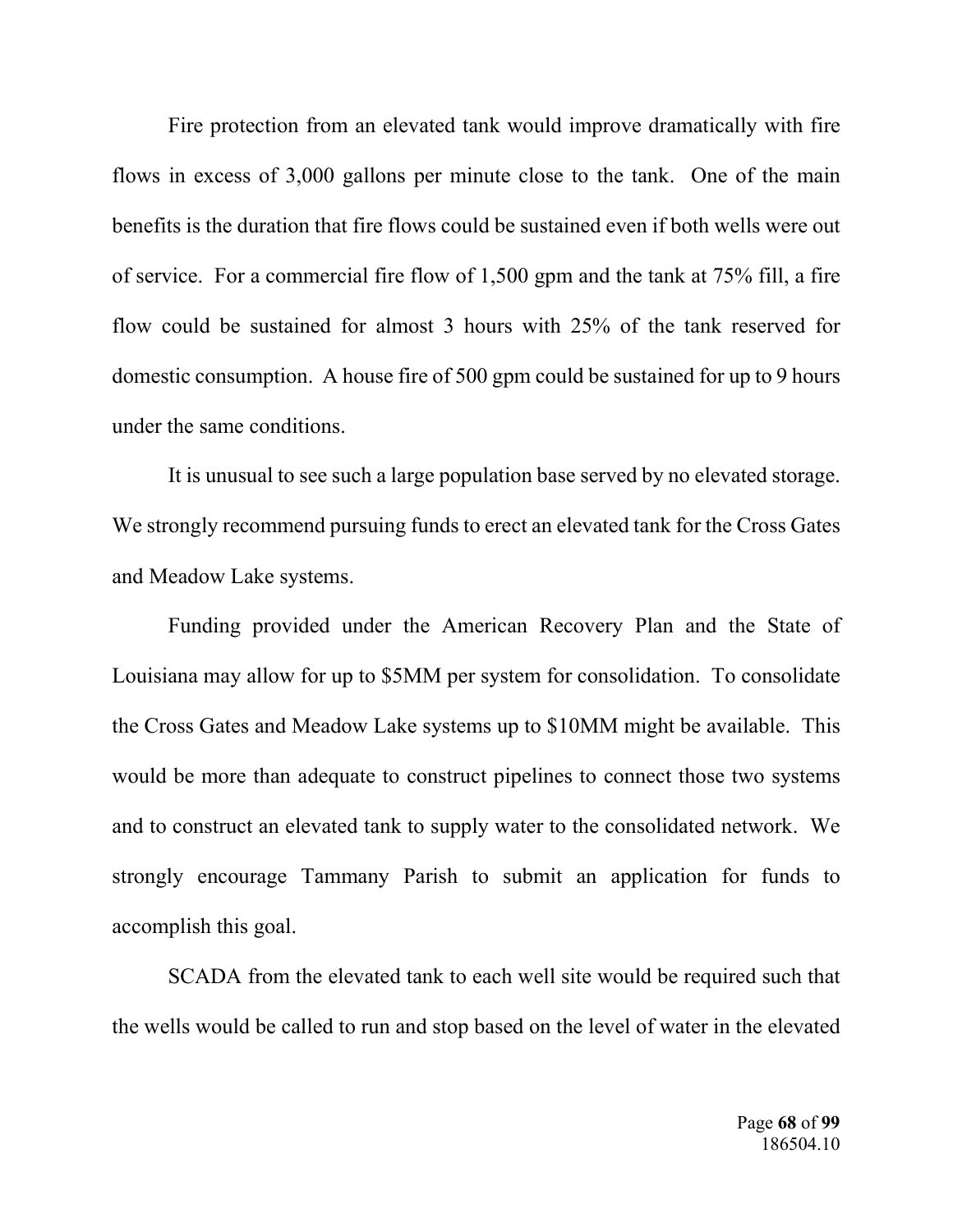tank. Dedicated fiber optic lines from the elevated tank to each well site could be utilized to protect the control system from unauthorized persons.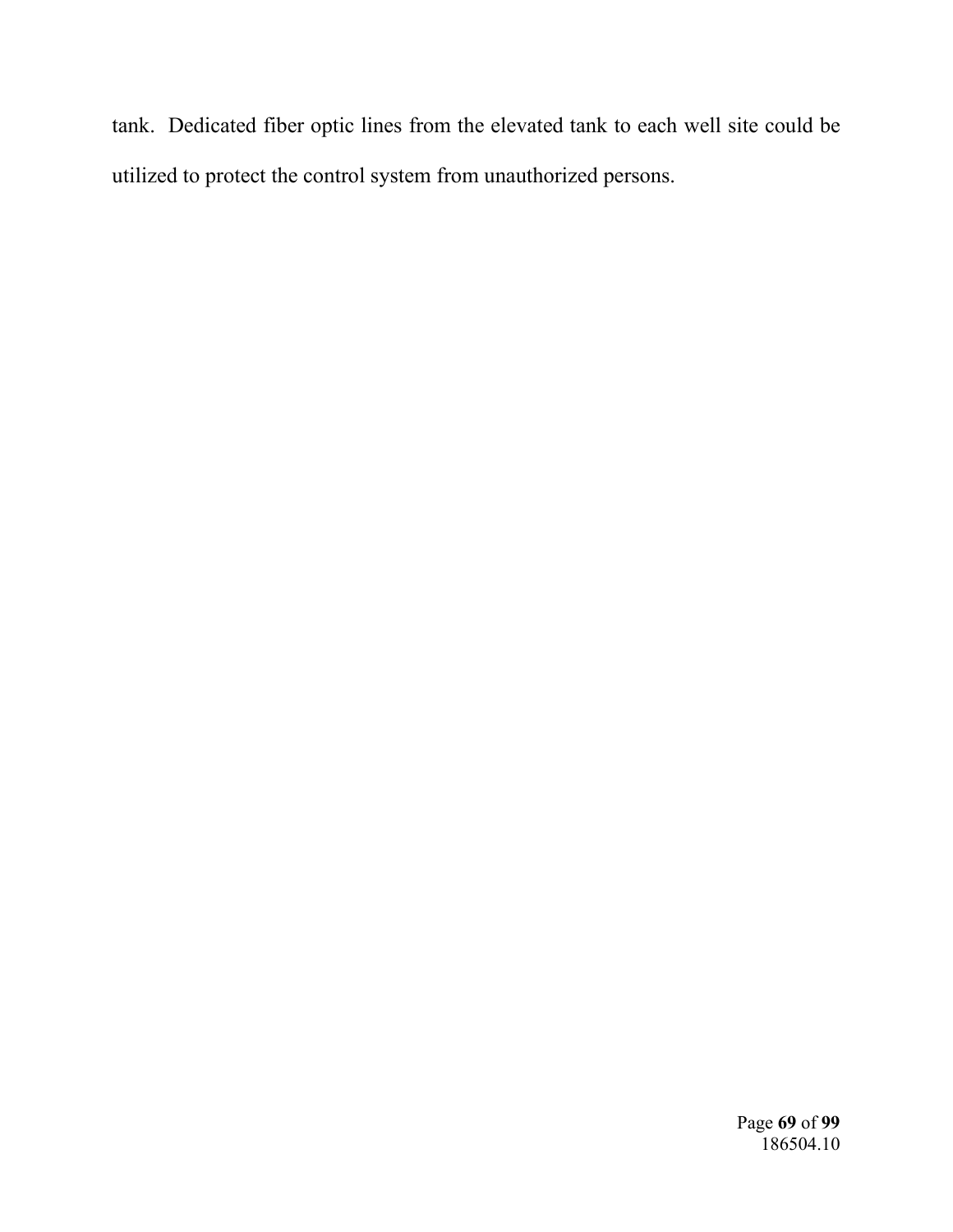### **CUSTOMER PARTICIPATION**

Tammany Utilities has a unique group of customers who actively participate in discussions concerning water quality and operations. Their knowledge of water testing and water quality is certainly unique among most water utility customers. We appreciate their concerns for better water quality and improvements to the systems.

Customers also play a role in the overall delivery of water quality to each person served by the water system. While the responsibility for delivery of the water by Tammany Utilities ends at the meter, there are a number of actions that each customer can take to assist in improving water quality.

Water filters on faucets, in refrigerators, on water pitchers, and on whole home units have a limited service life, especially if they are single one time use carbon units. Once the carbon is exhausted then no additional treatment can be expected. Over time these filters can begin to harbor bacteria and provide a perfect environment for bacteria to thrive and grow. If given enough time, the water quality coming out of these filters can be much worse than the water quality entering them. For this reason, each customer should pay close attention to the recommendations from the manufacturer for replacement. A close examination of a packaged water pitcher filter reveals a recommended replacement every two months. Clearly this may seem excessive for pristine waters, but without extensive testing the cost of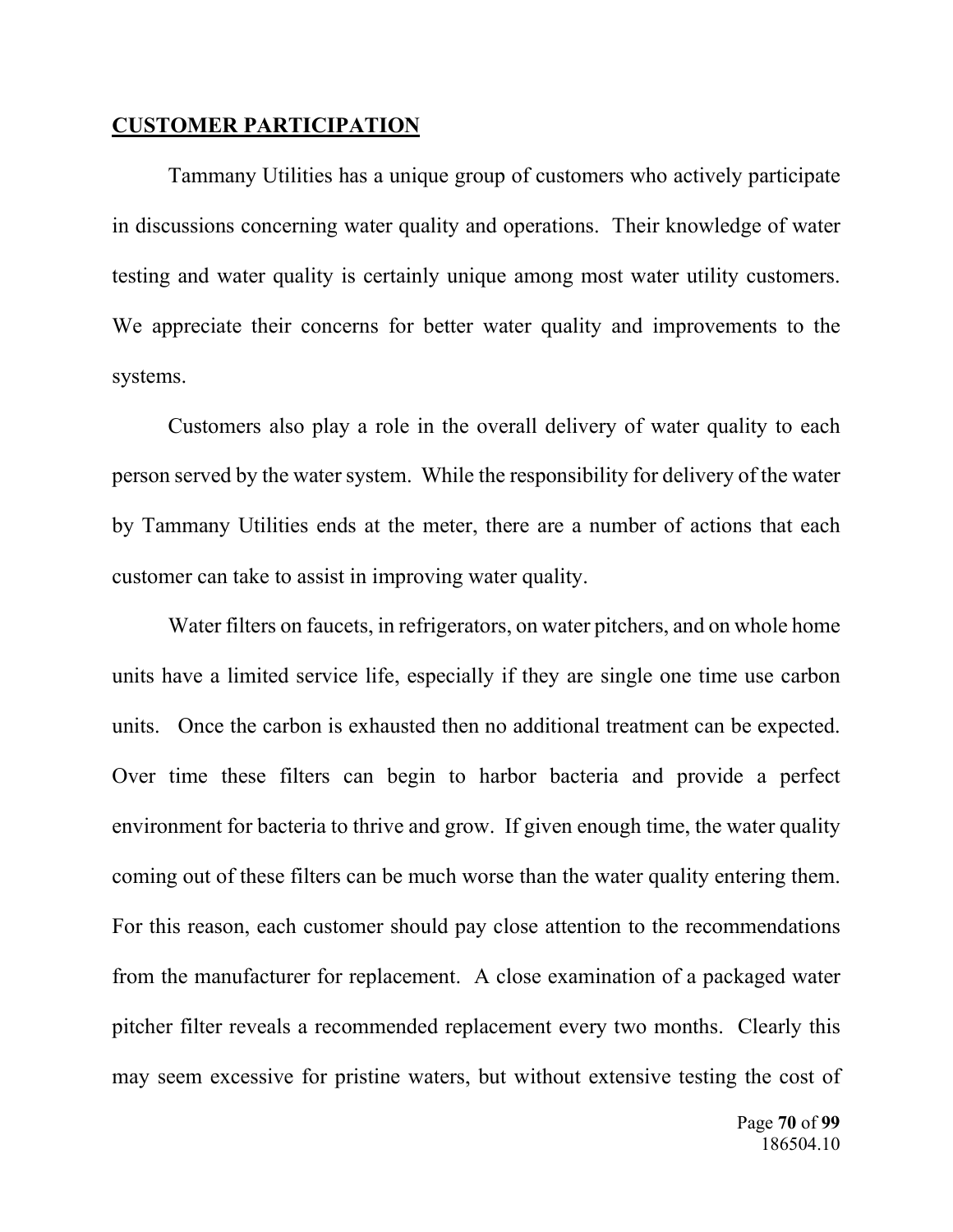bacteriological or chemical tests could easily exceed the cost of replacement filters. Unfortunately, there is no simple way to determine if this recommended change is excessive or not. Hence, if customers are going to utilize filters, then the customers should follow the manufacturer's recommendations for changing or cleaning the units.

Potable water has a certain shelf life just like many products that consumers purchase every day. Many products lose taste and can become sour and can cause illness once they have exceeded the recommended shelf life. Potable waters shelf life can be measured by its chlorine residual. Unfortunately, the shelf life of potable water varies greatly with usage in a potable water distribution system. Hence, operators use flushing and other techniques to try and maintain acceptable water quality throughout the distribution system.

Usage in customers resident (premise) piping can greatly affect water quality. Guest bathrooms or remote faucets that are used infrequently can allow water to be stored in the plumbing systems for days, weeks, or months. Water quality in systems that remain stagnant for these durations will degrade. Hot water heaters will drive the growth of certain bacteria and any residual chlorine that was in the water when it entered the home will dissipate rapidly. The best solution for situations where water has remained in plumbing lines for excessive time is to flush the lines thoroughly and to flush out hot water heaters as recommended. It should become a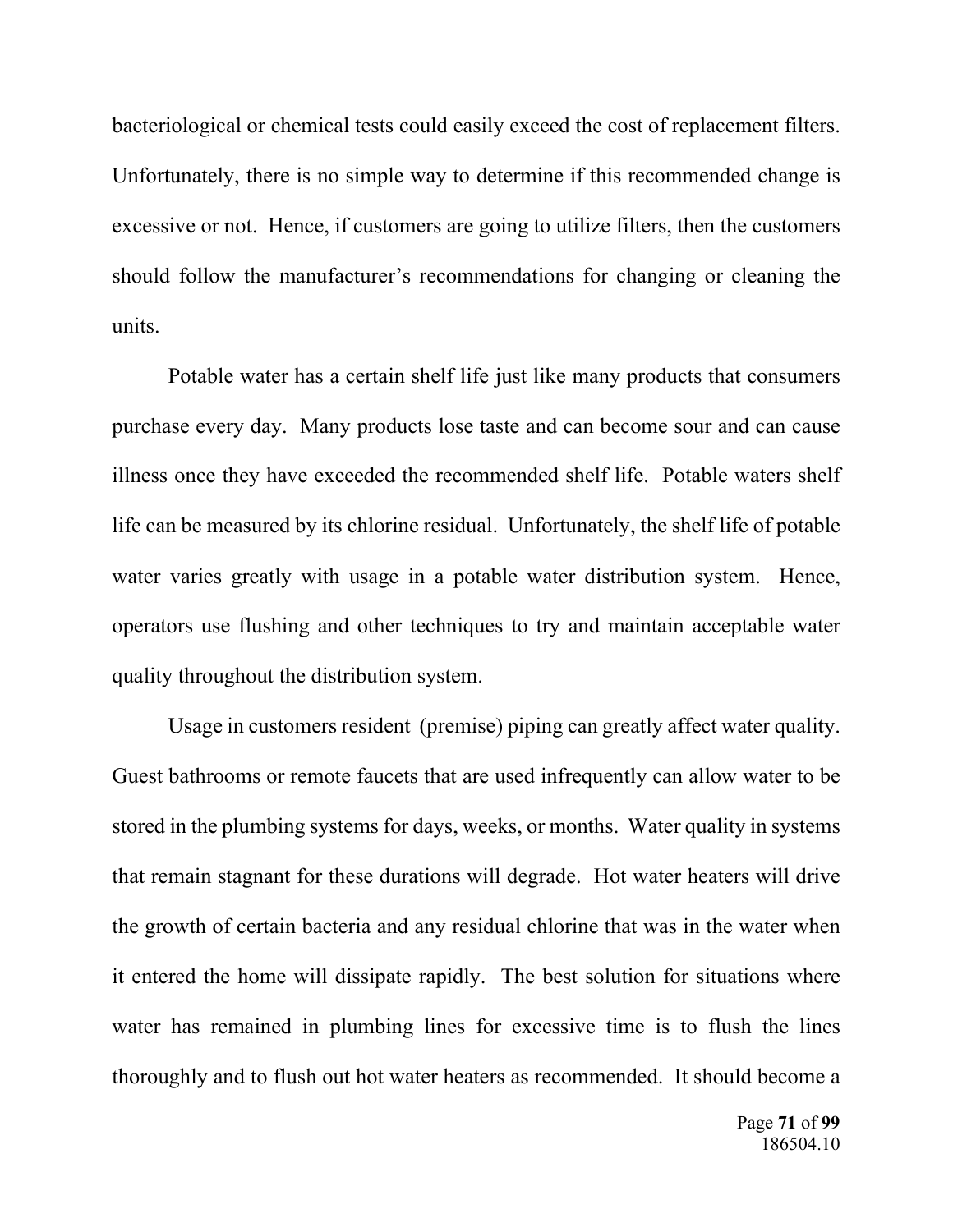standard practice that before guests arrive, the hosts should routinely flush all fixtures. While they may not be necessary in all locations, it's just one way for customers to assist in providing the best water quality in their home.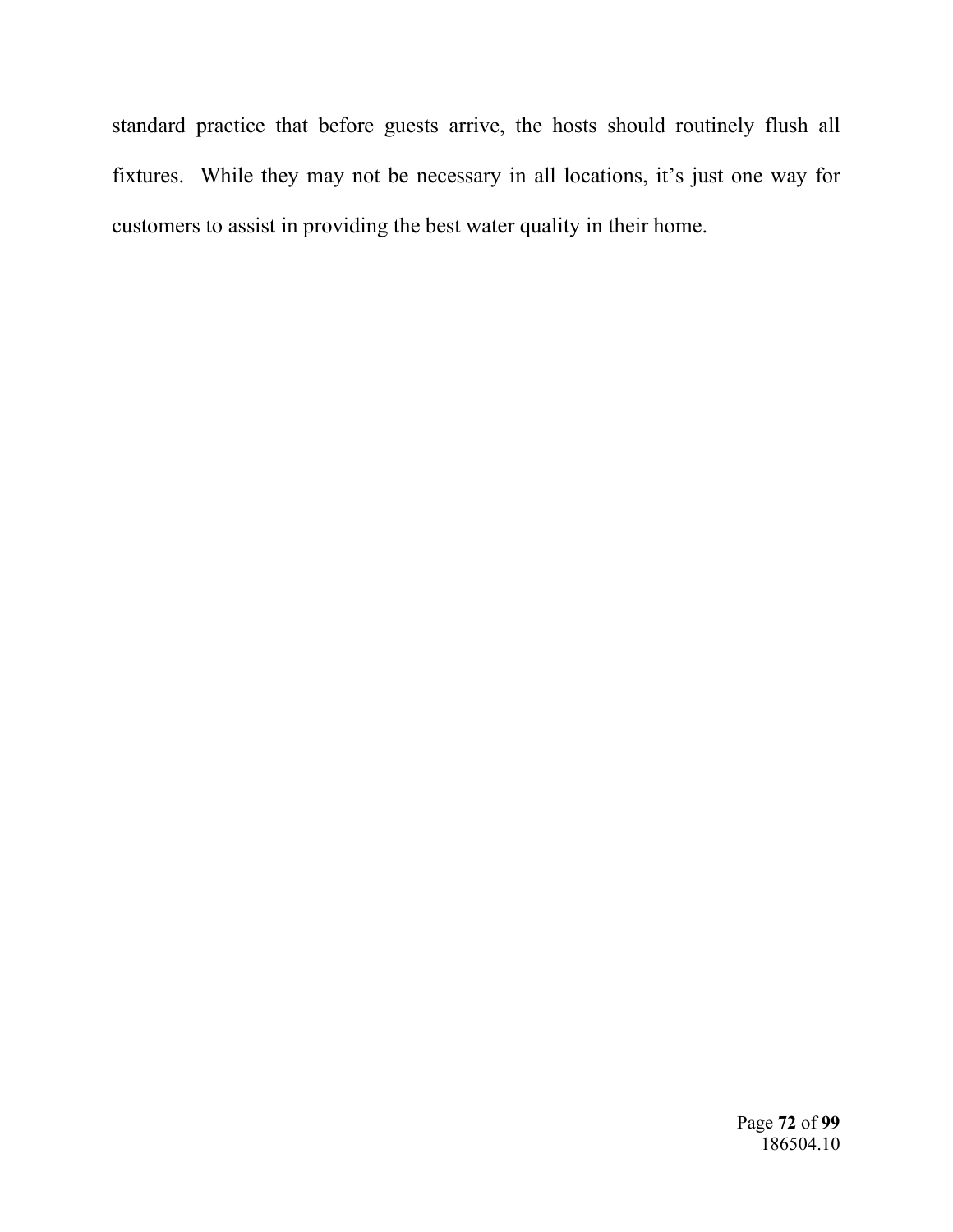## **WATER BOWLS – PETS**

The author of this report has lived in an area with a potable water system that has utilized chloramines for many years. Personal observations are that slime growth in open water bowls can develop rapidly. Based on the limited water quality data provided for the St Tammany systems during this study it appears that water quality was in compliance with State and Federal Guidelines, except for the secondary standard of pH and for the dates of June  $6<sup>th</sup>$  where no chlorine residual was reported at the Steele Well POE nor at the Cross Gates MRT. But the holding of water in an open bowl which can be exposed to sunlight allows chlorine to dissipate allowing bacteria to thrive. Each time a pet drinks from the bowl, bacteria are added to the bowl exacerbating the problem. Personal observations are that a heavy slime growth can develop in as little as one to two days. Food particles from the pet can also contribute to the growth of bacteria. Hence, to assist in the health of pets, it is strongly recommended that water bowls be washed and rinse thoroughly and frequently.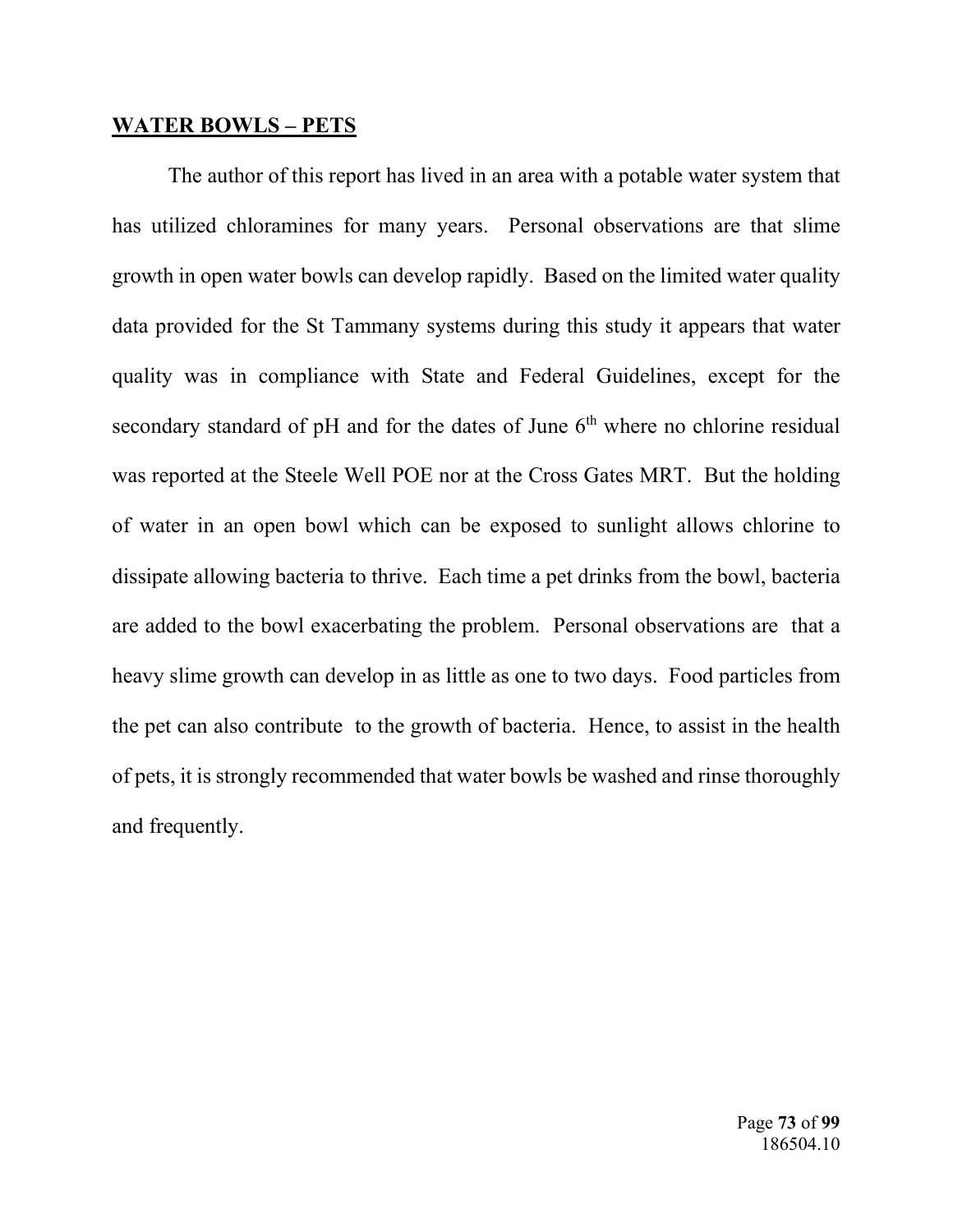### **HOW TO IMRPOVE OPERATIONS**

 The standard operating procedures for the parish are very clear, a boil water advisory shall be issued wherever a distribution pressure of less than 20 psi is recorded. This requirement mirrors the requirements of the Louisiana Department of Health and Hospitals. While issuance of a Boil Water Advisory (BWA) is time consuming and inconvenient, there are no latitudes that leave this to the discretion of the operators. The basic fact is that the recording of a system pressure of less than 20 psi triggers a BWA. Clearly, the BWA can be issued for only the area affected. Therefore, to document the specific area impacted, pressures must be taken and the customers in the affected area must be notified immediately. This could be difficult to document if operators cannot trace all low pressure points in a timely manner, such as the short term loss of utility power to a well site. Hence, notification should be conservative and customers well beyond the suspected area should be included in the BWA. The recording of a pressure of less than 20 psi at the wells will signify a loss of 20 psi throughout the entire distribution system, resulting in a notice to all customers. The recently installed SCADA system will be very useful to determine if a system wide BWA should be issued due to pressures at the well falling below 20 psi. The Standard Operating Procedures for Tammany Utilities includes instructions for the issuance of a BWA and we agree with those procedures.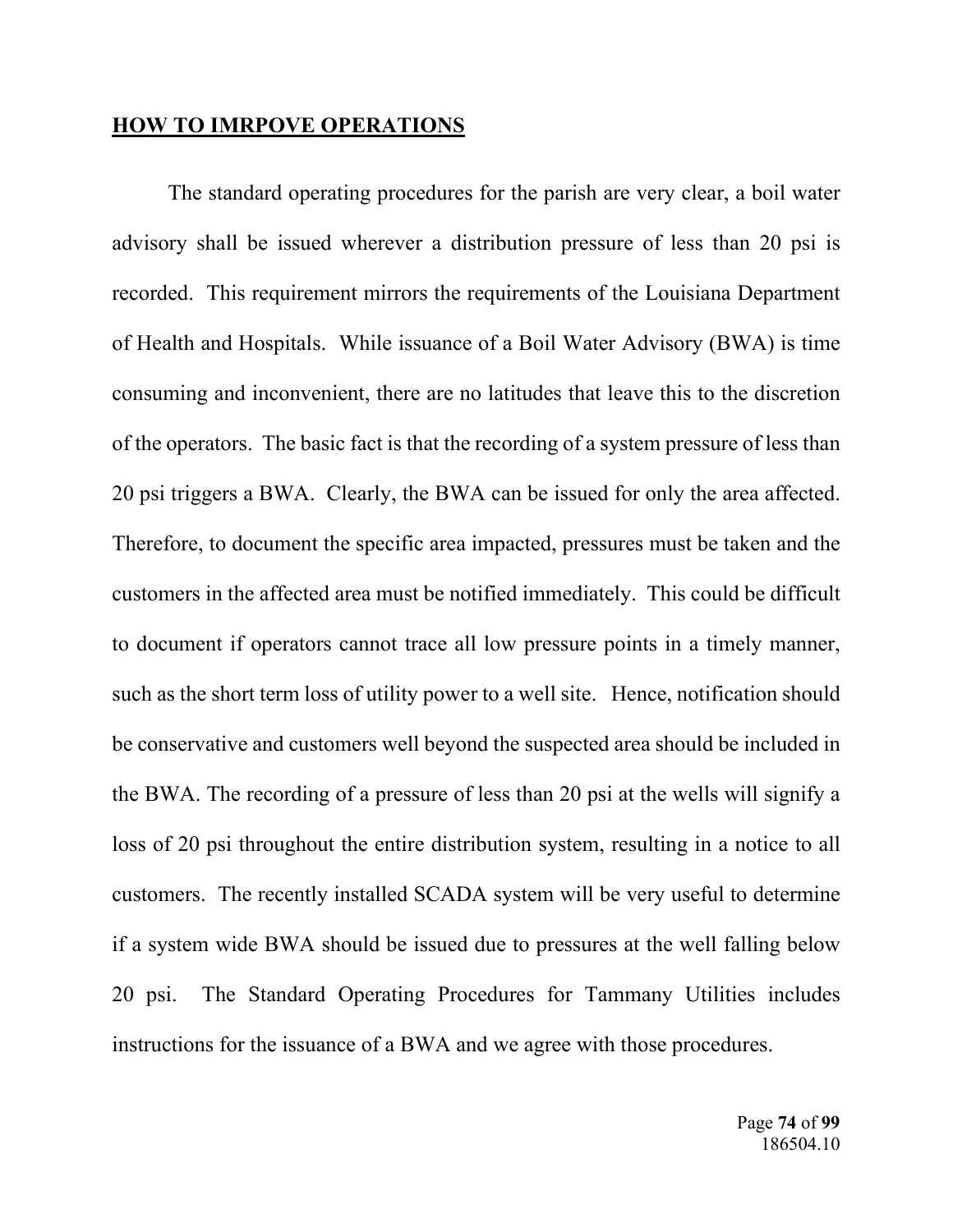The recording of a chlorine residual of less than 0.5 mg/l is in our opinion also cause for the issuance of a BWA. Again, the issuance of the BWA can be, in our opinion, for only the area affected. Samples of chlorine taken throughout the distribution system will help to identify the areas impacted. Many parts of the distribution system are interconnected with a lattice of piping that creates a matrix where water can flow to numerous areas. Hence, the recording of a low chlorine residual in one location must be immediately followed up with samples collected in each direction that water could flow. The initiation of flushing in the area of the low chorine residual location should help to bring better quality water to the area. We strongly recommend that whenever a chlorine residual of less than 0.5 mg/l is recorded, that a BWA be issued for the area that was impacted. In our opinion the level of 0.5 mg/l is the limit where the BWA must be issued. It should not be left up to the discretion of the operators to opine of how much below the 0.5 mg/l is acceptable. It is our opinion and our recommendation that any recorded residual of less than 0.5 mg/l for any moment of time should result in a BWA for that area. Producing a stable consistent good quality water with consistent flushing at key points in the system should be enough to avoid a boil water notice caused by a low chlorine residual. In addition, it can be argued that the maintenance of pressures in the distribution system of greater than 20 psi should protect the system from contamination such that even if chlorine residuals drop below 0.5 mg/l that the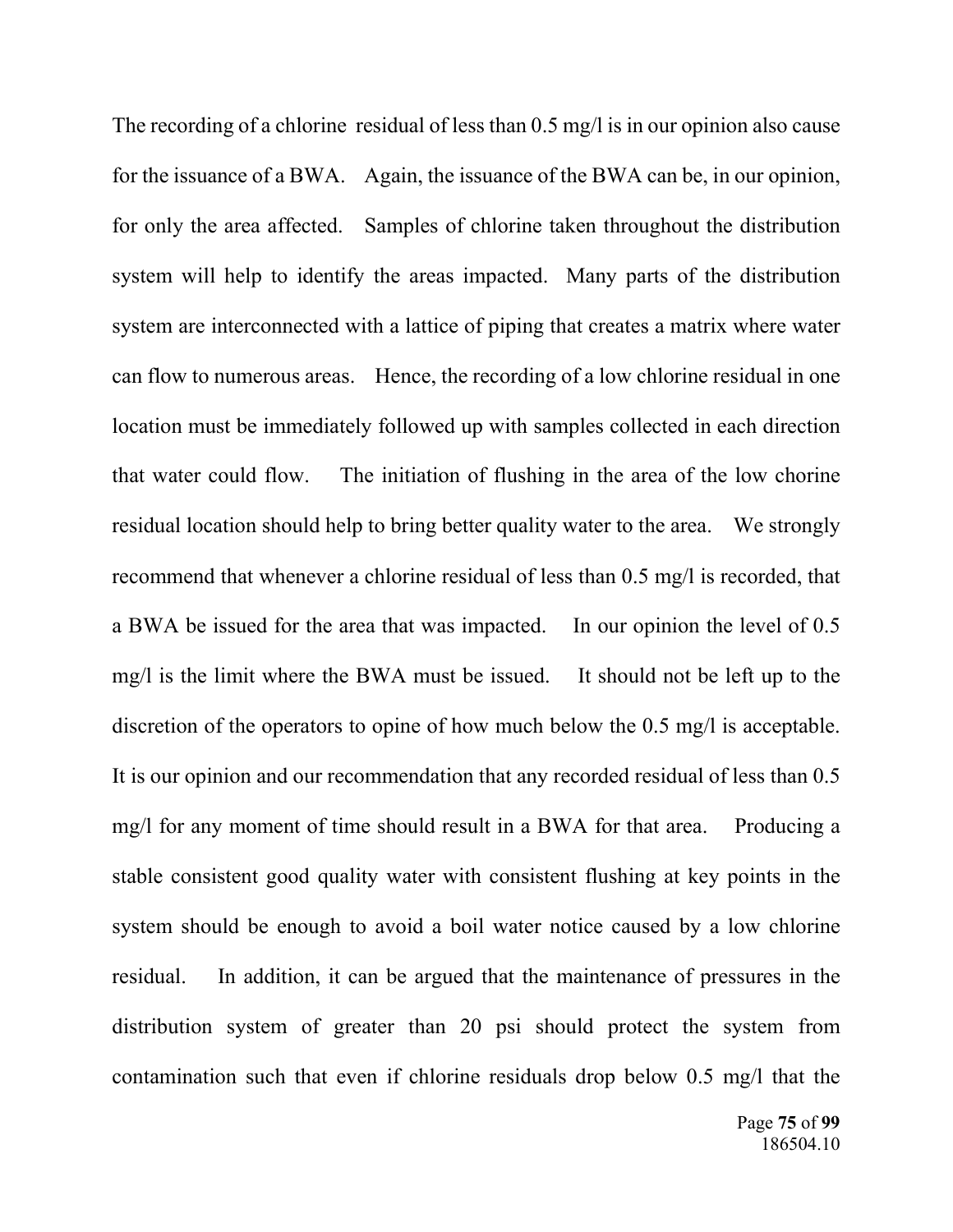possibility of contamination is low. We agree with this, but we cannot review every situation to determine when the issuance of a BWA is warranted or not. We believe and strongly recommend a strict set of guidelines that leaves little to the discretion of the operators. Specifically, whenever system pressures drop below 20 psi **OR,** in our opinion, if a chlorine residual of less than 0.5 mg/l is recorded, a BWA shall be issued for the area affected. This is if either issue occurs, whether both occur at the same time or not.

It is our opinion that the failure to alert customers of a low chlorine residual or low water system pressures in their service area represents the failure of a fiduciary responsibility of the water system to provide safe reliable drinking water to its customers whether there was any actual contamination of the water or not.

We must point out that the issuance of a BWA is not a requirement of LDH when chlorine residuals fall below 0.5 mg/l. Instead, the State regulations simply require increased sampling until a residual of 0.5 mg/l is restored. We do not agree with this approach and it is our opinion that any chlorine residual recorded less than 0.5 mg/l should result in a BWA for the are affected.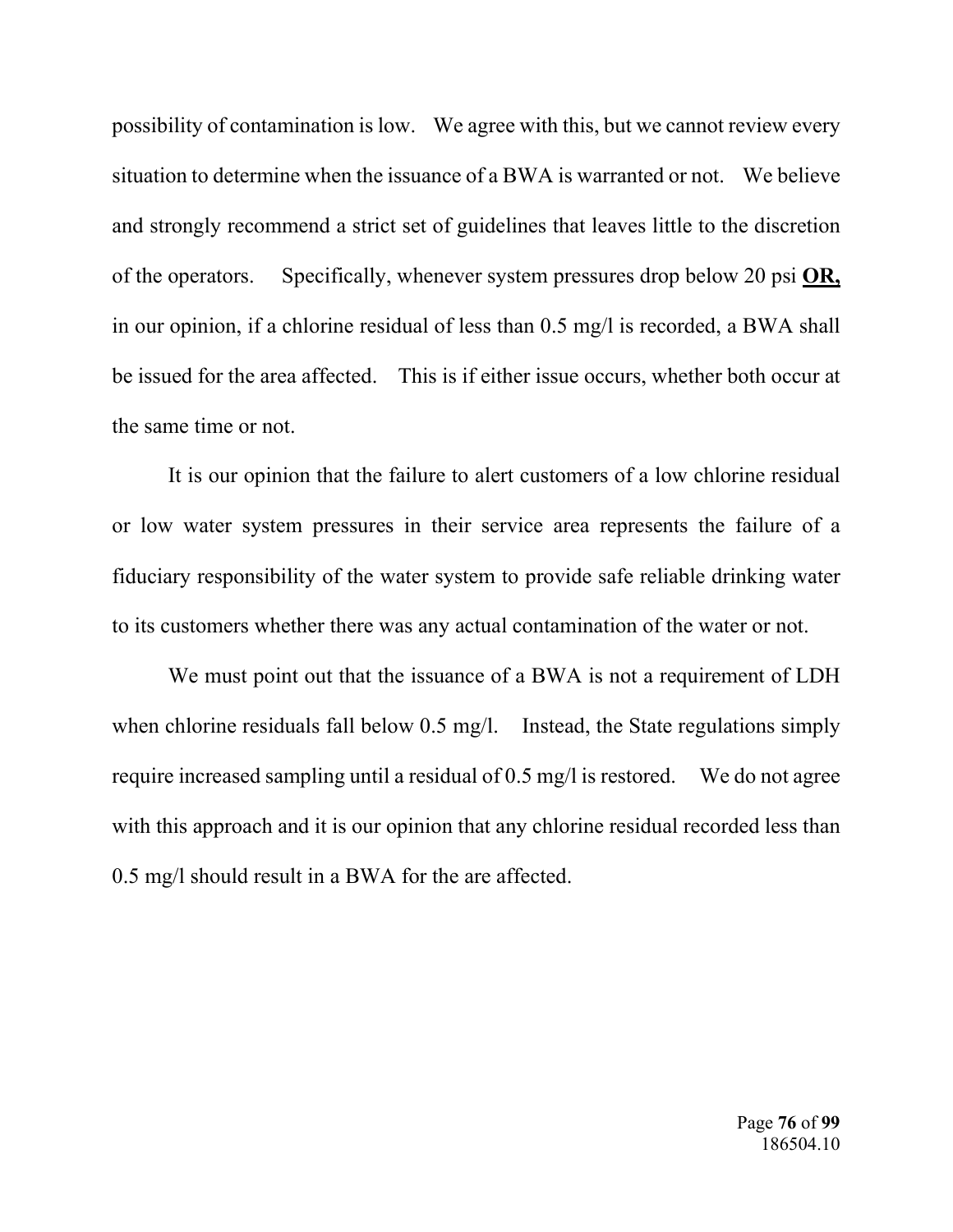## **PFOS, PFOA and Free Chlorine**

 A review of raw water samples collected in 2020 by LDH from the Steele Road and Willow Wood wells reveal that the raw water is in compliance with EPA primary standards for drinking water. Although LDH has not tested for PFOS and PFOA in the Cross Gates system as of yet, recent communication with LDH indicates that they will test for these chemicals in October of this year.

The most likely location where these chemicals could enter the water supply is at the Steele Road well where the well sits adjacent to a fire station. Foaming agents used by many fire departments contained these chemicals and contamination of water sources can be traced to the chemicals.

We recommend that the Steele Road well water be tested for PHOS and PHOA as soon as possible. The results should be reviewed carefully with the hope that no PFOA or PHOS is detected at all. Should samples detect any levels of PFOS or PHOA, then the water supply from that well should be shuttered until an investigation into the water quality is conducted.

### **Chlorine Burn**

Page **77** of **99**  186504.10 Should the test results come back negative for PFOA and PFOS, then we believe that raising the level of chlorine in the system to achieve a free chlorine residual, and consequently a chlorine burn, can be considered and is recommended. Should samples show positive results for PFOA and PFOS, then we would not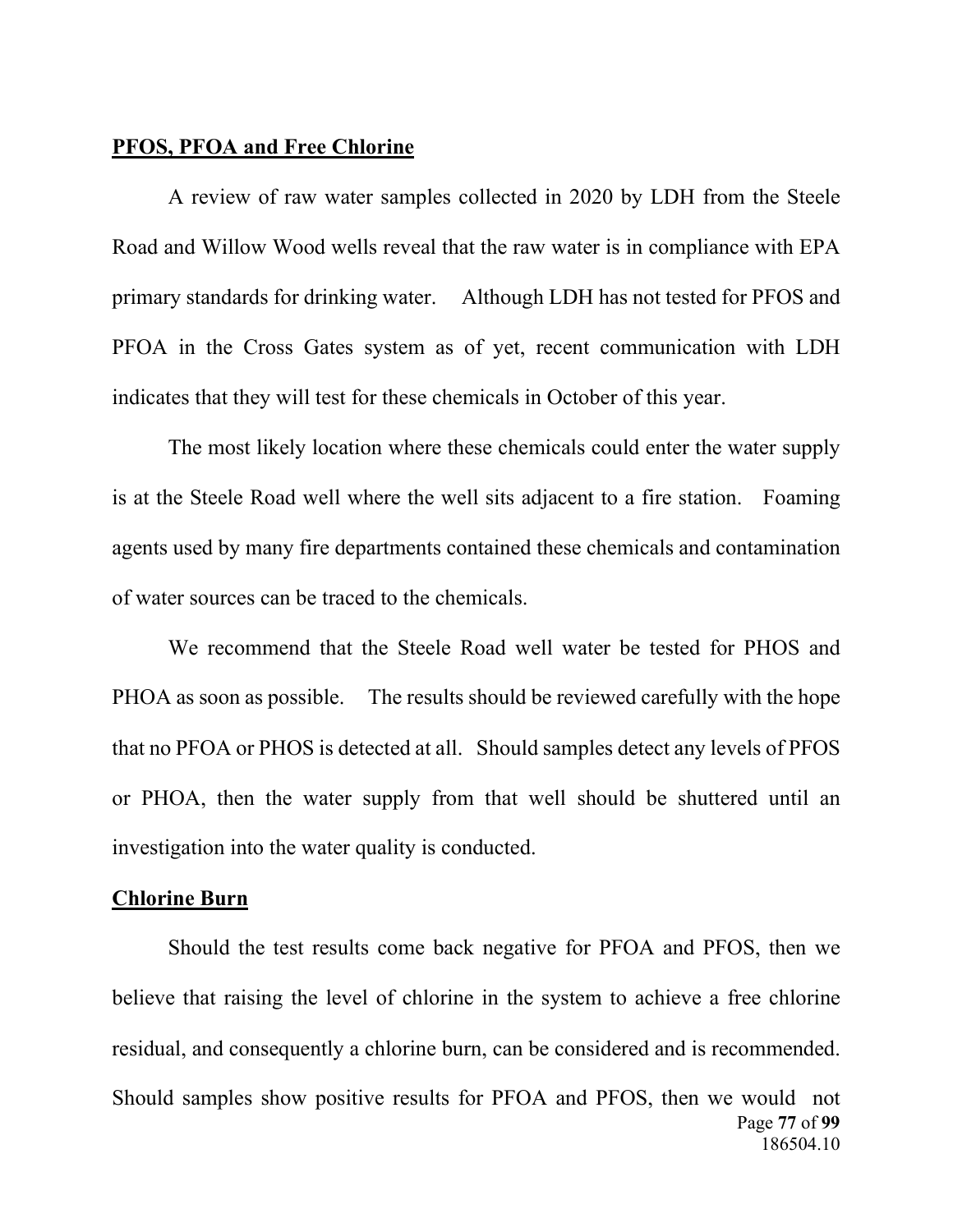recommend a chlorine burn until the reaction between free chlorine and PFOA or PFOS is investigated. Free chlorine may create complications if these compounds are found in the water.

 Free chlorine for a chlorine burn will require more chlorine than can be pumped by the existing equipment. New chemical feed pumps will be required as outlined in the section on chemical pumps. In addition, we would also recommend the Parish look into 6% sodium hypochlorite to provide a more stable disinfectant. The heat during this time of year will certainly have an adverse effect on 12% sodium hypochlorite given the uninsulated buildings and failure of the air conditioners to work properly.

The elevated chlorine levels during a chlorine burn can continue as long as the operators would like to do so. While there is no minimum nor maximum time frame for switching from chloramines to free chlorine; we recommend a time frame of 60 days as discussed earlier in this report. LDH must be notified of the change in disinfectant. In addition, plans and specifications must be submitted to LDH before the move to free chlorine is made since the switch will require larger pumps and more chemical storage. Any change in the physical equipment in a water system must be approved by LDH before the change is made.

 Disinfection byproducts will certainly increase if the switch to free chlorine is made. Historical data shows that the levels of disinfection byproducts have been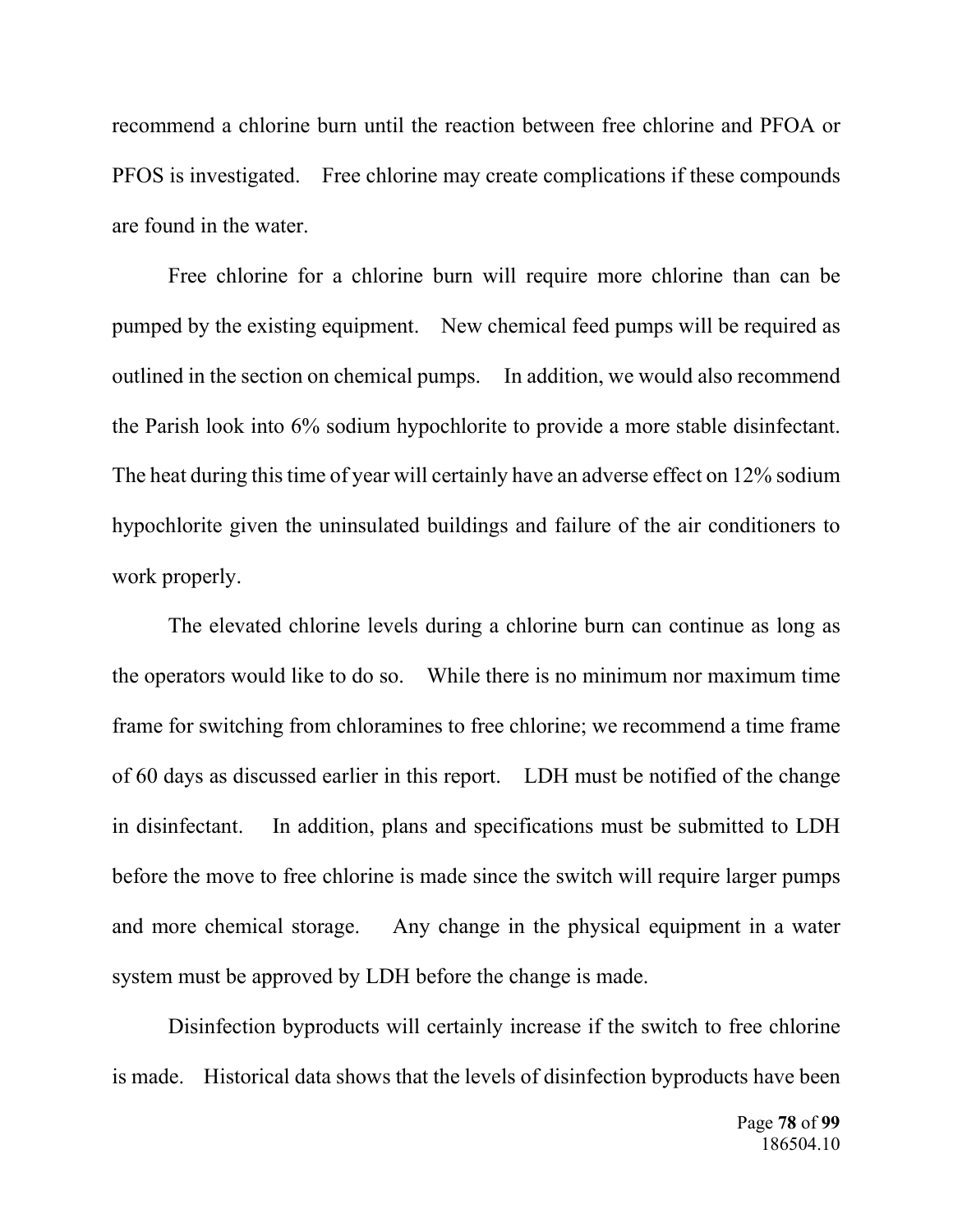extremely low. We attribute these low levels to the use of chloramines as the primary disinfectant. Laboratory testing by TMB reveals that the levels of disinfectant byproducts with the use of free chlorine will increase to approximate 50% of the maximum contaminate levels as established by EPA for potable drinking water. We believe that the very low levels of TTHM that have been reported in the past are the result of the system having been operated as a chloramine system for many years, while actually being thought it was a free chlorine system. Flushing of the water system to keep the water age low should help to keep the disinfection byproducts in check with the use of free chlorine. The system currently uses three automatic flushing devices. Fourteen additional flushing devices on dead ends is recommended with the locations found in the appendix to this report. The actual number of units may vary depending on the extent of flushing and the results obtained once additional devices are added. Testing of the system to see how it responds to free chlorine and additional flushing is paramount. The levels of disinfection byproducts with free chlorine in these two systems is not well documented. While the levels may not approach or exceed limits set by EPA, bench testing by TMB shows that free chlorine will cause disinfection byproduct levels to be much higher than current levels with the use of chloramines. The magnitude of the increase in disinfection byproducts with the use of free chlorine should be documented such that the use of free chlorine, or the continued use of chloramines,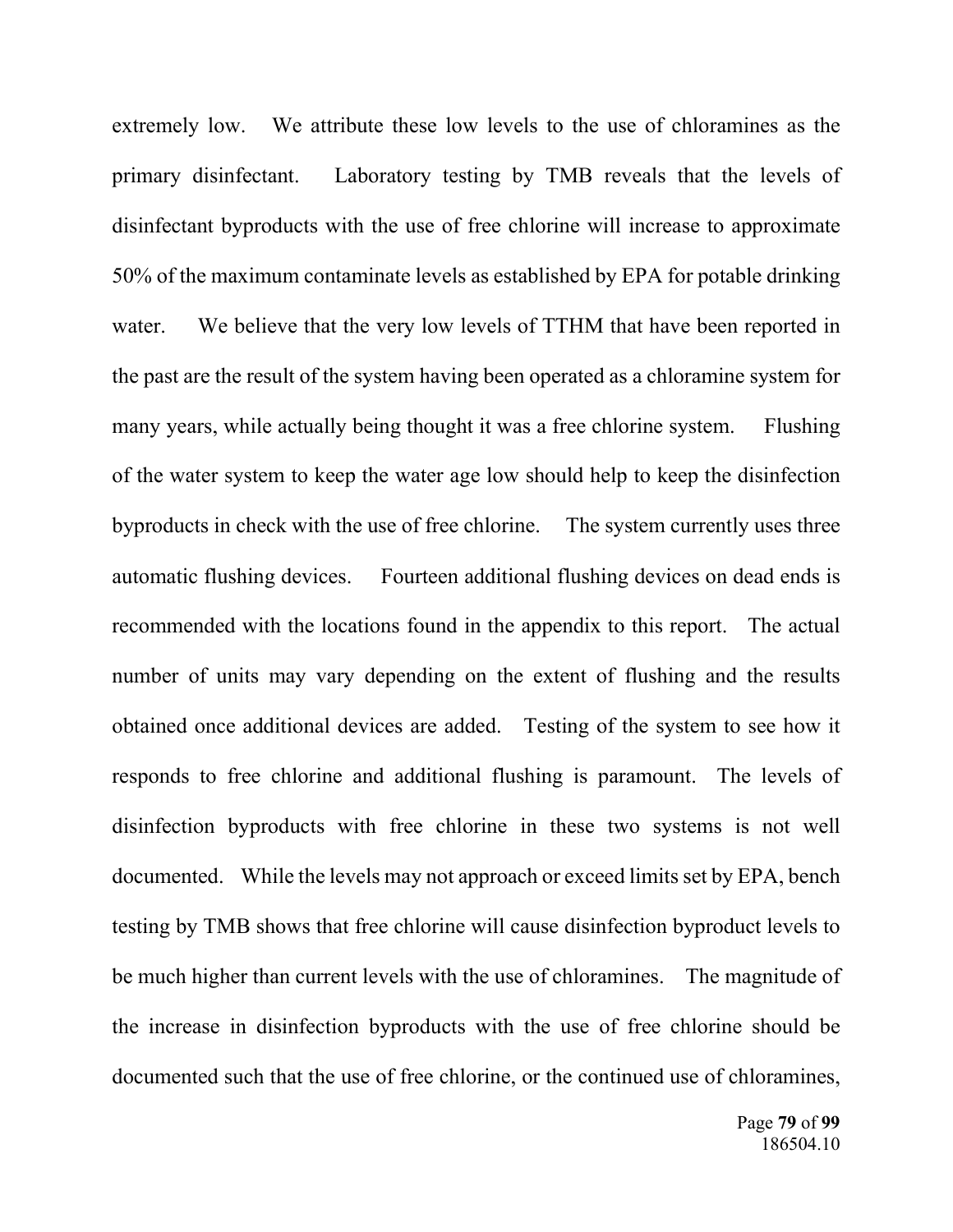can be evaluated for the good of the public. Free chlorine has been shown to create much higher levels of disinfection byproducts as measured by TTHM and HAA5. Chloramines has effectively demonstrated in the St Tammany system to effectively limit the exposure of health issues by limiting the elevated levels of disinfection byproducts.

Not all water pipes in the St. Tammany network have been identified due the lack of information about parts of the distribution system. A more detailed review can be made once data on all pipes is provided. In addition, should the Parish wish to have a computer model built of the system, then optimum locations for flushing devices can be selected based on the theoretical water age throughout each system.

 The use of free chlorine as the primary disinfectant is common in many locations in St. Tammany Parish. Should the Parish elect to install equipment and obtain LDH approval for a free chlorine burn, as recommended in this report, then the system should be monitored carefully, and customer input requested. It is likely that the St Tammany system may be more stable with a good and consistent chloramine residual due to the high temperature of the raw water. Extensive testing during implementation of a free chlorine burn will help to determine the stability of the system using free chlorine and the amount of flushing that will be required to maintain a good residual to all parts of the system. Good records to document the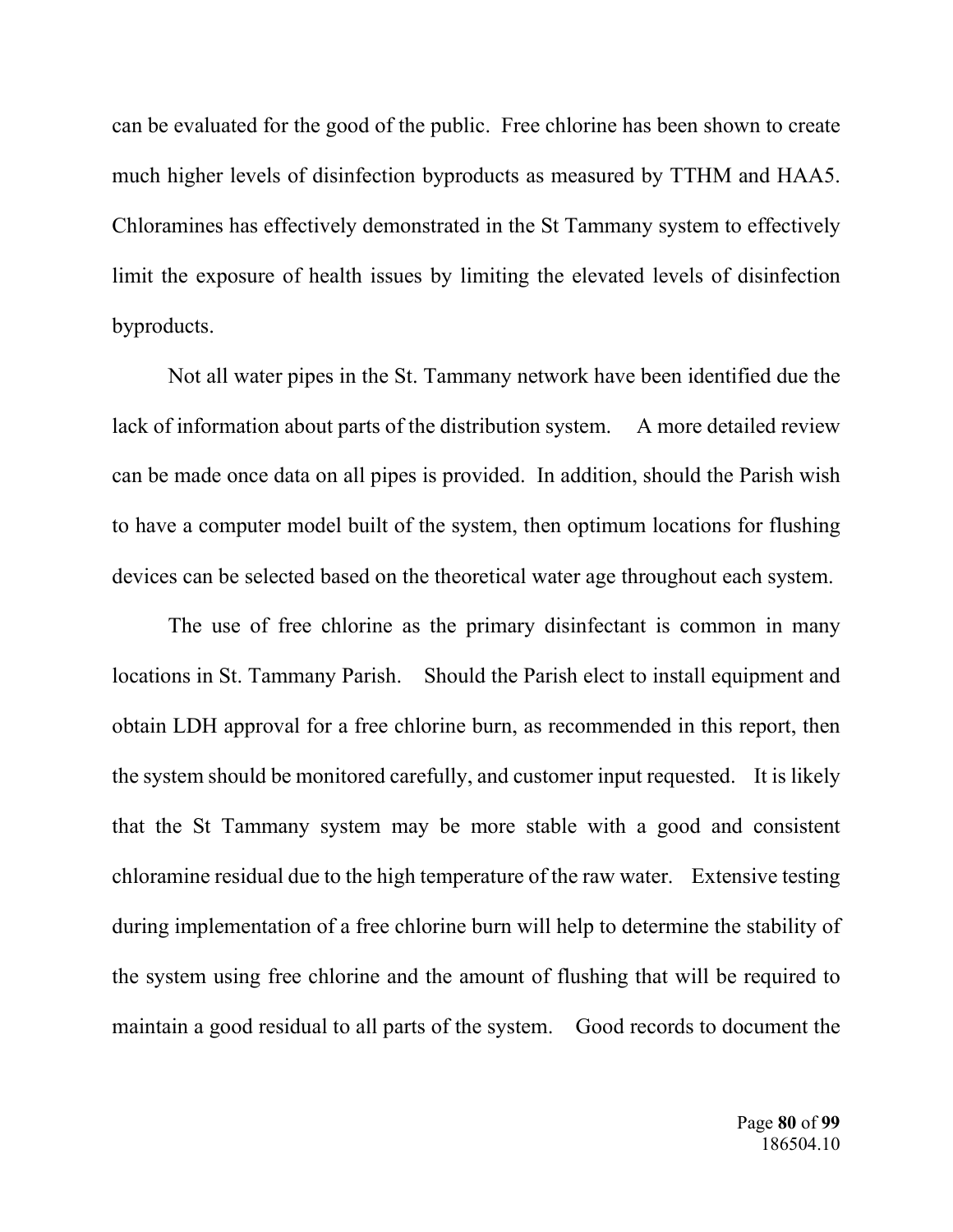chlorine burn must be kept in order to fully evaluate the effectiveness and stability of the system.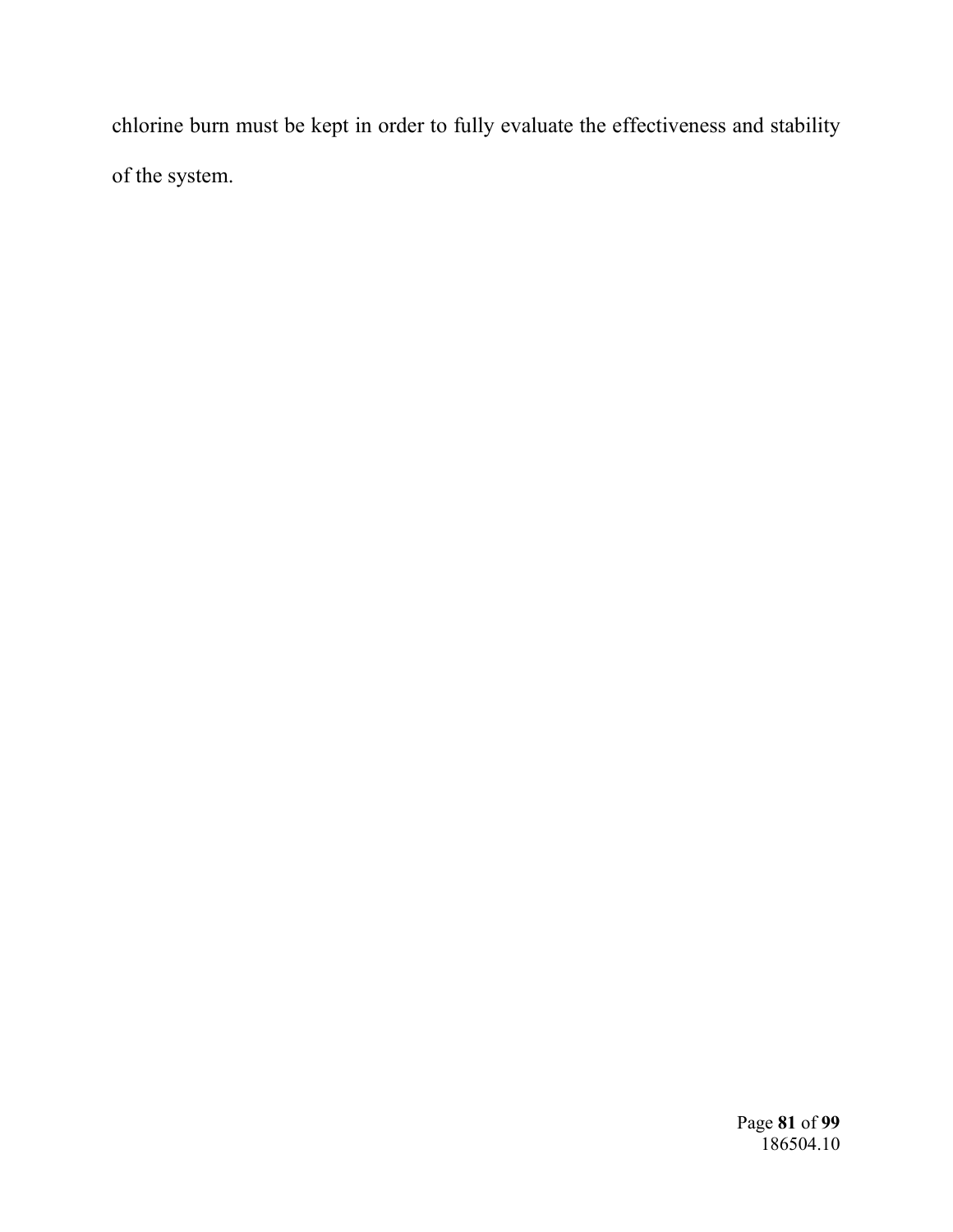#### **SUMMARY**

 It is not possible to summarize this entire report in a couple of paragraphs. The entire report must be read and studied to understand the concept behind each and every recommendation.

 The most important recommendations we can make are that modifications to the piping systems must be made to allow the treated water to be tested post chemical addition and prior to the hydropneumatics tanks, the water produced must be tested frequently if parameters are not in line with the approved nitrification plan, chemical feed adjustments must be made frequently as needed to achieve target residual levels in the treated water, the bulk chemicals must be stored in properly controlled atmospheres, the utilization of 6% sodium hypochlorite should be given strong consideration, new chemical feed pumps should be purchased, duplicate bulk chemical feed tanks should be installed, the SCADA system must be modified or other control mechanisms added to allow control of each well site, SCADA must be added to Meadow Lake, a backup supply to the Meadow Lake system must be provided, properly sized generators must be purchased and installed along with new soft starters for each major piece of equipment, and additional flushing units throughout the distribution system must be installed.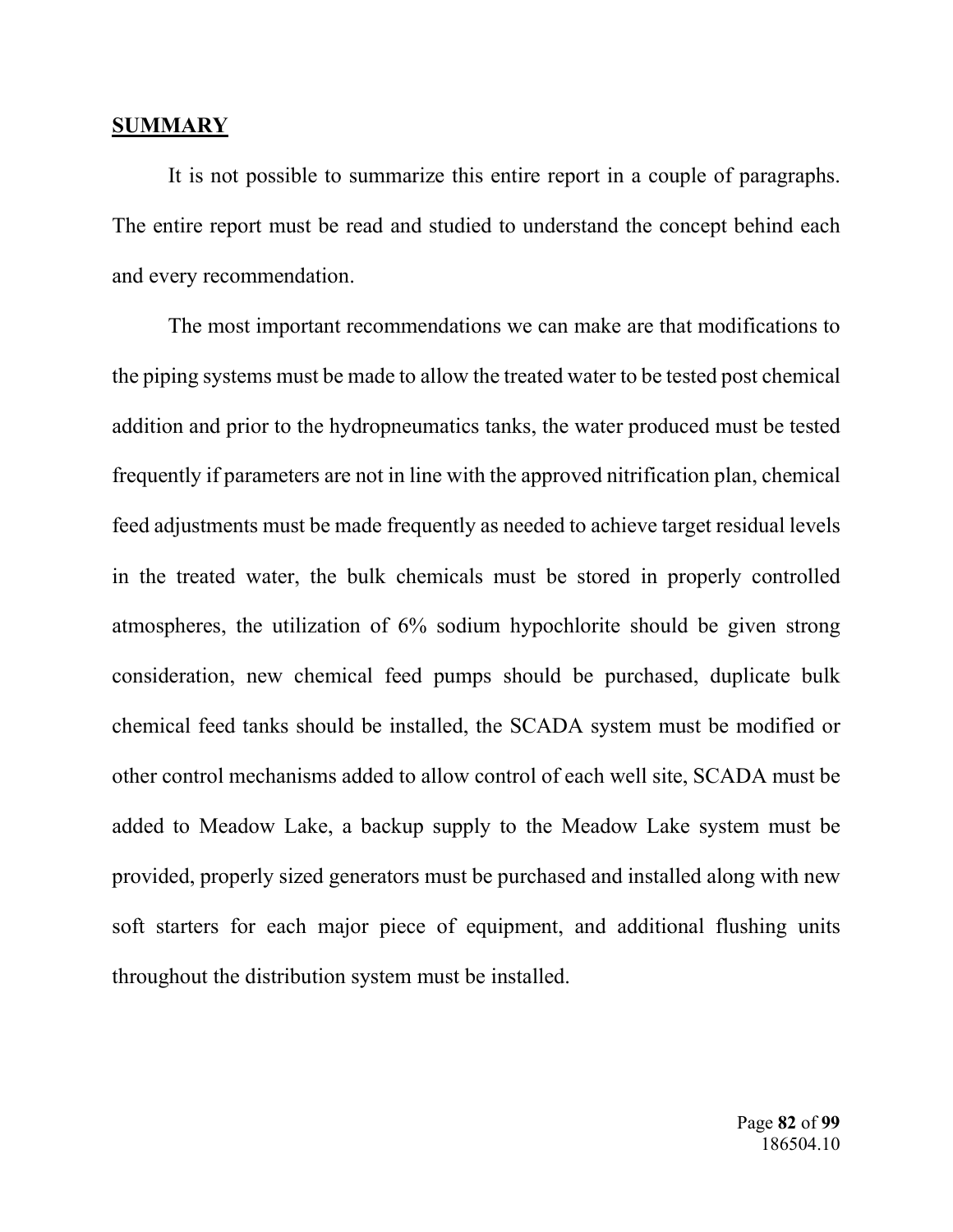An entire list of recommendations follows. This list is not meant to be totally inclusive of every improvement that might be required, but it does incorporate the correction to the many deficiencies that were uncovered during this investigation.

 Consistency is the key to proper operations once all improvements are made. If the improvements recommended in this report are implemented, then water quality should improve, and customer confidence restored.

 Customer confidence in a water system is paramount such that each customer feels that the water they are drinking is safe. Many statements have been made publicly about concerns of the water quality that customers are receiving from the Cross Gates system. We believe that consumer confidence must be restored as soon as practical by correcting the physical issues outlined in this report. More importantly, some of the customers are pushing hard for a "burn out" of the water system believing that the water they are receiving has been contaminated from a previous event. The previous event was a combination of events that occurred during Easter weekend during 2021 that may or may not have caused contamination to enter the water distribution system. Too many unknowns exist for this report to conclusively state what might have happened or if contamination did or did not occur. Hence, we cannot comment on that event other than test data from LDH did not show any positive signs of bacteria following the event. But, we understand that a number of people in the area are continuing to suffer from what they believe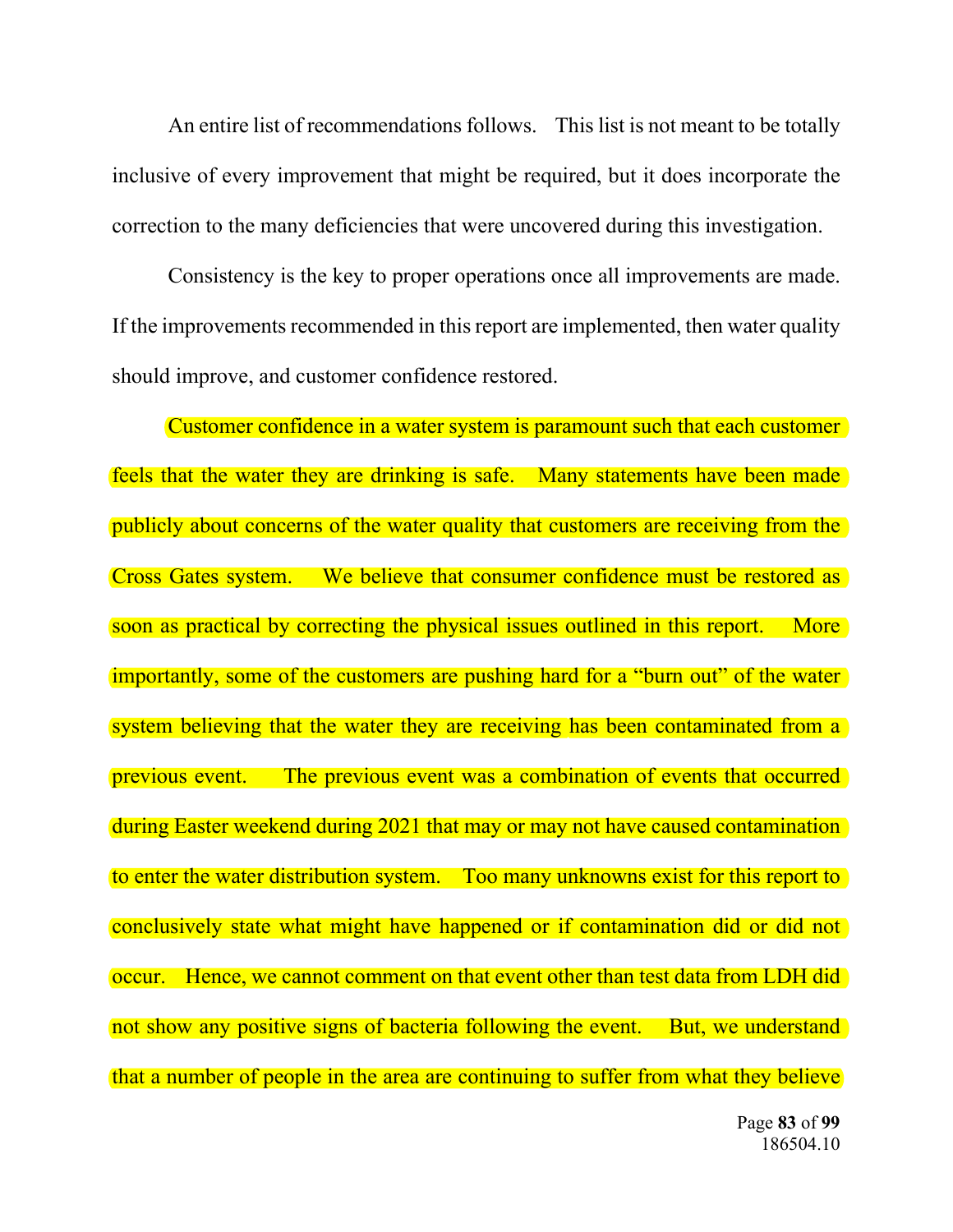are health issues as a result of that event and are asking for a chlorine burn to rid the water system of any possible residual contaminates.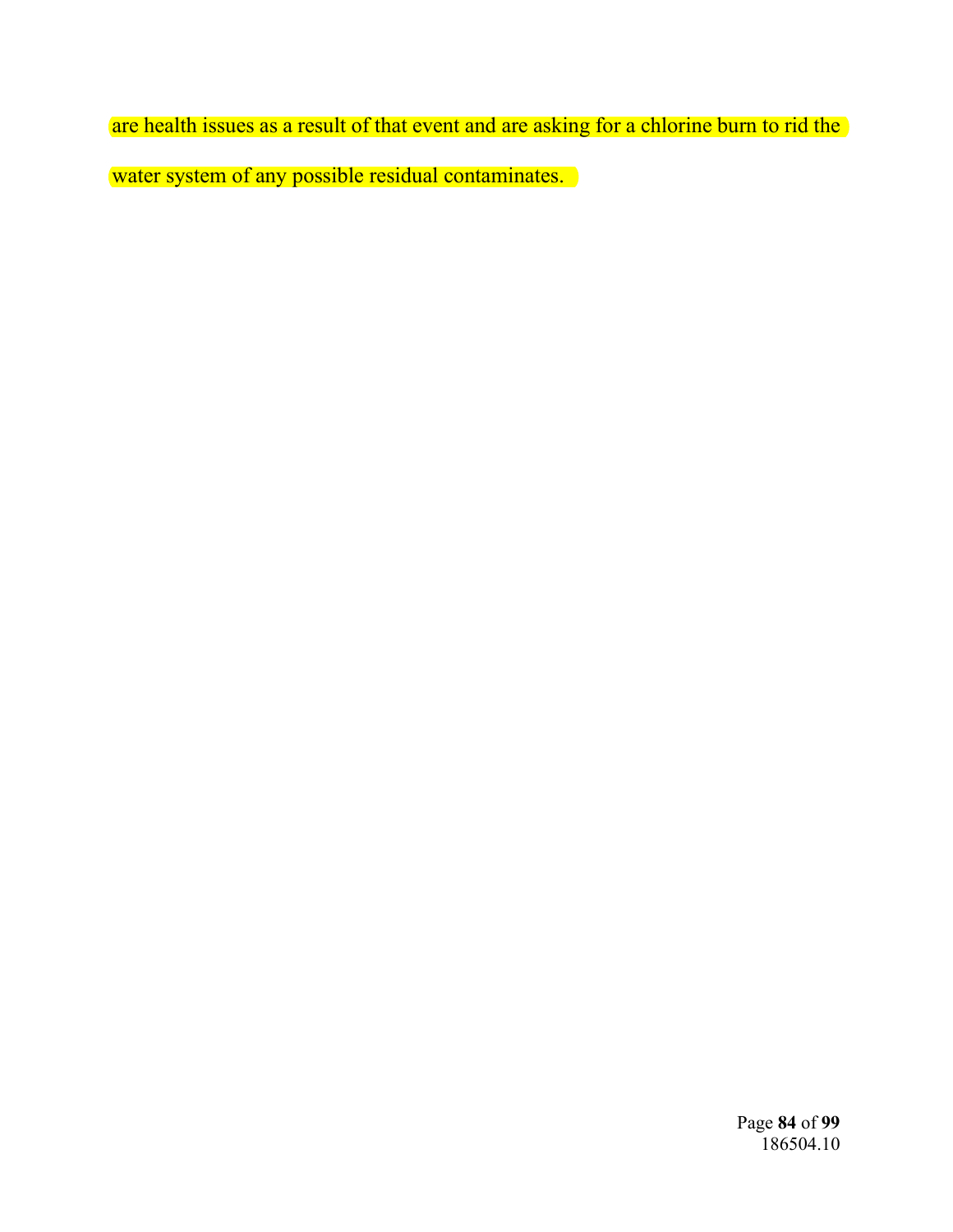## **RECOMMENDATIONS**

 Given the events and concerns of this water system the following are Owen and White's immediate recommendations for moving forward:

- 1. Add sampling taps prior to the hydropneumatic tanks.
- 2. Adjust sodium hypochlorite feed rates to achieve the optimum monochloramine concentration at each well site. Use the bench scale data and recommended total chlorine residuals, monochloramine residuals, free chlorine residuals, and free ammonia residuals to adjust chemical feed rates each day at each well site to achieve a stable optimum chloramine residual throughout the systemwide network.
- 3. As soon as possible submit to LDH calculations and documentation, along with a permit application, to request free chlorine application.
- 4. When an approved permit is received immediately complete all equipment modifications, if necessary, to comply with the LDH permit for free chlorine.
- 5. Once all modifications are made immediately notify all customers and LDH of the intent to change from Chloramines to Free Chlorine. The notification should be sent no less than 14 days before the switch to free chlorine is made.
- 6. Change to a free chlorine disinfectant. We strongly recommend that chemical application be made under the watchful eye and guidance of TMB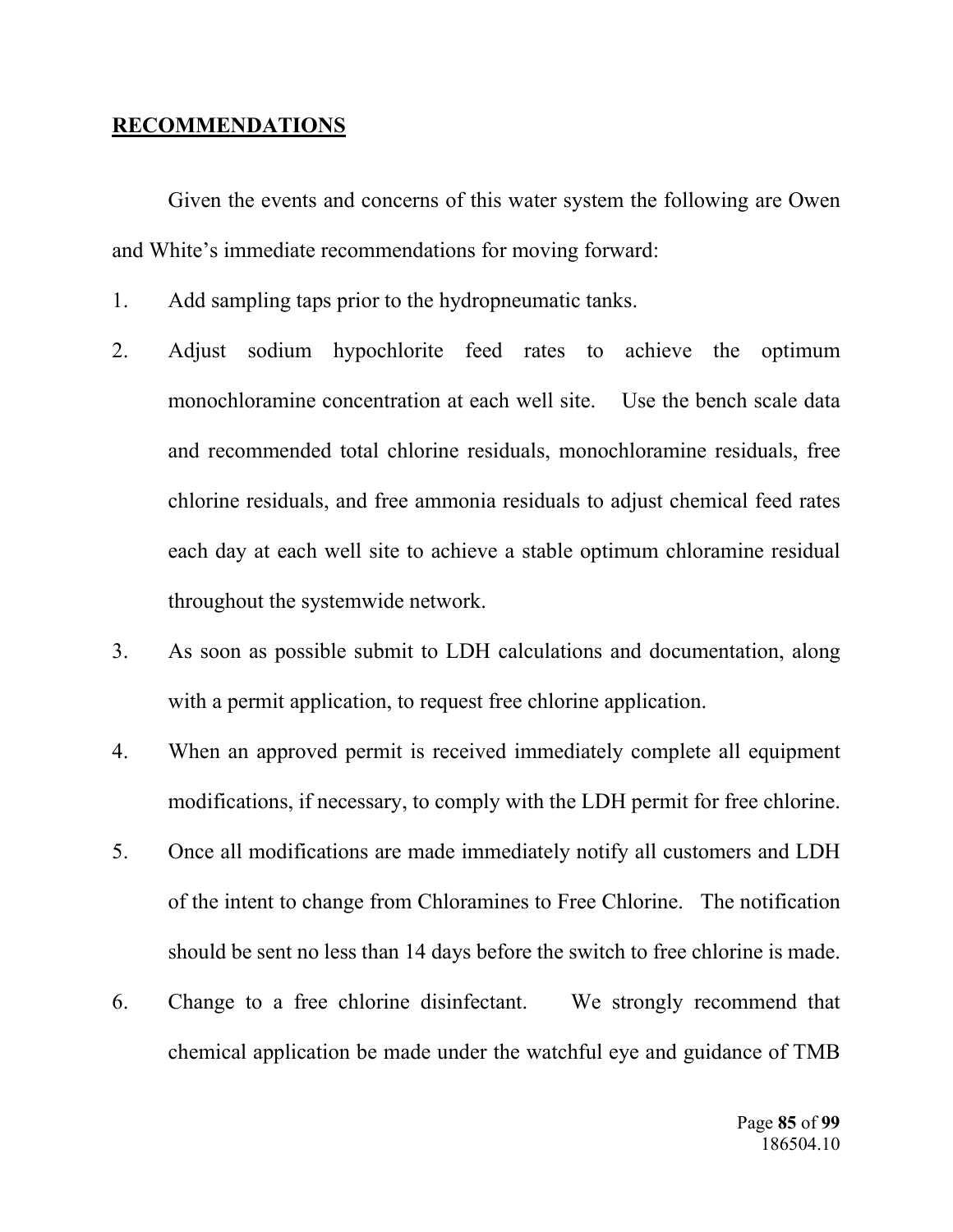so that the proper concentrations are achieved at the POE. TMB should also instruct the operators on the frequency and testing to ensure a consistent feed and finished water chlorine concentration. Carefully monitor the application of sodium hypochlorite to ensure that the maximum recommended dosage for the product is not exceeded.

- 7. Flush the water system using a unidirectional flushing program to exchange all chloraminated water to free chlorine.
- 8. We recommend feeding enough chlorine at the POE to achieve a minimum free chlorine residual of no less than 1.0 mg/l throughout all parts of the distribution system. Additional flushing or an increase in sodium hypochlorite dosing may be required to maintain this level of free chlorine throughout the system. Do not exceed a total chlorine application of 4.0 mg/l at the POE nor the approved maximum dosage of sodium hypochlorite. Adjust chemical feed as often as necessary to maintain a stable free chlorine residual at all times. Chemical feed should be governed by the free chlorine residual monitored at the POE but also throughout the distribution system and at the MRT. As the system is purged, the demand for chlorine throughout the distribution system may decrease. Hence, as the demand decreases less chlorine may need to be fed at the POE. Monitor and adjust the chlorine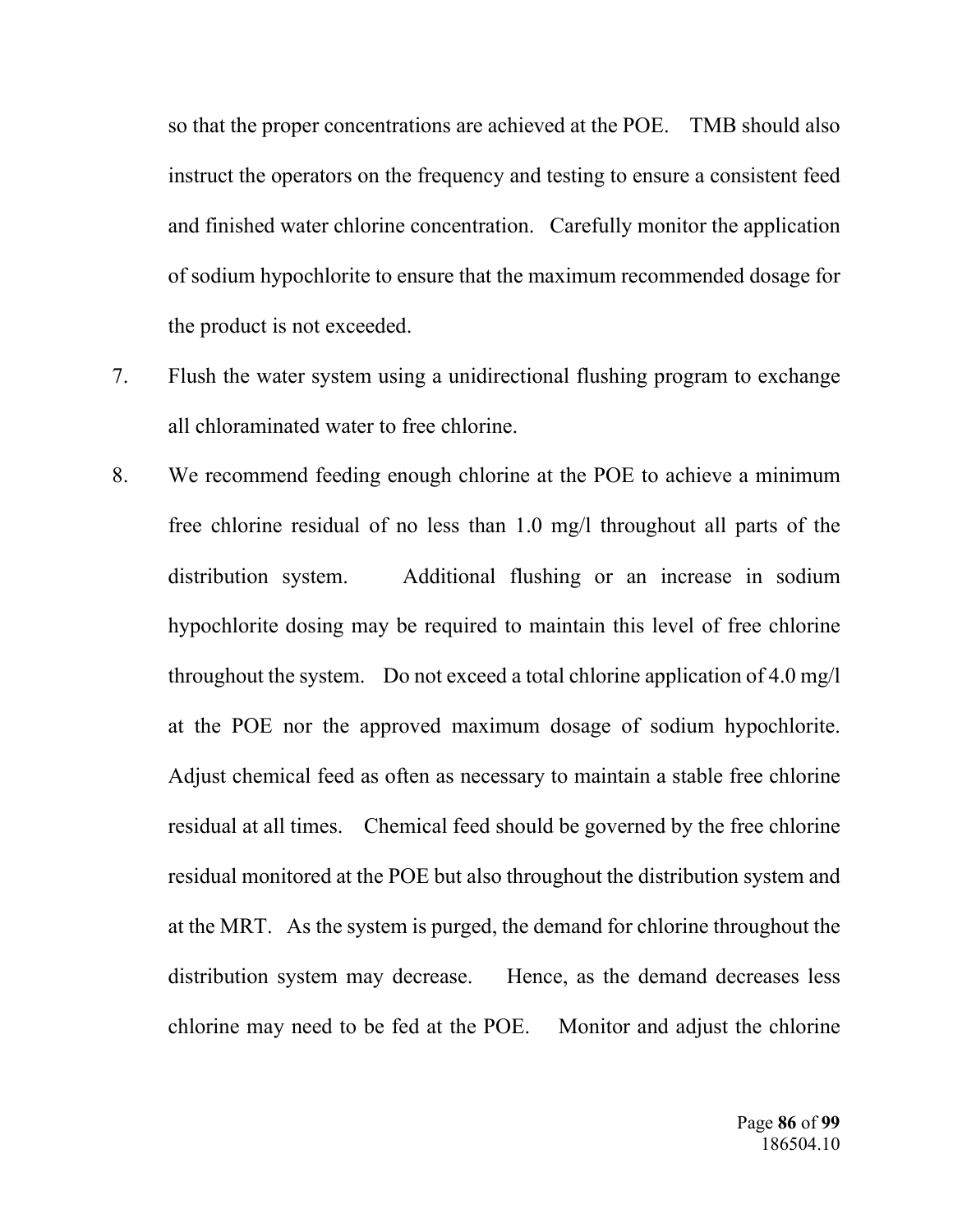feed per guidance from TMB to maintain a level of free chlorine of 1.0 mg/l at all distribution sampling points and at the MRT.

- 9. Continue to operate the system as a free chlorine system for at least 60 days.
- 10. Collect disinfection byproduct samples throughout the distribution system to determine the impact on TTHM and HAA5 concentrations. LDH may collect and sample these constituents if this sampling falls within their normal sample schedule.
- 11. After 46 days of continuous free chlorine operation, and with no issues encountered, notify all residents of a change back to chloramines.
- 12. On the sixtieth day, switch back to chloramines with guidance from TMB about chlorine feed rates and optimum chlorine operation.
- 13. Notify LDH that the system has returned to chloramine operation.
- 14. Collect all data and evaluate the impact on the switch to free chlorine. Evaluation criteria should include the stability of the operation, chlorine usage over the 60 days, TTHM and HAA5 sampling data, customer input, and any other factors that may or may not influence decisions to stay with chloramines or to consider a permanent switch to a free chlorine system.
- 15. Utilize TMB to provide guidance and instruction to operate the system utilizing chloramines.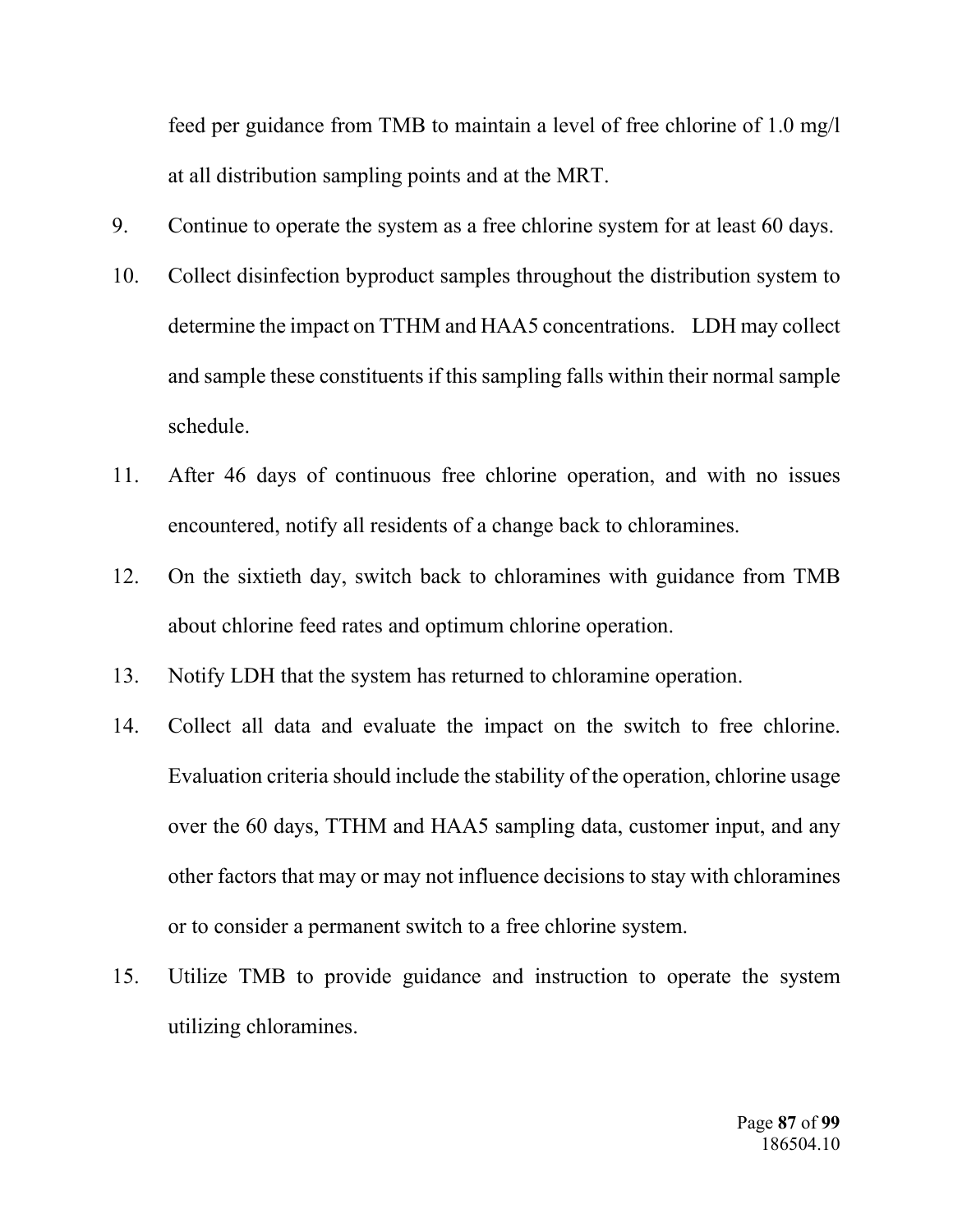- 16. Begin on all recommended improvements that were not addressed during the initial stages of preparing to switch to free chlorine or improvements that were made during the 60 day free chlorine burn.
- 17. Make chemical feed adjustments as often as necessary to maintain a consistent water quality throughout each distribution system.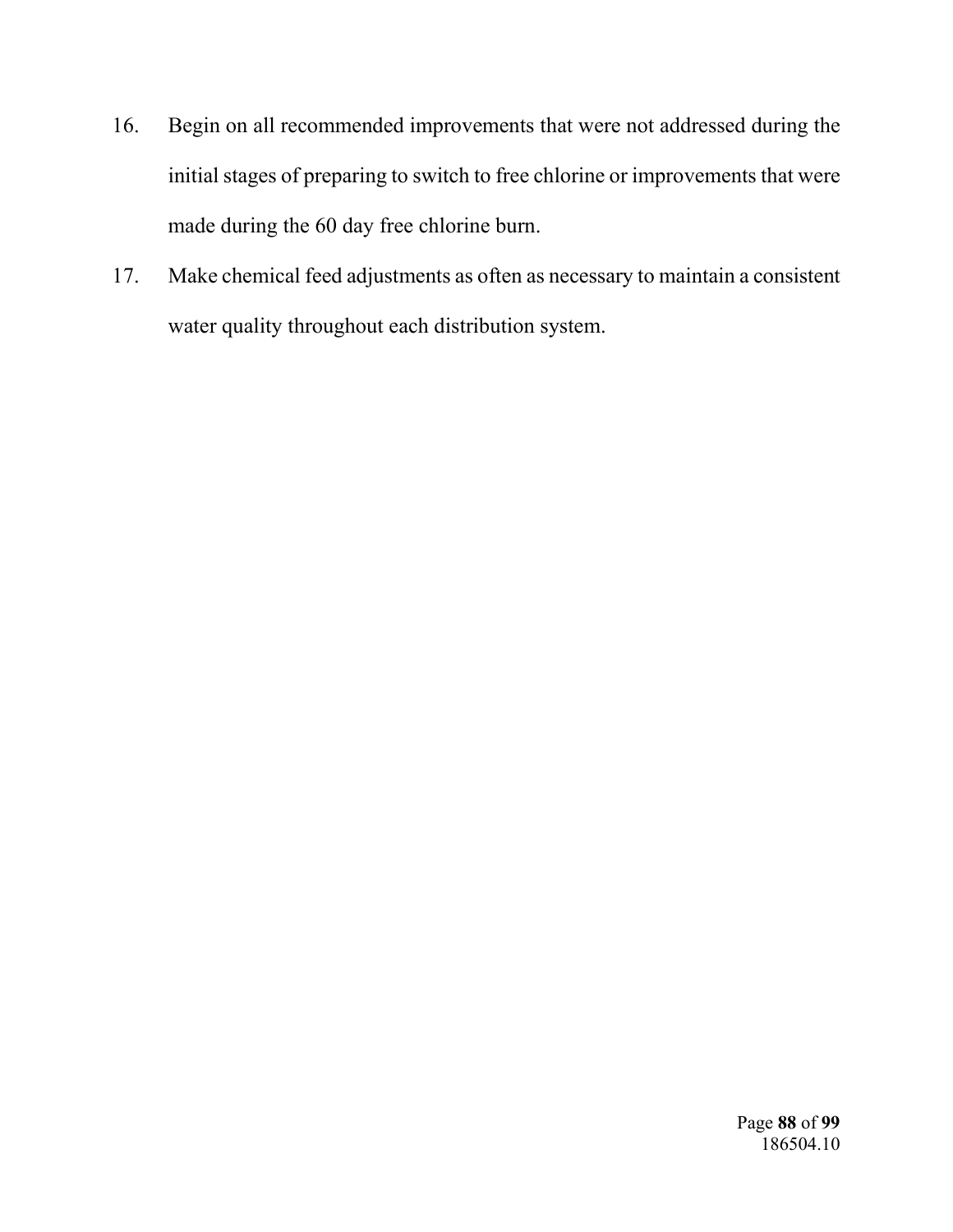# **SYSTEM DEFICIENCIES AND RECOMMENDED MODIFICATIONS**

**Note**, before any modifications to a water system are made, submittals of all improvements and modifications must be submitted to the Louisiana Department of Health and Hospitals with approval obtained before the modifications are implemented. This also holds true for any change in chemical feed and if a change is made in the primary disinfectant from chloramines to free chlorine.

The following items are listed in priority as recommended by Owen and White. The first item is listed as the most important followed by others in order of importance. A very rough budgetary estimated cost has been shown for each item where a Capital expenditure will be required. These costs should be refined as details for each item are fully developed.

- 1. Install samples taps at each hydropneumatic tank inlet for chemical adjustment. Currently there are no sample taps following chemical addition and BEFORE the hydropneumatic tanks. Samples must be taken after the tanks to record the POE chlorine levels for regulatory reporting. But, as in the case of the Steele Road well, the water in the tank at the POE could be stagnant and aged. Sample taps before the tanks will allow for fresh samples to be collected and allow the operators to make chemical feed adjustments immediately. (\$15,000)
- 2. Adjust sodium hypochlorite feed rates to achieve target levels for optimum monochloramine level. Bill Travis with TMB developed theoretical dosages to achieve optimum monochloramines. Feed rates in the field will vary depending on bulk sodium hypochlorite concentrations. Testing revealed that these concentration levels varied greatly. Consequently, feed rates will vary until a consistent concentration of bulk sodium hypochlorite is maintained. Mr. Travis has performed extensive testing of the water for both Cross Gates and Meadow Lake and should consult with the operators concerning testing of the water before it enters the hydropneumatic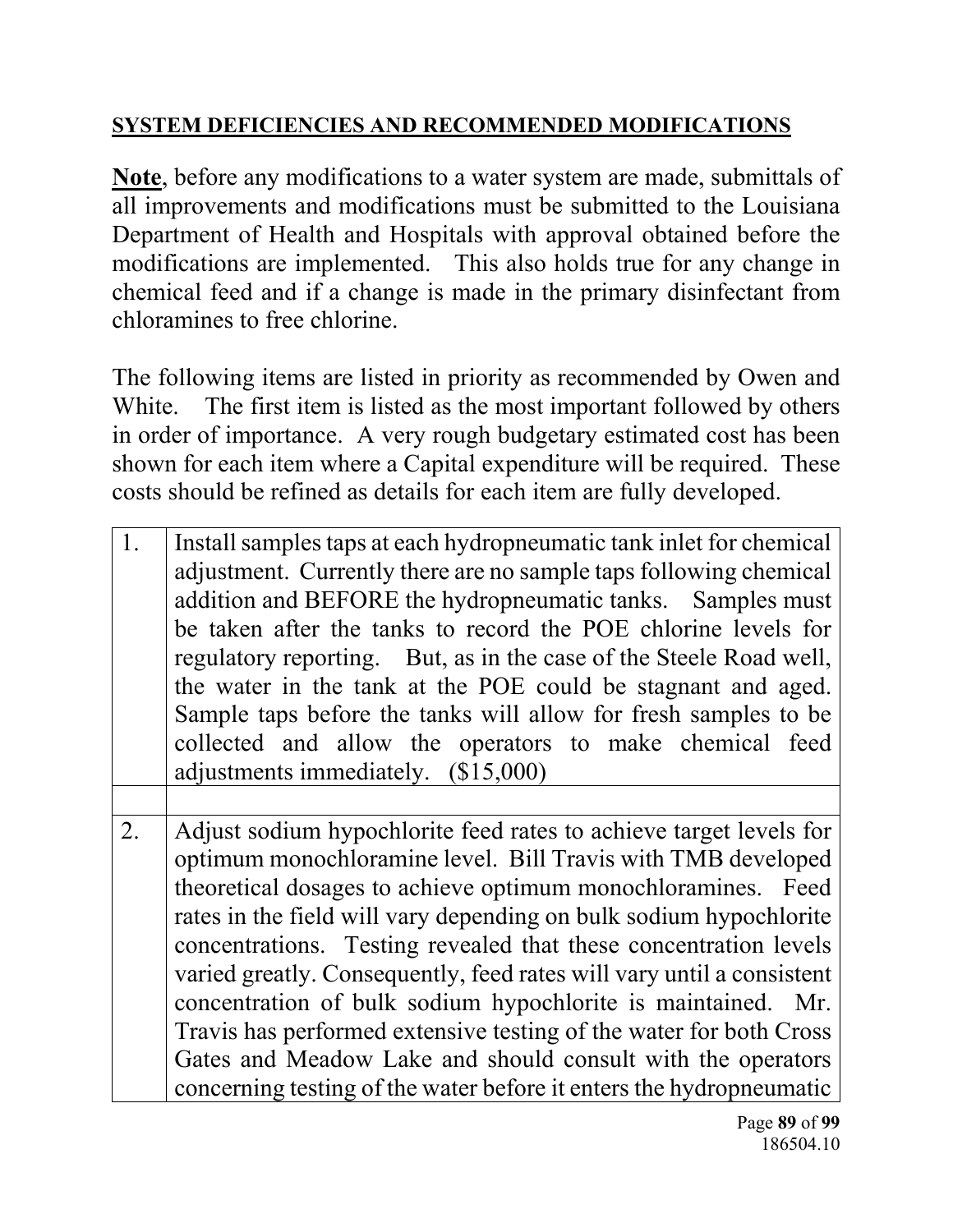|    | tanks to ensure that optimum monochloramine levels are achieved.<br>Optimum levels will help to control nitrification in the distribution<br>system and will produce the best water quality while using<br>chloramination. Theoretical calculations show that the Steele<br>Road water was being underdosed for optimum chloramine<br>formation.<br>Optimum target total chlorine residuals as determined by TMD<br>and as presented by Tammany Utilities to LDH are 2.7 mg/l for the<br>Steele Road and Meadow Lake wells and 3.0 mg/l for the Willow<br>Wood Well. (No Capital equipment cost)                                                                                                                                                                                                                                                         |
|----|----------------------------------------------------------------------------------------------------------------------------------------------------------------------------------------------------------------------------------------------------------------------------------------------------------------------------------------------------------------------------------------------------------------------------------------------------------------------------------------------------------------------------------------------------------------------------------------------------------------------------------------------------------------------------------------------------------------------------------------------------------------------------------------------------------------------------------------------------------|
| 3. | Purchase new sodium hypochlorite feed pumps with greater<br>capacity (337 ml/min). New pumps should be variable speed via<br>a 4-20 Ma input from the flow meter. The current feed pumps<br>cannot achieve a free chlorine residual in the event that a "burn<br>out" of the system is needed. This report includes pumps sized<br>that can be used for normal feed rates to obtain optimum<br>chloramines but that also have the capacity to feed enough sodium<br>hypochlorite to achieve a good free chlorine residual even with 6%<br>bulk sodium hypochlorite. All sites should have duplicate<br>chemical feed pumps and all chemical feed pumps should be flow<br>paced. "Step" chemical feed pumps may be required if the JESCO<br>pumps are found to provide inconsistent feed rates at the discharge<br>pressures of 55 to 70 psi.<br>\$15,000 |
|    |                                                                                                                                                                                                                                                                                                                                                                                                                                                                                                                                                                                                                                                                                                                                                                                                                                                          |
| 4. | Conduct a free chlorine burn as soon as adequate chemical feed<br>equipment has been installed and as soon as approval from LDH<br>has been obtained. Once the system is purged and returned to<br>chloramines and evaluated, an annual burn out of the system can<br>be considered. Proper notification must be given to all customers<br>and LDH whenever a change in disinfectant is done. The decision<br>to change to free chlorine for a burn out should be based on system<br>stability, demand of chlorine at the POE versus monochloramine                                                                                                                                                                                                                                                                                                      |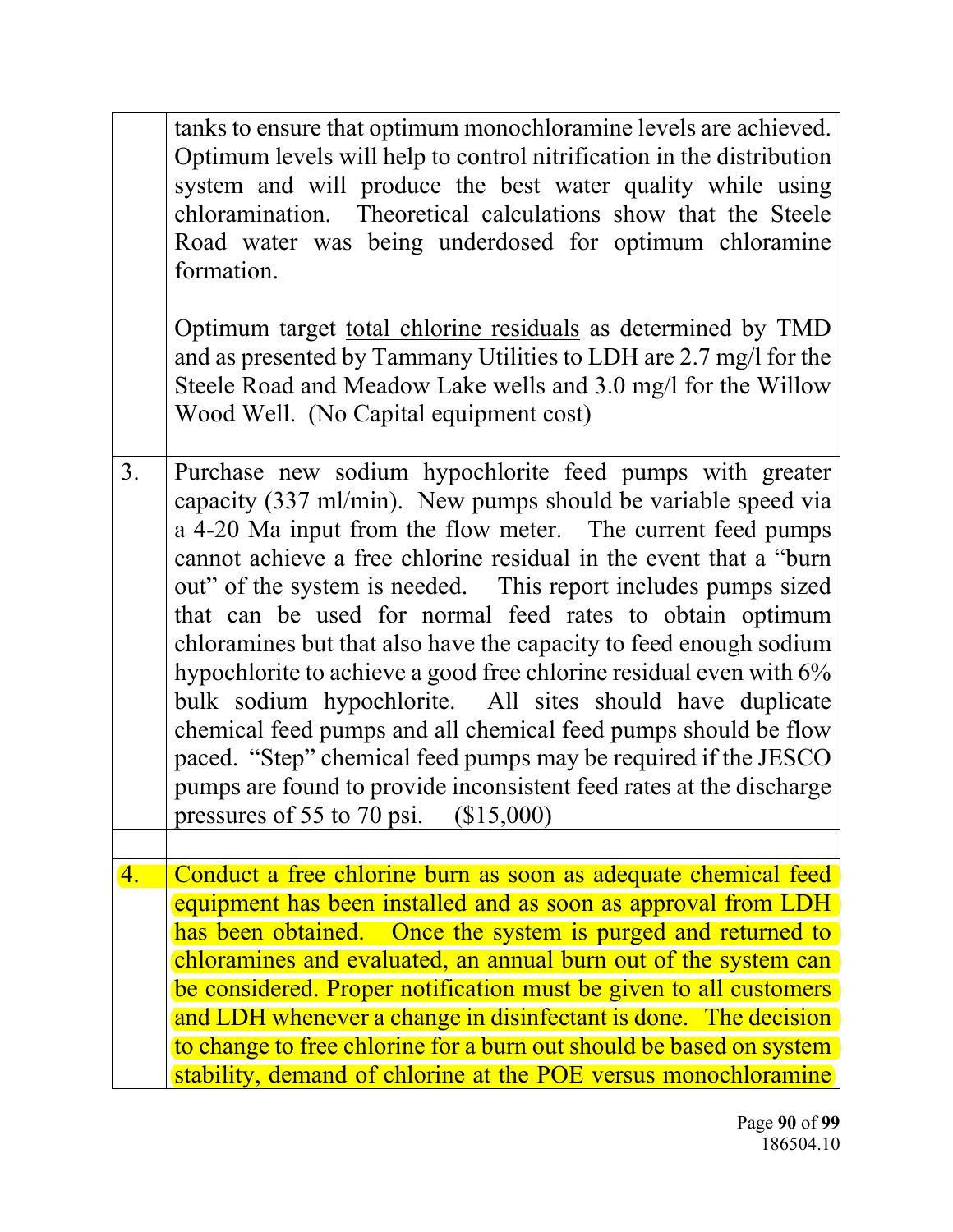|    | residual concentrations at all sampling points and the MRT, and<br>all other system parameters. It is possible that once all issues are<br>resolved and a very stable monochloramine system is achieved,<br>that no additional burn outs are deemed necessary. It is premature<br>at this time to speculate whether an annual burn out will be<br>necessary. (No Capital cost)                                                                                                            |
|----|-------------------------------------------------------------------------------------------------------------------------------------------------------------------------------------------------------------------------------------------------------------------------------------------------------------------------------------------------------------------------------------------------------------------------------------------------------------------------------------------|
|    |                                                                                                                                                                                                                                                                                                                                                                                                                                                                                           |
| 5. | Dual bulk sodium hypochlorite tanks are recommended at each site<br>with a minimum of ten days storage maintained. Sodium<br>hypochlorite in each bulk tank must be used completely before a<br>tank is refilled. Tanks must be washed out thoroughly before<br>refilling with new sodium hypochlorite.                                                                                                                                                                                   |
|    | It may be possible to construct a bulk sodium hypochlorite storage<br>facility for Tammany Utilities so that the minimum of ten days<br>storage is not required at each site. Approval from LDH will be<br>required to implement this plan. If approved, the size of bulk<br>storage tanks at each site could be greatly reduced along with the<br>time that the chemical is held at each site before it is fed into the<br>raw water. $($10,000 / \text{ site} = $30,000 \text{ Total})$ |
|    |                                                                                                                                                                                                                                                                                                                                                                                                                                                                                           |
| 6. | Tammany Utilities should consider switching to 6% bulk sodium<br>hypochlorite. While the use of 6% sodium hypochlorite will<br>require larger feed pumps and larger bulk storage tanks,<br>degradation of the chemical will be greatly reduced with a more<br>consistent feed achieved. 12% sodium hypochlorite will need to<br>be utilized during a burn out or larger chemical feed pumps<br>purchased. (Increased Chemical cost)                                                       |
|    |                                                                                                                                                                                                                                                                                                                                                                                                                                                                                           |
| 7. | Insulate the wooden chlorine and chemical feed buildings.<br>Temperatures recorded in the building were extremely high which<br>is very detrimental to the sodium hypochlorite. A constant and low<br>temperature is needed to properly store sodium hypochlorite.<br>$($15,000/site = $45,000 Total).$                                                                                                                                                                                   |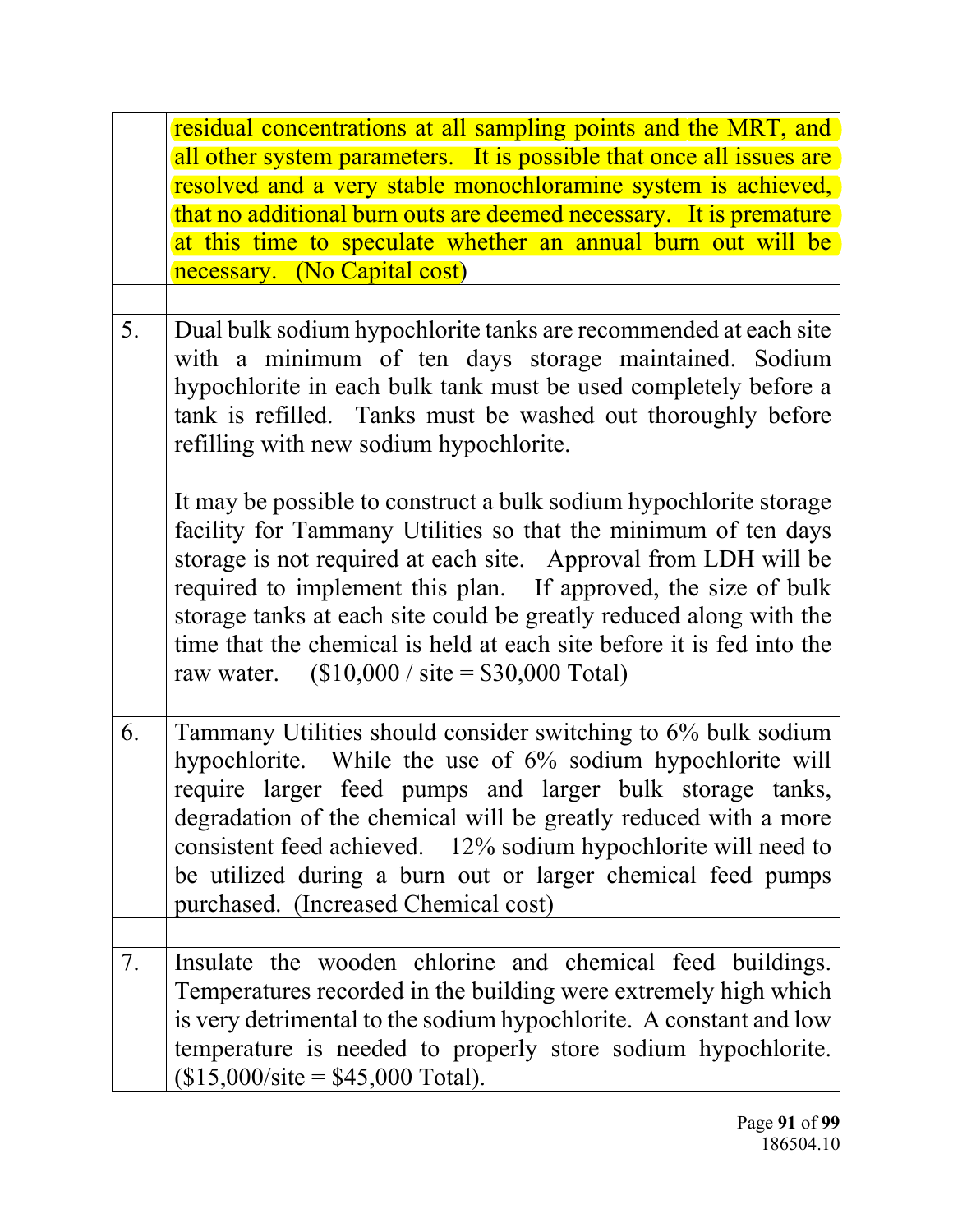| 8.  | Ensure proper operation of the air conditioning units in each<br>building – Room temperatures of $70^{\circ}$ F max. should be maintained<br>but would prefer 62°F for stabilized sodium hypochlorite.<br>Window units may not be ideal given the corrosive nature of the<br>atmosphere. $($10,000/site = $30,000 Total)$ .                                                                                                                                                                                                         |
|-----|-------------------------------------------------------------------------------------------------------------------------------------------------------------------------------------------------------------------------------------------------------------------------------------------------------------------------------------------------------------------------------------------------------------------------------------------------------------------------------------------------------------------------------------|
| 9.  | Larger calibration chambers are needed to check the calibration of<br>each chemical feed pump, especially if 6% sodium hypochlorite is<br>considered. $(\$250/\text{site} = \$750)$                                                                                                                                                                                                                                                                                                                                                 |
| 10. | Alternate Steele Road and Willow Wood operation every other<br>day. This will take modifications to the recently installed SCADA<br>system such that control can be added, or the addition of PLC's at<br>each site programmed to alternate wells each day. Currently the<br>Willow Wood site overpowers the Steele Road site such that the<br>Steele Road site remains idle for extended periods of time. Water<br>quality at the Steele Road site will be adversely affected until the<br>wells are alternated. (Cost in Item 11) |
| 11. | SCADA – Manual control of the well pressure settings is needed<br>in order to make one well the primary well and the other well the<br>secondary well. The SCADA system should be modified or PLC's<br>added at each well site to allow control of each well by the<br>operators with set points to achieve primary and secondary<br>operation of the wells. (\$20,000)                                                                                                                                                             |
| 12. | It is recommended that all call out alarms from the well sites are<br>directed to the sheriff's office first. The sheriff's office is manned<br>24/7. The sheriff's office can locate an operator to address the<br>issue, rather than calls going to voice recordings.<br>This<br>recommendation was suggested by members of the Council. We<br>request that the council resolve this issue of notification with<br>Tammany Utilities. (No cost)                                                                                   |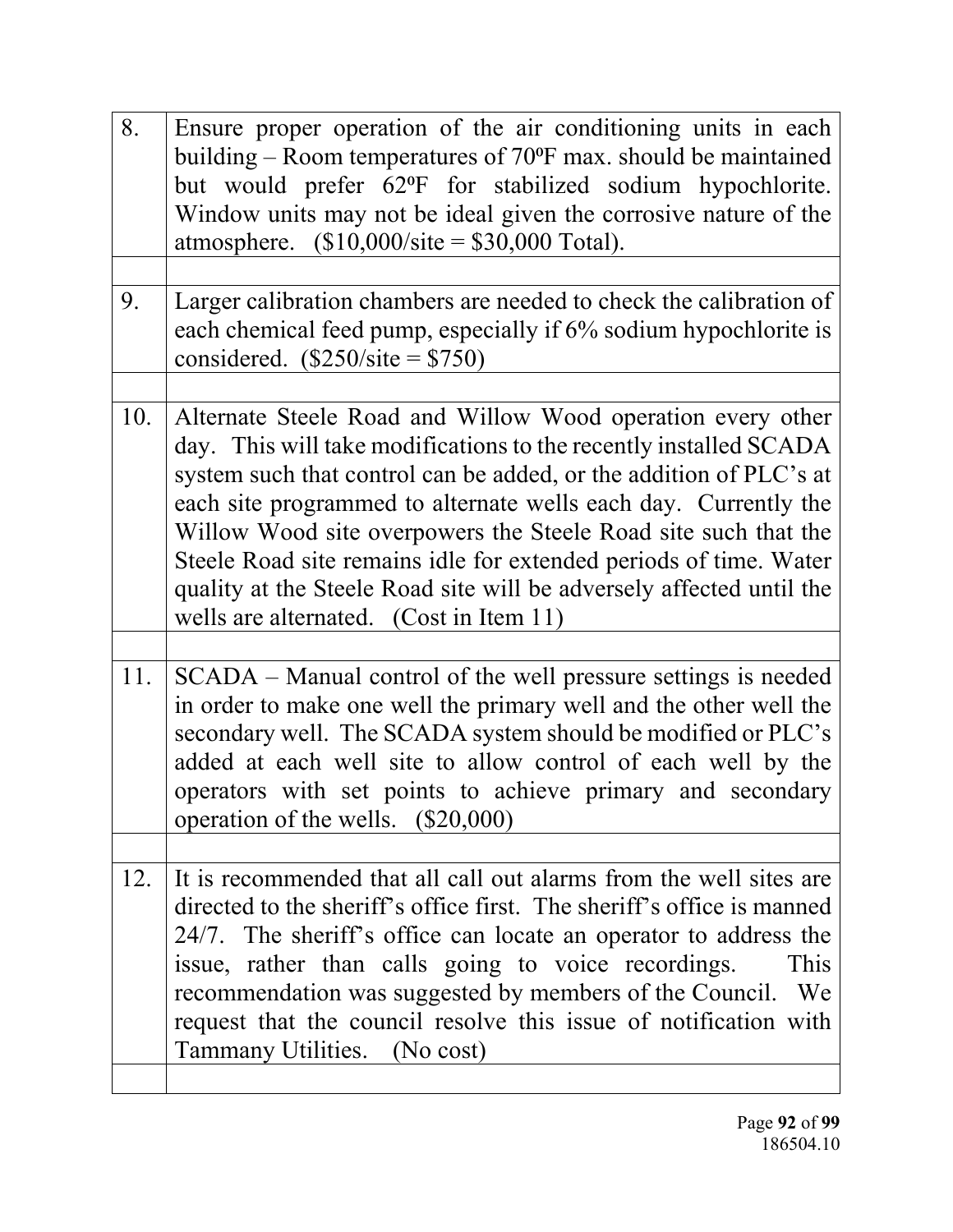| 13. | No SCADA has been added to the Meadow Lake well site. Adding<br>SCADA to this site is extremely critical since this is a single well<br>site. Immediate notification of problems to an operator may allow<br>the operator to rush to the site to resolve a problem before the site<br>loses all stored water and pressure. Chemical feed problems, such<br>as the loss of sodium hypochlorite, might be addressed before the<br>system loses all chlorine residual. (\$10,000)                                                                                                                                                 |
|-----|--------------------------------------------------------------------------------------------------------------------------------------------------------------------------------------------------------------------------------------------------------------------------------------------------------------------------------------------------------------------------------------------------------------------------------------------------------------------------------------------------------------------------------------------------------------------------------------------------------------------------------|
|     |                                                                                                                                                                                                                                                                                                                                                                                                                                                                                                                                                                                                                                |
| 14. | Hydro Tank modifications to the inlet piping at both the Willow<br>Wood and Meadow Lake tanks must be corrected to eliminate<br>short circuiting of the treated water. Each tank must be removed<br>from service, inspected, and the internal piping corrected to ensure<br>that the water entering each tank is directed to the opposite end of<br>the tank to allow full contact time and to change out the water in<br>the tanks each time the tank is used.<br>$(\$20,000)$                                                                                                                                                |
|     |                                                                                                                                                                                                                                                                                                                                                                                                                                                                                                                                                                                                                                |
| 15. | Flow meters at the well sites were not working or were not<br>connected to the SCADA. New flow meters were being installed<br>during the course of this study. Each flow meter should be verified<br>for accuracy and each flow meter should be connected to the<br>SCADA. Signals from the flow meters to the chemical feed<br>pumps for flow pacing will help to ensure that a consistent dosage<br>of chlorine is being made as the flow varies. $(\$15,000)$                                                                                                                                                               |
|     |                                                                                                                                                                                                                                                                                                                                                                                                                                                                                                                                                                                                                                |
| 16. | Connect Meadow Lake system to a backup supply, Cross Gates or<br>The existing Meadow Lake system is supplied from a<br>Slidell.<br>single well with no backup supply whatsoever. The loss of the<br>well, pumping equipment, chemical feed, or any other component<br>could cause a loss of water for an extended time frame.<br>Investigations during this study found that the emergency<br>generator at the Meadow Lake well site is inadequate to provide<br>power to run the site. Hence, a loss of utility power will cause the<br>system fail. (No estimate available due to incomplete piping data<br>for each system) |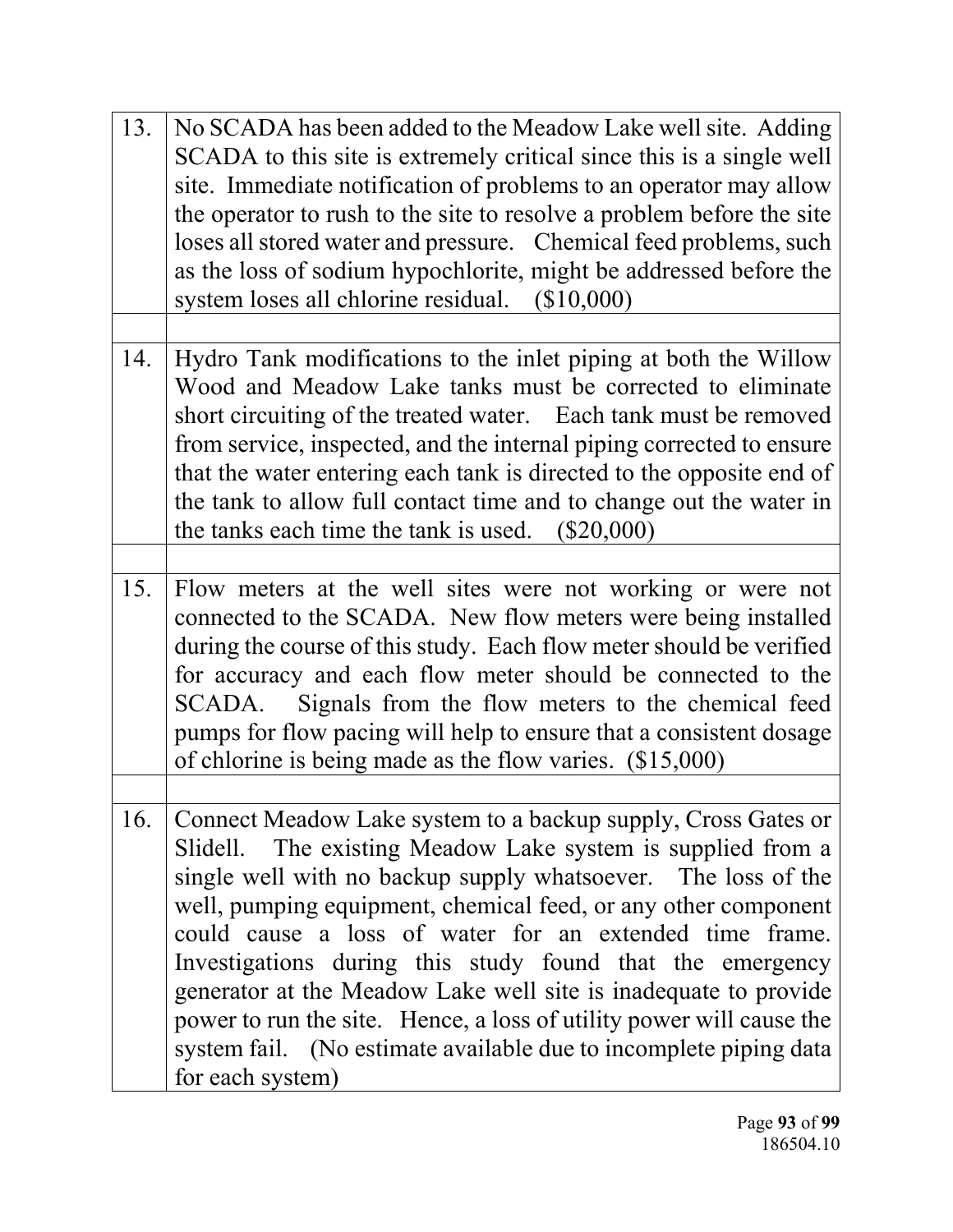| 17. | Target levels on the daily data sheets at each site do not match the<br>levels listed in the Nitrification Plan. These sheets should be<br>corrected so that the operators have the correct target levels and<br>efforts are made to maintain the target levels at all times. (No cost)                                                                                                                                                                                                                                                                                                                                                                                                                                                                                                                                                                                            |
|-----|------------------------------------------------------------------------------------------------------------------------------------------------------------------------------------------------------------------------------------------------------------------------------------------------------------------------------------------------------------------------------------------------------------------------------------------------------------------------------------------------------------------------------------------------------------------------------------------------------------------------------------------------------------------------------------------------------------------------------------------------------------------------------------------------------------------------------------------------------------------------------------|
| 18. | During this investigation it was determined by an independent<br>professional electrical engineer that the existing generators were<br>undersized for each site. Recommendations were made for new<br>correctly sized generators. However, the Tammany Utilities<br>instructed the electrical engineer to assume that soft starts would<br>be installed at each site to lower the inrush current. This allowed<br>the generators to be downsized somewhat. Consequently, each site<br>will need to have the electrical starters replaced and new correctly<br>sized generators installed. Until this is done, no site has a generator<br>that will run the site under an emergency condition. Damage to<br>a well motor, a control panel, or a generator could occur if one of<br>the existing generators is used to power a site. (Please consult with<br>an Electrical Engineer) |
| 19. | Install SCADA at the MRT so that chlorine residual readings from<br>the MRT site are "real time". Readings from the MRT must be<br>collected daily, even during weekends. Adding the MRT to the<br>SCADA will help to eliminate manpower of having to go to the<br>site each day of the week to record a reading. (\$15,000/site)                                                                                                                                                                                                                                                                                                                                                                                                                                                                                                                                                  |
| 20. | We strongly recommend implementing a unidirectional flushing<br>program to flush all pipelines in a logical and effective manner.<br>Unidirectional flushing means that valves must be closed so that<br>flushing is from one direction and not from two directions.<br>We<br>recommend obtaining a velocity of at least 6 feet per second when<br>flushing. This level of scouring velocity cannot be achieved if all<br>valves are left open and the flushing hydrant is fed from several<br>directions.                                                                                                                                                                                                                                                                                                                                                                         |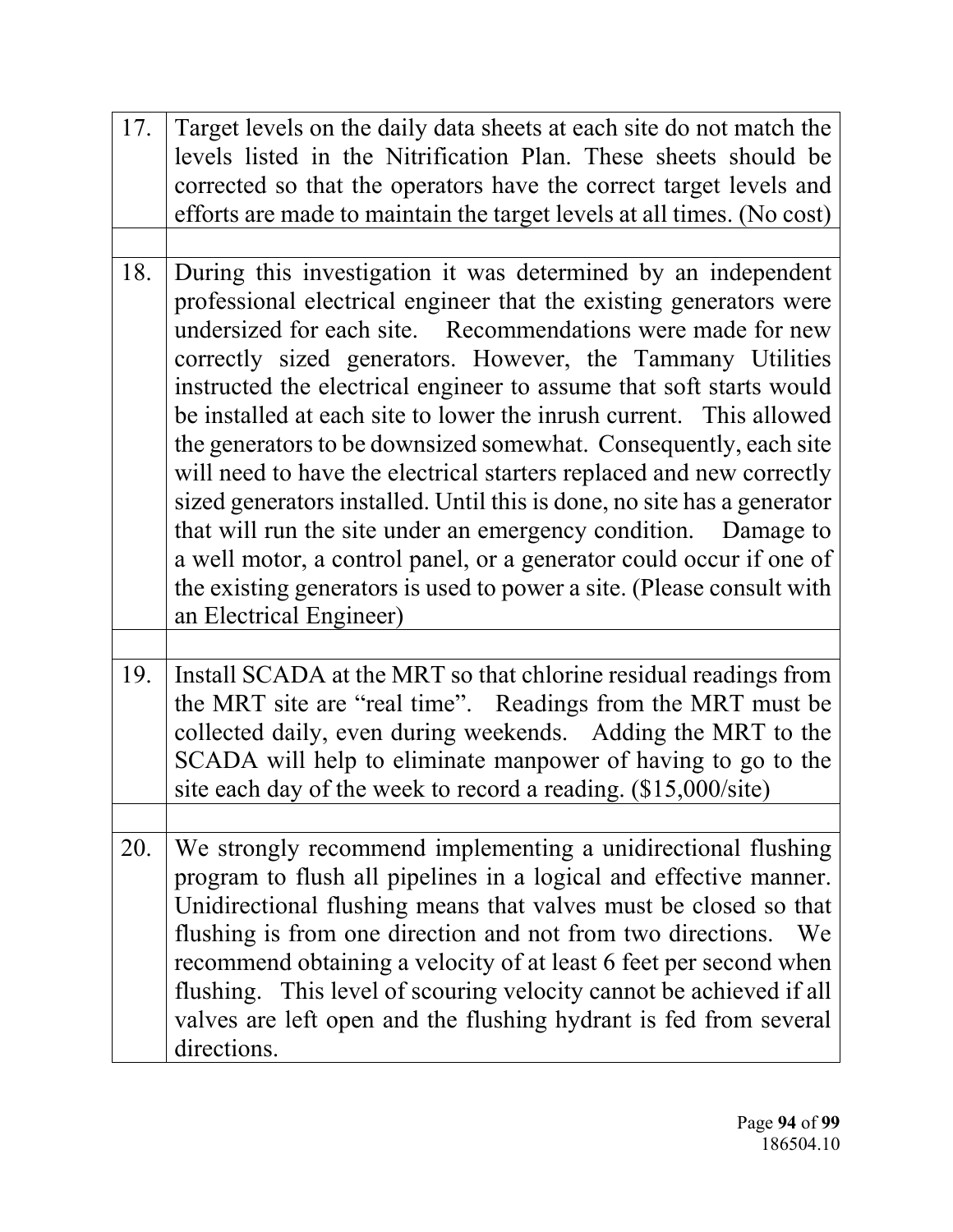|     | Flushing an 8" line requires 938 gpm. This rate of water cannot<br>be provided unless both wells are running for the Cross Gates<br>Hence, coordination of well operation will be critical<br>system.<br>when flushing is conducted.                                                                                          |
|-----|-------------------------------------------------------------------------------------------------------------------------------------------------------------------------------------------------------------------------------------------------------------------------------------------------------------------------------|
|     | Unfortunately, there is not enough supply from the Meadow Lake<br>well to flush properly. A backup supply will help to resolve this<br>deficiency.                                                                                                                                                                            |
|     | Currently No routine system flushing is conducted on either<br>system and unidirectional flushing is never undertaken. (\$15,000)<br>modeling)                                                                                                                                                                                |
| 21. | Install a bypass around the Steel Road tank so that the well can still<br>be utilized whenever the hydropneumatic tank is taken out of<br>service. (\$15,000)                                                                                                                                                                 |
| 22. | Map information provided for each system was not complete.<br>Details for portions of the water systems should be found so that<br>the maps can be completed. $(N/A)$                                                                                                                                                         |
| 23. | Valves that were shown on the maps provided have been shown<br>on a new overall map. Valve details should be developed in the<br>field so that every valve can be identified from known monuments.<br>In addition, each valve should be GPS'd so that coordinates can be<br>used to locate each valve when necessary. $(N/A)$ |
| 24. | Repair broken/inoperable valves immediately. Valves that are<br>inoperable can make isolation of small sections very difficult.<br>Valves that are closed can result in stagnant water in parts of the<br>distribution system.<br>(TBD)                                                                                       |
| 25. | Distribution – Identify and label any valves that open clockwise.<br>Valves normally open counterclockwise, but some valves are                                                                                                                                                                                               |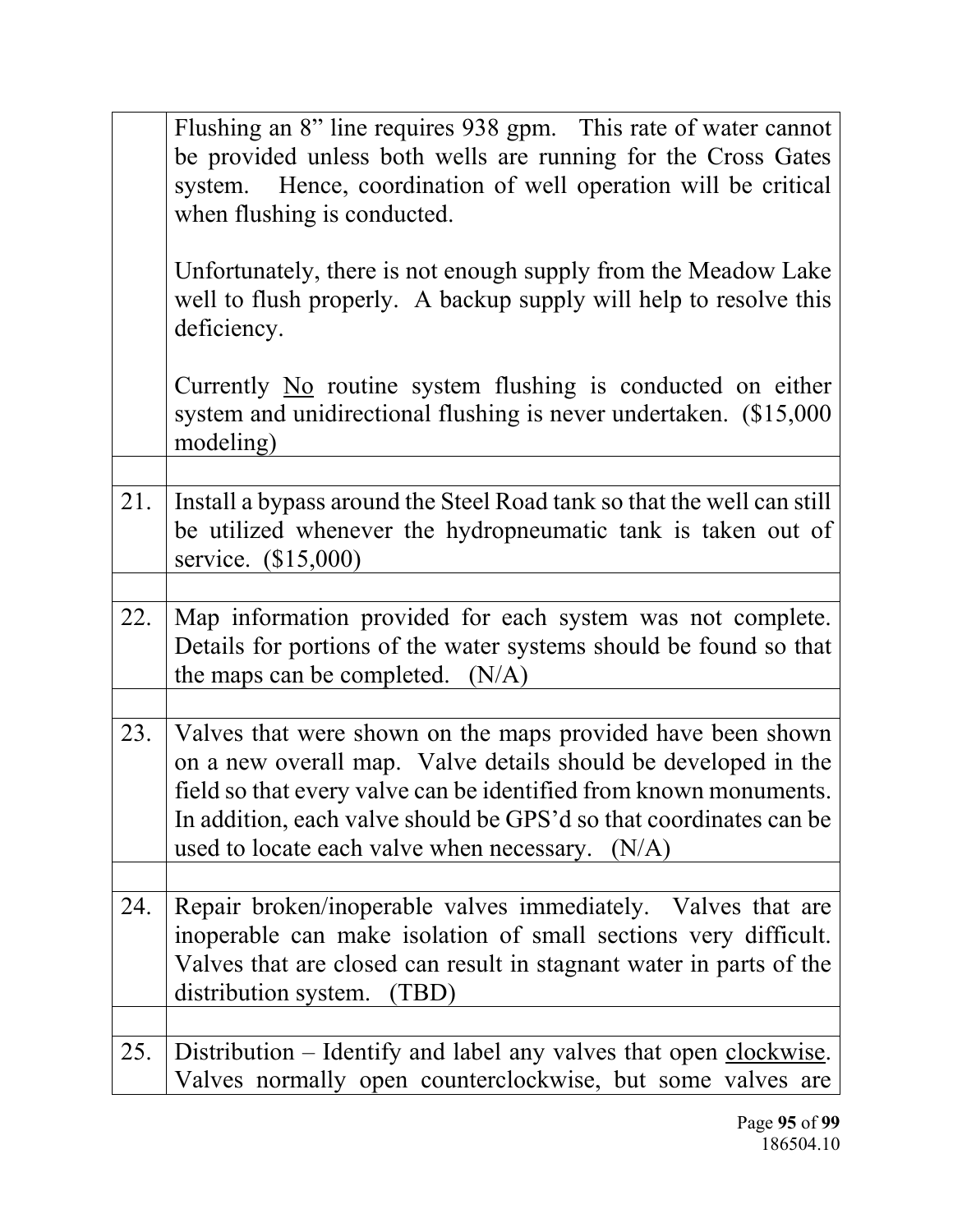|     | manufactured to open in the opposite direction. Either label valves<br>that open clockwise in the field or replace the valves with new<br>valves so that all valves in the distribution system open identically.<br>(TBD)                                                                                                                                                                                                                                                                                                   |
|-----|-----------------------------------------------------------------------------------------------------------------------------------------------------------------------------------------------------------------------------------------------------------------------------------------------------------------------------------------------------------------------------------------------------------------------------------------------------------------------------------------------------------------------------|
|     |                                                                                                                                                                                                                                                                                                                                                                                                                                                                                                                             |
| 26. | Dead Ends – Evaluate the installation of additional automated<br>flushing units. Test portions of the distribution system to see if<br>any additional flushing units are required. Testing may also prove<br>that some of the recommended flushing units can be turned off<br>during certain seasons of the year, such as during heavy demands<br>when customer demand keeps the water age low.                                                                                                                             |
|     | The number of additional flushing units may be lower than the<br>original seventeen units once water quality is optimized and once<br>water age is calculated using a computer model of the distribution<br>system. Initial estimate is four units at $$4,000$ each = \$16,000.                                                                                                                                                                                                                                             |
|     |                                                                                                                                                                                                                                                                                                                                                                                                                                                                                                                             |
| 27. | Exercise each distribution valve annually. Record any valves that<br>are broken or inoperable. In many cases the valve box may not<br>have been installed properly such that the placement of a valve<br>wrench on the valve is very difficult. Valve boxes that are off<br>center and make operation of a valve difficult should be excavated<br>and placed correctly. Valve boxes should not bear on the<br>distribution pipe but should be supported independently such that<br>they bear on separate supports.<br>(N/A) |
|     |                                                                                                                                                                                                                                                                                                                                                                                                                                                                                                                             |
| 28. | Consider building a computer model of each distribution system to<br>verify system capacity and to review water age. Computer models<br>are also extremely helpful when looking for closed valves and to<br>investigate other water issues. Any computer model should be<br>field verified and calibrated.<br>$(\$20,000)$                                                                                                                                                                                                  |
|     |                                                                                                                                                                                                                                                                                                                                                                                                                                                                                                                             |
| 29. | The Parish should purchase the latest AWWA M20 manual on<br>chlorination. Each operator should be required to study the manual                                                                                                                                                                                                                                                                                                                                                                                              |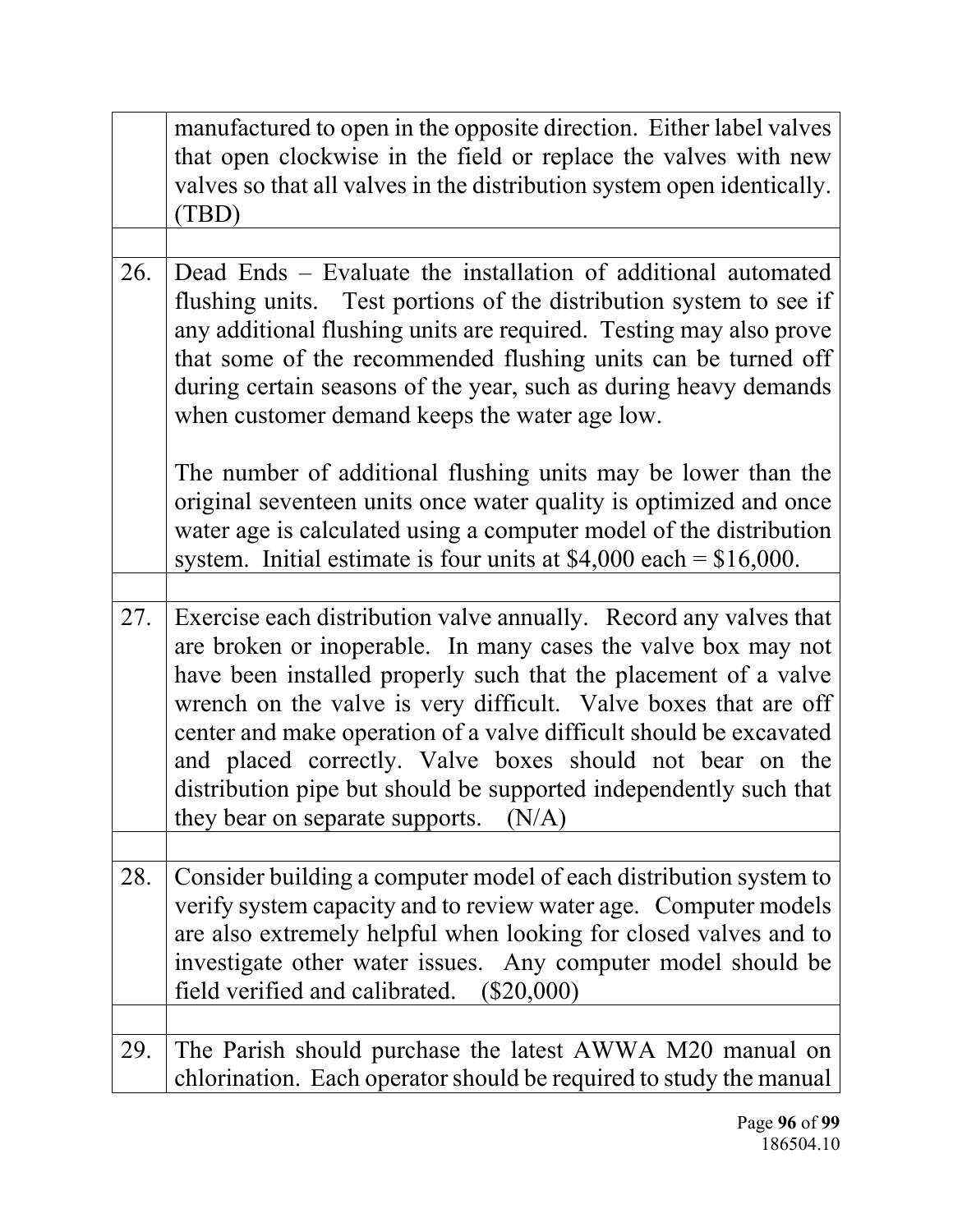|     | so that they can learn more about the chemistry and details of<br>running a chloramine water system. (\$150)                                                                                                                                                                                                                                                                                                                                                                                                                                                                                             |
|-----|----------------------------------------------------------------------------------------------------------------------------------------------------------------------------------------------------------------------------------------------------------------------------------------------------------------------------------------------------------------------------------------------------------------------------------------------------------------------------------------------------------------------------------------------------------------------------------------------------------|
|     |                                                                                                                                                                                                                                                                                                                                                                                                                                                                                                                                                                                                          |
| 30. | The Parish should engage customers in education about the water<br>system. The Parish should make customers aware<br>of<br>improvements to the water system that stem from this report.                                                                                                                                                                                                                                                                                                                                                                                                                  |
|     | Customer should also be educated on items such as home filters.<br>Manufactures recommendations should be followed for water<br>pitches such as those manufactured by Britta. For example,<br>literature from Britta shows that the pitcher filters should be<br>changed every 40 gallons or every 2 months, which ever comes<br>first.                                                                                                                                                                                                                                                                  |
|     | Customers should also be educated on stagnant water in their<br>homes caused by low to no usage in portions of their home such as<br>a guest bathroom. Frequent flushing within a home should be<br>stressed to ensure the best water quality at all times.                                                                                                                                                                                                                                                                                                                                              |
|     | One often overlooked item is pet water bowls. Water bowls for<br>pet should be cleaned each time the bowl is refilled. Customers<br>should be informed of the danger of simply refilling partially full<br>water bowls that should instead be cleaned out frequently. $(N/A)$                                                                                                                                                                                                                                                                                                                            |
|     |                                                                                                                                                                                                                                                                                                                                                                                                                                                                                                                                                                                                          |
| 31. | The Parish should inform customers whenever pressure in the<br>distribution system is lost for even a slight period of time. Any<br>time pressure in the distribution system drops below the LDH<br>requirement of 20 psi there is a chance that contamination could<br>occur. With the new SCADA systems alarms can now be<br>generated from the Steele Road or Willow Wood well sites should<br>pressures drop in the water distribution system. An automated<br>notice to all customers could be generated should a low pressure<br>alarm occur from either of these well sites. Unfortunately, until |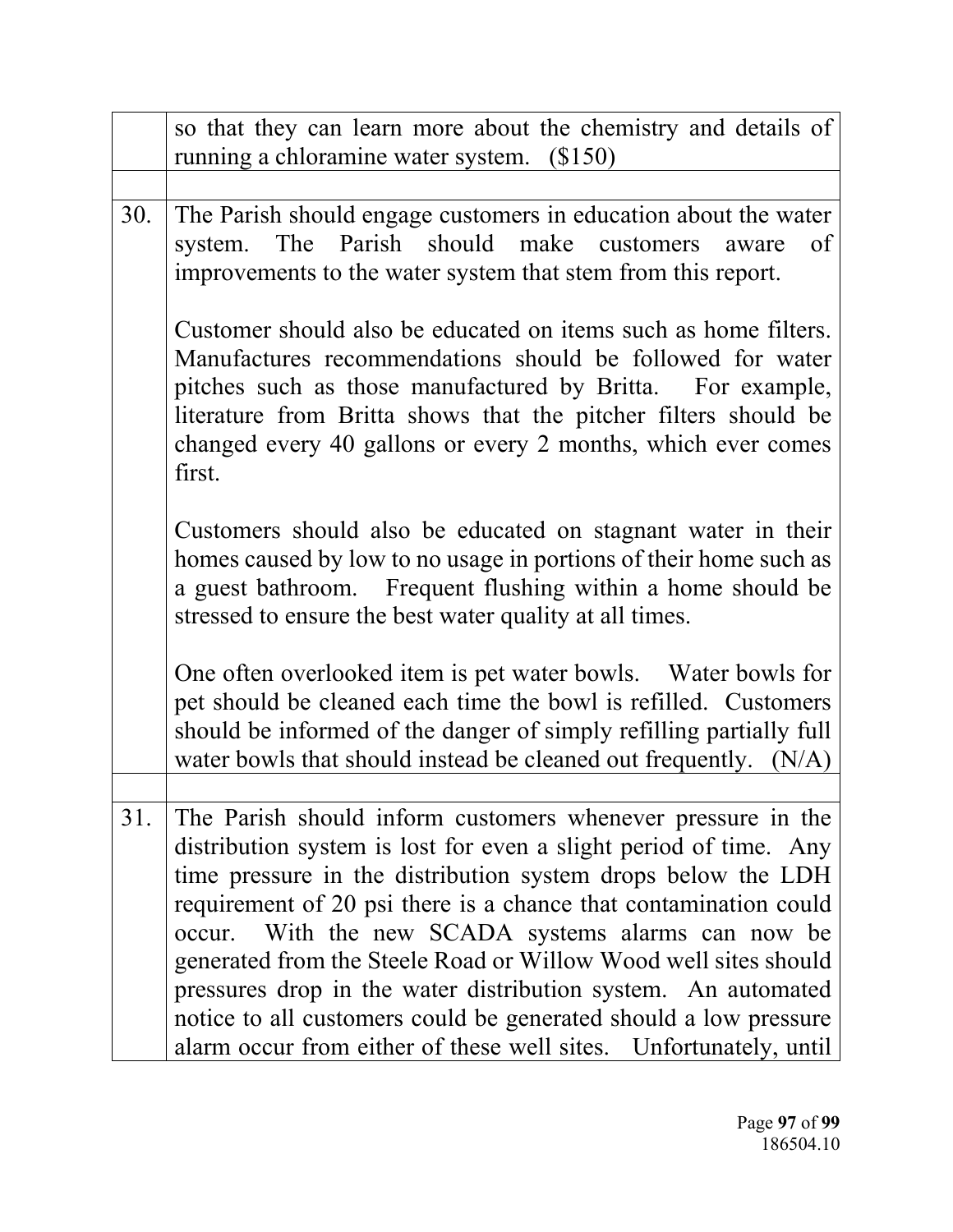|     | SCADA is installed at the Meadow Lake well site no automated<br>notice of a loss of pressure will be available for that system. $(N/A)$                                                                                                                                                                                                                                                                                                                                                                                                                                                                                                                                                                                                                                                                                                                                                                                                                                                                                                                                                                                                                                                                                                                                                                                                  |
|-----|------------------------------------------------------------------------------------------------------------------------------------------------------------------------------------------------------------------------------------------------------------------------------------------------------------------------------------------------------------------------------------------------------------------------------------------------------------------------------------------------------------------------------------------------------------------------------------------------------------------------------------------------------------------------------------------------------------------------------------------------------------------------------------------------------------------------------------------------------------------------------------------------------------------------------------------------------------------------------------------------------------------------------------------------------------------------------------------------------------------------------------------------------------------------------------------------------------------------------------------------------------------------------------------------------------------------------------------|
|     |                                                                                                                                                                                                                                                                                                                                                                                                                                                                                                                                                                                                                                                                                                                                                                                                                                                                                                                                                                                                                                                                                                                                                                                                                                                                                                                                          |
| 32. | A loss of chlorine residual (less than $0.5 \text{ mg/l}$ ) is a significant<br>problem that must be addressed immediately. If the loss is system<br>wide, then a boil water advisory should be issued to all customers<br>until the residual is reinstated and bacteriological samples are<br>taken to ensure that no bacteriological contamination is present.<br>If the loss of chlorine residual is only in a local area, then the extent<br>of low chlorine residual should be established by taking samples<br>that can identify the boundary of the area impacted. Customers<br>should be notified within the boundary of the area of the low<br>chlorine residual of a boil water advisory. Flushing should begin<br>immediately to raise the residual chlorine to acceptable levels.<br>The boil water advisory should not be lifted until bacteriological<br>samples taken within the area per LDH requirements are cleared.<br>Fortunately, water systems where the internal water pressure is<br>maintained but see a loss of chlorine residual can be less<br>susceptible to contamination. But, in our opinion this does not<br>negate the responsibility of the water system to immediately notify<br>customers nor to take appropriate bacteriological water samples to<br>ensure that the water is safe to drink. (N/A) |
|     |                                                                                                                                                                                                                                                                                                                                                                                                                                                                                                                                                                                                                                                                                                                                                                                                                                                                                                                                                                                                                                                                                                                                                                                                                                                                                                                                          |
| 33. | Ensure that each well site has duplication in chemical feed. During<br>the course of this study only one chemical feed pump was<br>operational at each site. Each site should have complete<br>duplication in chemical feed pumps with either pump fully capable<br>of running at any time. Pumps that are out of service should be<br>given top priority for repairs so that they are returned to service<br>immediately. A common pump for all sites will allow spare pumps<br>to be kept such that a spare pump could be used for any site when<br>needed. (See Item 3)                                                                                                                                                                                                                                                                                                                                                                                                                                                                                                                                                                                                                                                                                                                                                               |
|     |                                                                                                                                                                                                                                                                                                                                                                                                                                                                                                                                                                                                                                                                                                                                                                                                                                                                                                                                                                                                                                                                                                                                                                                                                                                                                                                                          |